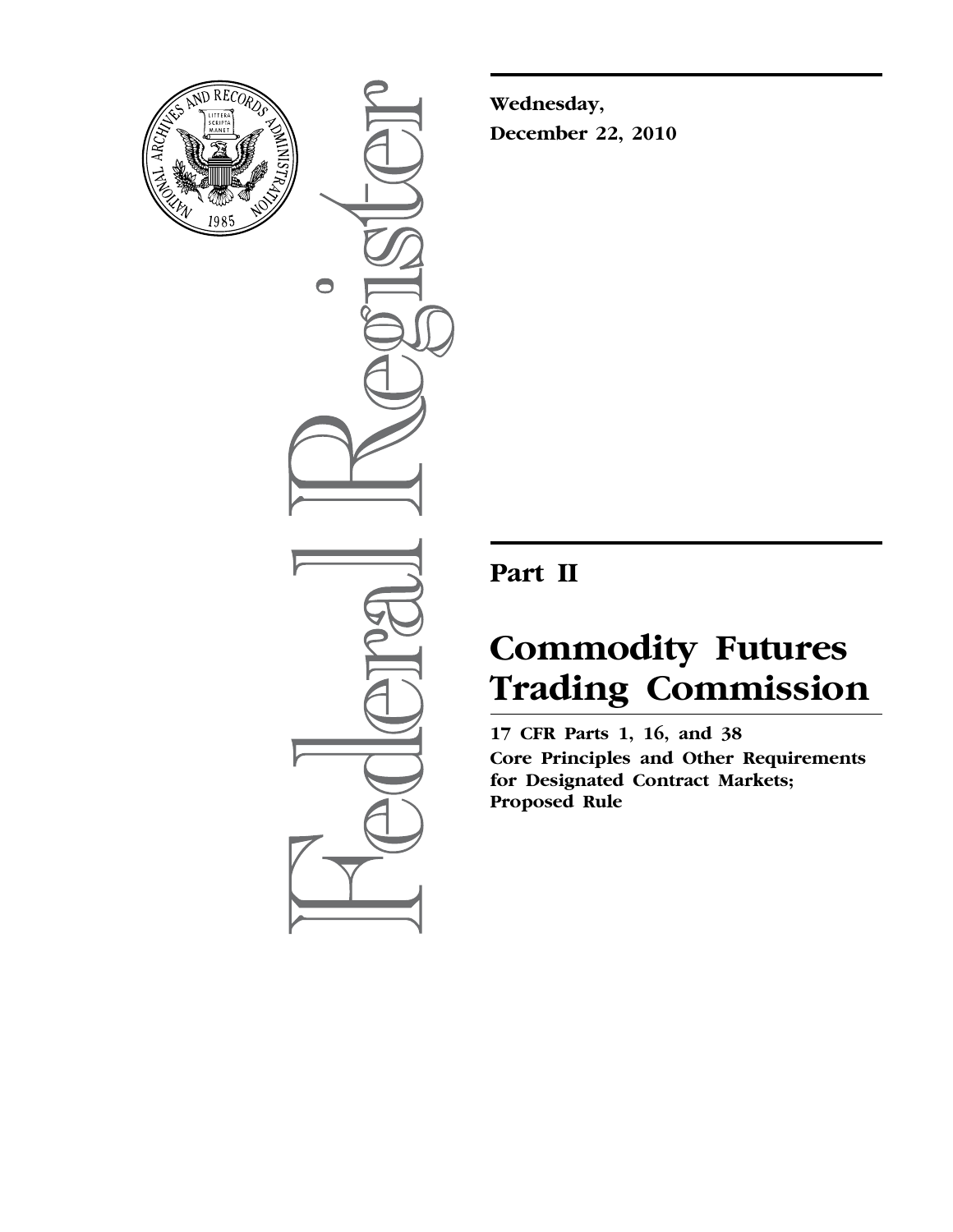## **COMMODITY FUTURES TRADING COMMISSION**

## **17 CFR Parts 1, 16, and 38**

## **RIN 3038–AD09**

## **Core Principles and Other Requirements for Designated Contract Markets**

**AGENCY:** Commodity Futures Trading Commission.

**ACTION:** Notice of proposed rulemaking.

**SUMMARY:** The Commodity Futures Trading Commission (''Commission'' or "CFTC") is proposing new rules and amended guidance and acceptable practices to implement the new statutory provisions enacted by Title VII of the Dodd-Frank Wall Street Reform and Consumer Protection Act (''Dodd-Frank Act''). The proposed rules, guidance and acceptable practices, which apply to the designation and operation of contract markets, implement the Dodd-Frank Act's new statutory framework that, among other things, amends Section 5 of the Commodity Exchange Act (''CEA'') concerning designation and operation of contract markets, and adds a new CEA Section 2(h)(8) to include the listing, trading and execution of swaps on designated contract markets. The Commission requests comment on all aspects of the proposed rules, guidance and acceptable practices.

**DATES:** Comments must be received on or before February 22, 2011.

**ADDRESSES:** You may submit comments, identified by RIN number 3038–AD09, by any of the following methods:

• *Agency Web site, via its Comments Online process: [http://](http://comments.cftc.gov) [comments.cftc.gov.](http://comments.cftc.gov)* Follow the instructions for submitting comments through the Web site.

• *Mail:* David A. Stawick, Secretary of the Commission, Commodity Futures Trading Commission, Three Lafayette Centre, 1155 21st Street, NW., Washington, DC 20581.

• *Hand Delivery/Courier:* Same as mail above.

• *Federal eRulemaking Portal: [http://](http://www.regulations.gov)  [www.regulations.gov.](http://www.regulations.gov)* Follow the instructions for submitting comments. Please submit your comments using only one method.

All comments must be submitted in English, or if not, accompanied by an English translation. Comments will be posted as received to *[http://](http://www.cftc.gov) [www.cftc.gov.](http://www.cftc.gov)* You should submit only information that you wish to make available publicly. If you wish the Commission to consider information

that you believe is exempt from disclosure under the Freedom of Information Act, a petition for confidential treatment of the exempt information may be submitted according to the procedures established in § 145.9 of the Commission's regulations, 17 CFR 145.9.

The Commission reserves the right, but shall have no obligation, to review, pre-screen, filter, redact, refuse or remove any or all of your submission from www.cftc.gov that it may deem to be inappropriate for publication, such as obscene language. All submissions that have been redacted or removed that contain comments on the merits of the rulemaking will be retained in the public comment file and will be considered as required under the Administrative Procedure Act and other applicable laws, and may be accessible under the Freedom of Information Act.

#### **FOR FURTHER INFORMATION CONTACT:**

Nancy Markowitz, Assistant Deputy Director, 202–418–5453, *[nmarkowitz@cftc.gov,](mailto:nmarkowitz@cftc.gov)* or Nadia Zakir, Attorney-Advisor, 202–418–5720, *[nzakir@cftc.gov,](mailto:nzakir@cftc.gov)* Division of Market Oversight, Commodity Futures Trading Commission, Three Lafayette Centre, 1155 21st Street, NW., Washington, DC 20581.

## **SUPPLEMENTARY INFORMATION:**

#### **Table of Contents**

- I. Background
- A. Overview
- B. The Current Statutory Framework
- C. The Dodd-Frank Act Amendments
- II. The Proposed Rules
- A. Proposed Repeal of Appendix A to Part 38
	- B. Adoption of New Regulations and Revised Guidance and Acceptable Practices
	- C. Proposed Amendments to General Regulations Under Part 38 (New Subpart A)
	- 1. Proposed § 38.1—Scope
- 2. Proposed § 38.2—Applicable Provisions 3. Proposed § 38.3—Procedures for
- **Designation**
- 4. Proposed § 38.4—Procedures for Listing Products and Implementing Designated Contract Market Rules
- 5. Proposed § 38.5—Information Relating to Contract Market Compliance
- 6. Proposed § 38.7—Prohibited Use of Data Collected for Regulatory Purposes
- 7. Proposed § 38.8—Listing of Swaps on a Designated Contract Market
- 8. Proposed § 38.9—Designated Contract Markets Operating as Swap Execution Facilities
- 9. Proposed § 38.10—Reporting of Swaps Traded on a Designated Contract Market
- D. Proposed New Regulations and Revised Guidance and Acceptable Practices for Compliance With Core Principles
- 1. Subpart B—Designation as Contract Market
- 2. Subpart C—Compliance With Rules
- i. Proposed § 38.151—Access Requirements ii. Proposed § 38.152—Abusive Trading
- Practices Prohibited
- iii. Proposed § 38.153—Capacity To Detect and Investigate Rule Violations
- iv. Proposed § 38.154—Regulatory Services Provided by a Third Party
- v. Proposed § 38.155—Compliance Staff and Resources
- vi. Proposed § 38.156—Automated Trade Surveillance System
- vii. Proposed § 38.157—Real-Time Market Monitoring
- viii. Proposed § 38.158—Investigations and Investigation Reports
- ix. Proposed § 38.159—Ability To Obtain Information
- x. Proposed § 38.160—Additional Rules Required
- 3. Subpart D–Contracts Not Readily Susceptible to Manipulation
- 4. Subpart E–Prevention of Market Disruption
- i. Proposed § 38.251—General Requirements
- ii. Proposed § 38.252—Additional Requirements for Physical Delivery **Contracts**
- iii. Proposed § 38.253—Additional
- Requirements for Cash-Settled Contracts iv. Proposed § 38.254—Ability to Obtain
- Information v. Proposed § 38.255—Risk Controls for
	- Trading
- vi. Proposed § 38.256—Trade Reconstruction
- vii. Proposed § 38.257—Regulatory Service Provider
- viii. Proposed § 38.258—Additonal Rules Required
- 5. Subpart F—Position Limitations or Accountability
- 6. Subpart G—Emergency Authority
- 7. Subpart H—Availability of General
- Information
- i. Proposed § 38.401(a)—General ii. Proposed § 38.401(b)—Accuracy
- Requirement
- iii. Proposed § 38.401(c)—Notice of Regulatory Submissions
- iv. Proposed § 38.401(d)—Rulebook
- 8. Subpart I—Daily Publication of Trading Information
- 9. Subpart J—Execution of Transactions
- i. Proposed § 38.501—General Requirements
- ii. Proposed § 38.502—Minimum Centralized Market Trading Requirement
- a. Minimum Centralized Market Trading Percentage Requirement
- b. Centralized Market Trading Percentage Calculation
- c. Mandatory Delisting
- d. Treatment of Contracts Listed as of the Effective Date of this Section
- e. Exemptions iii. Proposed § 38.501—Block Trades on Futures Contracts
- iv. Proposed § 38.504—Block Trades on Swap Contracts
- v. Proposed § 38.505—Exchange of Derivatives For Related Positions
- vi. Proposed § 38.506—Office Trades and Transfer Trades
- 10. Subpart K—Trade Information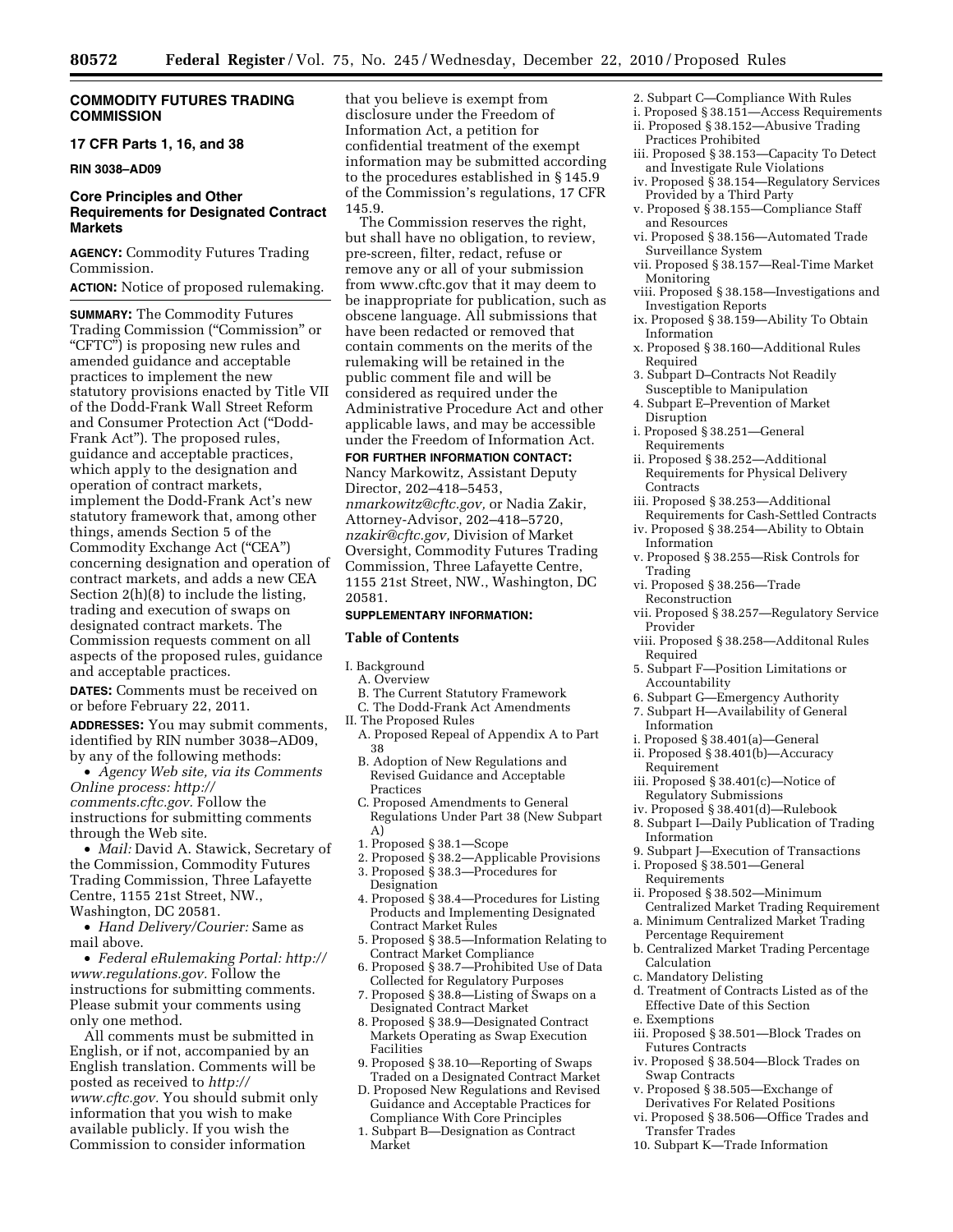- i. Proposed § 38.551—Audit Trail Required
- ii. Proposed § 38.552—Elements of an
- Acceptable Audit Trail Program iii. Proposed § 38.553—Enforcement of
- Audit Trail Requirements
- 11. Subpart L—Financial Integrity of Transactions
- 12. Subpart M—Protection of Market **Participants**
- 13. Subpart N—Disciplinary Procedures
- i. Proposed § 38.701—Enforcement Staff
- ii. Proposed § 38.702—Disciplinary Panels
- iii. Proposed § 38.703—Review of Investigation Report
- iv. Proposed § 38.704—Notice of Charges
- v. Proposed § 38.705—Right to Representation
- vi. Proposed § 38.706—Answer to Charges
- vii. Proposed § 38.707—Admission or Failure to Deny Charges
- viii. Proposed § 38.708—Denial of Charges and Right to Hearing
- ix. Proposed § 38.709—Settlement Offers
- x. Proposed § 38.710—Hearings
- xi. Proposed § 38.711—Decisions
- xii. Proposed § 38.712—Right to Appeal
- xiii. Proposed § 38.13—Final Decisions
- xiv. Proposed § 38.714—Disciplinary
- Sanctions
- xv. Proposed § 38.715—Summary of Fines for Violations of Rules Regarding Timely Submission of Records, Decorum or Other Similar Activities
- xvi. Proposed § 38.716—Emergency Disciplinary Actions
- 14. Subpart O—Dispute Resolution
- 15. Subpart P—Governance Fitness Standards
- 16. Subpart Q—Conflicts of Interest
- 17. Subpart R—Composition of Governing Boards of Contract Markets
- 18. Subpart S—Recordkeeping
- 19. Subpart T—Antitrust Considerations
- 20. Subpart U—System Safeguards
- 21. Subpart V—Financial Resources i. Proposed § 38.1101(a)—General
- Requirements
- ii. Proposed § 38.1101(b)—Types of Financial Resources
- iii. Proposed § 38.1101(c)—Computation of Financial Resource Requirement
- iv. Proposed § 38.1101(d)—Valuation of Financial Resources
- v. Proposed § 38.1101(e)—Liquidity of Financial Resources
- vi. Proposed § 38.1101(f)—Reporting Requirements
- 22. Subpart W—Diversity of Boards of Directors
- 23. Subpart X—Securities and Exchange Commission
- III. Related Matters
- A. Regulatory Flexibility Act
- B. Paperwork Reduction Act
- 1. Additional Information Provided by Designated Contract Markets
- 2. Information Collection Comments
- C. Cost Benefit Analysis
- IV. Text of Proposed Rules

## **I. Background**

*A. Overview* 

On July 21, 2010, President Obama signed the Dodd-Frank Wall Street

Reform and Consumer Protection Act 1 Title VII of the Dodd-Frank Act 2 amended the CEA 3 to establish a comprehensive, new regulatory framework for swaps and security-based swaps. The legislation was enacted to reduce risk, increase transparency, and promote market integrity within the financial system by, among other things: (1) Providing for the registration and comprehensive regulation of swap dealers and major swap participants; (2) imposing clearing and trade execution requirements on standardized derivative products; (3) creating robust recordkeeping and real-time reporting regimes; and (4) enhancing the Commission's rulemaking and enforcement authorities with respect to, among others, all registered entities and intermediaries subject to the Commission's oversight.

Section 735 of the Dodd-Frank Act amended Section 5 of the CEA pertaining to the designation and operation of contract markets, by: (i) Eliminating the stand-alone designation criteria contained in former Section 5(b) of the CEA; (ii) revising the existing core principles, including incorporating therein most of the substantive elements of the former designation criteria; and (iii) adding five new core principles, thereby requiring applicants and designated contract markets (''DCMs'') to comply with a total of 23 core principles as a condition of obtaining and maintaining designation as a contract market.

In addition, Section 723(a)(3) of the Dodd-Frank Act added Section 2(h)(8) of the CEA to require, among other things, that execution of swaps subject to the clearing requirement of Section 2(h)(1) of the CEA must occur either on a DCM or on a new type of regulated facility called a Swap Execution Facility (''SEF'').4 Also, Section 733 of the Dodd-Frank Act added Section 5h(a)(1), requiring that no person may operate a facility for the trading or processing of swaps unless the facility is registered as

2Pursuant to Section 701 of the Dodd-Frank Act, Title VII may be cited as the ''Wall Street Transparency and Accountability Act of 2010.''

3 7 U.S.C. 1 *et seq.* (amended 2010).

4The Commission will be proposing rules governing the registration and operation of SEFs in a separate, forthcoming rulemaking. *See* CFTC Web site for additional information on the ''SEF Registration Requirements and Core Principle Rulemaking, Interpretation & Guidance'' rulemaking, at *[http://www.cftc.gov/LawRegulation/](http://www.cftc.gov/LawRegulation/DoddFrankAct/Rulemakings/DF_13_SEFRules/index.htm)  [DoddFrankAct/Rulemakings/DF](http://www.cftc.gov/LawRegulation/DoddFrankAct/Rulemakings/DF_13_SEFRules/index.htm)*\_*13*\_*SEFRules/ [index.htm](http://www.cftc.gov/LawRegulation/DoddFrankAct/Rulemakings/DF_13_SEFRules/index.htm)* (last visited Dec. 14, 2010).

a SEF or as a DCM. Accordingly, the rules proposed in this release also implement provisions related to the processing, trading and execution of swaps on DCMs.

In enacting the Dodd-Frank Act, Congress directed that rules and regulations required by the provisions of Title VII take effect the later of 360 days after enactment of the bill or to the extent that a rulemaking is required by the Dodd-Frank Act, not less than 60 days after the publication of that final rule.5 Consistent with Congress' directive, this release proposes amendments to parts 38, 16 and 1 of the Commission's regulations to implement Section 5 of the CEA, as well as the requirements of Sections 2(h)(8) and 5h(a)(1) of the CEA, as amended by the Dodd-Frank Act, as applicable to DCMs.

#### *B. The Current Statutory Framework*

Section 5 of the CEA governs the designation and operation of DCMs.6 DCMs were first established under the Commodity Futures Modernization Act of 2000 ("CFMA") <sup>7</sup> as one of two forms of Commission-regulated markets for the trading of contracts for sale of a commodity for future delivery or commodity options.8

The CEA, as amended by the CFMA, requires a DCM applicant to demonstrate that it satisfies each of

8The CFMA established two tiers of regulated markets—designated contract markets and registered derivatives transaction execution facilities (''DTEFs''). In addition, the CFMA provided for two markets exempt from regulation, exempt boards of trade ("EBOTs") and exempt commercial markets (''ECMs''). A description of the categories, requirements and functions of each of these markets as first established under the CFMA is provided in the Commission's notice of proposed rulemaking and final rulemaking implementing the CFMA. *See* A New Regulatory Framework for Trading Facilities, Intermediaries and Clearing Organizations, Notice of Proposed Rulemaking, 66 FR 14,262, March 9, 2001; Final Rulemaking, 66 FR 42,256, Aug. 10, 2001. In addition, a new type of regulated market was created under the CFTC Reauthorization Act of 2008 (''Farm Bill''), Incorporated as Title XIII of the Food, Conservation and Energy Act of 2008, Public Law 110–246, 122 Stat. 1651 (June 18, 2008). Under the Farm Bill, the Commission was required to determine and make public its determination whether a particular agreement, contract or transaction executed or traded on an ECM serves a significant price discovery function ("SPDC"). Once a contract was identified as a SPDC, the ECM on which the contract was traded was required to demonstrate to the Commission that the ECM had a regulatory system in place that satisfied the requirements of the core principles under current Section 2(h)(7) of the current CEA and the applicable provisions of § 36.3 of the Commission's regulations. Section 723 of the Dodd-Frank Act repealed the ECM SPDC provisions.

<sup>1</sup>*See* Dodd-Frank Wall Street Reform and Consumer Protection Act, Public Law 111–203, 124 Stat. 1376 (2010) (''Dodd-Frank Act''). The text of the Dodd-Frank Act may be accessed at *http:// [www.cftc.gov/ucm/groups/public/@swaps/](http://www.cftc.gov/ucm/groups/public/@swaps/documents/file/hr4173_enrolledbill.pdf)  documents/file/hr4173*\_*enrolledbill.pdf.* 

<sup>5</sup>*See* Section 754 of the Dodd-Frank Act. 6 7 U.S.C. 7; *see also,* Section 5 of the CEA, as amended by the Dodd-Frank Act.

<sup>7</sup>Commodity Futures Modernization Act of 2000, Public Law 106–554, 114 Stat. 2763 (2000) (''CFMA'').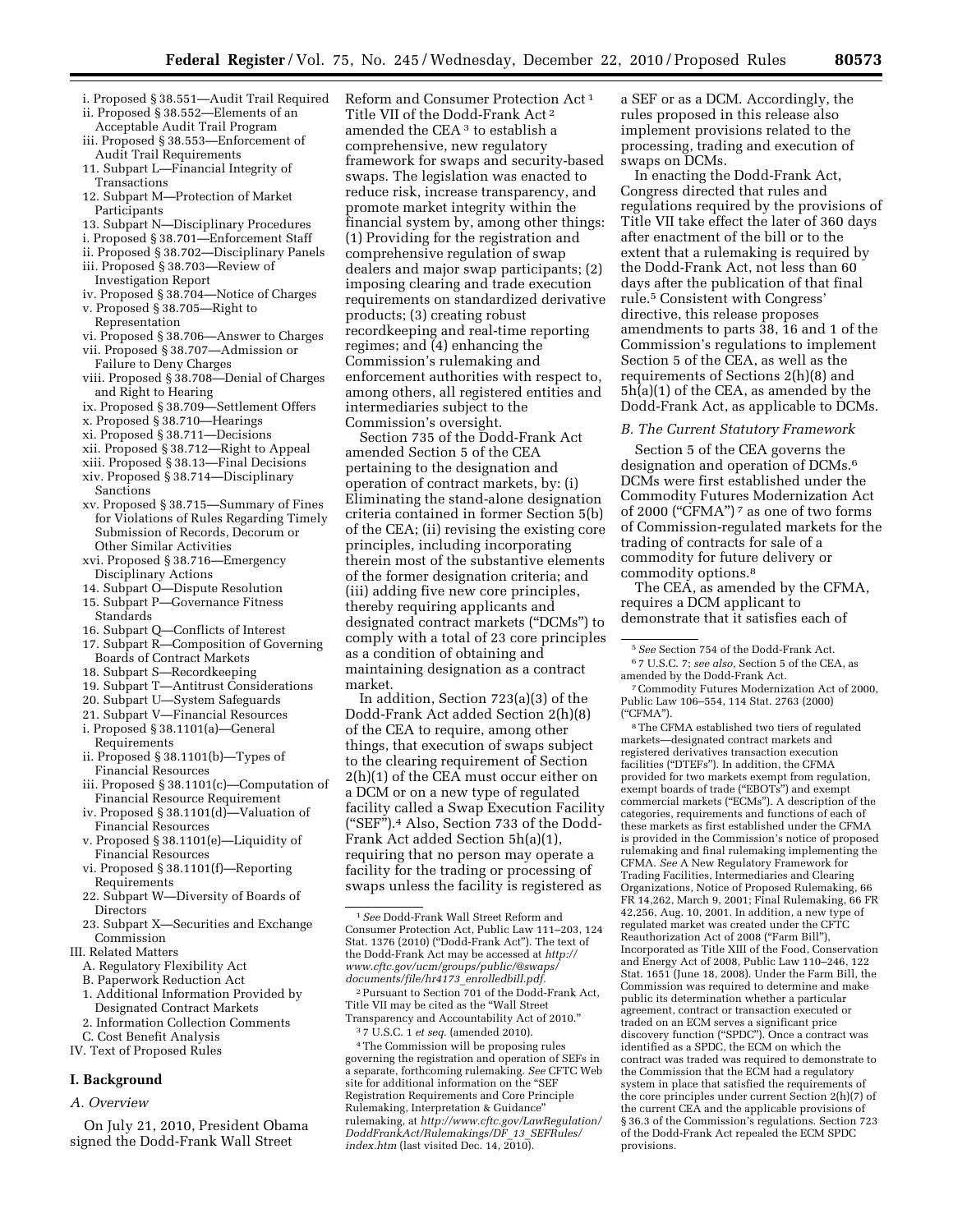eight designation criteria as a condition of obtaining designation as a contract market.9 In addition, each applicant is required to demonstrate its ability to comply with 18 core principles at the time of application, and on an ongoing basis after designation.10

## *C. The Dodd-Frank Act Amendments Applicable to Designated Contract Markets*

Section 735 of the Dodd-Frank Act amends Section 5 of the CEA by: (i) Eliminating the eight criteria for designation as a contract market; (ii) amending many of the core principles, including incorporating most of the substantive requirements of the current designation criteria, and requiring that all DCMs demonstrate compliance with each of the core principles as a condition of obtaining and maintaining designation as a contract market; and (iii) adding five new core principles, specifically Core Principle 13 (Disciplinary Procedures), Core Principle 20 (System Safeguards), Core Principle 21 (Financial Resources), Core Principle 22 (Diversity of Boards of Directors), and Core Principle 23 (Securities and Exchange Commission).11

As noted above, the Dodd-Frank Act also specifically requires under Section  $2(h)(8)$  of the CEA, as amended,<sup>12</sup> that execution of swaps that are required to be cleared must occur on either a DCM or a SEF, except where no DCM or SEF makes the swap available for trading.13 Accordingly, unless otherwise specified in this release, each of the 23 core principles and the proposed regulations, guidance and acceptable practices, apply to all "contracts" listed on a DCM, which will include swaps, futures and options contracts.

In sum, the new and revised regulations, guidance and acceptable practices proposed in this release will implement the regulatory obligations

10 7 U.S.C. 7(d). The Commission also undertakes due diligence reviews of each contract market's compliance with the core principles during rule and product certification reviews and periodic examinations of DCMs' compliance with the core principles under Rule Enforcement Reviews (''RERs'').

11New Core Principle 13 is verbatim of current Designation Criterion 6.

12*See* Section 723 of the Dodd-Frank Act.

that each DCM must meet in order to comply with Section 5 of the CEA, as amended by the Dodd-Frank Act, initially upon designation and thereafter on an ongoing basis. The Commission requests comments on all aspects of the proposed rules, guidance and acceptable practices.

## **II. The Proposed Rules**

## *A. Proposed Repeal of Appendix A to Part 38*

Section 735 of the Dodd-Frank Act eliminates the criteria for designation as a contract market in current CEA Section 5(b), creates a new core principle from one of the criterion, and incorporates most of the substance of the remaining designation criteria into the core principles. Because the designation criteria are eliminated under the Dodd-Frank Act, the Commission proposes to eliminate the guidance on compliance with the designation criteria for DCMs contained in Appendix A to part 38. As noted below, this release further proposes to redesignate Appendix A as the application form for contract market designation.

## *B. Adoption of New Regulations and Revised Guidance and Acceptable Practices*

In implementing the provisions of the CFMA, the Commission adopted a regulatory framework for part 38 of its regulations that consisted largely of general application guidance and acceptable practices consistent with the CFMA's principles-based regime.14 The Dodd-Frank Act amends Section 5(d)(1)(B) of the CEA generally to provide that the Commission, in its discretion, may determine by rule or regulation the manner in which boards of trade comply with the core principles.15 Accordingly, the

15Current Core Principle 1 states, among other things, that boards of trade ''shall have reasonable discretion in establishing the manner in which they comply with the core principles." This "reasonable discretion'' provision underpins the Commission's use of core principle guidance and acceptable practices. Section 735 of the Dodd-Frank Act

Commission undertook a comprehensive evaluation of its existing regulations, guidance and acceptable practices associated with each of the core principles in order to update those provisions and to determine which core principles would benefit from new or revised regulations and new or revised guidance or acceptable practices. Based on that review, the Commission is proposing both new and revised regulations and revised guidance and acceptable practices for some core principles, as set forth in this release.

The proposed new regulations codify certain requirements and practices that are commonly accepted in the industry and have been found, based on the Commission's administrative experience in overseeing the futures markets since passage of the CFMA, to represent the best practice means of complying with the core principles.16 Indeed, some of these requirements are the off-shoot of the Rule Enforcement Reviews (''RERs'') periodically carried out by Commission staff.

The RERs are the cornerstone of the Commission's oversight program, serving as a key tool for monitoring a DCM's compliance with the core principles, and also as a primary means for identifying industry trends and DCM best practices for self-regulation. Essentially, RER findings and recommendations communicate to the industry what Commission staff believes are best practices for compliance and such recommendations typically are then adopted industry-wide as the standard form of compliance.

The RERs, which are conducted periodically at all DCMs, typically examine DCMs' compliance with specific core principles relating to audit trail, trade practice surveillance, market surveillance, disciplinary programs, and dispute resolution.17 Commission staff's

16The Commission's oversight of DCMs' compliance with the core principles includes the evaluation of applications for contract market designation, periodic RERs of DCMs' compliance with various statutory requirements, and the review of rule and product certifications implicating all aspects of the core principles.

17Staff typically review a one-year target period and, depending on the core principles covered, thoroughly examine a DCM's audit trail reviews, trade practice and market surveillance investigations, investigation logs, hedge exemptions, surveillance systems, compliance manuals, summary fine schedules, disciplinary files, settlement agreements, and arbitration files. Staff also conducts on-the-record interviews with DCM compliance officials.

 $^{\rm 9}\rm{The}$  eight designation criteria under current Section 5(b) of the CEA are titled the following: (1) In General; (2) Prevention of Market Manipulation; (3) Fair and Equitable Trading; (4) Trade Execution Facility; (5) Financial Integrity of Transactions; (6) Disciplinary Procedures; (7) Public Access; and (8) Ability to Obtain Information.

<sup>13</sup>Section 5h(a)(1) of the CEA, as amended by Dodd-Frank Act, also prohibits any person from operating a facility for the trading and processing of swaps unless the facility is registered as a SEF or DCM.

<sup>14</sup> Guidance provides DCMs and DCM applicants with contextual information regarding the core principles, including important concerns which the Commission believes must be taken into account in complying with specific core principles. In contrast, the acceptable practices are more specific than guidance and provide examples of how DCMs may satisfy particular requirements of the core principles; they do not, however, establish mandatory means of compliance. Acceptable practices are intended to assist DCMs by establishing non-exclusive safe harbors. The safe harbors apply only to compliance with specific aspects of the core principle, and do not protect the contract market with respect to charges of violations of other sections of the CEA or other aspects of the core principle.

amends this provision to include the proviso that ''[u]nless otherwise determined by the Commission by rule or regulation \* \* \*," boards of trade shall have reasonable discretion in establishing the manner in which they comply with the core principles. *See* Section 735(b) of the Dodd-Frank Act, amending Section 5(d)(1)(B) of the CEA.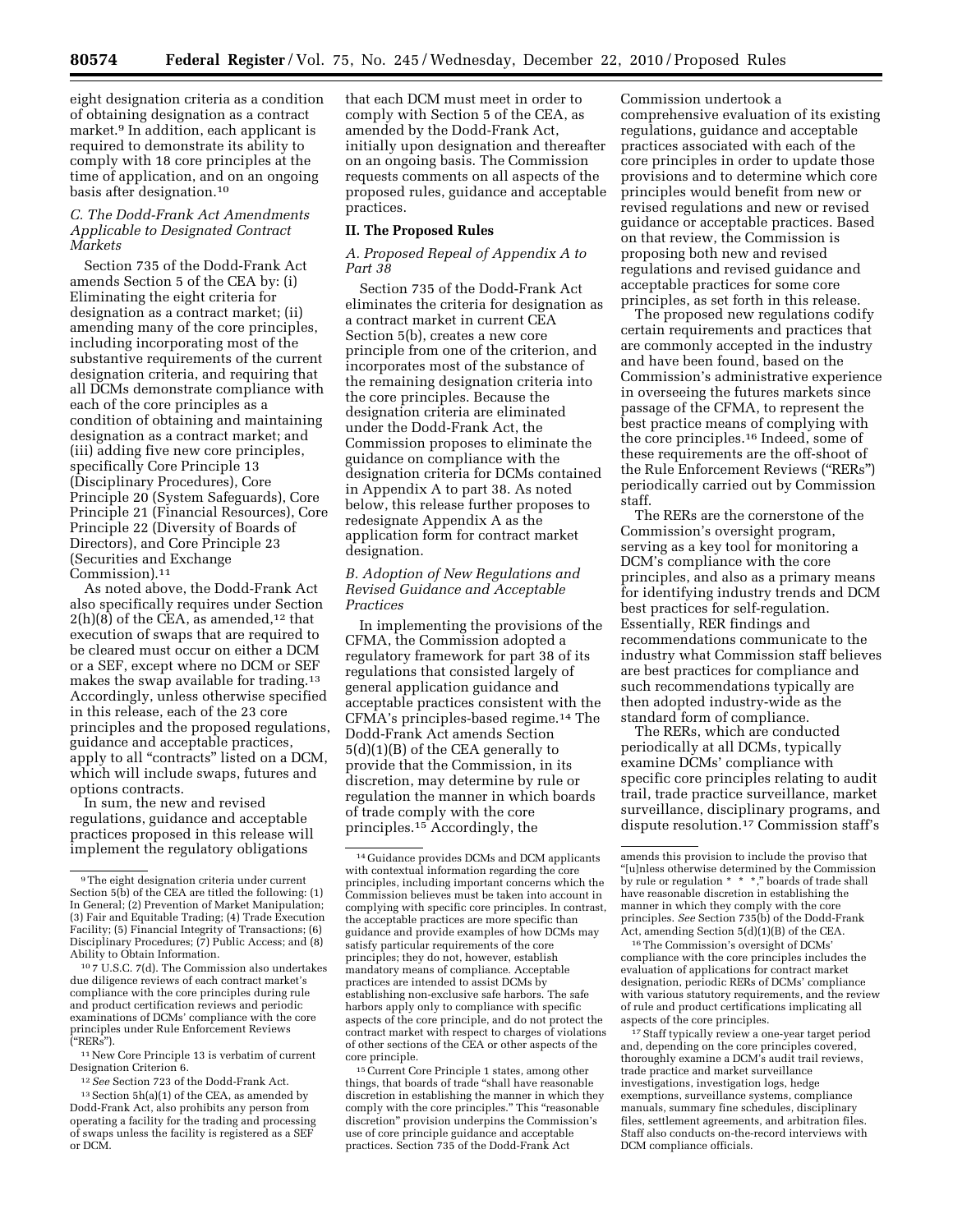findings and any recommendations for improvement are included in a report that is presented to the Commission, and the Commission votes on whether to accept the report. The RER report is publicly released and published on the Commission's Web site and also sent to the DCM. Although a DCM may not fully agree with the Commission staff's findings, responses from DCMs, which are required within 30 days, almost always explain how the DCM intends to implement staff's recommendations, if any. Because RER reports are public, recommendations for one DCM invariably lead to all DCMs that suffer from the same identified shortfall taking timely corrective action. Such corrective action usually includes modifying compliance procedures and/or adopting or modifying existing rules.

The Commission believes that the promulgation of clear-cut and definite requirements or practices in those instances where a standard industry practice has developed would provide greater legal certainty to the industry in demonstrating compliance with the CEA. Accordingly, in certain circumstances, the Commission is proposing to replace the general application guidance and acceptable practices in part 38 with regulations that codify the relevant practices and requirements for those core principles. For some of the new core principles, the Commission also is proposing regulations that represent the best practice for complying with the core principle. For several core principles, the Commission is proposing to maintain the guidance and acceptable practices, albeit with proposed revisions that reflect developments in the industry since the passage of the CFMA, and the Commission's considerable experience since the passage of the CFMA with matters involving compliance with the core principles by a broad range of DCMs.

## *C. Proposed Amendments to General Regulations Under Part 38 (New Subpart A)*

The Commission is proposing to reorganize part 38 to include new subparts A through X. Proposed subpart A would include the general regulation §§ 38.1 through 38.10,<sup>18</sup> applicable both to DCM applicants and to existing DCMs. Subparts B through X would each include relevant regulations applicable to each core principle.19

## 1. Proposed § 38.1—Scope

The proposed revisions to § 38.1 are non-substantive as they simply eliminate cross-references to other sections of the Commission's regulations that are no longer applicable, and add references to sections, most of them new, that are now applicable.

## 2. Proposed § 38.2—Applicable Provisions

Section 38.2 sets forth the Commission regulations that DCMs must comply with in addition to those in part 38. The proposed revisions to § 38.2 include a change to the title of the section to more accurately describe the regulation, and further updates the list of Commission regulations that are applicable to DCMs based on the new provisions under the Dodd-Frank Act, including the proposed provisions relating to real time reporting of swaps and the determination of appropriate block size for swaps which will be proposed under part 43, requirements for data element, recordkeeping and reporting of swap information to swap data repositories which will be proposed under part 45, business continuity and disaster recovery which will be proposed under part 46, designation requirements for swap data repositories which will be proposed under part 49, and position limits which will be proposed under part 151.20

3. Proposed § 38.3—Procedures for Designation

Current § 38.3 sets forth the application and approval procedures for new DCM applications.21 The Commission is proposing in § 38.3 that all DCM applications, reinstatements, requests for transfer of designations, requests for withdrawal of application for designation, and vacation of designations be filed with the Secretary of the Commission in an electronic format, via the Internet, e-mail, or other means of direct electronic submission as approved by the Commission.22

The Commission also is proposing to eliminate the expedited approval procedures for DCM applications, such

that the timing of such reviews will be governed only by the 180-day statutory review period and procedures specified in Section 6(a) of the CEA.23 Based upon its experience since 2001, the Commission has determined that the 90-day accelerated review process is inefficient and impracticable. Specifically, the Commission has found that applicants seeking expedited review often file incomplete or draft applications, without adequate supporting materials, in the interest of meeting the expedited approval timeline. This, in turn, has required Commission staff to expend significant amounts of time reviewing incomplete or draft applications, necessitating numerous follow-up conversations with applicants, usually resulting in removal of applications from the expedited review timeline. The Commission believes that by requiring all applications to be reviewed within the 180-day review period, applicants will have sufficient time to submit complete applications for review, and to respond to Commission staff requests for additional information, resulting in a more efficient review process.24

To provide an applicant with more certainty of the types of information that are required to support its DCM application, the Commission proposes to redesignate Appendix A to part 38 25 to include a new application form with comprehensive instructions to guide DCM applicants and a specified lists of documents and information that must be provided as exhibits.26 Other than the specific requirements necessitated by the revised and newly added core principles, the majority of information required under the form application consists of information that historically has been required by the Commission staff in its reviews of DCM applications under the Commission's regulations. Accordingly, proposed § 38.3(a)(1) requires that, at a minimum, all applicants must complete the application form and provide the necessary information and documentation, in accordance with the associated instructions, in order to

 $^{\rm 18}\!$  This release does not propose any revisions to § 38.6 of the Commission's regulations.

<sup>19</sup>Each of these subparts begins with a regulation containing the language of the core principle.

<sup>20</sup>The Commission notes that because some of the proposed rulemakings are either ongoing or forthcoming, this proposed list of reserved sections under § 38.2 may be subject to further revisions pending the final rules for each respective rulemaking.

<sup>21</sup> In addition to these substantive revisions, many of the proposed revisions to § 38.3 are nonsubstantive and are intended to clarify the rule.

<sup>22</sup>This amendment also would ensure consistency with the electronic process used for filing rule and product submissions under parts 39 and 40 of the Commission's regulations. *See* 17 CFR parts 39 and 40.

<sup>23</sup> 7 U.S.C. 8(a); *see also,* Section 6(a) of the CEA, as amended by the Dodd-Frank Act.

<sup>24</sup>This proposal also is consistent with the Commission's proposal to eliminate the 90-day expedited review procedures for derivatives clearing organization applications under part 39 in a separate rulemaking.

<sup>25</sup>Appendix A currently contains the stand alone designation criteria now eliminated under the Dodd-Frank Act.

<sup>26</sup>The Commission also is requiring tailored application forms for the registration of Designated Clearing Organizations, Swap Execution Facilities and Swap Data Repositories.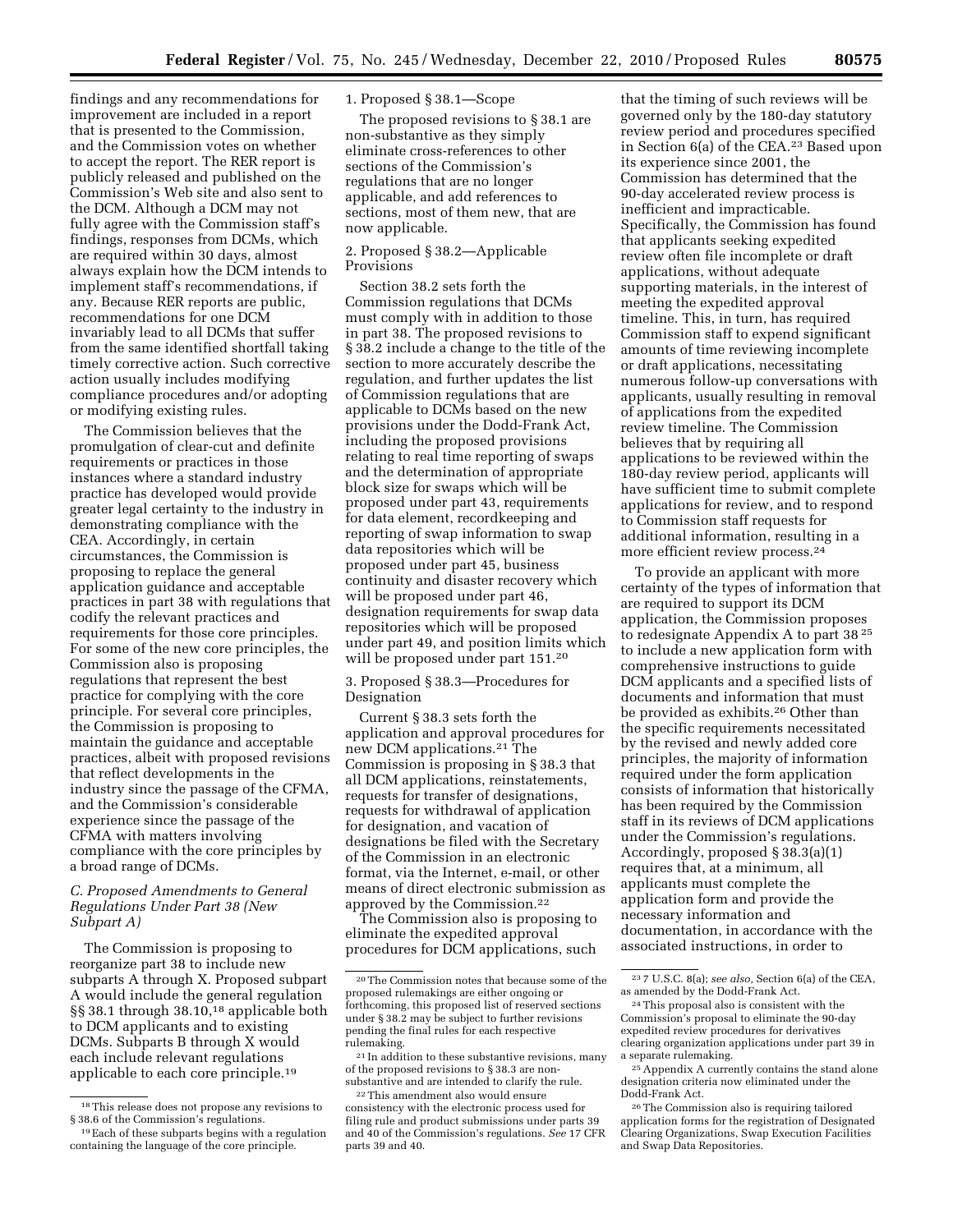initiate the 180-day designation review process.

The Commission is proposing new § 38.3(d) to formalize the procedures that a DCM must follow when requesting the transfer of its DCM designation and positions comprising open interest, in anticipation of a corporate event (*e.g.,* a merger, corporate reorganization, or change in corporate domicile) which results in the transfer of all or substantially all of the DCM's assets to another legal entity. Under proposed § 38.3(d)(2), the DCM would submit to the Commission a request for transfer no later than three months prior to the anticipated corporate change, with a limited exception.<sup>27</sup> The request shall include: (1) The underlying agreement that governs the corporate change; (2) a narrative description of the corporate change, including the reason for the change and its impact on the DCM, including its governance and operations, and its impact on the rights and obligations of market participants holding the open positions; (3) a discussion of the transferee's ability to comply with the CEA, including the core principles applicable to DCMs, and the Commission's regulations thereunder; (4) the governing documents of the transferee, including but not limited to, articles of incorporation, bylaws, operating agreements and/or partnership agreements, as applicable; (5) the transferee's rules marked to show changes from the current rules of the DCM; and (6) a list of contracts, agreements, transactions or swaps for which the DCM requests transfer of open interest.

Proposed § 38.3(d) also would require, as a condition of approval, that the DCM submit a representation that it is in compliance with the CEA, including the DCM core principles, and the Commission's regulations. In addition, the DCM would have to submit various representations by the transferee, including but not limited to: (1) That the transferee will assume responsibility for complying with all applicable provisions of the CEA and the Commission's regulations promulgated thereunder, including part 38 and Appendices thereto; (2) that the transferee will assume, maintain and enforce all rules implementing and complying with these core principles, including the adoption of the transferor's rulebook; (3) upon the transfer, all open interest in all contracts listed on the transferor will be transferred to and represent equivalent open interest in all such contracts listed on the transferee, (4) that none of the proposed rule changes will affect the rights and obligations of any participant with open positions transferred to it; and (5) it will notify market participants of any changes to the rulebook and of the transfer.

Proposed § 38.3(d) also provides that the Commission will review any requests for transfer of designation and open interest as soon as practicable, and such request will be approved or denied pursuant to a Commission order.

Proposed  $\S 38.3(g)$  <sup>28</sup> is a new rule that is intended to ensure that all DCMs designated before the effective date of the rules proposed in this part 38 are in compliance with both the five new core principles and the revised core principles. As noted above, the Dodd-Frank Act significantly changes some of the compliance obligations of DCMs under current Section 5 of the CEA by amending the majority of the existing core principles and adding five new core principles.29 All DCMs, including existing DCMs, must comply with the requirements of Section 5 of the CEA, as amended, as well as the applicable requirements under the Commission's regulations, including this release, upon their effective date. Accordingly, in proposed § 38.3(g), the Commission would require that each existing DCM provide the Commission with a signed certification of its compliance with each of the 23 core principles and the Commission's regulations under part 38 as amended in this release, within 60 days of the effective date of the publication of the final rules proposed in this release. The failure of any existing DCM to provide such certification shall be grounds for revocation of the DCM's designation status. While the Commission believes that 60 days is a sufficient period of time for DCMs to have rules and procedures in place to ensure compliance with the core principles and the rules proposed in this release, the Commission requests comments on whether the 60 day period is sufficient, and if not, what period of time may be more appropriate and why.

4. Proposed § 38.4—Procedures for Listing Products and Implementing Designated Contract Market Rules

The proposed amendments to § 38.4 are largely intended to conform this rule

to the proposed changes to existing §§ 40.3 (Voluntary submission of new products for Commission review and approval) and 40.5(b) (Voluntary submission of rules for Commission review and approval).30 The proposed amendments to those rules are made in the separate release pertaining to ''Provisions Common to Registered Entities." 31

## 5. Proposed § 38.5—Information Relating to Contract Market Compliance

On occasion, DCMs enter into equity interest transfers that result in a change in ownership. In those situations, Commission staff must determine whether the change in ownership will impact adversely the operations of the DCM or the DCM's ability to comply with the core principles and the Commission's regulations. The Commission is proposing to amend § 38.5 to ensure that DCMs remain mindful of their self-regulatory responsibilities when negotiating the terms of significant equity interest transfers, and to improve the Commission staff's ability to undertake a timely and effective due diligence review of the impact, if any, of such transfers.

In this regard, proposed § 38.5(c) would require DCMs to file with the Commission a notice of the equity interest transfer of ten percent or more, no later than the business day, as defined in § 40.1, following the date on which the DCM enters into a firm obligation to transfer the equity interest.32 The notification must include and be accompanied by: (i) Any relevant agreement(s), including preliminary agreements; (ii) any associated changes to relevant corporate documents; (iii) a chart outlining any new ownership or corporate or organizational structure;

32The Commission is proposing a 10 percent threshold because it believes that a change in ownership of such magnitude may have an impact on the operations of the DCM. The Commission believes that such impact may be present even if the change in ownership does not constitute a change in control. For example, if one entity holds a minority 10 percent equity share in the DCM, it may have a more significant voice in the operation of the DCM than five entities each with a minority 2 percent equity share. Given the potential impact that a change in ownership might have on the operations of a DCM, the Commission believes that it is appropriate to require such DCM to certify after such change that it continues to comply with all obligations under the CEA and Commission regulations.

<sup>&</sup>lt;sup>27</sup>The proposed rule would require that where a DCM does not know or could not have reasonably known three months prior to the anticipated change, it shall be required to file the request as soon as it knows of the change.

<sup>28</sup> In addition, proposed §§ 38.3(e) and 38.3(f) restate existing requirements with certain non-

<sup>&</sup>lt;sup>29</sup> Compare 7 U.S.C. 7(d) with section 5(d) of the CEA, as amended by the Dodd-Frank Act.

 $^{\rm 30}\!$  Proposed § 40.3 is amended to require additional information to be provided by registered entities submitting new products for the Commission's review and approval. Proposed § 40.5(b) codifies a new standard for the review of new rules or rule amendments as established under the Dodd-Frank Act.

<sup>31</sup> 75 FR 67482, Nov. 2, 2010.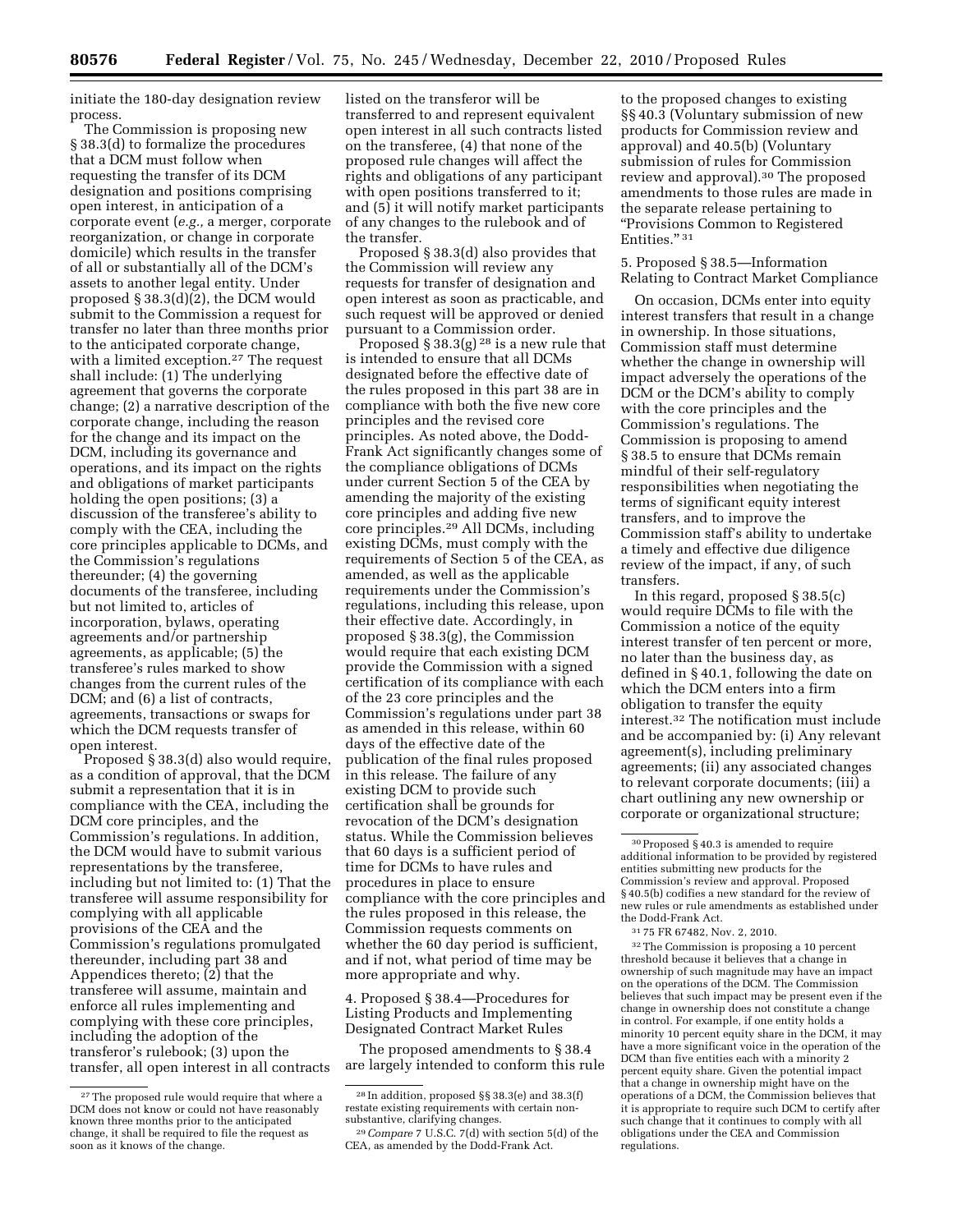(iv) a brief description of the purpose and any impact of the equity interest transfer; and (v) a representation from the DCM that it meets all of the requirements of Section 5(d) of the Act and Commission regulations adopted thereunder. The proposed rule requires that the DCM keep the Commission apprised of the projected date that the transaction resulting in the equity interest transfer will be consummated, and must provide to the Commission any new agreements or modifications to the original agreement(s) filed pursuant to § 38.5(c). The DCM must notify the Commission of the consummation of the transaction on the day in which it occurs. The proposed rule will enable staff to consider whether any conditions contained in an equity transfer

agreement(s) are inconsistent with the self-regulatory responsibilities of a DCM

or with any of the core principles.33 Section 38.5(d) currently requires that upon a change in ownership, an acquirer of an existing DCM must certify that the exchange meets all of the requirements of the current Sections 5(b) and 5(d) of the Act, and the provisions of part 38 of the Commission's regulations. The Commission believes when there is a 10% or greater change in ownership, the DCM itself is the more appropriate entity to provide a certification of its continued compliance with all regulatory obligations. Accordingly, proposed  $\S 38.5(c)(3)^{34}$  would require that if there is a change in ownership 35 the DCM must certify, no later than two business days following the date on which the change in ownership occurs, that the DCM meets all of the requirements of Section 5(d) of the CEA, as amended by the Dodd-Frank Act, and the provisions of part 38 of the Commission's regulations. The proposed rule also requires that the DCM include as part of its certification whether any aspects of the DCM's operations will change as a result of the change in ownership, and if so, the DCM must provide a description of the changes. Finally, proposed § 38.5(c) provides that the certification may rely

on, and be supported by, prior materials and information submitted as part of an application for designation or a required product or rule filing or new filings if necessary to update its previous filings.

6. Proposed § 38.7 36—Prohibited Use of Data Collected for Regulatory Purposes

To fulfill their regulatory and compliance obligations, DCMs often require market participants to provide proprietary data or personal information. Proposed § 38.7 would prohibit DCMs from using such information for business or marketing purposes.37 The Commission notes that nothing in this provision should be viewed as prohibiting a DCM from sharing such information with another DCM or SEF for regulatory purposes, where necessary.

7. Proposed § 38.8—Listing of Swaps on a Designated Contract Market

The Dodd-Frank Act permits existing DCMs to list, trade and execute swaps, provided that the DCMs do so in a manner that complies with the provisions of the CEA, as amended by the Dodd-Frank Act, and part 38, as amended. Proposed § 38.8(a) requires a DCM to notify the Commission, prior to or upon listing its first swap contract, of the manner in which it will fulfill each of the requirements under amended CEA and part 38 with respect to the listing, trading, execution and reporting of swap transactions.

Proposed § 38.8(b) requires a DCM to request and obtain from the Commission a unique, extensible, alphanumeric code for the purpose of identifying the DCM before it lists swaps. A DCM will do so pursuant to the swap recordkeeping and reporting requirements under proposed part 45 of the Commission's regulations. This requirement stems from the Commission's authority, under Section 728 of the Dodd-Frank Act, to establish standards and requirements related to reporting and recordkeeping for

swaps.38 In particular, the Commission is required to adopt consistent data element standards for ''registered entities,'' which includes DCMs. part 45, which is being proposed in the separate Commission release ''Data Recordkeeping and Reporting Requirements,'' will set forth the recordkeeping and reporting requirements for DCMs with respect to swaps.39 Proposed § 38.8(b) codifies the obligations of DCMs to comply with the provisions of proposed part 45.

8. Proposed § 38.9—Boards of Trade Operating Both a Designated Contract Market and a Swap Execution Facility

As noted above, the Dodd-Frank Act created a new regulated entity, the SEF, for the listing, trading and processing of swaps. The registration and compliance requirements for SEFs will be proposed in redesignated part 37, in a forthcoming release.40 Under the Dodd-Frank Act, a DCM may list and trade swaps pursuant to its designation as a contract market. In addition, a board of trade that operates a DCM also may operate a SEF, provided that the board of trade separately registers as a SEF and complies with the applicable SEF core principles and any Commission regulations thereunder. Proposed § 38.9 codifies the requirement that a board of trade that operates a DCM and that intends to operate a SEF must separately register pursuant to the SEF registration requirements and, on an ongoing basis, must separately comply with the SEF rules and core principles under Section 5h of the CEA, as amended by the Dodd-Frank Act, and part 37 of the Commission's regulations.

Moreover, section 5h(c) of the CEA, as amended by the Dodd-Frank Act, provides that any board of trade that is a DCM and intends to operate as an independent SEF may use the same electronic trade execution system for listing and executing swaps, provided that the board of trade makes it clear to market participants whether the electronic trading of such swaps is taking place on or through the DCM or the SEF.41 Proposed § 38.9(b) codifies this statutory requirement.

41Section 5h(c) of the CEA, as amended by the Dodd-Frank Act, provides:

<sup>33</sup>The Commission also maintains the existing provisions of § 38.5 that allow the Commission at any time to request a DCM to file a written demonstration with the Commission that it is in<br>compliance with one or more of the core principles.

<sup>&</sup>lt;sup>34</sup> The Commission is proposing to redesignate § 38.5(d) as § 38.5(c).

<sup>&</sup>lt;sup>35</sup>The Commission's regulations consistently identify a financial or ownership interest of ten percent or more as material and indicative of the ability to influence the activities of an entity or trading in an account. *See, e.g.,* Core Principle 5, Acceptable Practices, and Core Principle 14, Application Guidance, in appendix B to part 38 of the Commission's regulations. 17 CFR part 38, appendix B.

<sup>36</sup>Current § 38.6 (Enforceability) remains unchanged.

 $^{\rm 37}\!$  The Commission notes that in the recent notice of proposed rulemaking for Business Affiliate Marketing and Disposal of Consumer Information Rules, 75 FR 66018–01, Oct. 27, 2010 (to be codified at 17 CFR part 163) rules are proposed prohibiting FCMs (and other intermediaries) from using certain consumer information received from an affiliate to make a solicitation for marketing purposes. In addition, rules were proposed requiring FCMs to develop a written disposal program to the extent that such FCMs possess consumer information. The underlying policy for these rules is to protect the privacy of customer information. Similarly, this proposed rule is intended to protect market participant's information provided to a DCM for regulatory purposes from its use to advance the commercial interests of the DCM.

<sup>38</sup>*See* Section 21 of the CEA, as amended by the Dodd-Frank Act.

<sup>39</sup>*See* ''Swap Data Recordkeeping and Reporting Requirements,'' Proposed Rule, 75 FR 76574 (Dec. 8, 2010).

<sup>40</sup>*See* CFTC Web site for additional information on the ''SEF Registration Requirements and Core Principle Rulemaking, Interpretation & Guidance,'' at *[http://www.cftc.gov/LawRegulation/](http://www.cftc.gov/LawRegulation/DoddFrankAct/Rulemakings/DF_13_SEFRules/index.htm) [DoddFrankAct/Rulemakings/DF](http://www.cftc.gov/LawRegulation/DoddFrankAct/Rulemakings/DF_13_SEFRules/index.htm)*\_*13*\_*SEFRules/ [index.htm](http://www.cftc.gov/LawRegulation/DoddFrankAct/Rulemakings/DF_13_SEFRules/index.htm)* (last visited Dec. 14, 2010).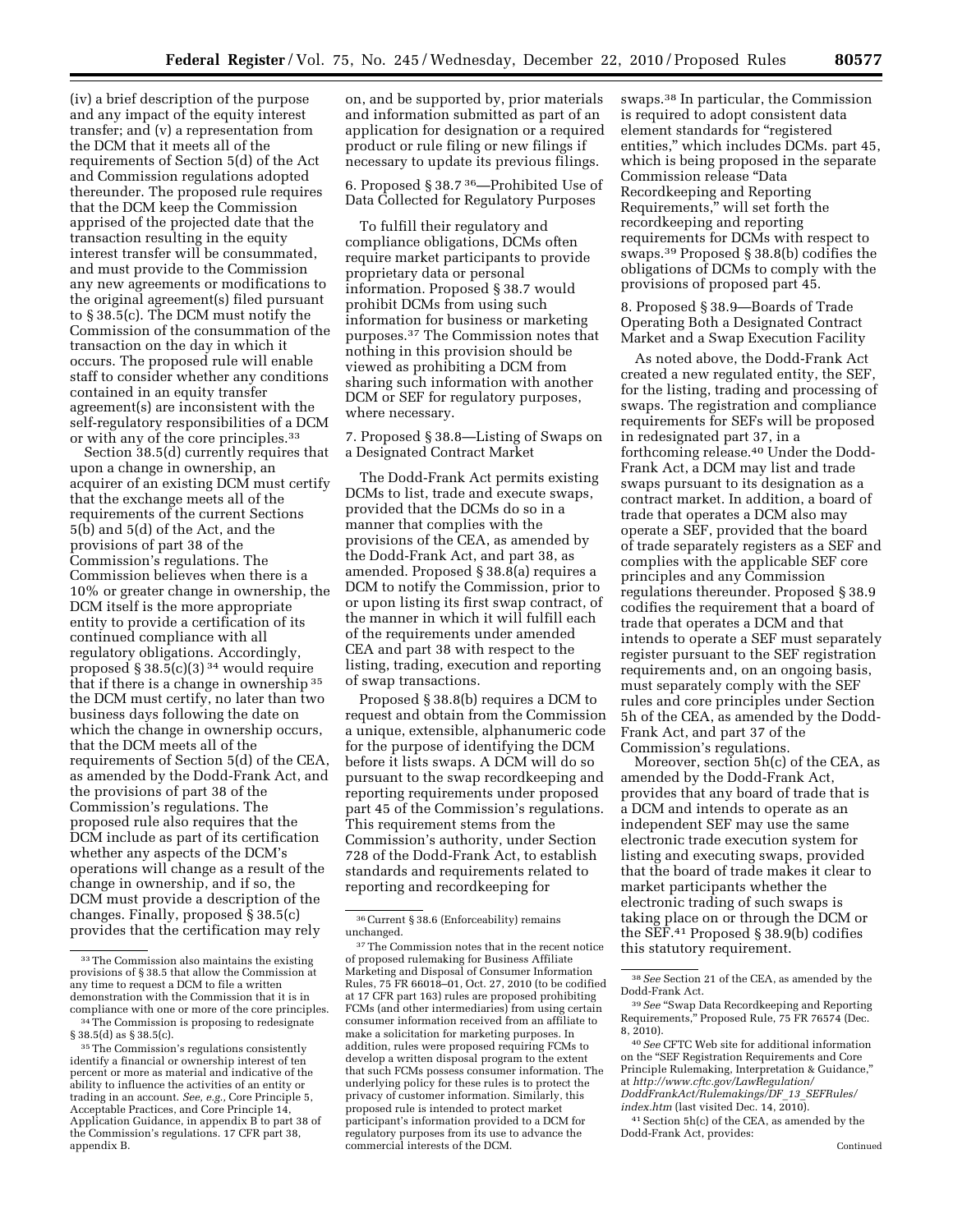9. Proposed § 38.10—Reporting of Swaps Traded on a Designated Contract Market

Section 727 of the Dodd-Frank Act directs the Commission to adopt rules providing for the public availability of swap transaction and pricing data in real-time.42 To the extent that they make swaps available for trading and execution either on a SEF or a DCM, DCMs will have real-time public reporting obligations pursuant to the Dodd-Frank Act and, therefore, must comply with the applicable provisions governing real time reporting. The Commission is proposing regulations applicable to the real time swap reporting obligations of certain entities under a separate release.<sup>43</sup> The real time reporting regulations are proposed to be codified under part 43 of the Commission's regulations. In addition to the real time reporting obligations, the proposed rule also requires DCMs to comply with the swap reporting and recordkeeping requirements that are being proposed by the Commission in a separate release, and are proposed to be codified under part 45 of the Commission's regulations. Accordingly, proposed § 38.10 would codify the compliance obligations of DCMs with respect to real time reporting of swap transactions and swap data recordkeeping and reporting obligations, as may be required under proposed parts 43 and 45 of the Commission's regulations, respectively.

## *D. Proposed New Regulations and Revised Guidance and Acceptable Practices For Compliance With the Core Principles*

As noted above, this release proposes to reorganize part 38 to include subparts A through X. As proposed, each of subparts B through X will include relevant regulations applicable to the 23 core principles. In addition to the proposed new regulations, the Commission proposes to codify within each subpart the statutory language of the respective core principle.44

 $42$  See Sections  $2(a)(13)$ – $(14)$  of the CEA, as amended by the Dodd-Frank Act.

<sup>43</sup> See "Real Time Public Reporting of Swap Transaction Data,'' Proposed Rule, 75 FR 76140 (Dec. 7, 2010).

44 In two instances, the language of the core principle, as codified, was slightly revised to add

1. Subpart B—Designation as Contract Market

The Dodd-Frank Act amends Core Principle 1 to make clear that compliance with the core principles, and any other rule or regulation that the Commission may impose under Section 8a(5) of the CEA, is a necessary condition to obtain and maintain designation as a contract market.45 Amended Core Principle 1 provides that unless otherwise determined by the Commission by rule or regulation, DCMs will continue to have reasonable discretion in establishing the manner in which they comply with the core principles. The Commission proposes to codify the statutory text of Core Principle 1 in proposed § 38.100.

#### 2. Subpart C—Compliance With Rules

Core Principle 2, as amended by the Dodd-Frank Act, requires that a DCM establish, monitor, and enforce its rules, including rules relating to access requirements, rules regarding the terms and conditions of any contract to be traded on the contract market, and rules prohibiting abusive trading practices. A DCM also must have the capacity to detect and investigate potential rule violations, and to sanction any person that violates its rules.46 In addition, a DCM's rules must provide it with the ability and authority to perform the obligations and responsibilities required under Core Principle 2, including the capacity to carry-out such international information sharing agreements that the Commission may require. Proposed § 38.150 implements these requirements.

For the most part, the Commission is codifying: (1) Language found in the guidance and acceptable practices for Core Principle 2 and former designation criterion 8; (2) existing DCM compliance practices that the Commission believes constitute best practices; and (3) recommendations made over the past several years by the Commission in rule enforcement reviews.47 In addition, the

46As noted above, Section 735 of the Dodd-Frank Act amends Section 5 of the CEA to eliminate DCM designation criteria and amends several core principles, including Core Principle 2. Core Principle 2 was amended to include language formerly found in Designation Criterion 8—Ability to Obtain Information, and to specifically require that a DCM have the ability to detect, investigate, and sanction rule violations.

47Commission staff conducts periodic RERs of all DCMs. RERs examine DCM compliance with specific core principles over a one-year target period. Commission staff's analyses, conclusions

Commission is proposing some practices and requirements that are new for DCMs. The Commission also looked to and incorporated into the proposed rules for Core Principle 2 certain concepts that are currently contained in part 8 of its regulations— Exchange Procedures for Disciplinary, Summary, and Membership Denial Actions. In this regard, the Commission notes that most DCMs' compliance and enforcement practices relating to Core Principle 2 obligations historically have been consistent with the rules contained in part 8.48 Each of the proposed rules under subpart C is discussed below.

i. Proposed § 38.151—Access Requirements

Proposed § 38.151 is an example of a rule in which the Commission proposes a new requirement for DCMs.49 Proposed § 38.151(a) requires that prior to granting a member or market participant access to its markets, the DCM must require the member or market participant to consent to its jurisdiction. The growth of electronic trading in the futures industry and the transformation of futures exchanges from traditional membership organizations to demutualized for-profit entities has changed how individuals and firms access the markets and execute trades. When open outcry dominated trading, orders were typically called in to a desk on the trading floor and members on the floor executed trades. Today, on most DCMs, one does not need to be a ''member'' to enter an order on an electronic trading system. Rather, clearing members can provide their customers with access to a DCM's electronic trading system and customers can enter their own orders. Depending on the type of access granted by the clearing member, the customer's order either will go through the clearing member's system for risk management before hitting the DCM's electronic trading system or directly go into the DCM's trading system.

DCMs generally require through rule and/or clearing firm connection

49 Generally, § 38.151 is being proposed pursuant to the Commission's general rulemaking authority under Section 8a(5) of the CEA (providing the authority to "promulgate such rules \* reasonably necessary \* \* \* to accomplish any of the purposes of'' the CEA), and Section 3 of the CEA (providing that the purposes of the Act include the promotion of ''fair competition among boards of trade, other markets and market participants''). 7 U.S.C. 5, 12a(5).

IDENTIFICATION OF FACILITY USED TO TRADE SWAPS BY CONTRACT MARKETS.board of trade that operates a contract market shall, to the extent that the board of trade also operates a swap execution facility and uses the same electronic trade execution system for listing and executing trades of swaps on or through the contract market and the swap execution facility, identify whether the electronic trading of such swaps is taking place on or through the contract market or the swap execution facility.

references to the CEA where the statutory language simply cited to the CEA section without citing to the statute. These non-substantive edits were made to §§ 38.100 and 38.1200.

<sup>45</sup> 7 U.S.C. 7; *see also* Section 5(d)(1) of the CEA, as amended by the Dodd-Frank Act.

and recommendations regarding any identified deficiencies are included in a publicly available written report.

<sup>48</sup>Section 38.2 of the Commission's regulations exempts DCMs from all Commission rules not specifically reserved. The part 8 rules were not reserved.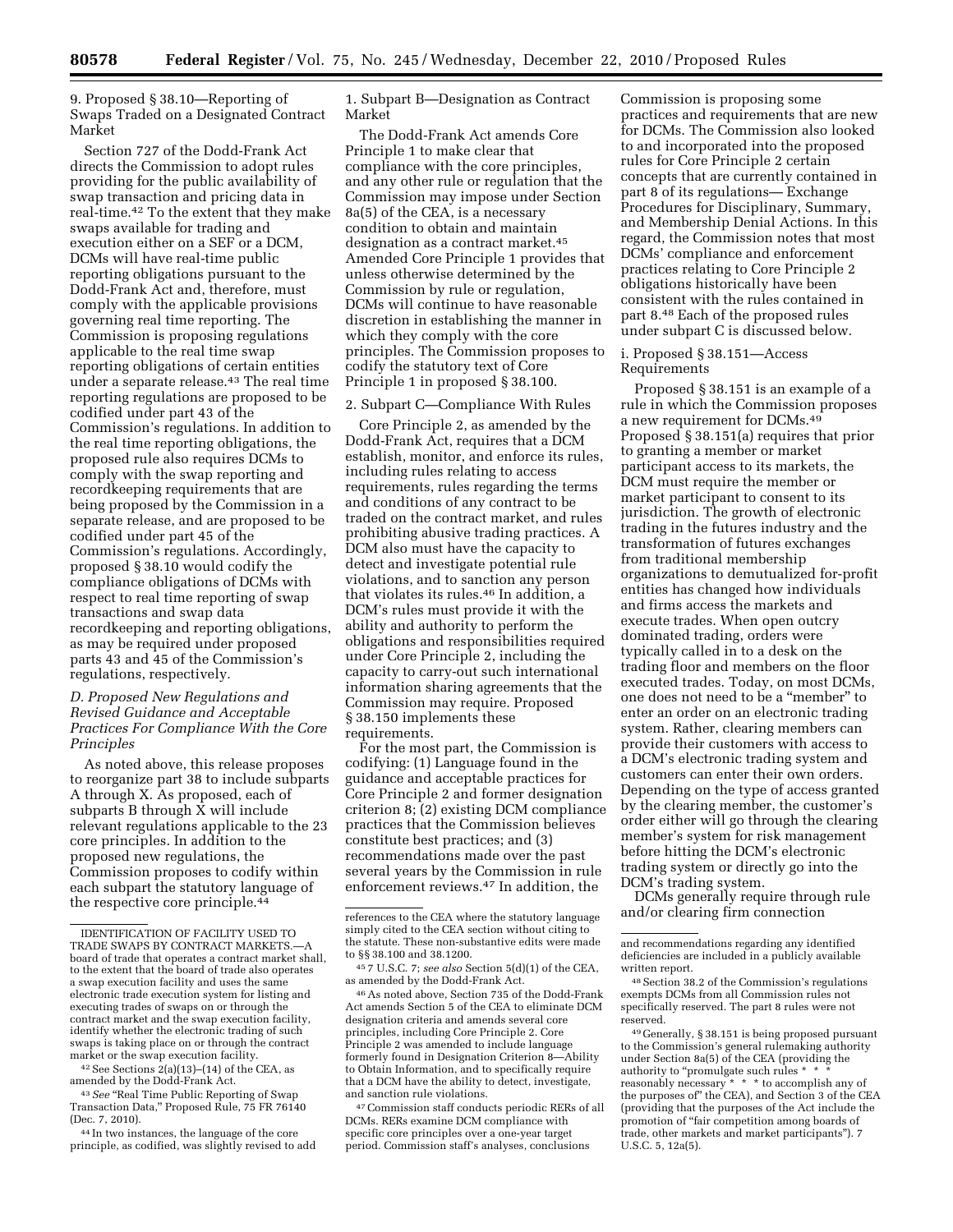agreements that prior to a clearing member granting a customer access to the DCM's electronic trading system, the clearing member secure its customer's agreement to abide by, and be subject to, the DCM's rules. Nevertheless, DCMs do not view themselves as having the jurisdiction needed to compel these market participants to participate in the investigation and disciplinary process. Although DCMs have the option of requiring a clearing firm to bar a customer from accessing the DCM if the DCM believes that the customer committed a rule violation, most DCMs will first request that the customer submit to its jurisdiction and participate in the investigation and disciplinary

process before exercising this option. Trading on a DCM is a privilege that is subject to conditions and entails certain responsibilities. The Commission believes that if a participant is granted the privilege of trading on a DCM, the participant should not only be required to abide by the DCM's rules, but the participant also must consent to the DCM's jurisdiction and participate in both the investigatory and disciplinary process. The Commission recognizes that this requirement will require clearing firms to amend their existing customer agreements to secure customers' agreements to submit to a DCM's jurisdiction. Accordingly, although DCMs would be required to implement proposed § 38.151(a) either by rule and/ or modification of connection agreements by the effective date of the final rule, the proposed rule permits DCMs to allow their clearing firms up to 180 days to secure the necessary modifications to existing customer agreements.

Proposed § 38.151(b) requires that a DCM provide its members, market participants and ISVs with impartial access to its markets and services. This includes: 1) access criteria that are impartial, transparent, and applied in a non-discriminatory manner, and 2) comparable fee structures for members, market participants and independent software vendors ("ISV"),<sup>50</sup> receiving

equal access to, or services from the DCM. The purpose of the proposed impartial access requirements is to prevent DCMs from using discriminatory access requirements as a competitive tool against certain participants. Access to a DCM should be based on the financial and operational soundness of a participant, rather than discriminatory or other improper motives.51 Any participant should be able to demonstrate financial soundness either by showing that it is a clearing member of a DCO that clears products traded on that DCM or by showing that it has clearing arrangements in place with such a clearing member. Furthermore, granting impartial access to participants that satisfy a DCM's access requirements may enhance the DCM's liquidity and the overall transparency of the swaps and futures markets.

A DCM can satisfy the requirement that membership and participation criteria are impartial, transparent, and non-discriminatory by establishing clear and impartial guidelines and procedures for granting access to its facilities and publishing such guidelines and procedures on its Web site. Such requirements may establish different categories of market participants, but may not discriminate within a particular category. Fee structures may differ among categories if such fee structures are reasonably related to the cost of providing access or services to a particular category. For example, if a certain category requires greater information technology or administrative expenses on the part of the DCM, then a DCM may recoup those costs in establishing fees for that category of member or market participant.

Proposed § 38.151(c) (Limitations on Access) requires a DCM to establish and impartially enforce rules governing any decision by the DCM to deny, suspend, or permanently bar a member's or market participant's access to the contract market. While paragraph (b) of proposed § 38.151 requires impartiality in a DCM's decision to grant access, paragraph (c) addresses the converse

situation where a DCM wishes to deny access, or to revoke the access of members or market participants who already possess it. Proposed § 38.151(c) gives specific examples of when such situations might arise, including DCM disciplinary proceedings or emergency actions. As with decisions to grant access, any decision by a DCM to deny, suspend, or permanently bar a member's or market participant's access to the DCM must be impartial and applied in a non-discriminatory manner.

ii. Proposed § 38.152—Abusive Trading Practices Prohibited

Proposed § 38.152 requires that a DCM prohibit enumerated abusive trading practices. The listed practices are a compilation of abusive trading practices that DCMs already prohibit. A DCM permitting intermediation must prohibit specific trading practices, including trading ahead of customer orders, trading against customer orders, accommodation trading, and improper cross-trading. Specific trading practices that must be prohibited by all DCMs include front-running, wash trading, pre-arranged trading, fraudulent trading, money passes and any other trading practices that the DCM deems to be abusive. In addition, a DCM also must prohibit any other manipulative or disruptive trading practices prohibited by the CEA or by the Commission pursuant to Commission regulation.52

iii. Proposed § 38.153—Capacity To Detect and Investigate Rule Violations

Proposed § 38.153 is based on the current application guidance for Core Principle 2.53 The proposed rule requires that a DCM have arrangements and resources for effective rule enforcement. This includes the authority to collect information and examine books and records of members and market participants.54 By its terms, Core Principle 2 requires a DCM to have, in addition to appropriate resources for trade practice surveillance

(B) Demonstrates intentional or reckless disregard for the orderly execution of transactions during the closing period; or

(C) Is, is of the character of, or is commonly known to the trade as, 'spoofing' (bidding or offering with the intent to cancel the bid or offer before execution).

53 17 CFR part 38, App. B, Core Principle 2, Application Guidance at ¶ 1.

54The language in the current application guidance requires that a DCM ''have arrangements and resources for effective trade practice surveillance programs[.]'' *Id.* 

<sup>50</sup>The Commission notes that examples of independent software vendors include: smart order routers, trading software companies that develop front-end trading applications, and aggregators of transaction data. Smart order routing generally involves scanning of the market for the bestdisplayed price and then routing orders to that market for execution. Software that serves as a front-end trading application is typically used by traders to input orders, monitor quotations and view a record of the transactions completed during a trading session. Aggregators of transaction data provide access to news, analytics and execution services. The Commission believes that transparency and trading efficiency would be enhanced as a result of innovations in this field for

market services. For instance, certain providers of market services with access to multiple trading systems or platforms could provide consolidated transaction data from such trading systems or platforms to market participants.

<sup>51</sup>The Commission believes that the requirement to provide impartial access requires DCMs to avoid the creation of exclusive membership standards that focus on high net worth. Therefore, any participant should be able to demonstrate financial soundness either by showing that it is a clearing member of a DCO that clears products traded on that DCM or by showing that it has clearing arrangements in place with such a clearing member.

 $^{52}\,$  Section 747 of the Dodd-Frank Act amends Section 4c(a) of the CEA by adding three disruptive practices which make it: unlawful for any person to engage in any trading, practice, or conduct on or subject to the rules of a registered entity that–

<sup>(</sup>A) Violates bids or offers;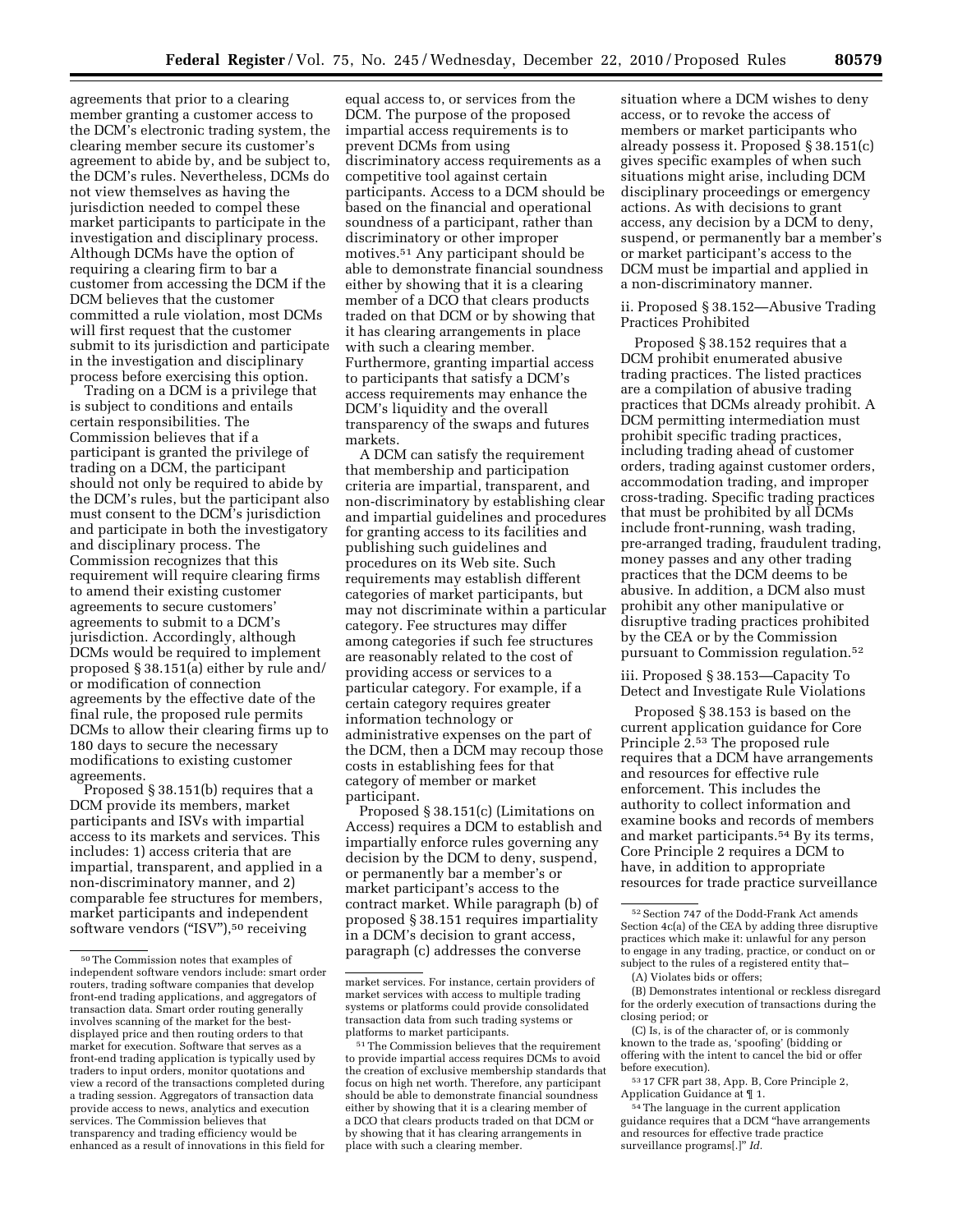programs, appropriate resources to enforce all of its rules.

The proposed rule also requires a DCM to have the authority to examine books and records for all market participants rather than limiting that authority to ''non-intermediated market participants'' as such authority was limited in the former application guidance. A DCM can best administer its compliance and rule enforcement obligations if it has the ability to reach the books and records of all market participants, rather than a subset of market participants.

iv. Proposed § 38.154—Regulatory Services Provided by a Third Party

The CEA provides that a DCM may comply with applicable core principles by delegating relevant functions to a registered futures association or another registered entity.55 The Commission also has described acceptable ''contracting'' arrangements for the performance of core principle functions by third-parties.56 In this context, the term "contracting" implies a lesser transference of authority to the thirdparty than does "delegating." In all cases, however, the Commission has specified, as required under the CEA,<sup>57</sup> that DCMs remain responsible for carrying out any function delegated or contracted to a third party and that DCMs must ensure that the services received will enable them to remain in compliance with the CEA's requirements.

In recent years, the Commission has gained much experience in administering the delegation and contracting regime for regulatory services. Many DCMs, especially those that were designated after passage of the CFMA, employ third-party regulatory service providers to meet one or more core principle obligations. In administering this regime, the Commission has found that DCM applicants have questions as to the manner and degree to which their staffs must remain involved in regulatory decisions when they utilize third-party providers. Accordingly, the Commission is proposing new § 38.154 to supplement its previous guidance on delegation and contracting arrangements to clarify its expectations in this regard. The proposed rule is equally applicable to delegations and contracting, and to arrangements DCMs have with regulatory service providers that are

registered futures associations or other registered entities. For purposes of proposed § 38.154, the applicable selfregulatory functions include: trade practice surveillance; market surveillance; real-time market monitoring; investigations of possible rule violations; and disciplinary actions.

The proposed rule requires that DCMs utilizing third-party regulatory service providers must ensure that their providers have sufficient capacity and resources to render timely and effective regulatory services. The DCM also must oversee the quality of the contracted regulatory services and must retain *exclusive* authority with respect to certain regulatory decisions. These regulatory decisions include cancellation of trades, the issuance of disciplinary charges against members or market participants, and denials of access to the trading platform for disciplinary reasons. Conversely, the proposed rule also specifies that a decision to open an investigation of a possible rule violation must be made solely by a regulatory service provider, and all instances where a DCM's actions differ from those recommended by its regulatory provider must be documented and explained in writing.

v. Proposed § 38.155—Compliance Staff and Resources

As noted above, Core Principle 2 requires that a DCM enforce compliance with its rules and have the capacity to detect, investigate, and sanction violations. Having adequate staff to perform a DCM's compliance and enforcement responsibilities is essential to the effectiveness of its self-regulatory programs, including market surveillance, audit trail, trade practice surveillance, and disciplinary programs.

A DCM's ability to enforce speculative limits, monitor for manipulation, complete timely investigations, conduct annual open outcry and electronic audit trail reviews, as well as perform other regulatory duties, is compromised if a DCM does not have sufficient staff. Thus, examining the size and experience of a DCM's compliance staff is a critical component of RERs carried out by Commission staff. In several RERs, staff has recommended, and the Commission has accepted, findings that DCMs: (1) increase their compliance staff levels, and (2) monitor the size of their staffs and increase the number of staff appropriately as trading volume increases, new responsibilities are assigned to compliance staff, or internal reviews demonstrate that work is not

completed in an effective or timely manner.58

Those recommendations have formed the basis for proposed § 38.155. The proposed rule requires that a DCM maintain sufficient compliance resources to conduct effective audit trail reviews, trade practice surveillance, market surveillance, and real-time monitoring. It also requires that a DCM monitor its staff size annually to ensure that it is appropriate to effectively perform those functions. Staff size also must be sufficient to address market or trading events and to complete investigations in a timely manner.

The Commission is not proposing that staff size be determined based on a specific formula. Rather, the Commission proposes to leave to the discretion of each individual DCM to determine the size of the staff it needs to effectively perform its self-regulatory responsibilities. In making this determination, the proposed rule requires that a DCM take into account specific facts and circumstances (*e.g.,*  volume, the number of new contracts, *etc.*), as well as any other factors suggesting the need for increased resources. Factors that may suggest the need for increased compliance resources are a prolonged surge in trading volume or a prolonged period of price volatility. A DCM must have sufficient staff to address unusual or unanticipated events while continuing to effectively conduct its routine self-regulatory duties.

vi. Proposed § 38.156—Automated Trade Surveillance System

All currently active DCMs, or their third-party service providers, maintain automated surveillance systems to conduct trade practice surveillance. These systems vary in degree of sophistication, but typically generate alerts on a trade date plus one day (T+1) basis to help staff focus on potential violations and anomalies found in trade data.59 They also provide a DCM's compliance staff the ability to sort and query voluminous amounts of data. In performing their surveillance responsibilities, DCMs engage in various analyses to profile trading activity and conduct investigations to detect and prosecute possible trading abuses. These functions all require the collection of order and trade data and the ability to

<sup>55</sup> 7 U.S.C. 7a–2(b); *see also,* section 5c(b)(1) of the CEA, as amended by the Dodd-Frank Act. 56*See* 66 FR 42256, 42266, Aug. 10, 2001.

<sup>57</sup>*See* 7 U.S.C. 7a–2(b)(2); *see also,* Section

<sup>5</sup>c(b)(2) of the CEA, as amended by the Dodd-Frank Act.

<sup>58</sup>*See* Rule Enforcement Review of the Minneapolis Grain Exchange (Aug. 27, 2009); Rule Enforcement Review of ICE Futures U.S. (Feb. 2, 2010); and Rule Enforcement Review of the Chicago Board of Trade and the Chicago Mercantile Exchange (Sep. 13, 2010).

<sup>59</sup>These systems typically differ from those systems used for real-time market monitoring. The requirements for real-time market monitoring can be found in proposed § 38.157.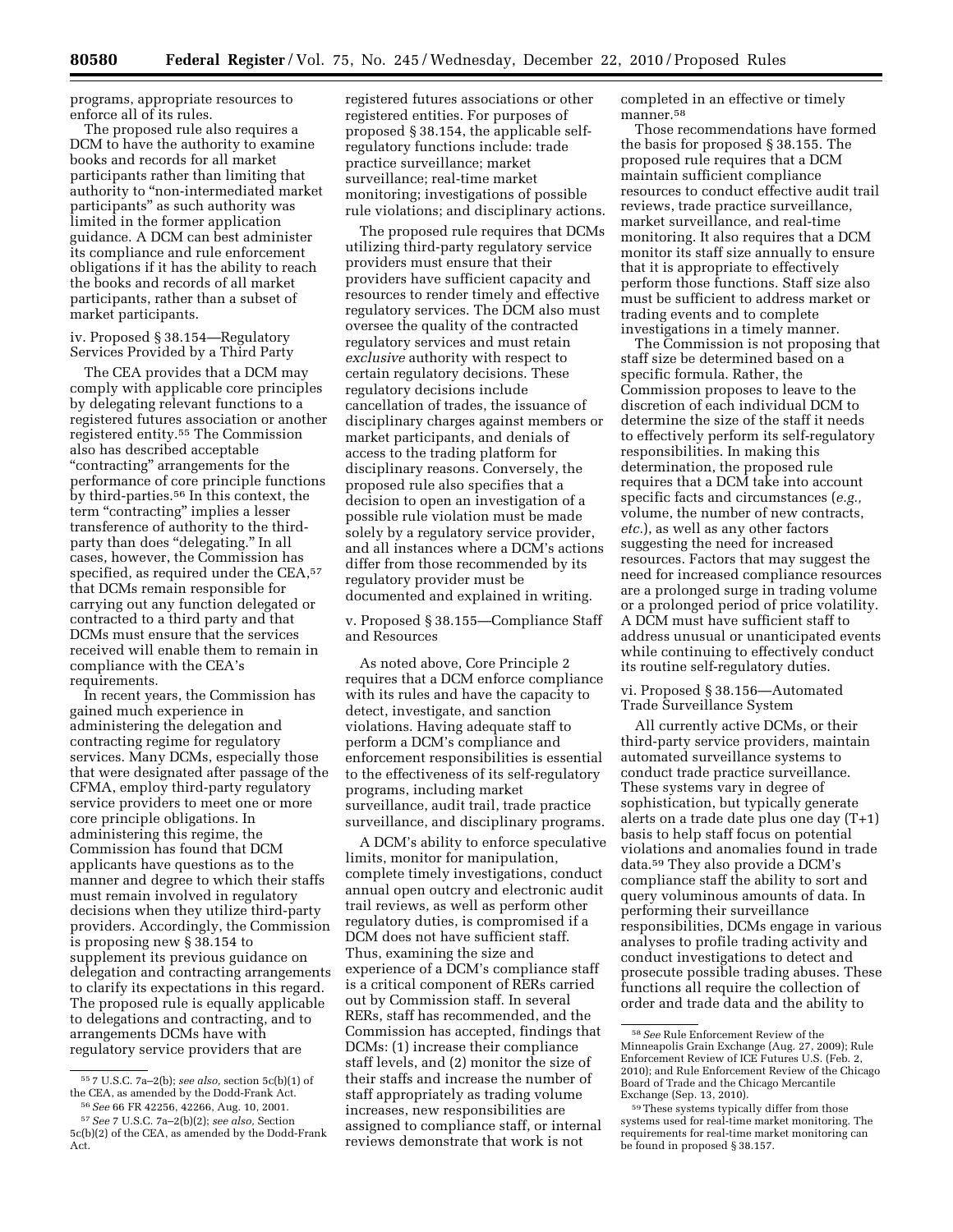process that data in various ways for analysis.

Proposed § 38.156 reflects the substantial growth in U.S. futures trading volume since the CFMA was adopted in 2000. The approximate trading volume for U.S. futures exchanges (including futures and options on futures) was 596 million contracts in 2000, 2 billion contracts in 2005, and 3.2 billion contracts in 2010. In view of this growth in volume, combined with new participants in the markets, such as high frequency traders, it is critical that DCMs have automated tools that, at a minimum, have the capability to generate alerts, profile trading activity, and sort and query data to conduct trade practice surveillance. The Commission has found, in performing its oversight responsibility of monitoring the markets to ensure market integrity and customer protection, that effectively monitoring this large amount of volume requires automated tools.60 A DCM's automated surveillance system must have specific characteristics for it to be able to detect and prosecute the abusive trading practices enumerated in proposed § 38.152. A DCM's automated surveillance system must maintain all trade and order data, including order modifications and cancellations. The system must process this data on a T+1 basis. In addition, a DCM's automated trade surveillance system must provide users with the ability to compute, retain and compare trading statistics; compute profit and loss; and reconstruct the sequence of trading activity.

## vii. Proposed § 38.157—Real-time Market Monitoring

Proposed § 38.157 codifies existing practices at DCMs for real-time monitoring of electronic trading. The practices codified in proposed § 38.157 reflect the growth of electronic trading in the U.S. futures markets, as well as the Commission's experience in designating new contract markets since passage of the CFMA. All DCMs that were designated post-CFMA trade exclusively on electronic trading platforms.

The purpose of real-time monitoring of electronic trading is to ensure orderly trading and to identify and correct any market or system anomalies promptly. The proposed rule requires that any DCM price adjustment or trade cancellation process be clear and transparent to the market and subject to

clear, fair and publicly-available standards.

viii. Proposed § 38.158—Investigations and Investigation Reports

Proposed § 38.158 is largely a compilation of requirements found in §§ 8.06 and 8.07 of the Commission's regulations, with some modifications. Paragraph (a) of the proposed rule requires that a DCM have procedures to conduct investigations of possible rule violations. Paragraph (b) requires that an investigation be completed within a timely manner. A timely manner is defined to be 12 months after an investigation is opened, absent mitigating circumstances. This differs from § 8.06(b) of the Commission's regulations, which provides that an investigation be ''completed within four months, unless significant reasons exist to extend it beyond such period.'' In its experience in conducting RERs, the Commission has found that while simple, straight-forward investigations typically are completed in less than four months, many DCM investigations involve fact patterns requiring more indepth and sophisticated analysis. Depending on the complexity of a matter, an investigation frequently may take between four and 12 months to complete.

While it is not typical for an investigation to take longer than one year to complete, certain circumstances may justify an investigation taking longer than one year. These include the complexity of the investigation, the number of firms or individuals involved, the number of potential violations, the amount of trade data requiring analysis and, in some instances, the amount of video recordings to be reviewed and analyzed.<sup>61</sup>

Paragraphs (c) and (d) of proposed § 38.158 set forth the elements and information that must be included in an investigation report when there is or there is not a reasonable basis for finding a rule violation. While the proposed language is similar to §§ 8.07(a) and (b) of the Commission's regulations, there are two notable differences.

First, proposed § 38.158(c) requires that when DCM compliance staff believes there is a reasonable basis for finding a violation, the investigation report must include the potential wrongdoer's disciplinary history.

Second, proposed § 38.158(d) requires that if a DCM's compliance staff recommends that a warning letter be issued, the investigation report must also include the potential wrongdoer's disciplinary history.62 Requiring disclosure of a member's or market participant's prior disciplinary history in the above-described circumstances is consistent with recommendations made in RERs.63 The Commission believes that prior disciplinary history is critical information that a disciplinary committee should consider when either issuing a warning letter or assessing an appropriate penalty as part of any settlement decision or hearing.64 In practice, when a DCM's compliance department believes there is a reasonable basis to find a violation, the investigation report is forwarded to a disciplinary committee for action. Therefore, the Commission believes that the investigation report is the most logical place to include disciplinary history.

Proposed § 38.158(e) provides that a DCM may authorize its compliance staff to issue a warning letter or to recommend that a disciplinary committee issue a warning letter. The proposed rule is substantively identical to Commission § 8.07(c), except that it prohibits a DCM from issuing more than one warning letter for the same violation during a rolling 12-month period. Currently, many DCMs use summary fine programs to enforce their audit trail rules. Typically, such programs allow compliance staff to issue summary fines for trade timing, order ticket and trading card violations. Such summary fine schemes generally start with a warning letter for the first offense. While a warning letter may be appropriate for a first-time violation, the Commission does not believe that more than one warning letter in a rolling 12-month period for the same or similar violation is ever appropriate. A policy of issuing repeated warning letters, rather than issuing meaningful sanctions, to members and market participants who repeatedly violate the same or similar rules denigrates the effectiveness of a

<sup>60</sup> In this regard, the Commission is in the midst of modifying its own automated surveillance systems for both trade practice surveillance and market surveillance.

<sup>61</sup>*See* Rule Enforcement Review of ICE Futures U.S. (Feb. 2, 2010), and Rule Enforcement Review of the Chicago Board of Trade and the Chicago Mercantile Exchange (Sep. 13, 2010). Some exchanges, such as CBOT and CME, have video cameras on their open outcry trading floors.

<sup>62</sup> In some instances, even though there is not sufficient evidence to recommend disciplinary action, a DCM's compliance staff may believe that a rule violation occurred.

<sup>63</sup>*See* 2000 Rule Enforcement Review of the New York Mercantile Exchange.

<sup>64</sup>As noted below in the discussion of proposed § 38.158(c), a DCM's disciplinary committee should review a member's complete disciplinary history when determining appropriate sanctions and impose meaningful sanctions on members who repeatedly violate the same or similar rules to discourage recidivist activity.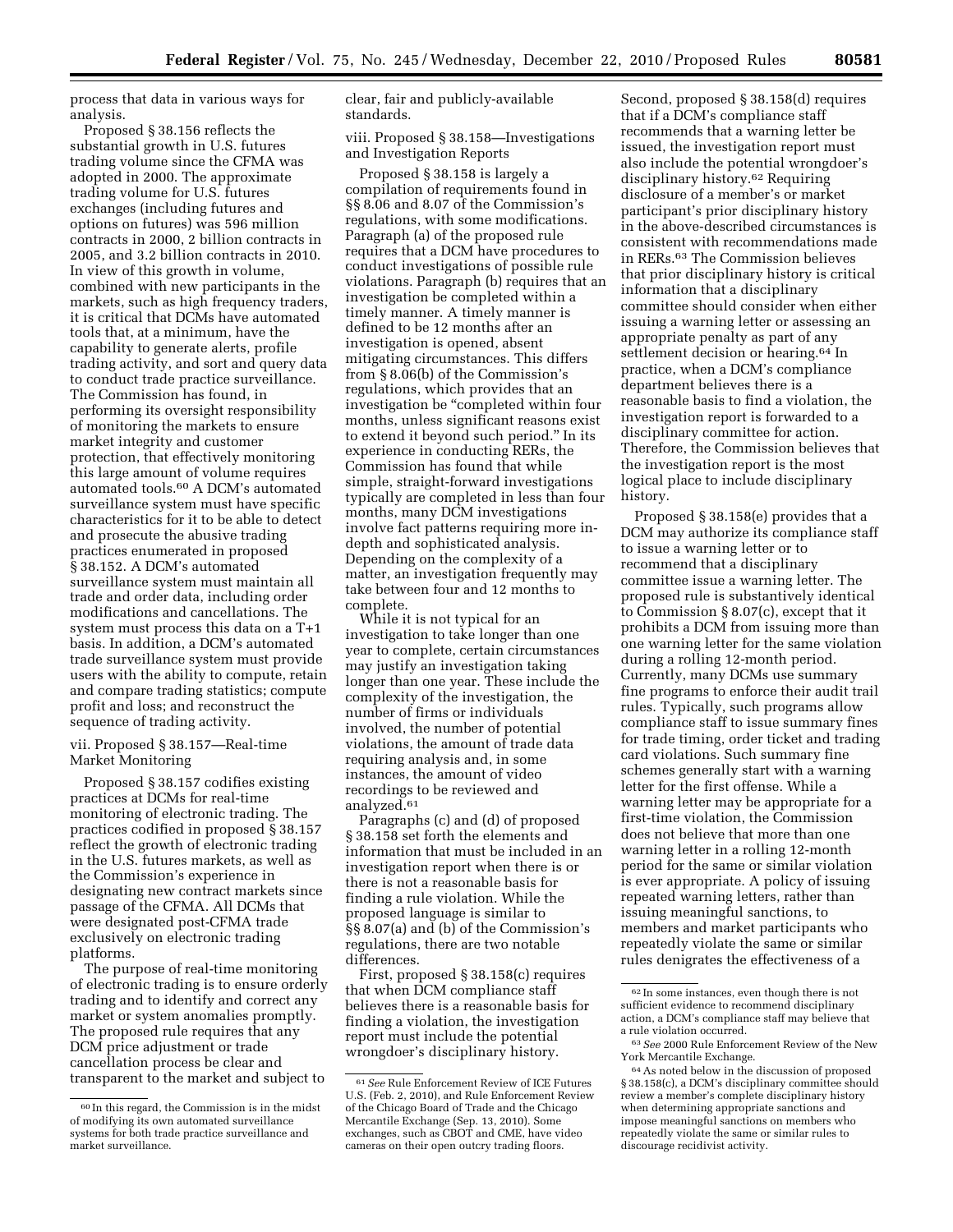DCM's rule enforcement program.<sup>65</sup> The proposed rule is consistent with what Commission staff has advised DCM applicants and recommendations made in RERs.66

## ix. Proposed § 38.159—Ability To Obtain Information

Proposed § 38.159 expands on the Core Principle 2 requirement that a DCM have the ability and authority to obtain necessary information to perform its rule enforcement obligations, including the capacity to carry out any international information sharing agreements required by the Commission. The proposed rule provides that information sharing agreements can be established with other DCMs or SEFs, or that the Commission can act in conjunction with a DCM to carry out such information sharing. This language is virtually identical to the language found in the guidance for former Designation Criterion 8.67

x. Proposed § 38.160—Additional Rules Required

Proposed § 38.160 requires a DCM to adopt and enforce any additional rules that it believes are necessary to comply with the requirements of this subpart C.

## 3. Subpart D—Contracts Not Readily Subject to Manipulation

The Dodd-Frank Act did not make any amendments to current Core Principle 3—Contracts Not Readily Subject to Manipulation. Historically, DCMs complied with the requirements of Core Principle 3 by using as guidance the provisions of Guideline No. 1, contained in Appendix A to part 40. The Commission proposes certain revisions to the former Guideline No. 1, including: (1) Amending the provision to include swap transactions, (2) retitling the guidance as ''Demonstration of compliance that a contract is not readily susceptible to manipulation,'' and (3) redesignating the provision as Appendix C of part 38. Proposed § 38.201 refers applicants and DCMs to the guidance in Appendix C to part 38 for purposes of demonstrating to the Commission their compliance with the requirements of § 38.200. Proposed guidance under Appendix C to part 38 would replace Guideline No. 1 under Appendix A to part 40.

The amended guidance provides greater detail to DCMs regarding the relevant considerations in demonstrating compliance with Core Principle 3 when designing a contract and submitting supporting documentation and data to the Commission at the time the DCM submits: (1) The terms and conditions of a new contract under §§ 40.2 or 40.3, or (2) amendments to terms and conditions under §§ 40.5 or 40.6.

In general, the guidance provides that the settlement or delivery procedures adopted by a DCM for a futures contract should reflect the underlying cash market. The objective is to ensure that a given futures contract is not readily susceptible to manipulation and that it will provide a reliable pricing basis and promote cash/futures price convergence. Accordingly, the terms and conditions should conform to prevailing commercial practices and provide for adequate deliverable supply.

For cash-settled contracts, the cashsettlement procedure should be based on a reliable price reference series that accurately reflects the underlying market value, is not readily susceptible to manipulation, and is commonly used by industry/market participants as a price reference. Therefore, the calculation methodology of the price reference series, if applicable, must be submitted as supporting documentation. In that regard, for a price reference series that is based on an index or survey of prices or rates, this would include the index or survey methodology used to determine the level of the index used as the price reference. Furthermore, the views and opinions of prospective market users of the contracts should be given considerable weight in the contract design process. The more accurately a listed contract's terms and conditions reflect the underlying cash market in that commodity, the more likely the contract will perform the intended risk management and/or price discovery functions. Finally, a DCM should ensure that the terms and conditions of listed contracts remain consistent with the guidance set forth herein. These concepts are set forth in the guidance in Appendix C to part 38.

The guidance in Appendix C to part 38 is comprised of best practices that were developed over the past three decades by the Commission and other market regulators in their review of product submissions. The Commission first adopted a Guideline for product submissions on November 3, 1982 68 and since then has modified it from

time to time. Furthermore, the Commission's Guideline served as the basis for ''Guidance on Standards of Best Practice for the Design and/or Review of Commodity Contracts,'' endorsed by the International Organization of Securities Commissioners (''IOSCO'') in its Tokyo Communiqué (October 1997).<sup>69</sup> The Guidance recognizes that the proper design of the terms and conditions of contracts reduces the susceptibility of such contracts to market abuses, including manipulation, and enhances the economic utility of such contracts to commercial users. Accordingly, the Guidance for designing futures contracts focuses on such issues as a contract's economic utility (*i.e.,* a contract should meet risk management needs of potential users and/or promote price discovery of the underlying commodity), the contract's correlation with the cash market (*i.e.,* the contract terms and conditions generally should reflect the operation of the underlying cash market and avoid impediments to delivery), a contract's settlement and delivery reliability (*i.e.,* the settlement and delivery procedures should reflect the underlying cash market and promote price convergence), the contract's responsiveness to the views of potential market users, and the contract's transparency (*i.e.,* the contract's terms and conditions, as well as relevant information concerning delivery and pricing, should be readily available to market authorities and to market users).

Appendix C to part 38 is intended to act as a source for new and existing DCMs to reference for best practices when developing new products to list for trading. Specifically, Appendix C to part 38 provides guidance regarding: (1) The forms of supporting information a new contract submission should include; (2) how to estimate deliverable supplies; (3) the contract terms and conditions that should be specified for physically delivered contracts; (4) how to demonstrate that a cash-settled contract is reflective of the underlying cash market, is not readily subject to manipulation or distortion, and is based on a cash price series that is reliable, acceptable, publicly available and timely; (5) the contract terms and conditions that should be specified for cash-settled contracts; (6) the requirements for options on futures contracts; (7) the terms and conditions for non-price based futures contracts; and (8) the terms and conditions for

<sup>65</sup>For purposes of this rule, the Commission does not consider a ''reminder letter'' or such other similar letter to be any different than a warning

letter. 66*See* 1998 Rule Enforcement Review of Kansas City Board of Trade; and, Rule Enforcement Review of the Minneapolis Grain Exchange (Aug. 27, 2009).<br><sup>67</sup> 17 CFR Part 38, App. A, Designation Criterion<br>8. Guidance.

<sup>8,</sup> Guidance. 68*See* 47 FR 49832, 49838, Nov. 3, 1982.

<sup>69</sup>*See* Tokyo Commodity Futures Markets [Regulators' Conference \(October, 1997\),](http://www.cftc.gov/ucm/groups/public/@internationalaffairs/documents/file/oia_tokyorpt.pdf) *http:// www.cftc.gov/ucm/groups/public/ @internationalaffairs/documents/file/ oia*\_*tokyorpt.pdf* (last visited Oct. 25, 2010).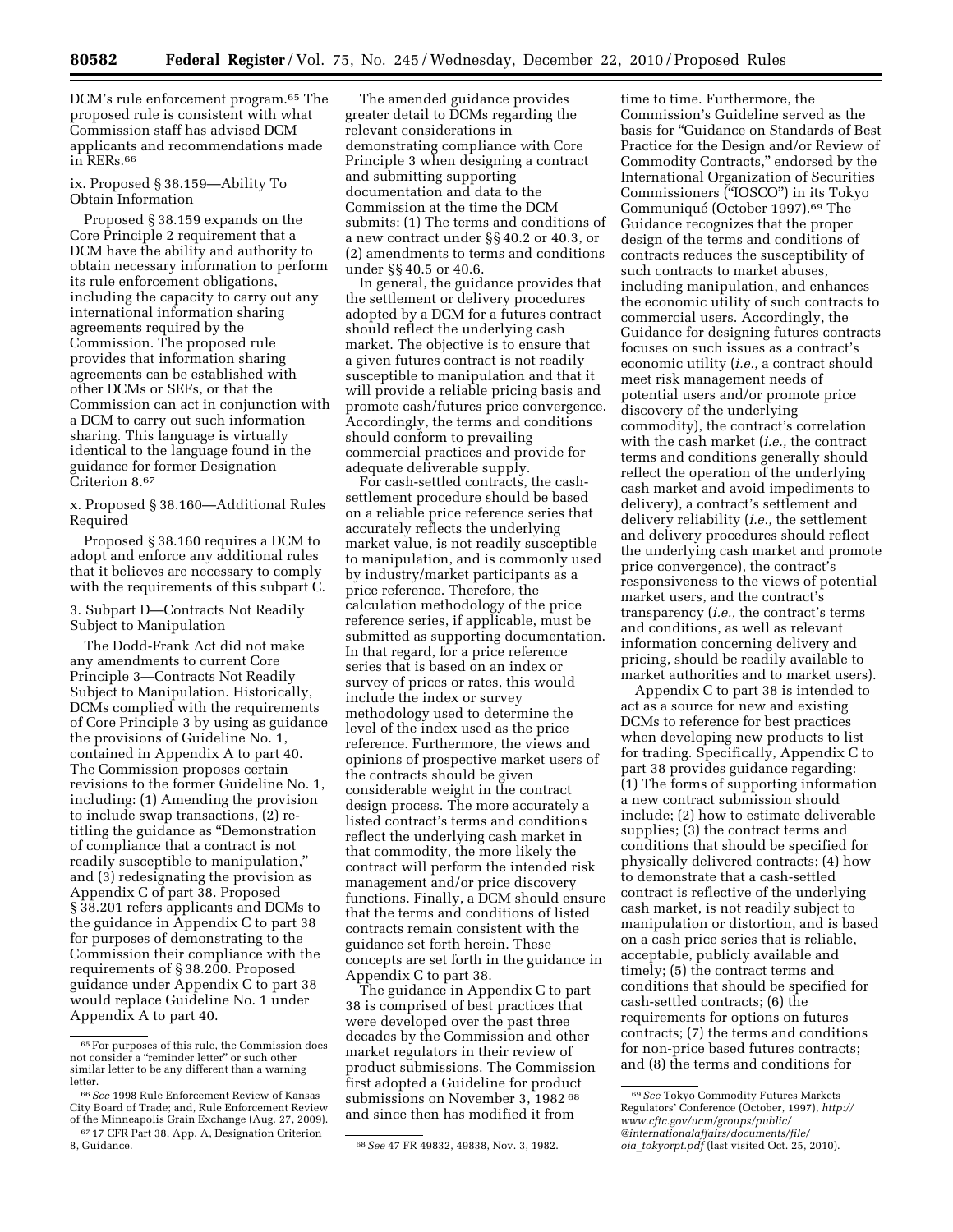swap contracts. Currently, DCMs generally conduct market research in a manner discussed in Appendix C.

4. Subpart E—Prevention of Market Disruption

The Dodd-Frank Act amended current Core Principle 4 by: (i) Changing the title of the core principle from ''Monitoring of Trading'' to ''Prevention of Market Disruptions;'' and (ii) specifying the methods and procedures DCMs must employ in discharging their obligations under Core Principle 4. The amendments to Core Principle 4 emphasize that DCMs must take an active role, not only in monitoring trading activities within their markets, but in preventing market disruptions. Accordingly, the proposed rules under subpart E of part 38 codify the relevant provisions of the current Application Guidance and Acceptable Practices for Core Principle 4 in current Appendix B to part 38, and include new requirements that clarify and strengthen a DCM's responsibilities under the amended core principle.

## i. Proposed § 38.251—General Requirements

As noted above, the Dodd-Frank Act amended Section 5(d)(4) of the CEA by adding new language to Core Principle 4 to require DCMs to conduct real-time monitoring of trading and to have the ability to comprehensively and accurately reconstruct trading.70 Accordingly, proposed § 38.251 (General Requirements) would require that the DCM have the ability to conduct real-time monitoring of trading and comprehensive and accurate trade reconstructions. Intra-day trade monitoring must include the capacity to detect abnormal price movements, unusual trading volumes, impairments to market liquidity, and position-limit violations.

As noted above in its discussion of the need for automated tools in connection with Core Principle 2 requirements, the Commission believes that it would be difficult, if not impossible, to monitor for market disruptions in contract markets with high transaction volume and a large number of trades unless the DCM has installed automated trading alerts to detect many types of potential violations of exchange or Commission rules. Accordingly, the Commission proposes in § 38.251 to require that, where the DCM cannot reasonably demonstrate that its manual processes are effective in detecting and preventing abuses, the DCM must implement

automated trading alerts to detect potential problems.

We invite comment on whether in any rule the Commission may adopt in this matter DCMs should be required to monitor the extent of high frequency trading, and whether automated trading systems should include the ability to detect and flag high frequency trading anomalies.

## ii. Proposed § 38.252—Additional Requirements for Physical Delivery **Contracts**

The Commission has observed a number of physically-delivered futures contracts where the convergence of the futures price and the cash market price of the underlying commodity have been problematic.71 Price convergence refers to the process whereby the price of a physically-delivered futures contract converges to the spot price of the underlying commodity, as the futures contract nears expiration (a cash-settled contract, by definition, converges to the underlying price series at expiration). The hedging effectiveness of a physically-delivered futures contract depends in part upon the extent to which the futures price reliably converges to the comparable cash market price, or to a predictable differential to the comparable cash market price. The delivery mechanism for physically-delivered futures contracts is the critical link that drives price convergence. To the extent that delivery of a commodity at futures expiration occurs and the delivered commodity is merchandised in the physical marketing channel, arbitrage should ensure that the price of the futures contract converges to the price of the commodity in the physical marketing channel. Impediments to futures delivery, or the delivery of an instrument that permits a long futures position holder to defer moving the

physical commodity into normal marketing channels, may weaken the crucial link between cash markets and the futures market, resulting in a lack of reliable price convergence.<sup>72</sup>

Therefore, for physical delivery contracts, proposed § 38.252 specifically requires that, among other things, DCMs must monitor each contract's terms and conditions as to whether there is convergence of the futures price to the cash price of the underlying commodity and take meaningful corrective action, including to address conditions that interfere with convergence, or if appropriate, change contract terms and conditions, when lack of convergence impacts the ability to use the markets for making hedging decisions and for price discovery.

The Commission requests comments on what other factors, in addition to the delivery mechanism, a DCM should be required to consider in determining whether convergence is occurring.

iii. Proposed § 38.253—Additional Requirements for Cash-Settled Contracts

Over the past several years, there has been a growth in markets that are linked, for example, where the settlement price of one market is linked to the prices established in another market. As a result, traders may have incentives to disrupt or manipulate prices in the reference market in order to influence the prices in the linked market. Accordingly, proposed § 38.253 would require that, where a DCM contract is settled by reference to the price of a contract or instrument traded in another venue, including a price or index derived from prices on another exchange, the DCM must have rules that require the traders on the DCM's market to provide the DCM with their positions in the reference market as the traders' contracts approach settlement. In the alternative, § 38.253 provides that the DCM may have an information sharing agreement with the other venue or designated contract market.

## iv. Proposed § 38.254—Ability To Obtain Information

The current acceptable practice for Core Principle 4 provides that DCMs, at a minimum, should have routine access to the positions and trading of their market participants. To ensure that the DCM has the ability to properly assess

<sup>70</sup>*See* Section 735 of the Dodd-Frank Act.

 $^{\mathrm{71}}$  The Commission notes that the lack of convergence and its adverse impact on the ability to effectively hedge in some agricultural futures markets has been the subject of several meetings of the Commission's Agricultural Advisory Committee. Where there is a lack of convergence, this has resulted in extremely weak bases, *i.e.,* cash prices well below equivalent futures prices, disadvantaging short hedgers and resulting in abnormally large quantities of futures deliveries that diverted grain from normal commercial channels and tied up warehouse space. The lack of convergence likely sends the wrong price discovery signals to the market. *See,* Materials from Meeting of the CFTC's Agricultural Advisory Committee (AAC) (October 29, 2009), *[http://www.cftc.gov/](http://www.cftc.gov/About/CFTCCommittees/AgriculturalAdvisory/aac_102909agenda.html)  [About/CFTCCommittees/AgriculturalAdvisory/](http://www.cftc.gov/About/CFTCCommittees/AgriculturalAdvisory/aac_102909agenda.html)  aac*\_*[102909agenda.html;](http://www.cftc.gov/About/CFTCCommittees/AgriculturalAdvisory/aac_102909agenda.html) see also,* the AAC Subcommittee on Convergence in Agricultural Commodity Markets Report and Recommendations (October 29, 2009), *http://www.cftc.gov/ucm/ [groups/public/@aboutcftc/documents/file/](http://www.cftc.gov/ucm/groups/public/@aboutcftc/documents/file/reportofthesubcommitteeonconve.pdf)  reportofthesubcommitteeonconve.pdf.* 

<sup>72</sup>For example, specifying a shipping certificate with an indefinite life as the futures delivery instrument that permits a long futures position holder to avoid taking delivery in the physical marketing channel, which, in certain circumstances, may result in weak or erratic convergence between the futures price and the cash price.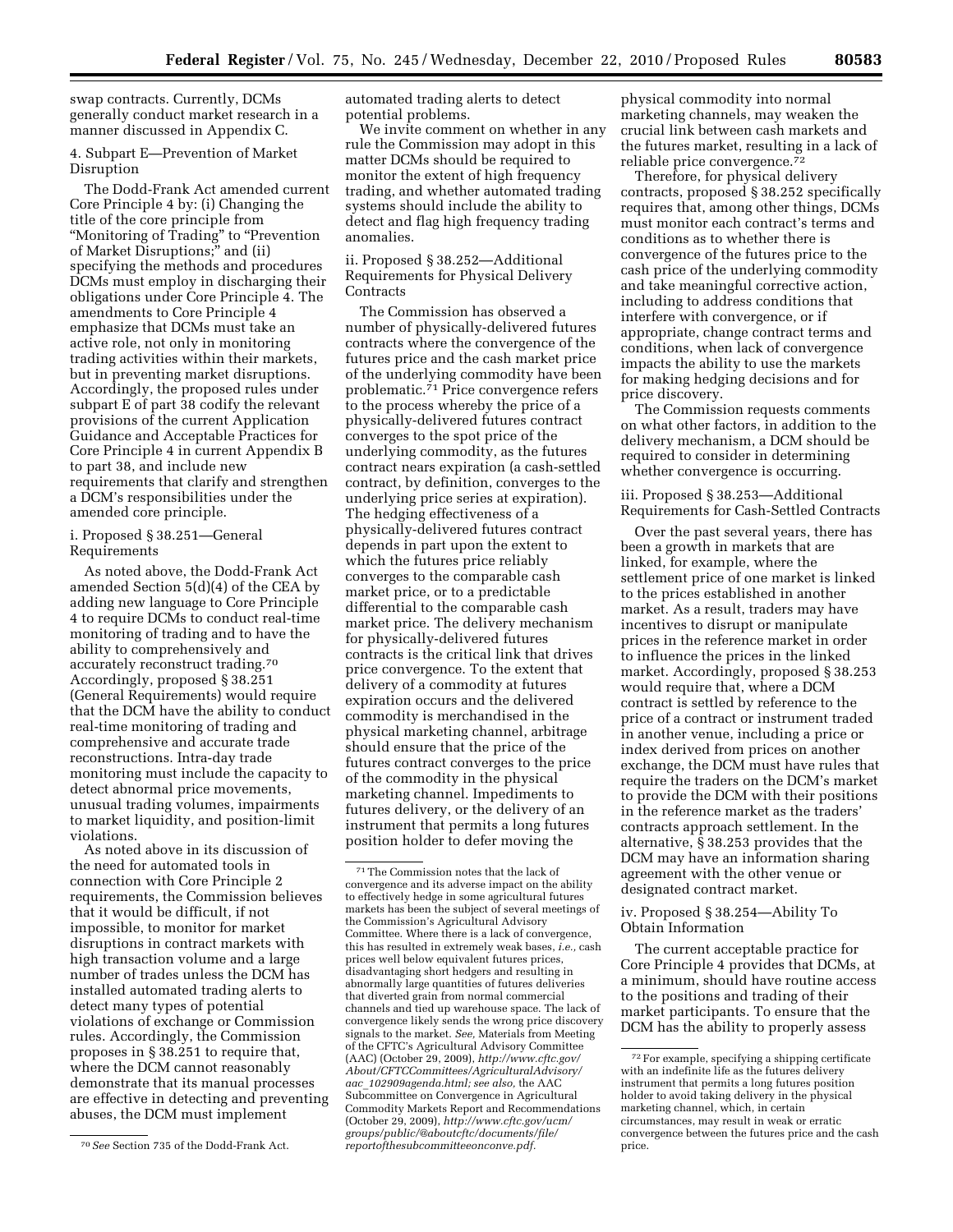the potential for price manipulation, price distortions, and the disruption of the delivery or cash-settlement process, proposed § 38.254 provides that each DCM require that traders in their market keep records, including records of their activity in the underlying commodity and related derivative markets and contracts, and make such records available, upon request, to the designated contract market. The Commission's own market surveillance staff, which has similar authority to obtain information from large traders (under § 18.05 for futures and options and proposed § 20.6 for swaps), has found that access to such information is vital to an effective surveillance program.

v. Proposed § 38.255—Risk Controls for Trading

Proposed § 38.255 requires that a DCM have effective risk controls to reduce the potential risk of market disruptions and ensure orderly market conditions. In the current futures markets, DCMs have implemented a variety of risk controls to avoid market disruptions through restrictions on order entry, including daily price limits, price/quantity bands, and trading pauses. Most commonly used by DCMs for futures contracts in physical commodities (outside of the spot month) and futures contracts in broad-based equity indexes (in coordination with circuit breakers on national security exchanges) are daily price limits, which restrict the total price movement allowed on any given trading day, calculated as a limit above and below the prior day's futures settlement price.73 Under daily price limits, futures can continue to trade within the limit up/down prices, but no trading can take place above or below the daily price limit. Some DCMs also have rules for the automatic expansion of the daily price limit after consecutive days of limit bid/offer prices. Some electronic trading platforms also have ''reasonability tests'' and/or ''price bands'' for order entry, which do not allow an order to enter the trade matching system if it is outside a predetermined price range or is of a particularly large size.74 Finally, some trading platforms use trading pauses to halt trading for a short period of time during certain market conditions.

Trading pauses are used,75 most commonly, for trading in equity index products.

The CME's GLOBEX system also has a risk control, commonly referred to as ''stop logic functionality,'' that implements a pause of a few seconds in the order matching system to protect against cascading stop orders—the domino effect of one stop order triggering others. The stop logic functionality pauses trading when the last transaction price would have triggered a series of stop loss orders that, if executed, would cause the market to trade outside of predefined values, which typically consist of values that are the same as the "no bust" range 76 established for a market.

In order to prevent market disruptions due to sudden volatile price movements, proposed § 38.255 requires DCMs to have in place effective risk controls, including but not limited to pauses and/or halts to trading in the event of extraordinary price movements that may result in distorted prices or trigger market disruptions. Risk controls such as trading pauses and halts can, among other things, allow time for participants to analyze the market impact of new information that may have caused a sudden market move, allow new orders to come into a market that has moved dramatically, and allow traders to assess and secure their capital needs in the face of potential margin calls. Moreover, where a contract market can be a proxy or substitute for similar markets on the DCM or on other trading venues, including where a contract is based on the price of an equity security or the level of an equity index, risk controls should be coordinated with those on the similar markets or trading venues, to the extent possible. The desirability of coordination of various risk controls, for example, "circuit" breakers'' in equities and their various derivatives including futures and options, recently has been the subject of discussions by regulators and the industry.

The Commission believes that pauses and halts are effective risk management tools and must be implemented by DCMs to facilitate orderly markets.

These basic risk controls also have proven to be effective and necessary in preventing market disruptions. The Commission requests comments on what types of pauses and halts are necessary and appropriate for particular market conditions. The Commission recognizes that pauses and halts are only one category of risk controls and that additional controls may be necessary to further reduce the potential for market disruptions. Such controls may include price collars or bands,<sup>77</sup> maximum order size limits,78 stop loss order protections,79 kill button,80 and others. The Commission is considering mandating in this rulemaking risk controls that are appropriate and/or necessary. Accordingly, the Commission invites comments on the appropriateness of these and other controls that could supplement trading halts or pauses. The Commission also invites comments on the following additional questions:

• What other DCM risk controls are appropriate or necessary to reduce the risk of market disruptions?

• Which risk controls should be mandated and how?

## vi. Proposed § 38.256—Trade Reconstruction

The Dodd-Frank Act added language to Core Principle 4 that designated contract markets must have the ability to comprehensively and accurately reconstruct all trading on its trading facility. These audit-trail data and reconstructions must also be made available to the Commission in a form, manner, and time as determined by the Commission. Proposed § 38.256 codifies these requirements.

## vii. Proposed § 38.257—Regulatory Service Provider

Proposed § 38.257 provides that a designated contract market must comply with the regulations in this section

79Stop loss orders would be triggered if the market declines to a level pre-selected by the person entering the order. This mechanism would provide that when the market declines to the trader's pre-selected stop level for such an order, the order would become a limit order executable only down to a price within the range of reasonability permitted by the system, instead of becoming a market order.

80The kill button gives clearinghouses associated with the DCM the ability to delete open orders and quotes and reject entry of new orders or quotes in instances where a trader breaches its obligations with the clearinghouse. FIA Market Access Risk Management Recommendations, p. 10 (April 2010).

<sup>73</sup>Option contracts on futures may have different daily price limits than the underlying futures.

<sup>74</sup>For example, the GLOBEX electronic trading system for the NYMEX crude oil futures contract generally will not accept an order 75 points above or below the last traded price nor will it accept an order for a quantity larger than 999 contracts.

<sup>75</sup>The NYMEX Henry Hub Natural Gas (NG) futures has a 5 minute pause in trading when a daily price limit—up or down—is hit, then trading resumes at a higher limit. However, this provision does not apply during the last 60 minutes of regular trading hours. *See* NYMEX rule 220.08.

<sup>76</sup>Under most exchanges' trade cancellation rules, trades considered to have been executed in error may be cancelled. Where the trade is within the "no bust range" for the specified futures contract, which range is determined by the exchange under its rules, the exchange will allow the trade to stand.

<sup>77</sup>Price bands would prevent clearly erroneous orders from entering the trading system, including "fat finger" errors, by automatically rejecting orders priced outside of a range of reasonability.

<sup>78</sup>Maximum order size limitations prevent entry into the trading system of an order that exceeds a maximum quantity established by the DCM.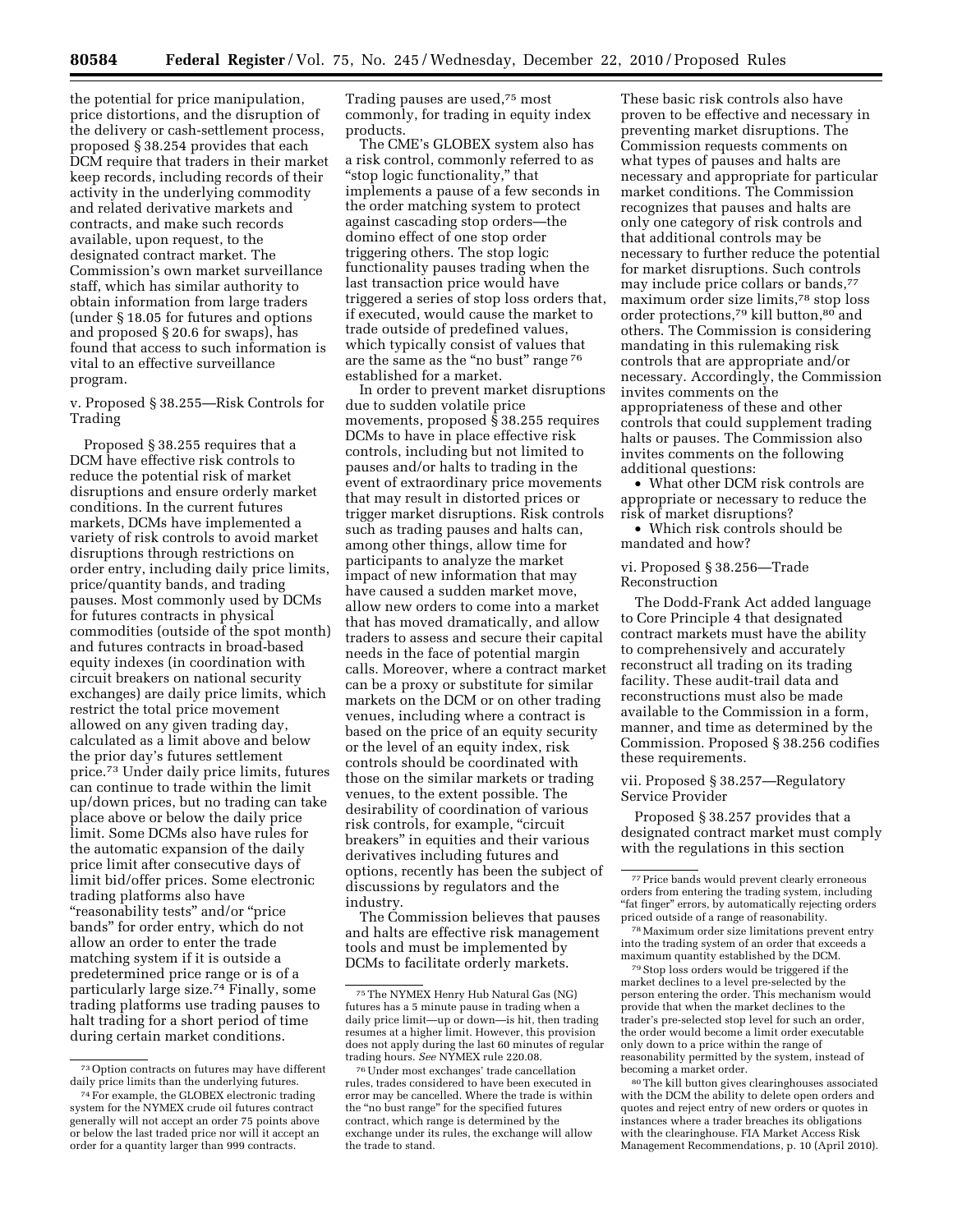through a dedicated regulatory department, or by delegation of that function to a regulatory service provider, over which the designated market has supervisory authority.

#### viii. Proposed § 38.258—Additional Rules Required

Proposed § 38.258 requires a DCM to adopt and enforce any additional rules that it believes are necessary to comply with the requirements of subpart E.

5. Subpart F—Position Limitations or Accountability

Core Principle 5 under Section 5(d)(5) requires that DCMs adopt for each contract, as is necessary and appropriate, position limitations or position accountability. The Dodd-Frank Act amended Core Principle 5 by adding that for any contract that is subject to a position limitation established by the Commission pursuant to Section 4a(a) of the CEA, the DCM shall set the position limitation of the board of trade at a level not higher than the position limitation established by the Commission. The Federal position limits established by the Commission currently are codified in part 150. In a separate release, as required by the Dodd-Frank Act, the Commission will consider replacing part 150 (Limits on Positions) with new part 151 (Limits on Positions) to establish Federal position limits for certain exempt and agricultural commodities that currently are not subject to Federal position limits.81 In that release, the Commission will propose to require that exchanges adopt their own position limits for all commodities (whether such commodities are subject to Federal limits or not), with an alternative of adopting position accountability rules in lieu of position limits for contracts in major currencies and certain excluded commodities. Proposed § 38.301 requires that each DCM must comply with the requirements of part 151 that the Commission adopts in order to be in compliance with Core Principle 5.

6. Subpart G—Emergency Authority

The Dodd-Frank Act made minor, non-substantive changes to Core Principle 6 under Section 5(d)(6) of the CEA. Based upon its experience, and in recognition of the fact that DCMs may have different procedures and guidelines for taking emergency action, the Commission believes that it is appropriate to maintain an expanded

version of the existing guidance and add an acceptable practice under its regulations for purposes of complying with this core principle. As a result, the Commission proposes to retain most of the former Application Guidance found in Appendix B to part 38 of the Commission's regulations, with some revisions and additions. Proposed § 38.351 refers applicants and DCMs to the guidance and acceptable practices in Appendix B to part 38 for purposes of demonstrating to the Commission their compliance with the requirements of subpart G. Specifically, a DCM is required to have rules providing it with the authority to intervene as necessary to maintain fair and orderly trading and to prevent or address manipulation or disruptive trading practices, whether the need for intervention arises exclusively from the DCM's own market or as part of a coordinated, cross-market intervention. The increased tendency for similar, if not identical, contracts to be traded on more than one venue, that in the future may include a SEF, demonstrates the importance of coordinated interventions. Accordingly, the Commission believes that there should be an increased emphasis on cross-market coordination of emergency actions. The guidance also provides that the DCM rules should include procedures and guidelines to avoid conflicts of interest in accordance with new provisions proposed in § 40.9 and to include alternate lines of communication and approval procedures in order to be able to address, in real time, emergencies that may arise. This latter provision is a result of the expansion of electronic markets and the speed of order execution. As a result of fast-paced trading systems, there is a need for DCMs to be able to react quickly to market events and intervene without delay. Thus, the proposed guidance acknowledges this trend with this provision. The proposed guidance also clarifies that the DCM must also have rules that allow it to take such market actions as may be directed by the Commission.

The Commission's experience and industry practice have demonstrated that there are some specific best practices that should be followed, and these best practices are incorporated in an acceptable practice. Specifically, the DCM should have procedures and guidelines for decision-making and implementation of emergency intervention in the market. The DCM should have the authority to liquidate or transfer open positions in the market, 82 suspend or curtail trading in any contract, require market participants in any contract to meet special margin requirements and allow it to take such market actions as the Commission may direct.

## 7. Subpart H—Availability of General Information

Core Principle 7 requires that DCMs make available to the public accurate information concerning the contract market's rules and regulations, contracts and operations. The Dodd-Frank Act amended Core Principle 7 by adding a provision requiring the board of trade to make public the rules and specifications describing the operation of the DCM's electronic matching platform or trade execution facility.83 Since passage of the CFMA, the types of information and the various practices for providing information have become standardized across the industry as DCMs have adopted practices that comply with the current guidance and acceptable practices for Core Principle 7. Accordingly, proposed § 38.401 in subpart H codifies these practices. In addition, the Commission proposes several additional provisions to ensure that pertinent information is available to the Commission, market participants and the public, as described below.

## i. Proposed § 38.401(a)—General

Proposed § 38.401(a) requires DCMs to have in place procedures, arrangements and resources for disclosing to market authorities, market participants and the public accurate and relevant information pertaining to: (i) Contract terms and conditions, (ii) rules and regulations applicable to the trading mechanism, and (iii) rules and specifications pertaining to the operation of the electronic matching platform or trade execution facility. Among other types of information, DCMs must ensure that market authorities, market participants and the public have available all material information pertaining to new product listings, new or amended governance, trading and product rules, or other changes to information previously disclosed by the DCM, within the time period prescribed in proposed § 38.401. As described in § 38.401(a) of the regulation, DCMs must provide the required information to market

<sup>81</sup>*See* CFTC Web site for additional information on the Position Limits rulemaking, at *[http://](http://www.cftc.gov/LawRegulation/DoddFrankAct/Rulemakings/DF_26_PosLimits/index.htm)  [www.cftc.gov/LawRegulation/DoddFrankAct/](http://www.cftc.gov/LawRegulation/DoddFrankAct/Rulemakings/DF_26_PosLimits/index.htm) Rulemakings/DF*\_*26*\_*[PosLimits/index.htm](http://www.cftc.gov/LawRegulation/DoddFrankAct/Rulemakings/DF_26_PosLimits/index.htm)* (last visited Dec. 14, 2010).

 $\rm ^{82}$  In situations where a swap is traded on more than one platform, emergency action to liquidate or transfer open interest must be directed, or agreed to, by the Commission or Commission staff.

<sup>&</sup>lt;sup>83</sup>This requirement, while new to the text of Core Principle 7, was previously required as part of former Designation Criteria 4.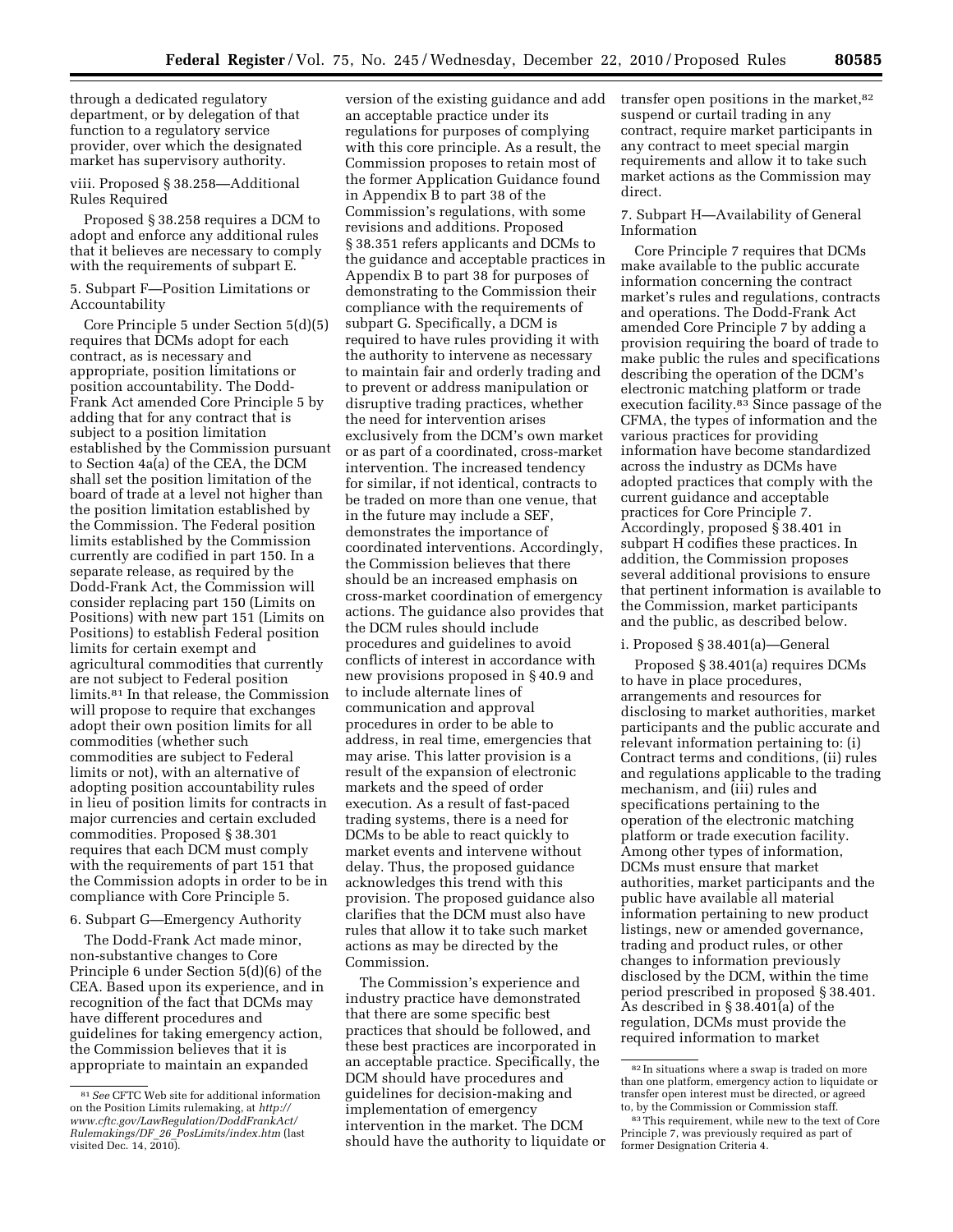participants and the public by posting such information on their Web site, as set forth in proposed § 38.401(c).

## ii. Proposed § 38.401(b)—Accuracy Requirement

Proposed § 38.401(b) requires that each DCM have procedures in place to ensure that any information or communication with the Commission is accurate and complete, and further that no false or misleading information is submitted and that no material information is omitted. Similarly, each DCM must have procedures in place to ensure the accuracy and completeness of any information made available to market participants and the public, including information that is made available on its Web site.

#### iii. Proposed § 38.401(c)—Notice of Regulatory Submissions

The Commission historically has required DCMs to update their rulebooks upon the effectiveness of a rule amendment, product listing or rule certification that has been filed with the Commission. While proposed § 38.401(c) maintains the general requirement for posting rules in the DCM rulebook upon their effectiveness, the Commission believes that market participants and the public would benefit from notifications of proposed rule amendments, product listing (or delistings) and rule certifications in advance of their taking effect.84 Accordingly, proposed § 38.401(c) requires each DCM to post on its Web site all rule filings and submissions that it makes to the Secretary of the Commission. This information should be posted on the DCM's Web site on the same day that such information is transmitted to the Commission. Where applicable, the DCM Web site should make clear that the posted submissions are pending before the Commission. For example, a DCM's Web site may contain a separate Web page for "regulatory filings" or "rule certifications" for posting submissions or certifications pertaining to new product listings, new rules, rule amendments or changes to previously-disclosed information. This requirement will provide market participants with advance notice of rule amendments and certifications, consistent with the goal of Core Principle 7 to make pertinent information available to market participants and the public. This posting requirement is in addition to the

obligation of DCMs to update their Rulebooks upon the effectiveness of a rule submission or certification.

To the extent that a DCM requests confidential treatment of certain information filed or submitted to the Commission, the proposed rule requires the DCM to post the public portions of the filing or submission.

## iv. Proposed § 38.401(d)—Rulebook

As noted above, consistent with the current acceptable practices for Core Principle 7, all DCMs must post and routinely update their rulebooks, which appear on their Web sites. Currently, each DCM updates its rulebook the day that a new product is listed or a new or amended rule takes effect. The vast majority of DCM Web sites also are readily accessible to the public and the information is available by visitors to the Web site without requiring registration, log-in, or user name or password. Proposed § 38.401(d) merely codifies these existing practices.85

## 8. Subpart I—Daily Publication of Trading Information

Core Principle 8 requires that DCMs make available to the public accurate information on settlement prices, volume, open interest, and opening and closing ranges for actively traded contracts on the contract market. The Dodd-Frank Act did not amend Core Principle 8. Accordingly, in proposed § 38.451, the Commission reiterates the current acceptable practice that requires mandatory compliance with § 16.01, ''Trading volume, open contracts, prices and critical dates.''

However, in order to conform to the Dodd-Frank Act, certain changes were made to § 16.01 regarding the information a reporting market will record and publish on futures and options contracts, and on swap and swaption contracts.

Specifically, the Commission proposes to amend § 16.01(d) to require reporting markets to report information in paragraphs (a)(1) through (6) of § 16.01. Prior to the enactment of the Dodd-Frank Act, reporting markets were required only to report separately the following information enumerated in paragraphs (a)(1) through (5) of current § 16.01 for futures and options: The option delta, where delta system is used, total gross open contracts, excluding from futures those contracts against which notices have been stopped; for futures, open contracts

against which delivery notices have been stopped on that business day; the total volume of trading, excluding transfer trades or office trades; and the total volume of futures exchanged for commodities or for derivatives positions that are included in the total volume of trading.

The Commission proposes to require reporting markets to also report to the Commission the information found in paragraph (a)(6) that is ''the total volume of block trades that are included in the total volume of trading.'' Previously such information was only required to be reported to the public but not separately to the Commission. The Commission believes that having block trade volumes reported separately to it would be useful, particularly in analyzing whether a contract market is in compliance with Core Principle 9 (Execution of Transactions). Because reporting markets currently are required to make block trade volumes available to the public, it should not be an unreasonable burden for the reporting market to submit that information separately to the Commission.

Under the Dodd-Frank Act, DCMs are able to list and trade swaps. Accordingly, amendments to part 16 specify the type of information that DCMs or SEFs must publish daily regarding the swaps contracts traded. Specifically, DCMs and SEFs would be required to publish for their swaps contracts all the information included in proposed § 16.01 (a) (1) through (6) for each trading day for each swap, class of swaps, swaption or class of swaptions as appropriate. For swap contracts that are standard-sized contracts (i.e., contracts that have a set contract size for all contracts), volume and open interest for swaps and swaptions shall be reported in terms of number of contracts traded, just as futures contracts currently are reported. For swap contracts that are non-standard-sized contracts (i.e., contracts whose contract size can vary for each transaction) the volume and open interest should be reported in terms of total notional value traded for that trading day. In addition, § 16.01(b) is amended to require each DCM or SEF to publish for each trading day, by commodity and contract month or by tenor of the swap, the opening price, high price, low price and settlement price of the swap or swaption contract. The Commission is seeking comments on end-of-day price reporting for swaps. Specifically, the Commission seeks comments on the following issues:

• For interest rate swaps, because the tenor on an interest rate swap can be one of thousands of possible periods, what would be an appropriate manner

<sup>84</sup>This is especially relevant when the Commission determines to stay the certification of a DCM submission, as provided by the Dodd-Frank Act, for a 90-day review period, thereby triggering a public comment period.

<sup>85</sup>As noted above, the requirement to maintain an accurate and updated rulebook does not relieve DCMs of their obligations under paragraph (c) to post on their Web sites all rule filings and submissions submitted to the Commission.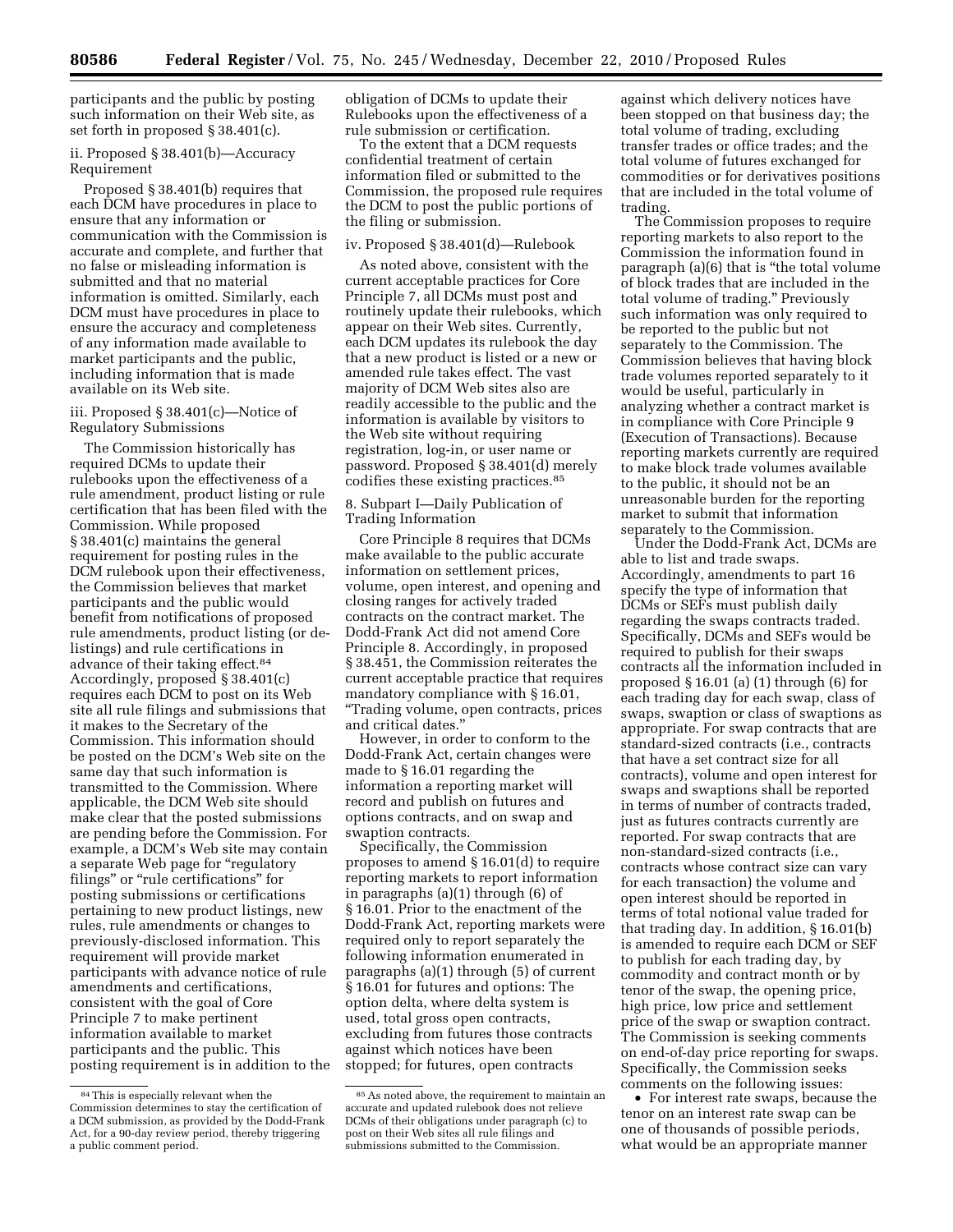to display end-of-day prices for each interest rate swap?

• Would certain end-of-day swap price reporting be more meaningful than others? If so, which methods of price reporting would be more meaningful and why?

• Would certain end-of-day swap price reporting be misleading? If so, which methods of price reporting would be misleading and why?

#### 9. Subpart J—Execution of Transactions

The Dodd-Frank Act amended Core Principle 9 to require, among other things, that a board of trade must provide a competitive, open and efficient market and mechanism for executing transactions ''that protects the price discovery process of trading in the centralized market of the board of trade.86 The amended core principle also provides that off exchange transactions are permitted for bona fide business purposes if authorized by the board of trade's rules.87

In assessing a DCM's initial and ongoing compliance with Core Principle 9, the Commission currently considers several criteria, including, among others, the methodology and mechanisms of the DCM's trading system to ensure fair and orderly trading and the rules the DCM may have for permissible transactions executed off the centralized market. In so doing, the Commission has looked at § 1.38 of the Commission's regulations, which sets forth a requirement that all purchases and sales of a commodity for future delivery or a commodity option on or subject to the rules of a DCM should be executed by open and competitive methods. There is an exception to this "open and competitive" requirement if the transaction is in compliance with the rules of the DCM that specifically provide for the non-competitive execution of such transactions.<sup>88</sup> In addition, the current guidance for Core

Principle 9 provides that a competitive, open and efficient market and mechanism for execution of transactions includes: (1) The DCM's methodology for entering orders and executing transactions; (2) that appropriate objective testing and review of automated systems should occur initially and periodically to ensure proper system functioning, adequate capacity and security; and (3) that a DCM that determines to allow block trades should ensure that such trades do not operate in a manner that compromises the integrity of prices or price discovery in the relevant market.89

In light of the Dodd-Frank Act amendments to Core Principle 9 and the Commission's experience in implementing Core Principle 9 since enactment of the CFMA, the Commission proposes to adopt certain regulations in subpart J of the Commission's regulations to establish requirements that a DCM must meet in order to comply with amended Core Principle 9. Specifically, new regulations are proposed to clarify the amended core principle's mandate requiring the protection of the price discovery function of trading on a DCM's centralized market. Other regulations codify practices that have become standard and adopted over the years by the industry. In addition, the Commission re-proposes certain guidance and acceptable practices that were published by the Commission in the September 2008 Notice of Proposed Rulemaking pertaining to "Execution of Transactions: Regulation 1.38 and Guidance on Core Principle 9'' 90 (hereafter "2008 Core Principle 9 Proposed Rulemaking'') for purposes of informing DCMs of how they may comply with certain other aspects of amended Core Principle 9.91

90 73 FR 54097, Sep. 18, 2008. That proposed rulemaking was a re-proposal of some rules, guidance and acceptable practices pertaining to Regulation 1.38 and Core Principle 9, initially proposed on July 1, 2004. *See* 69 FR 39880, July 1, 2004. There were no final rulemakings to either of these proposals.

91 In 2009, before those proposed rules were finalized, Congress initiated the legislative process that culminated in the Dodd-Frank Act. Accordingly, a number of the proposed rules contained in this release consist of regulations that were initially proposed in the 2008 Core Principle 9 Proposed Rulemaking, with relevant updates.

In short, the Commission proposes to adopt the following regulations, guidance and acceptable practices for Core Principle 9, as amended by the Dodd-Frank Act:

• New § 38.501 proposes to codify in part 38 the requirements that are currently contained in § 1.38 of the Commission's regulations, with amendments that were initially proposed in the 2008 Core Principle 9 Proposed Rulemaking along with relevant updates. Section 1.38 of the Commission's regulations would be eliminated.

• New § 38.502 addresses the specific requirements associated with protecting the price discovery function of trading on a DCM's centralized market as now specifically imposed by the Dodd-Frank Act. The proposed rule imposes: (i) Minimum requirements for trading on the centralized market for contracts listed on DCMs, (ii) mandatory delisting of contracts if the requirements of trading are not met, (iii) specified procedures for treatment of contracts existing prior to the effective date of this section, and (iv) limited exemptions for certain contracts that the Commission, upon a petition of the DCM, permits to remain listed under specified circumstances.

• New §§ 38.503 and 38.504 propose to codify certain requirements for block trades for futures and swaps and § 38.505 addresses other off-exchange transactions. These provisions codify practices that Commission staff has previously required and that have become industry practices. In particular, these proposed rules set forth block trade requirements for futures contracts and options, including who may enter into block trade transactions, conditions for block trades between affiliated parties, aggregation, recordkeeping and reporting procedures. In addition, in proposed § 38.505, the Commission proposes to adopt rules for off-exchange transactions that involve exchange of derivatives for related position, specifically describing what constitutes a bona fide trade and reporting requirements for such trades. Proposed § 38.504 addresses certain block trading requirements specifically for swaps traded on the DCM, and proposed § 38.506 addresses transfer and office trades.

• A new acceptable practice would provide a safe harbor methodology for DCMs to follow in determining the minimum size of block transactions for individual contracts. The acceptable practice also would provide a safe harbor relating to the manner of pricing block trades. By proposing this acceptable practice the Commission

<sup>86</sup> 7 U.S.C. 7; *see also* Section 5(d)(9) of the CEA, as amended by the Dodd-Frank Act.

<sup>87</sup>This language was taken from former Designation Criterion 3.

 $^{88}\mathrm{The}$  Commission notes that the CFMA, which was enacted after promulgation of § 1.38, modified Section 3 of the current CEA to require that transactions subject to the CEA provide ''a means for managing and assuming price risks, discovering prices, or disseminating pricing information through trading in liquid, fair and financially secure trading facilities.'' The CFMA also specifically listed some of the types of transactions that could be executed off the centralized market, including exchange of futures for swaps, and allowing a futures commission merchant, acting as principal or agent, to enter into or confirm the execution of a contract for the purchase or sale of a commodity for future delivery if the contract is reported, recorded, or cleared in accordance with the rules of a contract market or derivatives clearing organization. 7 U.S.C. 7(b)(3).

<sup>89</sup>The current acceptable practice for Core Principle 9 identifies an example of the type of party that would be an acceptable party to carry out the testing and review of an electronic trading system. The Commission notes that under its proposed rulemaking, all rules relating to the type of testing and review required for trading systems would be set forth under new Core Principle 20, System Safeguards, discussed infra at Section II.D.20.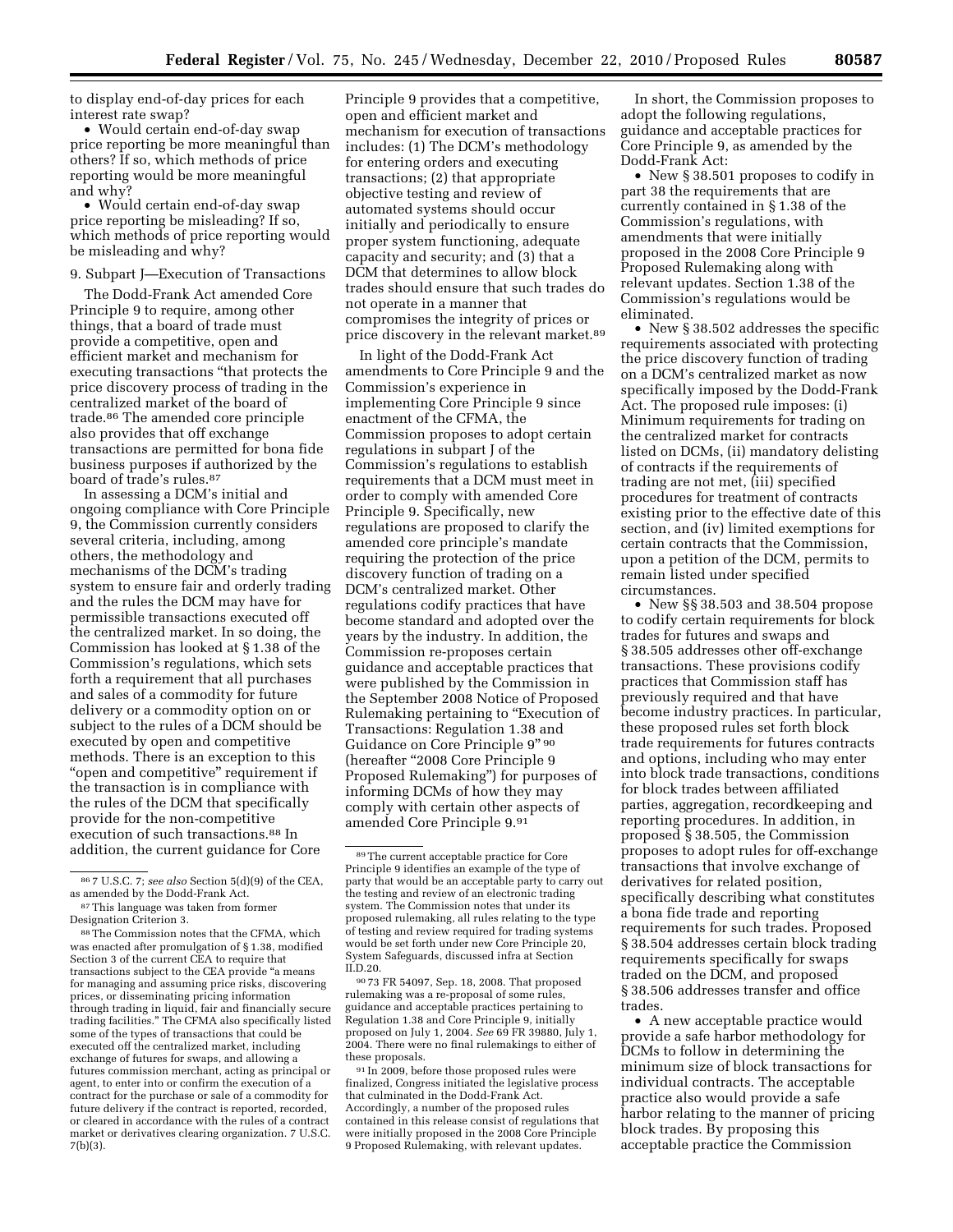recognizes the need for flexibility as the appropriate minimum size and pricing of block trades vary among contracts and across DCMs.

## i. Proposed § 38.501—General Requirements

Current § 1.38 of the Commission's regulations requires, subject to certain exceptions, ''that all purchases and sales of a commodity for future delivery, and of any commodity option, on or subject to the rules of a DCM shall be executed openly and competitively by open outcry or posting of bids and offers or by other equally open and competitive methods \* \* \* provided, however, that this requirement shall not apply to transactions that are executed noncompetitively in accordance with written rules of the contract market \*\*\*'' 92 The 2008 Core Principle 9 Proposed Rulemaking proposed certain revisions to § 1.38. Specifically, in addition to simplifying the language, the 2008 Core Principle 9 Proposed Rulemaking proposed to update the language of  $\S$  1.38 to more accurately identify the types of transactions that may be executed off a contract market's centralized market under the rules of a DCM.93 The 2008 Core Principle 9 Proposed Rulemaking also would make it clear that under § 1.38, DCMs may self-certify (not just seek approval for) rules or rule amendments related to transactions off the centralized marketplace. Both of these changes were proposed to the language of regulation § 1.38 to incorporate updates made to the CEA in 2000 by the CFMA.

As noted above, the existing provisions of current § 1.38 will be incorporated in proposed § 38.501, including previously proposed amendments, with some updates. These updates include language that adds to the types of transactions that may be executed off of a DCM's centralized market. In addition, the proposed rule replaces the term ''exchange of futures for commodities or for derivatives positions" with the term "exchange of derivatives for a related position.'' This term is more descriptive of the panoply of off-exchange transactions currently offered by DCMs, including exchange for physicals, exchange for swaps, exchange for risk or exchange of futures

for futures. This term also will encompass other types of off-exchange transactions, not limited to futures. Finally, because swaps may now be traded on DCMs, the proposed rule will reference swaps.

## ii. Proposed § 38.502—Minimum Centralized Market Trading Requirement

As noted, the Dodd-Frank Act amended Core Principle 9 to specifically require that in the execution of transactions, ''the price discovery function of trading in the centralized market'' must be protected.94 The amended core principle recognizes that trading in the centralized market provides a price discovery function, and specifically requires that the execution of transactions be in a manner that protects that price discovery process.

The Commission notes that, under the current regulatory landscape, some DCMs have listed contracts for the purpose of providing a clearing solution for privately negotiated bi-lateral swap trades or trades made on exempt commercial markets. The DCMs accept these trades as futures contracts by converting them, through their block trade or exchange-for-swaps (or other exchange of derivatives for a related position) rules, to economically equivalent futures contracts in order for them to be cleared by their derivatives clearing organization. The vast majority of those contracts are not executed openly or competitively on the centralized market, but rather are effected away from the DCM's centralized market.95 Despite the lack of trading on the centralized market these

95Under current CEA section 4d(a)(2), funds supporting customer trades executed on a designated contract market must be segregated from other funds, including proprietary funds, of a future commission merchant ("FCM") or clearinghouse. Customers often desire to comingle funds in this segregated account primarily to take advantage of lower margins due to off-setting positions. Current CEA section 4d(a)(2) provides a venue for achieving this by allowing the Commission to issue orders exempting an FCM or clearinghouse from the segregation requirement in appropriate situations. The DCM must go through the process of petitioning the Commission for an exemption, and providing the necessary information and data for the Commission to make a decision. The Commission's process for issuing Section 4d orders necessarily entails careful and measured review, and accordingly, can be time-intensive. The Commission believes that rather than seeking 4d orders for off-exchange products, certain DCMs have resorted to listing those products as futures despite their unlikely prospects for central marketplace trading, to achieve the same results as the Section 4d process to the possible detriment of the centralized market. *See also,* section 4d(a)(2) of the CEA, as amended by the Dodd-Frank Act.

contracts still manage to achieve open interest over sustained periods of time.

A DCM that trades contracts that have a disproportionate percentage of their trading volume attributable to offexchange activity and little or no open and competitive, centralized market trading would not appear to be in compliance with amended Core Principle 9. Specifically, where all or most transactions in a DCM contract are executed off the centralized market, there is no price discovery taking place on the DCM such that the protection of the price discovery process of trading in the centralized market is not satisfied.

The Commission notes that, while amended Core Principle 9 recognizes the primacy of trading on the centralized market for price discovery, it does not bar off exchange transactions. Congress reaffirmed that the rules of the DCM may authorize bona fide offexchange transactions. Thus, in implementing the provisions of the Dodd-Frank Act, the Commission seeks to protect the price discovery process of trading on the DCM's centralized market while permitting DCMs to authorize offexchange transactions where necessary and appropriate for bona fide business purposes. Accordingly, the Commission's proposal provides for permissible off-exchange transactions, but only to the extent that such transactions do not compromise the price discovery process of trading in the centralized market. If off-exchange transactions become the exclusive or predominant method of establishing or offsetting positions in a particular market, the price discovery process in the centralized market will be jeopardized.

a. Minimum Centralized Market Trading Percentage Requirement

The Commission believes that a significant amount of trading in any contract listed on a DCM must occur on the centralized market in order to meet the requirements of Core Principle 9. The Commission believes that setting a minimum percentage of trading that must take place on the centralized market is an appropriate method of implementing this provision in order to provide clarity and legal certainty to DCMs. Accordingly, the Commission is proposing to establish a minimum onexchange trading threshold of 85 percent.

In considering the minimum threshold of trading on the centralized market, the Commission reviewed data regarding the amount of off-exchange transactions in 570 listed DCM

<sup>92</sup> 17 CFR 1.38 (2009).

<sup>93</sup>The proposed language for § 1.38(b)(1) identified ''transfer trades, office trades, block trades, inter-exchange spread transactions, or trades involving the exchange of futures for commodities or for derivatives positions, if transacted in accordance with written rules of a contract market that provide for execution away from the centralized market and that have been certified to or approved by the Commission.'' This release proposes updates to this list.

<sup>94</sup> 7 U.S.C. 7; *see also* section 5(d)(9) of the CEA, as amended by the Dodd-Frank Act.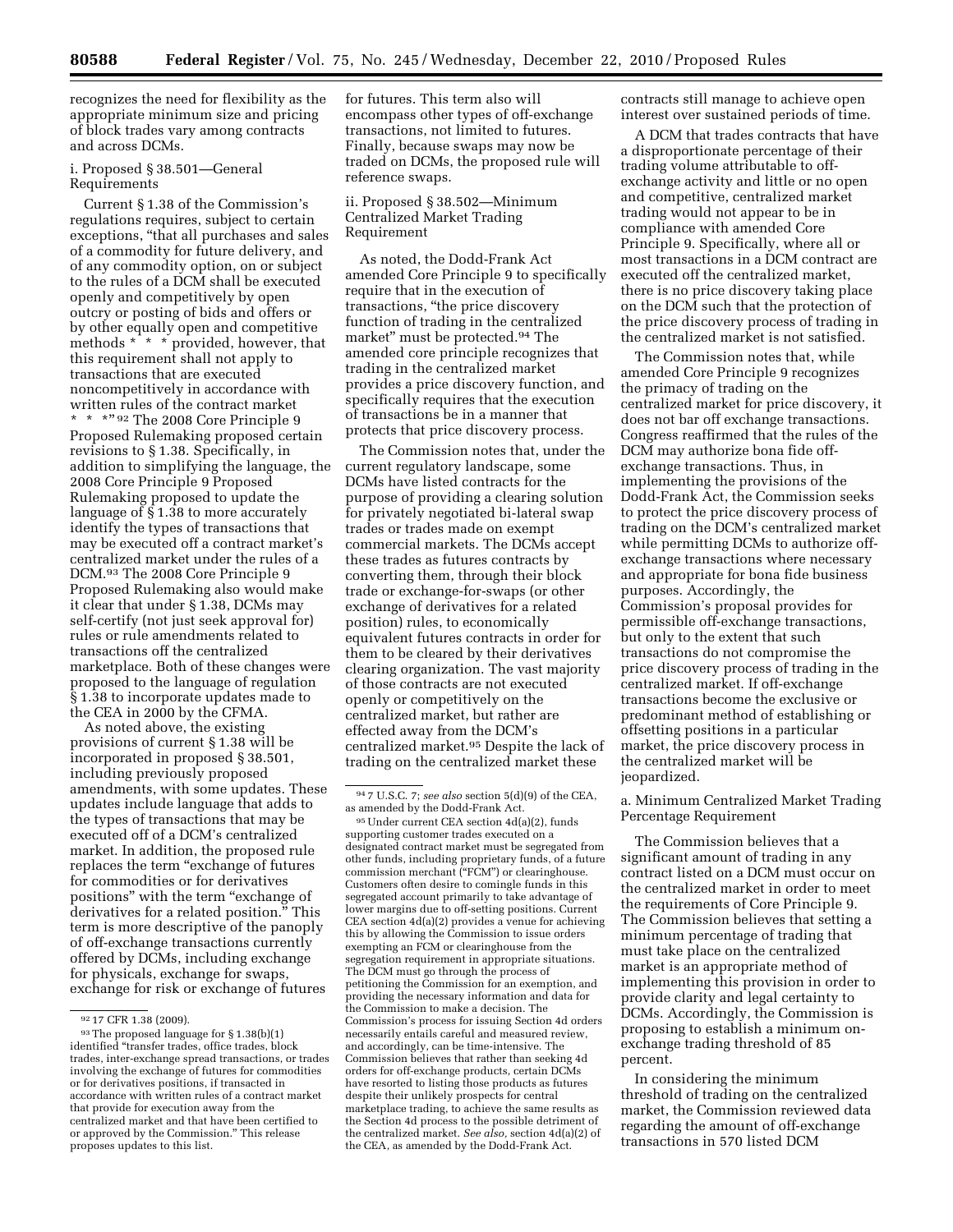contracts.96 Those contracts represented actively traded futures products on eight DCMs and included a wide crosssection of products with open interest. The data illustrated that the trading volume in the 570 contracts could be grouped into two main categories.97 In one category, involving 410 of the contracts, mostly involving energy, forex and weather contracts, almost all or all of the trading over a three month period occurred off-exchange. As noted above, the Commission believes that the price discovery process in the centralized market is jeopardized where off-exchange transactions become the exclusive or predominant method of establishing or offsetting positions in a particular market. Since there was no centralized market trading in those contracts, the Commission did not consider these 410 contracts in its analysis of the appropriate minimum centralized market trading requirement. In the second largest category, involving 128 contracts from all asset classes which included contracts with large and small open interest, the average amount of off-exchange trading over the threemonth period ranged from 0% to 15%. The Commission believes that this second category of contracts, where there was actual centralized market trading to observe, provides a reasonable basis for establishing a minimum centralized market trading requirement. Accordingly, from this second category the Commission took the upper range of the maximum average amount of off-exchange trading, and proposes that a maximum of 15%

97A third category, consisting of a small number of contracts with trading volume between 15–60%, is discussed further below.

The Commission believes that requiring at least 85% of a contract's volume to be traded on the centralized market will balance the goal of protecting the price discovery process of trading in the centralized market, with the goal of allowing off-exchange transactions for bona fide business purposes. The Commission invites comments on the minimum centralized market trading percentage requirement proposed herein. In particular, the Commission requests that commenters providing alternative percentage requirements or alternative approaches also provide data that supports any alternative percentage or other approach.

## b. Centralized Market Trading Percentage Calculation

In order to determine the percentage of on and off exchange trading in a contract, DCMs must measure the average percentage of trading in each contract over a sufficient period of time. Indeed, the data collected by the Commission indicates that for those contracts that have significant trading on the centralized market, the amount of off-exchange trading varies from day to day. The Commission proposes that a reasonable time period over which to measure and determine a contract's onexchange trading volume is 12 months.

Thus, for new contracts listed after the effective date of the minimum centralized market trading percentage requirement in 38.502(a), the Commission proposes that DCMs determine the amount of on-exchange trading in each contract at the conclusion of the 12 month period following the contract's initial listing on the exchange, and again on every 12 month anniversary going forward. The designated contract market must calculate the centralized market trading percentage for each listed contract within thirty days following the conclusion of the 12 month anniversary of each contract's listing. The Commission notes that in order to be in compliance with Core Principle 9, the DCM has the burden of reviewing the on and off-exchange trading for each of its contracts over the relevant period to determine whether it is subject to delisting. The Commission notes that as part of its oversight, it also will be reviewing trading data of contracts. For contracts and contract months listed prior to the effective date of § 38.502(a), the Commission proposes that the DCM

must initially calculate the centralized market trading percentage in each of its contracts within thirty days of the effective date of this minimum centralized market trading rule. The initial calculation for each existing contract must be based on the trading volume in the contract during the 12 month period immediately preceding the effective date of this rule.<sup>98</sup> Thereafter, the DCM must calculate the centralized market trading percentage in each such contract within thirty days of the 12 month anniversary of the initial calculation.

#### c. Mandatory Delisting

As noted above, the minimum centralized market trading requirement would permit DCMs to list only those contracts that have a minimum average over a 12 month period of 85% trading on the centralized market. Accordingly, subject to the relief provided for existing contracts and the other limited exemptions noted in paragraphs (d) and (e) of proposed § 38.502 below, proposed § 38.502(c) requires that for those contracts that do not meet the minimum centralized market trading percentage requirement, the DCM has the following options, which it must effectuate within ninety days of the centralized market trading percentage calculation: (i) If the DCM operates a SEF, it can delist the swap contract from the DCM and transfer open swap positions to the SEF; (ii) the DCM can transfer the swap contract(s) to another SEF that accepts the contract; or (iii) the DCM can trade the contract on the DCM for liquidation purposes only.

The Commission notes that contracts that may be required to be delisted have a potential alternative venue as Congress created, in the Dodd-Frank Act, the SEF,<sup>99</sup> a new trading facility for the trading, processing and execution of swaps.100 Among other requirements,

100The Commission notes that based upon a letter sent to Chairman Gensler from the Wholesale Markets Brokers' Association (''WMBA''), the Commission understands that many of the participants that currently facilitate the privately negotiated contracts that are listed, but not traded, on a designated contract market intend to establish SEFs, confirming that this is an appropriate alternative forum for such contracts. The Continued

<sup>96</sup>Commission staff collected data on the amount of off-exchange trading that took place over the three month period from May 2010 through July 2010, for 570 contracts listed on eight designated contract markets (CME, CBOT, NYMEX, COMEX, ICEUS, One Chicago, Kansas City Board of Trade and the Minneapolis Grain Exchange) and covering 10 asset classes (agricultural, alternative markets (i.e., environmental products), currency, energy, financial, index, interest rates, metal, real estate and weather). In collecting data, Commission staff attempted to sample a cross-section of trading data from the eight DCMs. The data collected represents samples of: (i) Active contracts in the main asset classes (financials, energy, agricultural, index, currency, weather, real estate, and metals); (ii) particular contracts that historically have not traded on the centralized market (i.e., certain energy contracts, currency); (iii) commodities that as a group trade differently from other commodities (i.e., cocoa, coffee); (iv) commodities that are prominent on certain exchanges (i.e., wheat on the Kansas City Board of Trade and the Minneapolis Grain Exchange), (v) "softs" and (vi) other products on ICE Futures U.S. Commission staff began collecting data in early August 2010 for the period May 2010 through July 2010. This time period was chosen because it represented the most current and straightforward data available at the time Commission staff began collecting data.

of total trading volume of a contract would be an allowable amount of offexchange trading in order to protect the price discovery process of trading on the centralized market.

 $^{98}\mathrm{As}$  noted in the discussion under subpart J of this release, if a contract has been listed for less than a 12 month period, the Commission proposes that a DCM may seek an exemption as to that contract(s) and obtain a maximum of 12 additional months to calculate its centralized market trading for that contract(s).

<sup>99</sup>The SEF Core Principles, under Section 5h of the CEA, as amended by the Dodd-Frank Act, do not include a counterpart to the DCM Core Principle 9 requirement to protect the "price discovery process of trading in the centralized market of the board of trade.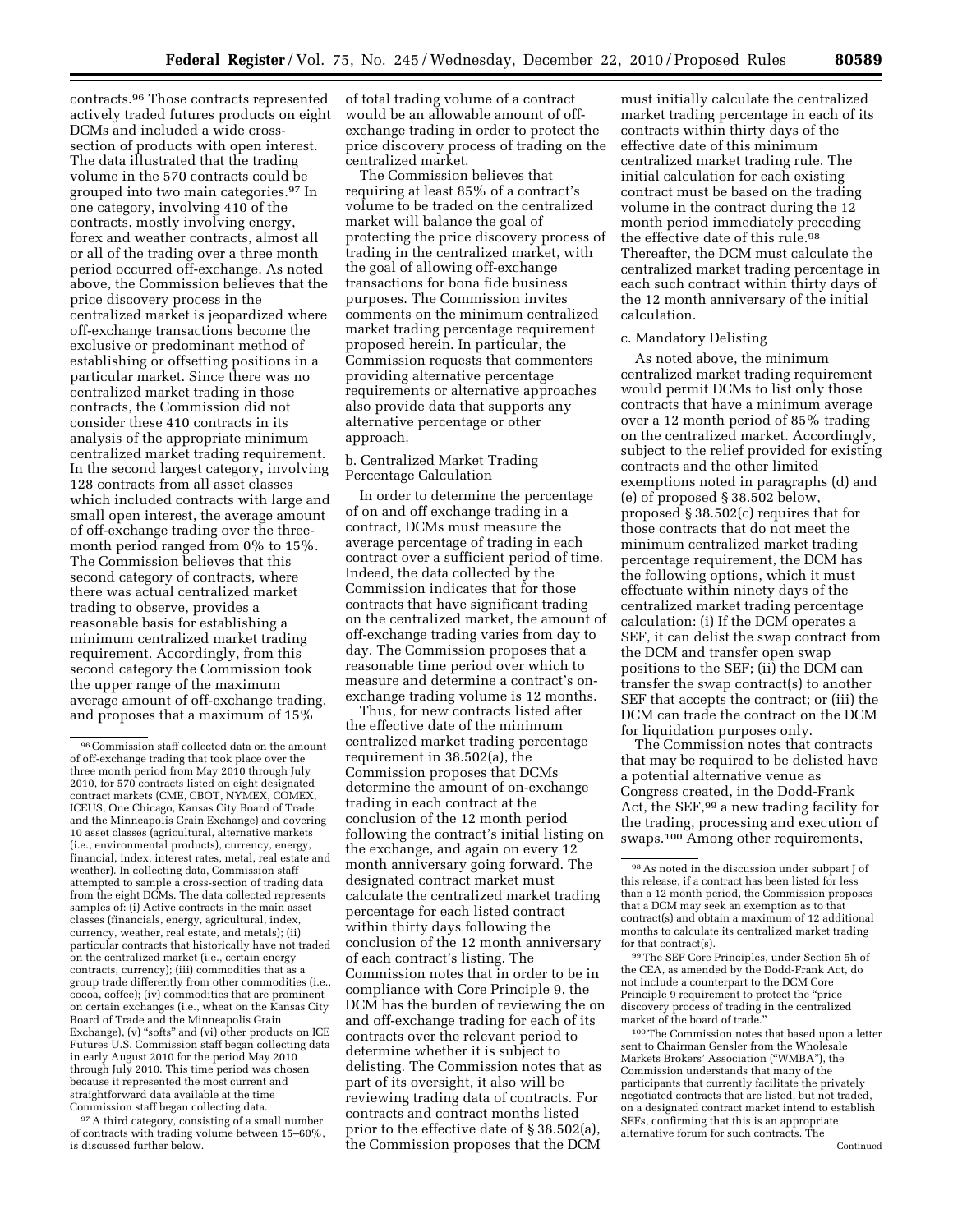the Dodd-Frank Act requires SEFs to facilitate the clearing and settlement of swaps.101 Accordingly, parties seeking clearing and segregated account status for swaps may achieve these objectives on a SEF.102 The Commission invites comments as to these proposals.

d. Treatment of Contracts Listed as of the Effective Date of This Section

Proposed § 38.502(d) provides relief from the provisions of § 38.502(c) for contracts listed on a DCM as of the effective date of this section. The Commission understands that many contracts and contract months listed on a DCM before the effective date of the proposed rule may not meet the proposed minimum centralized market trading percentage requirement and, therefore, would be subject to mandatory delisting upon the effective date of the rules in this section (''affected contracts''). The Commission also notes that delisting a large number of these affected contracts within a short period of time may be difficult and result in potential financial consequences. Accordingly, the Commission proposes a transition process for the affected contracts to be liquidated in a fair and orderly manner. Specifically, the Commission proposes in § 38.502(d) that affected contracts that do not meet the minimum

101CEA Section 5h(f)(7), as amended by the Dodd-Frank Act. In addition, this requirement accommodates the creation of Cleared Swaps Customer Collateral account with bankruptcy protection. Additionally, the Commission may permit the netting of futures and swaps within such account. *See* CEA Section 4d(f)(3)(B), as amended by the Dodd-Frank Act.

102The Commission notes that swaps cleared through an FCM and associated collateral are protected in bankruptcy as commodity contracts. *See* section 724(b) of the Dodd Frank Act (to be codified at 11 U.S.C. 761(4)(F)). Moreover, to achieve benefits of portfolio margining, a designated contract market may still petition for an order pursuant to section  $4d(a)(2)$  of the CEA to permit such swap transactions to be commingled in the segregated customer account for exchange traded transactions, or an order pursuant to CEA section 4d(f)(3)(B) to permit related exchange traded futures transactions to be commingled in the segregated customer account for swaps.

centralized market trading requirement may continue to be listed on the DCM until all open positions in such contracts and contract months are closed or liquidated. Trading in such contracts will be allowed but only to close or liquidate a position.103

In essence then, after the effective date of the proposed rules in this section, affected contracts that are listed before the effective date of this rule and that do not meet the minimum centralized market trading requirement will not be required to delist or liquidate within 90 days as required by the proposed rule. Instead, all affected contracts will be allowed to continue to be listed, and either traded on the DCM for liquidation purposes only, through offsetting trades, or held until settlement at contract expiration. These affected contracts would, therefore, either close out at contract expiration or when open interest in the contract reaches zero. For any affected contracts that may not have been listed and traded for a full 12 month period on the effective date of the proposed rule, proposed § 38.502(e) proposes additional relief, as described below.

The Commission points out that with respect to this transition period, trades in the affected contracts must comply with the provisions of Section  $2(h)(8)$  of the CEA, as amended by the Dodd-Frank Act, once effective. Thus, while a DCM will be allowed to continue to list and trade in its existing contracts for purposes of liquidating respective futures positions, upon the effective date of amended CEA Section 2(h)(8), the closing out of that position with an associated swaps position must be accomplished in compliance with the requirements of amended CEA Section 2(h)(8). To that end, such swaps positions can only be executed on a SEF or DCM, or with a bilateral off-exchange trade either as a block trade, or where the trade is exempt from the provisions of amended CEA Section 2(h)(8) because one party to the trade includes an end  $user.^{104}$ 

The Commission invites comments on its proposal and also invites alternative proposals on how to address those DCM contracts listed prior to the effective date of these rules.

## e. Exemption Upon Petition

As noted above, the data collected by the Commission illustrates a category of contracts that experienced an average off-exchange trading volume greater than 15% but less than 100% over the three month period. The Commission recognizes that there are contracts that may experience off-exchange trading averages that are above the proposed 15% maximum off-exchange trading and that circumstances surrounding those contracts may warrant an exemption from the minimum centralized market trading percentage requirement. For example, there may be situations where a newly-listed contract initially may have little on-exchange trading, and may fail to meet the minimum centralized market trading requirement for the initial 12 month period despite experiencing a steady increase in trading volume over time. In those situations, it may be appropriate to provide the DCM with an opportunity to petition for an exemption to this requirement for a maximum of a 12 month period. Proposed § 38.502(e)(1) reflects such an exemption.

In order to promote legitimate petitions, the proposed rule specifically provides that the DCM must demonstrate in its petition that such contract has achieved an average of at least 50% trading volume on the centralized market over the preceding 12 month period, and also must make an adequate showing that the contract, if granted the exception, is likely to attain the minimum trading requirement within the following 12 month period. The Commission also recognizes that some affected contracts that are listed as of the effective date of the proposed rule may not have been listed and traded for a full 12 month period at such time, potentially requiring the DCM to calculate the contract's on-exchange trading based on some shorter period of time. In those situations, the Commission believes it is only fair to allow such contracts additional time, if desired, to determine whether the minimum centralized market trading percentage requirement is met. As such, the Commission proposes in § 38.502(e)(2) to allow a DCM in this situation to petition the Commission to exempt a contract from the requirements of proposed § 38.502(d) for a maximum period of 12 months. Under proposed § 38.502(e)(3) petitions seeking an exemption from the mandatory delisting requirement in § 38.502(c) must be submitted to the Commission within thirty-five days of the 12 month anniversary of the listing of such contract, or for affected contracts

Commission, however, takes notice of the fact that the WMBA also proposes a much broader reading of Core Principle 9 contending, among other things, that the requirements of Core Principle 9 apply only to transactions that are traded on a DCM and not to transactions, such as exchanges of futures for swaps, that are submitted in compliance with DCM rules; that the Commission should consider other execution models that are competitive open and efficient; that compliance with Core Principle 9 does not require that all trades submitted to a DCM be executed on the DCM's proprietary electronic trading network; and that Core Principle 9 should not be applied in the same way to futures, which may be traded by retail investors, as it may be applied to OTC products that are only eligible to be traded by Eligible Contract Participants. Letter to Chairman Gary Gensler from WMBA dated September 10, 2010.

<sup>103</sup> It is possible that a trader may not desire to close out a position. Since the position is carried at the clearing house, a trader may instead decide to keep the position in the clearing house until expiration. Traders with existing positions as of the effective date of the rules in this section will be permitted to maintain these positions in the respective margin account.

<sup>104</sup>*See generally,* section 2(h) of the CEA, as amended by the Dodd-Frank Act.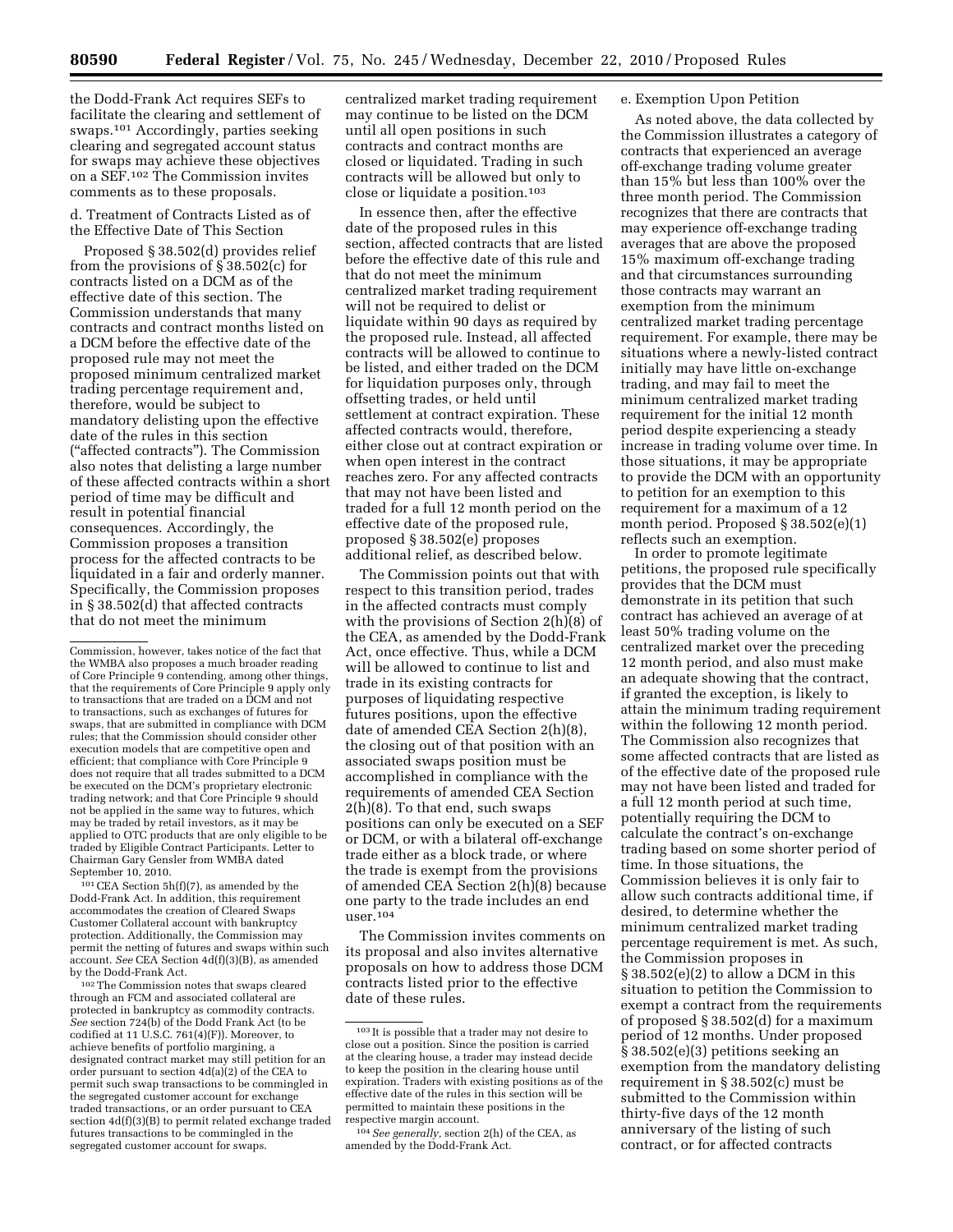seeking an exemption because they have been listed for less than 12 months, thirty-five days after the effective date of this section. The filing of a petition shall toll the mandatory delisting requirement until such time that a decision is made. The Commission invites comments on all aspects of this proposed rule.

We specifically request comment on how the proposals related to the requirement that 85 percent or greater of volume of a contract must be traded on the DCM's centralized market will affect the ability of market participants to take advantage of efficiencies like portfolio margining for swaps and futures positions. We also request comment on any negative consequences this proposal may have on the trading of swaps and related transactions like exchange of futures for swaps? The Commission also is requesting comments on whether any other exemptions should be considered for contracts that do not meet the minimum centralized market trading percentage threshold of on-exchange trading volume but nevertheless appear to serve a price discovery function, and what factors should be considered in making the exemption determination. For example, would it be acceptable for a contract market to provide evidence of the frequency to which cash market bids, offers or transactions in a commodity are directly based on, or are determined by referencing the prices generated by trading the subject contract on the designated contract market? Finally, the Commission also requests comments, with supporting information, on whether the Commission should consider any other exemptions from proposed § 38.502.

iii. Proposed § 38.503—Block Trades on Futures Contracts

As noted above, in addition to updates to § 1.38, the 2008 Core Principle 9 Proposed Rulemaking 105 proposed revised guidance and acceptable practices relating to block transactions for futures and options. The Commission proposes to codify some of the provisions in the guidance and acceptable practices relating to block trading that are, to a large degree, already current industry practice. The Commission believes that codifying these block trading requirements will result in greater regulatory certainty and consistency for DCMs. As discussed below, the Commission proposes, however, to maintain guidance and acceptable practices with respect to a

DCM's determination of block sizes and block pricing for futures contracts, as it is expected that the determination of block sizes and pricing will evolve as both the industry and the Commission continue to gain experience in this area.

Consistent with the requirements set forth in current § 1.38 and amended Core Principle 9, proposed § 38.503(a) would require that a board of trade that permits block trade transactions on futures contracts must have rules governing such transactions. As proposed in the 2008 Core Principle 9 Proposed Rulemaking, this regulation will require that the rules limit block trades to large transactions and impose minimum size requirements. The proposed rule also states that the block trade size must be certified or approved by the Commission.

The Commission recognizes that the minimum size thresholds for block trades in a contract may change over time due to changes in sizes of trades in the centralized market and the market's volume and liquidity. Accordingly, proposed § 38.503(b) proposes that block trade size must be reviewed on an annual basis. Any necessary adjustments must be made to new and existing contracts.

Proposed § 38.503(c) codifies the 2008 Core Principle 9 Proposed Rulemaking proposal to limit block trade parties for futures, options and swaps to eligible contract participants (''ECPs'') as that term is defined in Section 1a(18) of the CEA, as amended by the Dodd-Frank Act. However, the rule makes clear that commodity trading advisors acting in an asset managerial capacity and investment advisors that have over \$25 million in assets under management, including foreign persons performing equivalent roles, are allowed to carry out block trades for non-ECP customers. The proposed rule also prohibits any person from conducting a block trade on behalf of a customer, unless the person receives instruction or prior consent to do so from the customer.106

Proposed § 38.503(d) codifies the concepts in the 2008 Core Principle 9 Proposed Rulemaking with respect to affiliated parties for futures, options on futures and options on commodities. The proposed rule defines an ''affiliated party,'' for purposes of block trades on futures, as a party that directly or indirectly through one or more persons, controls, is controlled by, or is under

common control with another party. As noted in the 2008 Core Principle 9 Proposed Rulemaking, appropriate safeguards are important for block trades between affiliated parties, because transactions between two closely related parties are more susceptible to abuse, such as setting unreasonable prices, artificially boosting volume, money passing, or wash trading. This is because it is possible that two related parties are not motivated by their own separate interests, but by the interests of a person or entity that may control both of the parties. Thus, under proposed § 38.502(d)(3), block trades can take place between affiliated parties under the following conditions: (i) The block trade prices must be based on a competitive market price, either by falling within the contemporaneous bid/ ask spread on the centralized market or calculated based on a contemporaneous market price in a related cash market; (ii) each party must have a separate and independent bona fide business purpose for engaging in the trades; and (iii) each party's decision to enter into the block trade must be made by a separate and independent decision-maker. As noted in the 2008 Core Principle 9 Proposed Rulemaking, the Commission believes that the proposed rules for block trades between affiliated parties strike an appropriate balance between allowing such trades and ensuring that each party is acting independently when it agrees to enter into such a transaction.

Proposed § 38.503(e) codifies the practices proposed in the 2008 Core Principle 9 Proposed Rulemaking relating to aggregation of orders. The proposed rule prohibits aggregation of orders for different trading accounts in order to satisfy the minimum block size requirement, except if done by a commodity trading advisor acting in an asset manager capacity or an investment advisor who has \$25 million in total assets under management.

Proposed § 38.503(f) and (g) set forth the requirements for recordkeeping and reporting of block trades for futures and options. As to recordkeeping, proposed § 38.502(f) reflects the provisions contained in § 1.38(b) with certain updates. Thus, as is the current requirement, persons handling, executing, clearing, or carrying transactions off the centralized market must follow the rules of the DCM, including providing the appropriate identification of such transactions to the DCM. In addition, the proposed rule codifies the concept initially proposed in the 2008 Core Principle 9 Proposed Rulemaking that the DCM must have rules for keeping appropriate records.

<sup>105</sup>The Commission first proposed amendments to section 1.38 and guidance with respect to Core Principle 9 in July 2004. *See* 69 FR 39,880, Jul. 1, 2004.

<sup>106</sup>All of these requirements mirror block trade rules previously approved by the Commission. The Commission approved block trade rules of the Cantor Financial Futures Exchange, Inc. on February 11, 2000; the Commission also approved Chicago Mercantile Exchange block trade rules on May 19, 2000.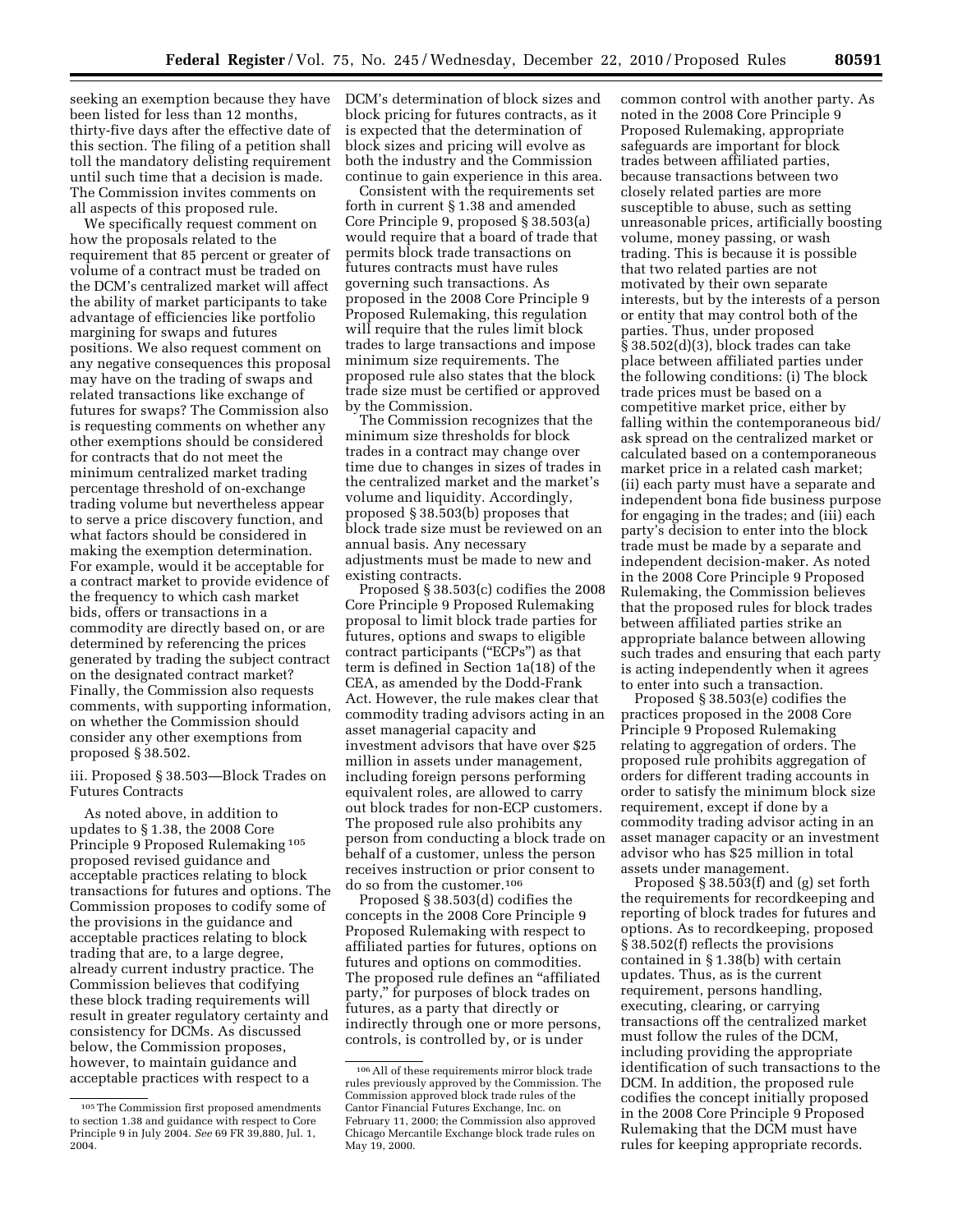Proposed § 38.503(f) requires that parties to, and members facilitating, block trades keep accurate block trade records that comply with Core Principles 10 and 18 and the associated regulations.107 The proposed rule also requires that block trade orders and records must be accessible to the DCM, the Commission or the Department of Justice, upon request.

Proposed § 38.503(g) reflects a revised approach from the 2008 Core Principle 9 Proposed Rulemaking pertaining to the reporting of block trades. While the 2008 Core Principle 9 Proposed Rulemaking proposed that block trades be reported to the contract market within a reasonable time, proposed § 38.503(g) codifies the practice already enforced by a great majority of DCMs by requiring that DCMs have up to 5 108 minutes to report block trades.109 The Commission believes that this is an appropriate amount of time for reporting block trades and balances the goals of providing transparency while enabling market participants involved in block trades with time to hedge risks associated with such trades. The Commission seeks comments as to whether this is an appropriate time period or whether and why another time period is more appropriate.

In addition, proposed § 38.503(g) requires DCMs to publicize the details on block trades immediately upon the receipt of the transaction report, and to publicize daily the total quantity of the block trades that are included in the total volume of trading under the procedures set forth in § 16.01.

Proposed § 38.503(h) refers applicants and DCMs to the guidance in Appendix B to part 38 for purposes of determining block size and pricing determinations. As noted above, the Commission is proposing amended guidance and acceptable practices in Appendix B of part 38 pertaining to block size and block pricing. The Commission believes that a one-size fits all approach to determining block size and pricing is inappropriate for block trades as it is expected, as noted above, that the determination of block sizes and pricing

will evolve as both the industry and the Commission continue to gain experience in this area. Accordingly, the Commission is re-proposing, with some changes, the acceptable practices that were proposed in the 2008 Core Principle 9 Proposed Rulemaking regarding establishing an acceptable minimum block size.

The 2008 Core Principle 9 Proposed Rulemaking proposed replacing an earlier-proposed numerical test with the concept that, in establishing requirements for minimum block size, it was more appropriate to utilize a procedural approach that takes into consideration the purposes for allowing blocks and the trading in the particular contract. The 2008 Core Principle 9 Proposed Rulemaking explained that one of the bases for permitting block trades to be transacted off the centralized market is that prices attendant to the execution of large transactions on the centralized market may diverge from prevailing market prices that reflect supply and demand of the commodity. This is because the centralized market may not provide sufficient liquidity to execute large transactions without additional costs that may reflect the cost of executing the trade. Consequently, reporting these prices as conventional market trades would be misleading to the public. As explained in the 2008 Core Principle 9 Proposed Rulemaking, another basis for allowing block trades is that such trades facilitate hedging by providing a means for commercial firms to transact large orders without the need for significant price concessions, and resulting price uncertainty for parties to the transaction that would occur if transacted on the centralized market. Finally, a procedural approach is more appropriate because the size of a typical trade varies between contracts, and is dependent on the liquidity in the centralized market and other commercial factors.

Given these reasons, the Commission previously proposed a standard whereby the minimum block trade sizes should be larger than the size at which a single buy or sell order is customarily able to be filled in its entirety at a single price in that contract's centralized market, and exchanges should determine a fixed minimum number of contracts needed to meet this threshold. The Commission is re-proposing this acceptable practice with some modifications. Specifically, the Commission proposes that block trade sizes should be a number larger than the size at which a single buy or sell order is customarily able to be filled in its entirety without incurring a substantial

price concession. The Commission believes this is a more appropriate threshold because in less liquid markets even a small number of trades could have a slight movement on price and would not present an accurate picture of the market.

In the 2008 Core Principle 9 Proposed Rulemaking, the Commission also proposed, as part of the acceptable practice, certain factors that the DCM could consider in determining the appropriate minimum block size. These factors included the market's volume, liquidity and depth, a review of typical trade sizes and/order sizes and any input it may receive from floor brokers, floor traders and/or market users regarding, for example, what size order is generally too large to fill without major price concessions. The Commission believes that these factors are likely to lead to an appropriate block size and thus proposes them as acceptable practices in this release. In addition, the Commission is proposing that DCMs also take into account, as an additional factor, the block sizes on comparable swap products. This additional factor is necessary and appropriate in light of the inclusion of swap trading and execution on DCMs and SEFs, and the corresponding swap block rules discussed below.

The Commission proposes similar acceptable practices for determining the acceptable minimum size for block trades in new futures contracts and options. However, because a new contract will not have any trading history, the Commission proposes that the acceptable minimum block trade size in such contracts is the trade size that the DCM reasonably anticipates will not be able to be filled in its entirety in the contract's centralized market, without major price concessions. In determining an acceptable block size, the DCM should consider centralized market data in a related futures contract, the same contract traded on another exchange, or trading activity in the underlying cash market. For the reasons discussed above, the DCM should also consider, as an additional factor, the block sizes on comparable swap products.

The Commission also re-proposes in this release the acceptable practices proposed in the 2008 Core Principle 9 Proposed Rulemaking relating to the pricing of blocks. The proposed acceptable practice requires that block trades between non-affiliated parties must be at a fair and reasonable price. The proposed acceptable practices set forth the factors that could be considered by DCMs in determining what is fair and reasonable, including:

<sup>107</sup>An acceptable practice under this regulation is set forth in proposed appendix B of part 38 and provides that records kept in accordance with the requirements of FASB Statement No. 133 (''Accounting for Derivative Instruments and Hedging Activities''), as amended by FASB Statement No. 161 (''Disclosures About Derivative Instruments and Hedging Activities—An amendment of FASB Statement No. 133'') are acceptable records.

<sup>108</sup>The Commission notes that for a few contracts with lower liquidity, such as weather and housing, CME allows for a 15 minute reporting time.

<sup>109</sup>*See* 73 FR 54,097, at note 18, Sep. 18, 2008 (noting CBOT Rule 331.05(d), CMD Rule 526(F); NYMEX Rule 6.21C).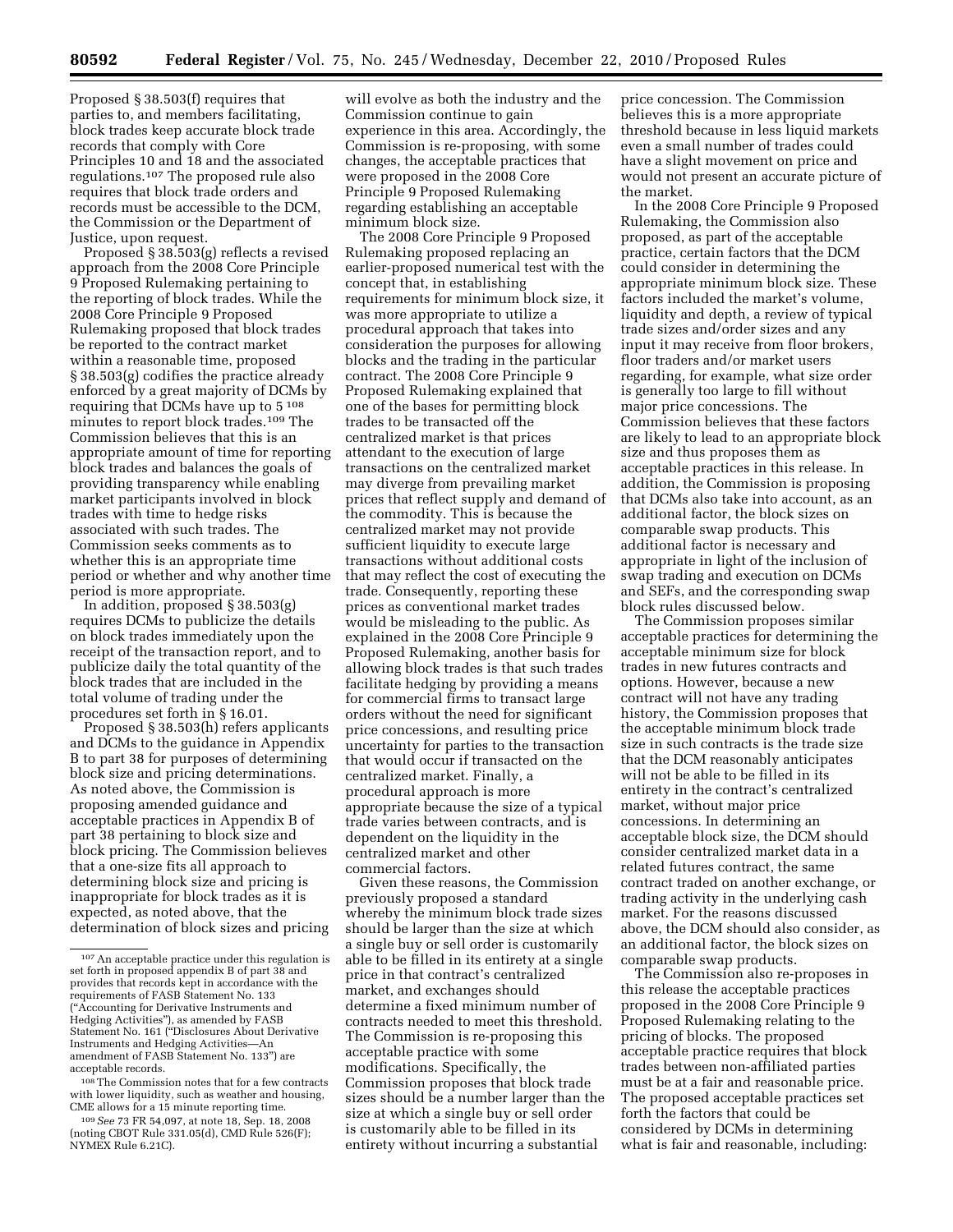(1) The size of the block, (2) the price and size of other block trades in any relevant markets at the applicable time, and (3) the circumstances of the market or the parties to the block trade. The proposed acceptable practice states that relevant markets include the DCM itself, the underlying cash markets and/or related futures or option markets. As noted in the proposed acceptable practices, if the contract market rule requiring a fair and reasonable price includes the circumstances of the parties or of the market, a block trade participant can execute a block transaction at a price that is away from the market provided that the participant retains documentation to demonstrate that the price was indeed fair and reasonable under the participant's or market's particular circumstances. In addition, the proposed acceptable practices note that block trades between affiliated parties are subject to the pricing requirements in § 38.503(d).

iv. Proposed § 38.504—Block Trades on Swap Contracts

The Dodd-Frank Act amended the CEA to expand the list of products that may be traded on a DCM to include swaps, in addition to futures and options contracts. The Commission recognizes that there exists certain inherent differences between futures and options, on the one hand, and swaps on the other, which may necessitate that DCMs apply different rules to these products. While the Commission generally believes that the same block trade rules should apply to futures, options and swaps listed and traded on the DCM, the Commission proposes that characteristics of swaps do warrant a different approach for purposes of determining minimum block size. In addition, the Dodd-Frank Act provides specific statutory requirements for reporting of swap block transactions. The rules governing each of these requirements are currently being addressed in a forthcoming Commission release titled ''Real Time Reporting,'' which is proposing rules that will be codified in part 43 of the Commission's regulations.110 Accordingly, DCMs must comply with the provisions of proposed part 43 for purposes of setting the minimum size of swap block trades, and for reporting swap block trades. Proposed § 38.504 provides that DCMs must have rules that require compliance with these rules for swaps traded on their markets.

v. Proposed § 38.505—Exchange of Derivatives for Related Position

In the 2008 Core Principle 9 Proposed Rulemaking, the Commission proposed acceptable practices relating to exchange of futures for related position transactions. The acceptable practices proposed in that rulemaking were based on previous publications by the Commission, including the 1987 EFP Report prepared by the Commission's then-Division of Trading and Markets and the Commission's 1998 EFP Concept Release.111 Proposed § 38.505 codifies the practices that the Commission historically has required from DCMs with respect to these types of transactions.

As an initial matter, proposed § 38.505 (a) revises the nomenclature for referring to transactions that have been referred to in the past as "exchange of futures for commodities or derivatives positions,'' to refer to all such transactions under the umbrella term ''exchange of derivatives for related position" ("EDRP"). The Commission believes that this is a more accurate and descriptive term as it will include transactions not limited to futures, such as swaps. Proposed § 38.505(a) codifies the requirements and characteristics of a bona fide EDRP and is based on Commission standards that have developed over the years. Specifically, the proposed rule sets forth the elements of a bona fide EDRP to include separate but integrally related transactions, price correlation and quantitative equivalence of the two legs, an actual transfer of ownership of the commodity or derivatives position and both legs transacted between the same two parties.

As to pricing of these transactions, proposed § 38.505 maintains the methodology set forth in the acceptable practices proposed in the 2008 Core Principle 9 Proposed Rulemaking.112 Accordingly, the proposed rule provides that the price differential between the two legs should reflect commercial realities, and at least one leg of the transaction should be priced at the prevailing market price.

Further, proposed § 38.505(b) codifies the requirements applicable to bona fide transitory exchange of derivatives for related position transactions. A

transitory exchange of derivatives for a related position transaction involves both an EDRP and an off-setting transaction to one of the legs of that transaction. As codified in § 38.504(b), the proposed rule will permit parties to an EDRP to engage in a separate transaction that offsets a leg of the EDRP if the offsetting transaction results in an actual transfer of ownership and demonstrates other indicia of being a bona fide transaction, and the offsetting transaction is able to stand on its own as a commercially appropriate transaction; that is, there must be no obligation on either party that the offsetting transaction will require the execution of a related EDRP, or vice versa.

Proposed § 38.505(c) prohibits DCMs from permitting a contingent exchange of derivative for a related position transaction where the exchange of derivative for the related position is contingent upon an offsetting transaction.

In the 2008 Core Principle 9 Proposed Rulemaking, the Commission proposed that EDRP transactions be reported to the DCM within a reasonable time. Given the continuous changes and advancements in electronic trading over the years, the Commission believes that such trades also should be reported in a five minute time period, as is proposed for block trades. Thus, proposed § 38.505(d) requires that such trades be reported to the market within five minutes of consummation. The Commission invites comments on this proposal and, in particular, if and why any other time period should be allowed.

Proposed § 38.505(e) codifies the acceptable practice proposed in the 2008 Core Principle 9 Proposed Rulemaking requiring the DCM to follow procedures set forth in current section 16.01 to publicize daily the total quantity of exchange for derivatives for related position.

## vi. Proposed § 38.506—Office Trades and Transfer Trades

In the 2008 Core Principle 9 Proposed Rulemaking, the Commission noted that transfer trades and office trades move existing positions between accounts and are bookkeeping in nature. Such transactions, therefore, do not affect the price discovery process of the centralized market because they do not establish or offset positions. The Commission will not require these transactions to follow the publication requirements under § 16.01 as required for blocks and EDRPs. Instead, proposed § 38.506 requires that records of such

<sup>110</sup>*See supra* note 43.

<sup>111</sup>*See* Division of Trading and Markets, Report on Exchanges of Futures for Physicals (1987) (the<br>"1987 EFP Report"); Regulation of Non-Competitive Transactions Executed on or Subject to the Rules of a Contract Market, 63 FR 3708, Jan. 26, 1998 (the ''1998 EFP Concept Release'').

<sup>112</sup>The Commission is codifying the EDRP pricing methodology based on its experience over the past years in determining the reasonability of EDRP pricing.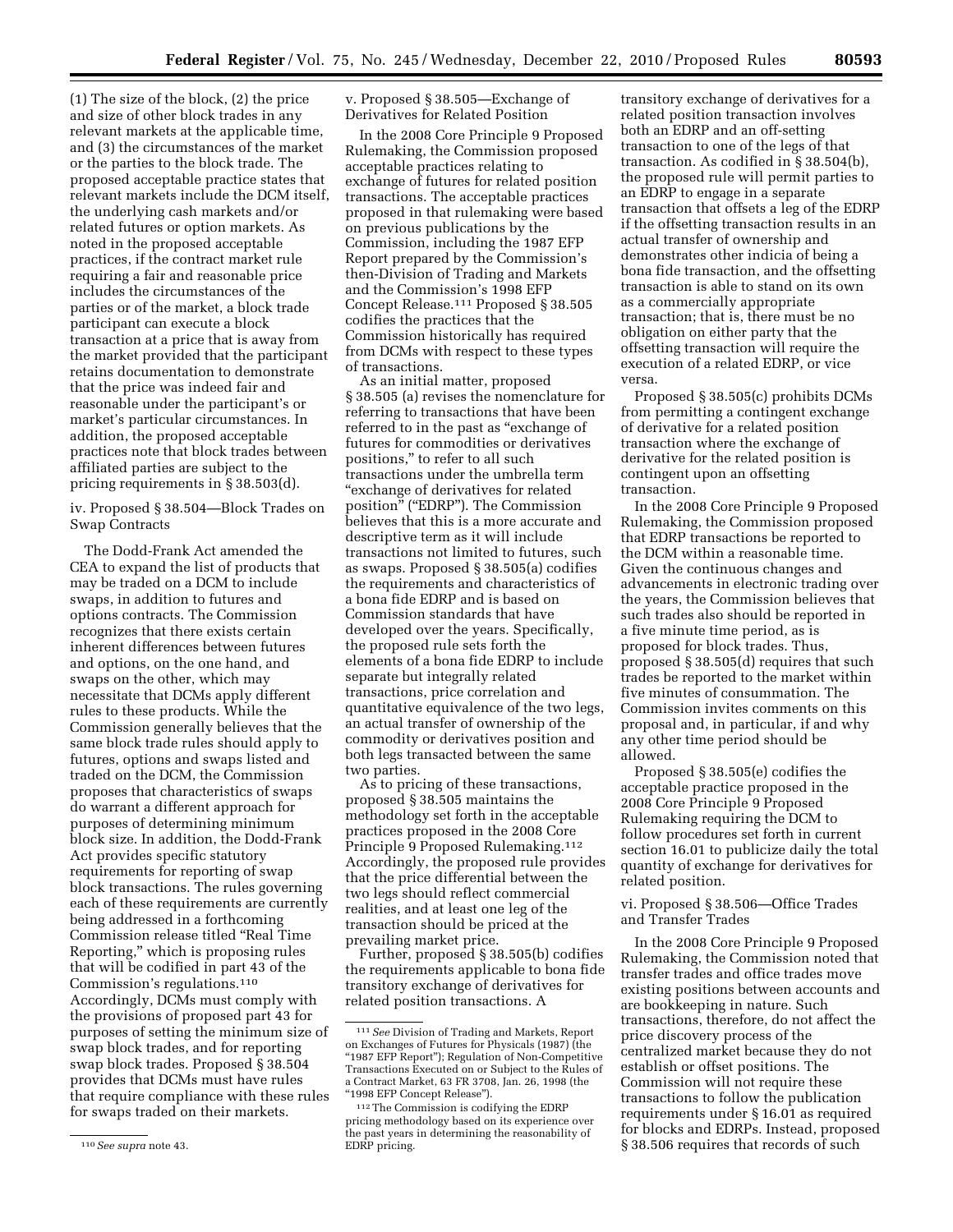transactions be kept in accordance with the recordkeeping regulation § 1.31.

## 10. Subpart K—Trade Information

Section 5(d)(10) of the CEA, as amended by the Dodd-Frank Act, requires DCMs to capture, verify, and retain detailed trade information (*i.e.,*  audit trail data) for all transactions in their markets. Amended Core Principle 10—Trade Information is almost identical to the requirements contained in the current Core Principle 10. Both the amended and current Core Principle 10 require DCMs to maintain rules and procedures that provide for the recording and safe storage of all identifying trade information in a manner that enables the DCM to assist in the prevention of customer and market abuses and provide evidence of any rule violations. Because the amended core principle has almost identical statutory text, the Commission interprets amended Core Principle 10 as imposing the same substantive content as its predecessor.113

The application guidance and acceptable practices for current Core Principle 10 provide the basis of the Commission's proposed audit trail regulations in proposed subpart K, particularly proposed §§ 38.551 (Audit Trail Required) and 38.552 (Elements of an Acceptable Audit Trail Program), summarized below. In addition, the proposed rules update the guidance and acceptable practices in that the proposed regulations address audit trail requirements for electronic trading. The Commission notes that the proposed rules for electronic trading audit trails are substantially similar to the longstanding requirements for open-outcry trading. However, because those requirements reflected a time when electronic trading accounted for less than 10 percent of U.S. futures volume,

they did not explicitly address electronic trading.114

The proposed rules also draw on recent RERs analyzing DCMs' compliance with former Core Principle 10. In the context of RERs, staff has made a number of findings and recommendations regarding DCMs' audit trail enforcement programs, including recommendations regarding more frequent audit trail reviews and larger sanctions for audit trail violations. Staff also has directed DCMs to develop audit trail programs for electronic trading that are comparable in rigor and scope to their audit trail programs for open-outcry trading.115 These findings and recommendations, including those with respect to electronic trading audit trails, are reflected in proposed § 38.553, also summarized below.

Whether applicable to open-outcry or to electronic trading, the proposed rules in subpart K seek to ensure that DCMs capture, verify, and retain sufficient order and trade-related information for DCM staff to detect possible trading violations and other market and customer abuses. They also require DCMs to possess specific resources and capabilities with respect to their audit trails. These include the ability to promptly reconstruct all transactions and the ability to track customer orders from the time of receipt through fill, allocation, or any other disposition. The proposed rules also require a DCM's audit trail program to collect original source documents, to build a transaction history database, and to develop an electronic analysis capability with respect to all trade information in that database. DCMs also must possess a safe storage capability with respect to their audit trail data. Finally, they must develop meaningful enforcement programs to ensure member and market participant compliance with all applicable audit trail requirements. In each respect, the Commission's proposed rules are consistent with its long-standing requirements and expectations regarding reliable, complete, and effective audit trails. The specific requirements of the proposed rules implementing amended Core Principle 10 are summarized below.

i. Proposed § 38.551—Audit Trail Required

Proposed § 38.551 is based on the application guidance and acceptable practices for former Core Principle 10.116 It establishes the overarching requirements for DCMs' audit trail programs to ensure that DCMs can appropriately monitor and investigate any potential customer and market abuse. Proposed § 38.551 provides that the audit trail data captured by DCMs must be sufficient to reconstruct all transactions within a reasonable period of time, and to provide evidence of any rule violations that may have occurred. The proposed rule also provides that audit trails must be sufficient to track customer orders from the time of receipt through fill, allocation, or other disposition. Audit trail data must include both order and trade information. Proposed § 38.551 applies equally to open-outcry and electronic trading.

ii. Proposed § 38.552—Elements of an Acceptable Audit Trail Program

Proposed § 38.552 prescribes the four elements of an acceptable audit trail program. These elements are necessary to ensure that a DCM can capture and retain sufficient trade-related information, can reconstruct trading promptly, and has the necessary tools to detect and deter potential customer and market abuses through its audit trail. First, proposed § 38.552(a) requires that a DCM's audit trail include original source documents, defined to include unalterable, sequentially-identified records on which trade execution information is originally recorded, whether manually or electronically. It also requires that customer order records demonstrate the terms of the order, the account identifier that relates to the account owner, and the time of the order entry. Finally, proposed § 38.552(a) requires that, for open-outcry trades, the time of report of order of execution must also be captured in the audit trail.

Second, proposed § 38.552(b) requires that a DCM's audit trail program must include a transaction history database. A transaction history database facilitates rapid access and analysis of all original source documents, thereby aiding DCMs in monitoring for customer and market abuses. Proposed § 38.552(b) also specifies the trade information that must be included in a transaction history database. Mandatory information includes a history of all orders and trades; all data input in the trade

<sup>113</sup>The Commission previously expressed the regulatory requirements of former Core Principle 10 through its application guidance for that core principle. *See* 17 CFR part 38, App. B, Application Guidance and Acceptable Practices for Core Principle 10. It also provided additional insight regarding the core principle through detailed acceptable practices that all DCMs could use to demonstrate compliance with former Core Principle 10. The acceptable practices explained that ''the goal of an audit trail is to detect and deter customer and market abuse.'' *Id.* at (b)(1). It also outlined the elements of an effective audit trail. Those elements included original source documents, which help to establish the accuracy and authenticity of an audit trail. They also included a transaction history database and electronic analysis capability, which allow a DCM to more easily access and review audit trail data to identify possible trading abuses and rule violations. Finally, the acceptable practices pointed to a DCM's safe storage capability, emphasizing that audit trail data must be stored in a manner that protects it from unauthorized alteration, accidental erasure, or other loss.

<sup>114</sup>This figure is based on fiscal year 2000, as reported in the Commission's FY 2009 Performance and Accountability Report, p. 14.

<sup>115</sup>*See* Rule Enforcement Review of the Minneapolis Grain Exchange (August 27, 2009), and Rule Enforcement Review of ICE Futures U.S. (Feb. 2, 2010).

<sup>116</sup> 17 CFR Part 38, App. B, Core Principle 10, Application Guidance and Acceptable Practices.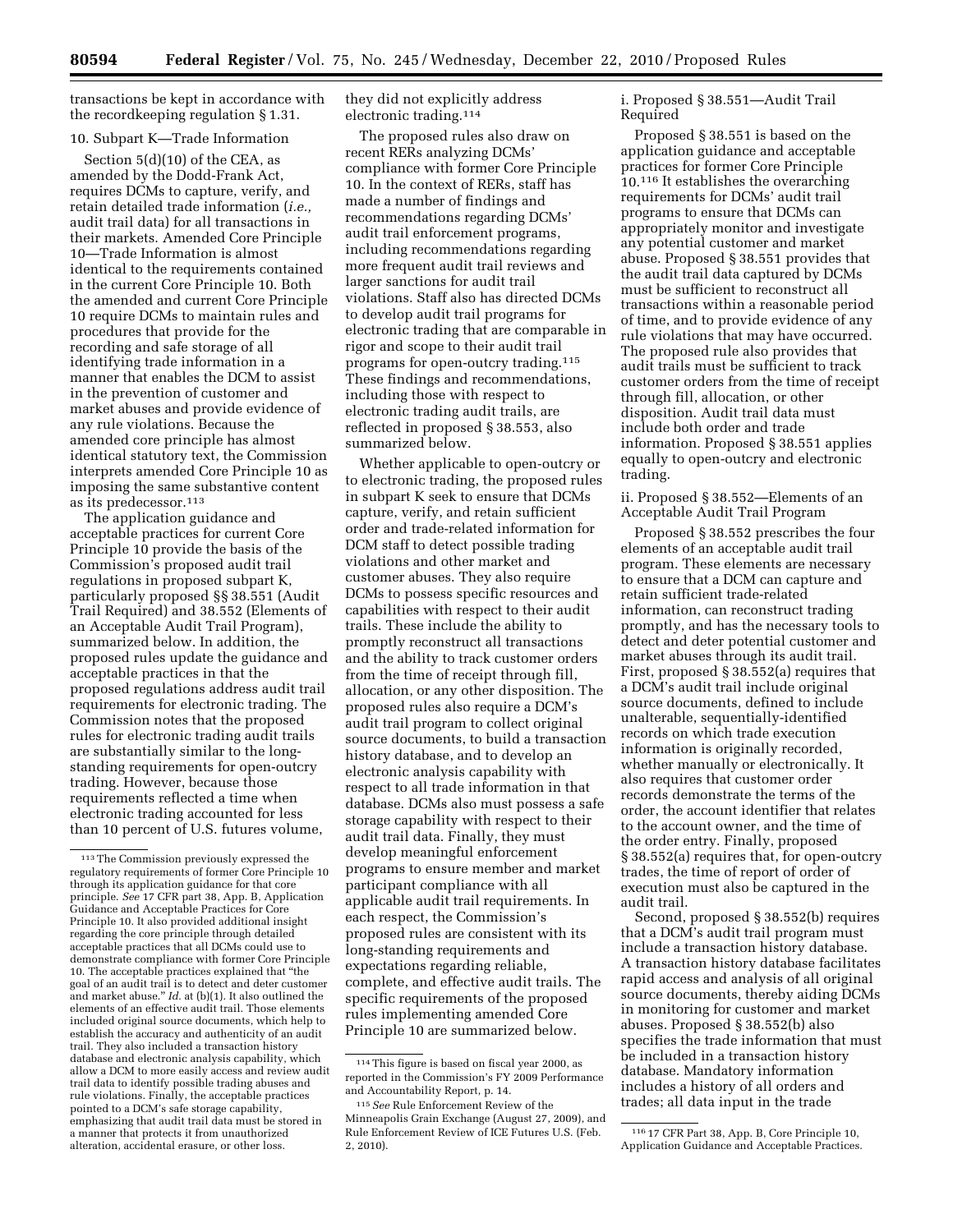matching system for clearing; the categories of participants for which trades are executed (i.e., customer type indicator or "CTI" codes); timing and sequencing data sufficient to reconstruct trading; and identification of each account to which fills are allocated.

Third, proposed § 38.552(c) requires that a DCM's audit trail program have electronic analysis capability for all data in its transaction history database. This requirement helps ensure effective use of audit trail data by requiring appropriate tools to use in conjunction with a DCM's transaction history database. Proposed § 38.552(c) also provides that a DCM's electronic analysis capability must allow it to reconstruct trades in order to identify possible rule violations.

Finally, proposed § 38.552(d) requires that a DCM's audit trail program include the ability to safely store all audit trail data, and to retain it in accordance with the recordkeeping requirements of DCM Core Principle 18 and the associated regulations under part 38. Safe storage capability enables a DCM to properly preserve and protect the audit trail data so that it is readily available for the DCM to use in any future investigation or inquiry into possible violations of DCM rules. Safe storage capability requires a DCM to protect its audit trail data from unauthorized alteration, accidental erasure or other loss.

iii. Proposed § 38.553—Enforcement of Audit Trail Requirements

Proposed § 38.553 prescribes the elements of an effective audit trail enforcement program. The proposed rule is organized in two parts. First, proposed § 38.553(a) requires a DCM to develop an effective audit trail enforcement program. An effective enforcement program must, at a minimum, review all members and market participants annually to verify their compliance with all applicable audit trail requirements.

Proposed § 38.553(a) is further divided into two paragraphs. Paragraph (a)(2) of proposed § 38.553 establishes minimum review criteria for openoutcry trading. It requires that DCMs conduct annual reviews of all members and market participants to verify their compliance with their trade timing, order ticket and trading card requirements. Similarly, paragraph (a)(1) sets forth minimum review criteria for an electronic trading audit trail. It requires annual examinations by DCMs of randomly selected samples of frontend audit trail data from order routing systems to ensure the presence and accuracy of required audit trail data. In addition, paragraph (a)(1) requires that

DCMs: Review the processes used by members and market participants to assign and maintain exchange user identifications; review usage patterns of the user identifications; and review account numbers and Customer Trading Identification codes in trade records to test for accuracy and improper usage. The Commission notes that, compared to the corresponding requirements for open-outcry trading, audit trail and audit trail enforcement requirements for electronic trading are still evolving, and that the Commission's expectations in this area, pursuant to amended Core Principle 10, are likely to evolve as well.

Second, proposed § 38.553(b) requires DCMs to develop programs to ensure effective enforcement of their audit trail and recordkeeping requirements. It applies equally to both open-outcry and electronic trading. Proposed § 38.553(b) requires DCMs' enforcement programs to identify members and market participants that routinely fail to comply with the requirements of Core Principle 10. DCMs also must levy meaningful sanctions when deficiencies are found. Sanctions may not include more than one warning letter or other non-financial penalty for the same violation within a rolling twelve-month period.

11. Subpart L—Financial Integrity of Transactions

Core Principle 11, as amended by the Dodd-Frank Act, retains the provisions of current Core Principle 11.<sup>117</sup> This core principle requires that a DCM establish and enforce rules and procedures for ensuring the financial integrity of transactions entered into, on or through the facilities of the contract market, including the clearing and settlement of the transactions with a DCO. Amended Core Principle 11 also requires that a DCM establish and enforce rules to ensure: (i) The financial integrity of any futures commission merchant ("FCM") and introducing broker ("IB"); and (ii) the protection of customer funds. Because textually the language is almost the same, the Commission is interpreting the provisions as it has in the past. Proposed §§ 38.600 through 38.607, largely codify language found in the

existing application guidance for current Core Principle 11 and former Designation Criterion 5.118 However, based upon its past experience, the Commission is proposing some new practices and requirements for DCMs in implementing amended Core Principle 11.

Proposed § 38.601 would require that all transactions executed on or through a DCM, other than transactions in security futures products, be cleared through a Commission-registered DCO. This proposed rule codifies current practice, as well as the requirements of amended Core Principle 11 to mandate clearing. The Commission interprets the mandatory clearing requirement in Section 723(a)(3) of the Dodd-Frank Act 119 to mean that a DCO must clear a swap for any DCM or SEF that requests such clearing services, so long as the DCO offers the swap for clearing. In addition, a DCO that is clearing particular swaps must also clear the same swaps when listed on DCMs or SEFs, whether affiliated or unaffiliated, on a nondiscriminatory basis.

Proposed §§ 38.602 and 38.603 provide that DCMs must adopt rules establishing minimum financial standards for both member FCMs and IBs and non-intermediated market participants, as well as rules for the protection of customer funds, including the segregation of customer and proprietary funds, the custody of customer funds, the investment standards for customer funds, intermediary default procedures and related recordkeeping. Proposed § 38.604 requires that a DCM must routinely receive and promptly review financial and related information from its members and conduct ongoing financial surveillance of the risk created by the positions the customers of an FCM take on the DCM. To meet this requirement, the DCM must have rules pertaining to minimum financial standards of intermediaries that include, among other things, rules prescribing minimum capital requirements for

 $^{\rm 117}\!\!$  There were no substantive changes to the amended Core Principle 11 from the current one. The amended core principle reads as follows: The board of trade shall establish and enforce—(A) rules and procedures for ensuring the financial integrity of transactions entered into on or through the facilities of the contract market (including the clearance and settlement of the transactions with a derivatives clearing organization); and (B) rules to ensure: (i) The financial integrity of any (I) futures commission merchant, and (II) introducing broker; and (ii) the protection of customer funds.

<sup>118</sup>Former Designation Criterion 5 stated that ''the board of trade shall establish and enforce rules and procedures for ensuring the financial integrity of transactions entered into by or through the facilities of the contract market, including the clearance and settlement of the transactions with a derivatives clearing organization.'' 17 CFR part 38, App. A.

<sup>119</sup>Among other things, section 723(a)(3) of the Dodd-Frank Act adds a new section 2(h)(1) to the CEA that provides that: (i) All swaps that are required to be cleared be cleared by a Commissionregistered DCO; and (ii) a DCO must have open access rules, including rules providing for the nondiscriminatory clearing of a swap executed bilaterally on or through the rules of an unaffiliated DCM or SEF.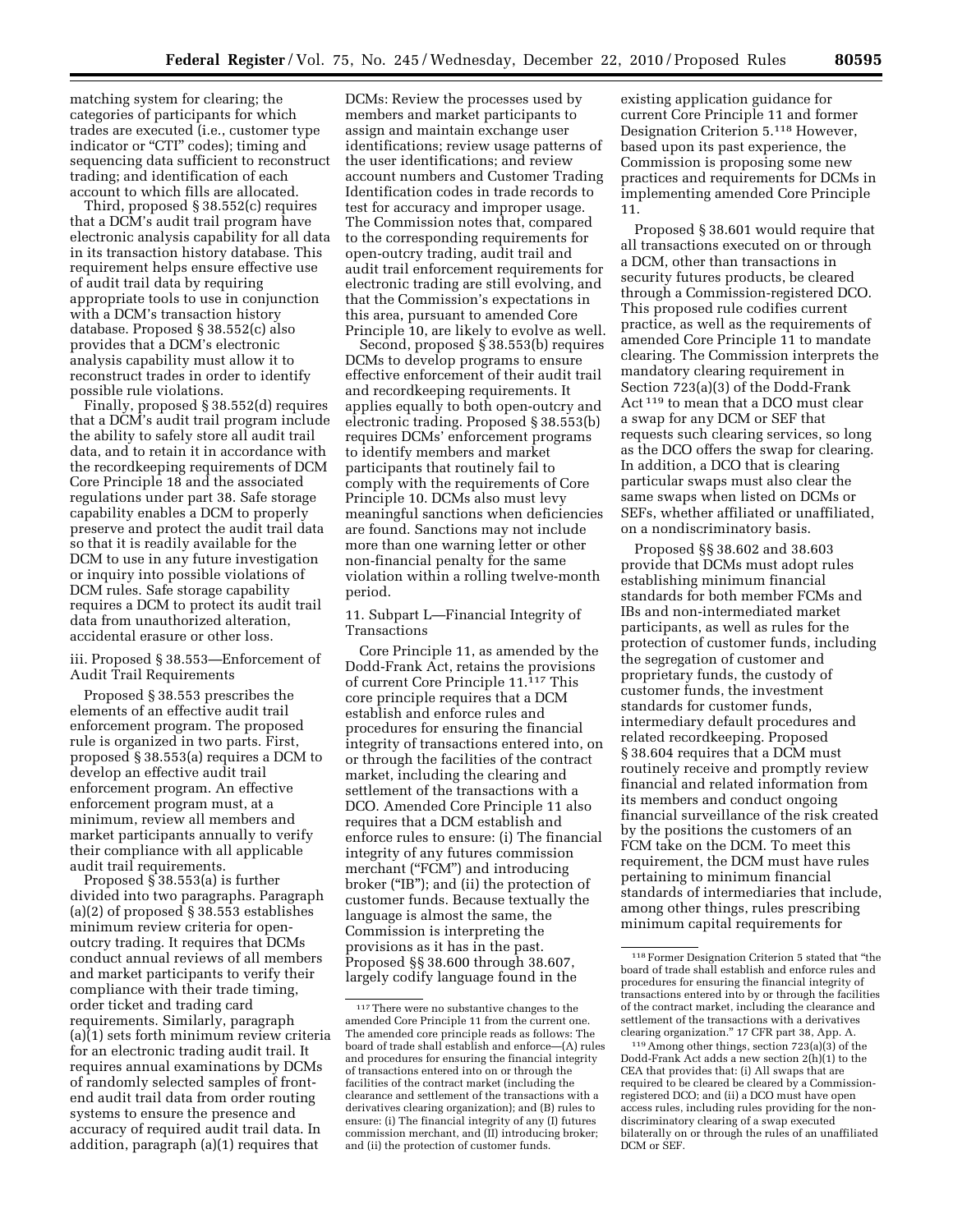member FCMs and IBs.120 Rules or procedures pertaining to protection of customer funds must include, among other things, that each DCM must continually survey the obligations of each FCM created by the positions of its customers, and, as appropriate, compare those obligations to the financial resources of the FCM. The DCM should use this information to protect customer funds by, for example, taking appropriate steps to verify that its member FCMs have sufficient capital to continue to guarantee the positions of each customer. If the obligations of a member FCM appear excessive as compared to the capital of such FCM, a DCM should take appropriate action, including contacting the FCM or the FCM's designated self-regulatory organization.

Proposed § 38.605 requires DCMs as self-regulatory organizations ("SRO") to comply with the standards of amended § 1.52 to ensure the financial integrity of intermediaries by establishing and carrying out an SRO program for the examination and financial supervision of intermediaries. Section 1.52, as proposed to be amended in this release, sets forth the required elements of SRO supervisory programs and permits one or more SROs to establish, subject to Commission approval, a joint audit plan to provide for the SRO supervision of members of more than one SRO. Proposed amendments to § 1.52 include references to existing guidance to SROs contained in the Division of Trading and Markets Financial and Segregation Interpretations 4–1 and 4–2, which currently guide the practices of members of the Joint Audit Committee operating a joint audit plan that has been approved by the Commission.121

Proposed § 38.606 would provide that DCMs may satisfy their financial surveillance responsibilities under proposed §§ 38.604 and 38.605 by outsourcing such responsibilities to a registered futures association or other regulated entity. Proposed § 38.606 would provide that a DCM must ensure that the regulatory service provider has the capacity and resources to conduct the necessary financial surveillance, and would further provide that the DCM remains responsible for compliance with its financial surveillance obligations notwithstanding the use of a regulatory service provider.

As noted above, amended Core Principle 11 provides that a DCM must establish and enforce rules to, among other things, ensure both the financial integrity of any FCM, and the protection of customer funds. With an increasing number of DCMs permitting the customers of an FCM to transmit orders directly to the DCM in real time, the ability of an FCM to control and monitor its level of risk may become compromised. In this automated trading environment, the only controls that effectively can enforce limitations on risk are automated controls.122 Proposed § 38.607 would require a DCM that allows customers direct access to its contract market to implement certain direct access controls and procedures in order to provide member FCMs with tools to manage their financial risk. The proposed rule contemplates that an FCM would continue to have primary responsibility for overall risk management, but that the DCM would be required to establish an automated risk management system permitting an FCM to set appropriate risk limits for each customer with direct access to the contract market. As an SRO, the DCM would be responsible for implementing and enforcing rules requiring the FCM to use the provided controls and procedures appropriately. The specific type of pre-trade controls implemented by a DCM shall be a matter for determination by the DCM, its member FCMs, and the DCM's DCO. This proposed rule requiring direct access controls and procedures where direct access is permitted is consistent with current international guidance.123 The Commission requests comments on the proposed rule, and specifically on the following questions:

• Whether DCMs should provide additional controls to permit FCMs to manage their risks? If so, what specific direct access controls and procedures should DCMs implement?

• Should such controls be mandatory?

12. Subpart M—Protection of Markets and Market Participants

Section 735 of the Dodd-Frank Act amends Core Principle 12. Current Core Principle 12 states that the board of trade shall establish and enforce rules to protect market participants from abusive practices committed by any party acting as an agent for the participants. The amended Core Principle 12 requires that

the DCM establish and enforce rules to protect markets and market participants from abusive practices committed by any party, including abusive practices committed by a party acting as an agent for a participant, and promote fair and equitable trading on the contract market. The current guidance for this core principle 124 provides that a DCM should have methods and resources appropriate to the nature of the trading system and the structure of the market to detect trade practice and market abuses, and to prohibit, detect and discipline intermediary behavior that is abusive, fraudulent, noncompetitive or unfair, in connection with the execution of trades.

The Commission believes that compliance with this core principle requires the DCM to implement trade practice and market surveillance programs and provide a competitive, open and efficient market and mechanism for executing transactions in accordance with other core principles and the regulations thereunder. To provide clarity and certainty of these requirements, the Commission proposes § 38.651 that specifically states compliance requirements, including the core principles that must be followed. Specifically, a trade practice surveillance program should be conducted in accordance with Core Principle 2 and the associated regulations in subpart C of this part 38, which would require, among other things, that a DCM prohibit certain enumerated abusive and disruptive trading practices, have arrangements and resources for effective rule enforcement and enforce compliance with its rules and have the capacity to detect, investigate, and sanction violations.

A market surveillance program should include monitoring the market to prevent manipulation, price distortion and disruptions of daily trading and the physical delivery or cash-settlement process. A market surveillance program should be conducted in accordance with Core Principle 4 and the associated regulations in subpart E of this part 38 that would require, among other things, that the DCM demonstrate the capability of conducting real-time monitoring of trading and comprehensive and accurate

<sup>120</sup>An FCM that is a clearing member will also have additional obligations to the DCO as a result of its clearing membership.

<sup>121</sup>*See* 73 FR 52832, Sept. 11, 2008 (requesting comments prior to the Commission's approval of the most recent Joint Audit Committee agreement, which approval was granted March 18, 2009).

<sup>122</sup> International Organization of Security Commissions [IOSCO], Final Report of the IOSCO Technical Committee, Principles for Direct Electronic Access to Markets, at 4, IOSCO Doc. FR08/10 (August 12, 2010). 123 *Id.* 

<sup>124</sup>The current guidance for Core Principle 12 provides that ''a designated contract market should have rules prohibiting conduct by intermediaries that is fraudulent, noncompetitive, unfair, or an abusive practice in connection with the execution of trades and a program to detect and discipline such behavior. The contract market should have methods and resources appropriate to the nature of the trading system and the structure of the market to detect trade practice abuses.'' 17 CFR part 38, App. B.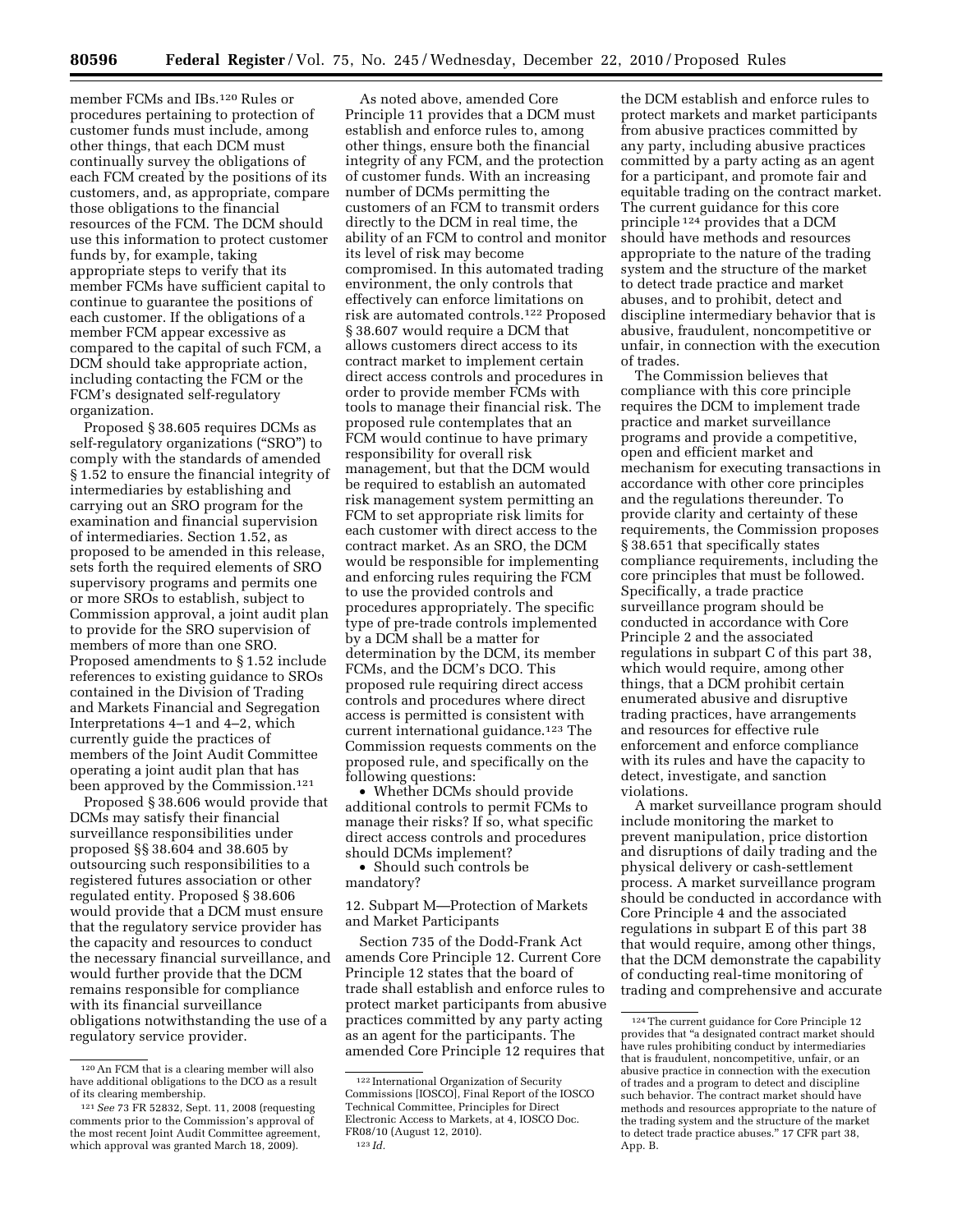trade reconstructions and require that traders in their markets keep records, including their activity in the underlying commodity and related derivative markets. Effectively monitoring the market would require sufficient, well trained market surveillance staff and, where appropriate, automated tools to assist in the monitoring of the market for, among other things, potential market disruptions. Such automated tools should be capable of providing automated trading alerts to detect many types of potential violations of exchange or Commission rules.

Finally, in order to promote fair and equitable trading, the DCM must establish and enforce trading rules with adequate specificity to include, among other things, providing to market participants, on a fair, equitable and timely basis, information regarding prices, bids and offers. The DCM should provide a competitive, open and efficient market and mechanism for executing transactions in accordance with Core Principle 9 and the associated regulations in subpart J of this part 38 that, among other things, recognizes that trading in the centralized market provides a price discovery function and would specifically require that the execution of transactions be in a manner that protects that price discovery process.

#### 13. Subpart N—Disciplinary Procedures

Section 735 of the Dodd-Frank Act amends the disciplinary procedure requirements applicable to DCMs in two significant ways. First, Section 735(a) eliminates all DCM designation criteria, including Designation Criterion 6 (Disciplinary Procedures).125 Second, Section 735(b) creates a new Core Principle 13 (Disciplinary Procedures) that is devoted exclusively to exchange disciplinary proceedings, and that captures disciplinary concepts inherent in both Designation Criterion 6 and in current DCM Core Principle 2 (Compliance with Rules).126 The rules proposed under subpart N implement new Core Principle 13.127

The proposed rules in subpart N are consistent with current disciplinary practices at most DCMs. They reflect disciplinary concepts formerly found in Designation Criterion 6 and the guidance and acceptable practices for former Core Principle 2. The proposed rules also are similar to the text of the disciplinary procedures in part 8 of the Commission's regulations.128 In general, the Commission's proposed rules seek to ensure a fair, prompt, and effective disciplinary program. They require meaningful sanctions against persons and entities that violate DCM rules. The proposed rules also provide numerous procedural safeguards to ensure fairness for all respondents in disciplinary actions. Finally, they require full customer restitution in any disciplinary matter where customer harm is demonstrated.

In those cases where the proposed rules place new requirements on DCMs with respect to their disciplinary procedures, such requirements are derived from findings and recommendations made by Commission staff through its RERs. Proposed § 38.701 (Enforcement Staff), for example, requires a DCM to have sufficient staff and resources to effectively and promptly prosecute possible violations of exchange rules. It also requires a DCM to monitor the size and workload of its enforcement staff annually, and to increase its enforcement resources and staff as appropriate. The text of proposed rule 38.701 mirrors that of proposed rule 38.155, which requires DCMs to retain sufficient compliance staff and resources to comply with new DCM

128*See supra* note 47.

Core Principle 2—Compliance with Rules.129

Other proposed requirements in subpart N that are based on findings and recommendations in recent RERs include a requirement that disciplinary panels improve their written documentation in disciplinary decisions and settlements.130 These heightened documentation requirements appear in proposed § 38.703 (Review of Investigation Report), proposed § 38.709 (Settlement Offers), and proposed § 38.711 (Decisions), all of which require that the facts and analysis supporting disciplinary settlements and decisions be explained carefully and in writing by the relevant disciplinary panel. The Commission believes that improved written documentation, as required by the proposed rules, will yield a number of significant benefits. Disciplinary panels will be required to focus their analysis more carefully in order to articulate the rationale for their decisions. DCM enforcement staff will gain a better understanding of the evidentiary expectations to which different disciplinary panels adhere. DCM enforcement staff and respondents will both have an improved record to base any appeals they may wish to file. Finally, improved written documentation of the facts and analysis supporting settlements and disciplinary decisions will help facilitate subsequent review of DCMs' disciplinary programs by the Commission.

Proposed § 38.714 (Disciplinary Sanctions), further provides that all disciplinary penalties imposed by a DCM or its disciplinary panels must be commensurate with the violations committed, and be sufficient to deter recidivist activity. This proposed rule reflects DMO staff's concerns with respect to the adequacy of disciplinary sanctions in cases it has examined through its RER process.131 Finally, proposed § 38.715 (Summary Fines for Violations of Rules Regarding Timely

130*See* Rule Enforcement Review of the New York Mercantile Exchange (Sep. 16, 2004) and Rule Enforcement Review of the Chicago Board of Trade and the Chicago Mercantile Exchange (Sep. 13, 2010). The structure of disciplinary panels is discussed in the context of proposed § 38.702, below.

131*See* Rule Enforcement Review of the New York Mercantile Exchange (Sep. 16, 2004); Rule Enforcement Review of the Kansas City Board of Trade (June 16, 2006); and Rule Enforcement Review of the Minneapolis Grain Exchange (Aug. 27, 2009).

<sup>125</sup>*See* § 735(a) of the Dodd-Frank Act.

<sup>126</sup>*Compare* current CEA § 5(b)(6) and § 5(d)(2) with CEA § 5(d)(13) as amended by the Dodd-Frank Act.

<sup>127</sup>Prior to the passage of the Dodd-Frank Act, the standards for DCMs' disciplinary practices were found in Designation Criterion 6 and the statutory language, guidance, and acceptable practices for former Core Principle 2. Designation Criterion 6 required that a DCM establish and enforce disciplinary procedures that authorized it to discipline, suspend, or expel members or market participants that violated the rules of the DCM, or similar methods for performing the same functions, including delegation of the functions to third

parties. Paragraph (a)(2) of the application guidance for former Core Principle 2 required DCMs to have the ''arrangements, resources, and authority [necessary] for effective rule enforcement," and the ''authority and ability to discipline and limit, or suspend the activities of a member or market participant pursuant to clear and fair standards.'' 17 CFR part 38, App. B, Application Guidance for Core Principle 2 at (a)(2). In addition, paragraph (b)(4) of the former core principle's acceptable practices required any DCM that wished to take advantage of the acceptable practice's safe harbor to have ''prompt and effective disciplinary action for any violation \* \* \* found to have been committed.'' 17 CFR part 38, App. B, Acceptable Practices for Core Principle 2 at (b)(4). Paragraph (b)(4) also referenced part 8 of the Commission's regulations as an example that DCMs could follow to comply with Core Principle 2. 17 CFR 8.01 *et seq.* In its experience, the Commission has found that many DCMs' disciplinary programs do in fact model the disciplinary structures and processes in part 8. While the acceptable practices for former Core Principle 2 offered the disciplinary procedures in part 8 as an example of appropriate disciplinary procedures, DCMs were exempt from part 8 pursuant to § 38.2. The disciplinary procedures proposed herein do not re-subject DCMs to part 8, but rather propose new disciplinary procedures for inclusion in part 38.

<sup>129</sup>*See* Rule Enforcement Review of the Minneapolis Grain Exchange (Aug. 27, 2009), Rule Enforcement Review of ICE Futures U.S. (Feb. 2, 2010), and Rule Enforcement Review of the Chicago Board of Trade and the Chicago Mercantile Exchange (Sep. 13, 2010) for findings and recommendations pertaining to the adequate staff size of DCM compliance departments.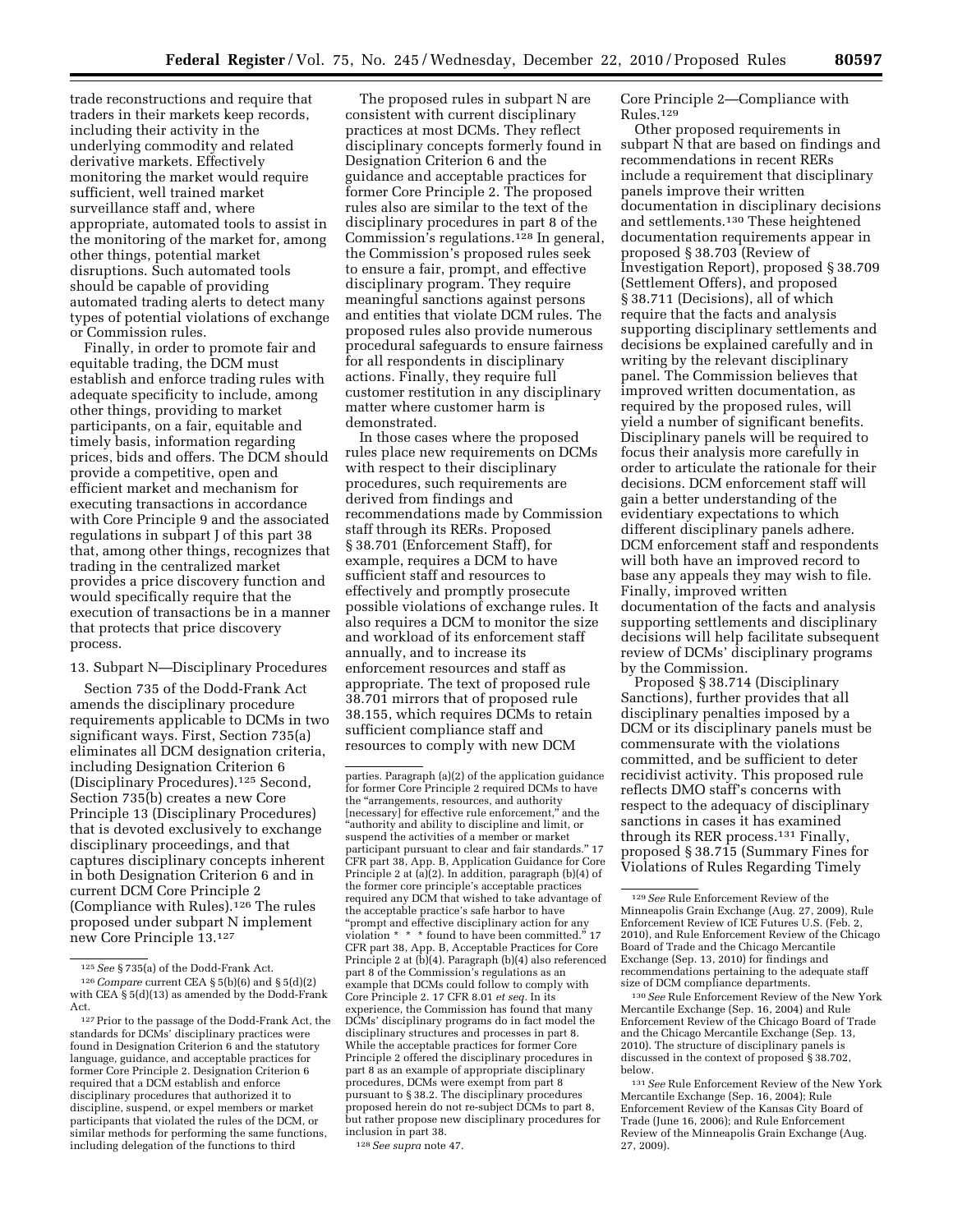Submission of Records, Decorum, or Other Similar Activities) makes clear that a DCM should issue no more than one warning letter in a rolling 12-month period before sanctions are imposed, again reflecting DMO staff's concerns with respect to the adequacy of sanctions imposed. Proposed subpart N is divided into a total of 16 rules, each of which is described in detail below.

#### i. Proposed § 38.701—Enforcement Staff

Proposed § 38.701 requires that a DCM establish and maintain sufficient enforcement staff and resources to effectively and promptly prosecute possible rule violations within the jurisdiction of the contract market. A DCM must also monitor the size and workload of its enforcement staff annually and increase its resources and staff as appropriate. The Commission recognizes that at some DCMs, compliance staff also serves as enforcement staff. That is, they both investigate cases and present them before disciplinary panels. These proposed rules are not intended to prohibit that practice.

The Commission believes that adequate staff and resources are essential to the effective performance of a DCM's disciplinary program. As noted previously, this is reflected in DMO staff's findings and recommendations in recent RERs, in which DMO staff recommended that DCMs increase their compliance staff levels and monitor the size of their staff and increase the number of staff appropriately as trading volume increases, new responsibilities are assigned to compliance staff, or internal reviews demonstrate that work is not completed in an effective or timely manner.

Proposed § 38.701 also provides that a DCM's enforcement staff may not include members of the exchange or persons whose interests conflict with their enforcement duties. Moreover, a member of the enforcement staff may not operate under the direction or control of any person or persons with trading privileges at the contract market. These provisions seek to ensure the independence of enforcement staff, and help promote disciplinary procedures that are free of potential conflicts of interest.

ii. Proposed § 38.702—Disciplinary Panels

Proposed § 38.702 requires a DCM to establish one or more Review Panels and one or more Hearing Panels (together, "disciplinary panels") to fulfill its obligations under this section. The composition of both panels must meet the composition requirements of

proposed  $§$  40.9(c)(3)(ii)<sup>132</sup> and may not include any members of the DCM's compliance staff, or any person involved in adjudicating any other stage of the same proceeding. Paragraph (b) of the proposed rule provides that a Review Panel must be responsible for determining whether a reasonable basis exists for finding a violation of contract market rules, and for authorizing the issuance of a notice of charges against persons alleged to have violated exchange rules. If a notice of charges is issued, then Paragraph (c) of the proposed rule helps to ensure an impartial hearing by requiring a separate Hearing Panel to adjudicate the matter and issue sanctions. The Commission notes that, while proposed § 38.702 requires DCMs to empanel distinct bodies to issue charges and to adjudicate charges in a particular matter, DCMs may determine for themselves whether their Review and Hearing Panels are separate standing panels or ad hoc bodies whose members are chosen from a larger ''disciplinary committee'' to serve in one capacity or the other for a particular disciplinary matter.

iii. Proposed § 38.703—Review of Investigation Report

Proposed § 38.703 requires a Review Panel to promptly review an investigation report received pursuant to proposed § 38.158(c). In addition, a Review Panel must take action on any investigation report received within 30 days of such receipt. The Commission believes that prompt action by all disciplinary panels is necessary for an effective disciplinary program. Among other considerations, prompt disciplinary action provides the best opportunity for witnesses to recall conversations, facts, and other information relevant to the matter. In addition, prompt and effective disciplinary action provides a clear signal to the market and to market

participants that violations of exchange rules will not be tolerated by the DCM.

After receipt of the investigation report, if a Review Panel determines that additional investigation or evidence is needed, it must promptly direct the compliance staff to conduct further investigation. In the alternative, if a Review Panel determines that no reasonable basis exists for finding a violation, or that prosecution is unwarranted, it may direct that no further action be taken. This determination must include a written statement setting forth the facts and analysis supporting the decision. Finally, if a Review Panel determines that a reasonable basis exists for finding a violation and adjudication is warranted, it must direct that the person or entity alleged to have committed the violation be served with a notice of charges.

## iv. Proposed § 38.704—Notice of Charges

Proposed § 38.704 describes the minimally acceptable contents of a notice of charges ("notice") issued by a Review Panel. The notice must adequately state the acts, conduct, or practices in which the respondent is alleged to have engaged; state the rule, or rules, alleged to have been violated; and prescribe the period within which a hearing on the charges may be requested. Further, the notice must also advise the respondent charged that he is entitled, upon request, to a hearing on the charges. Pursuant to paragraphs (a) and (b) of the proposed rule, the DCM may adopt rules providing that (1) the failure to request a hearing within the time prescribed in the notice, except for good cause, may be deemed a waiver of the right to a hearing; and (2) the failure to answer or deny expressly a charge may be deemed to be an admission of such charge.

## v. Proposed § 38.705—Right to Representation

Proposed § 38.705 requires that, upon being served with a notice of charges, a respondent must have the right to be represented by counsel or any other representative of his choosing in all succeeding stages of the disciplinary process. Together with proposed §§ 38.704 (requiring an adequate notice of charges to the respondent), 38.708 (conferring the right to hearing), and 38.710 (hearing procedures), 38.705 is one of the primary proposed rules in subpart N that helps ensure basic fairness for respondents in disciplinary proceedings.

<sup>132</sup>Section 40.9(c)(3)(ii), as proposed in the separate release titled Requirements for Derivatives Clearing Organizations, Designated Contract Markets, and Swap Execution Facilities Regarding the Mitigation of Conflicts of Interest, provides that ''Each Disciplinary Panel shall include at least one person who would not be disqualified from serving as a Public Director by  $\S 1.3(ccc)(1)(i)$ –(vi) and (2) of this chapter (a ''Public Participant''). Such Public Participant shall chair each Disciplinary Panel. In addition, any registered entity specified in paragraph (c)(3)(i) of this section shall adopt rules that would, at a minimum: (A) Further preclude any group or class of participants from dominating or exercising disproportionate influence on a Disciplinary Panel and (B) Prohibit any member of a Disciplinary Panel from participating in deliberations or voting on any matter in which the member has a financial interest.'' *See* 75 FR 63732, Oct. 18, 2010.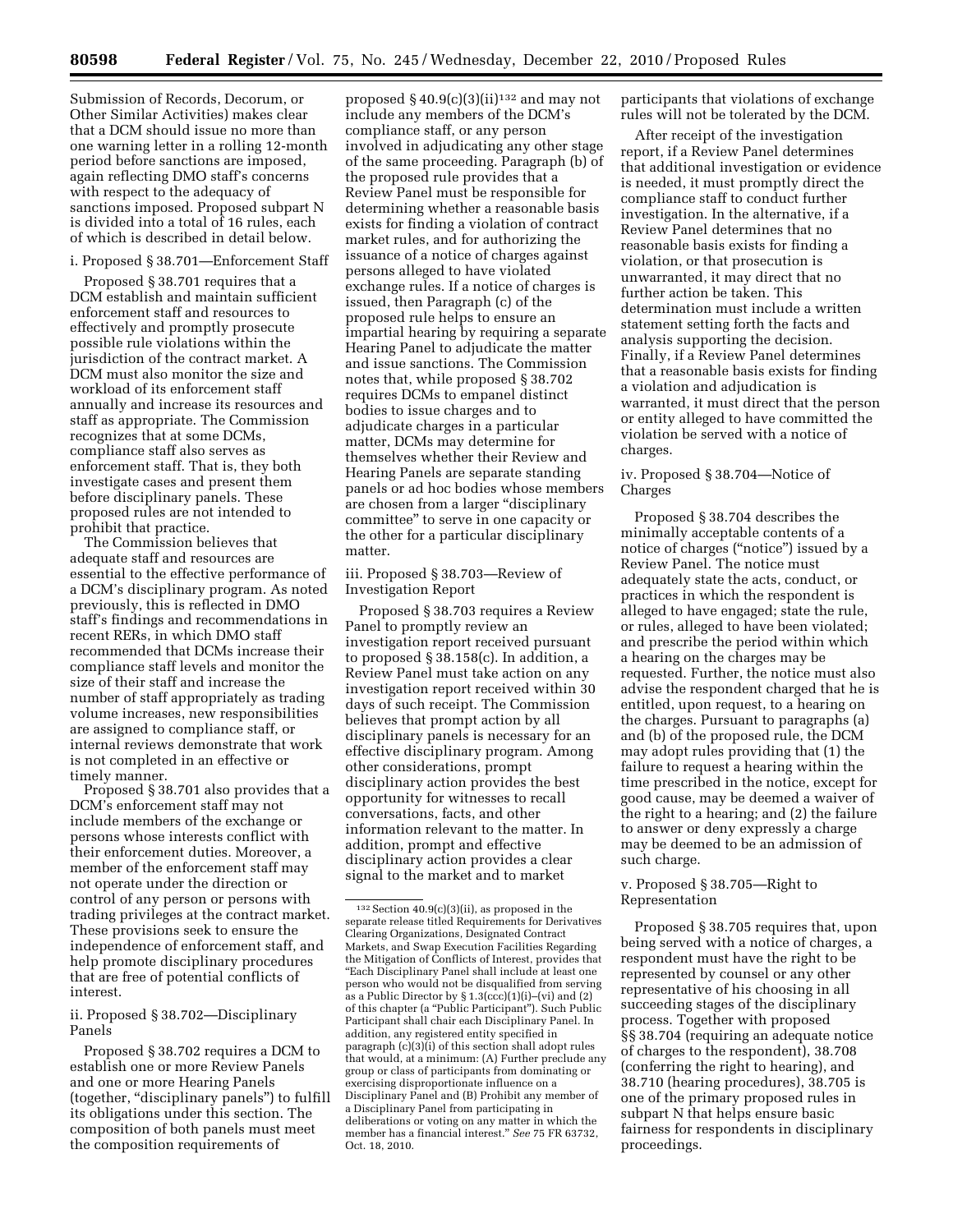vi. Proposed § 38.706—Answer to Charges

Proposed § 38.706 provides that a respondent must be given a reasonable period of time to file an answer to a charge. In general, paragraphs (a) through (c) of the proposed rule provide that the rules of the DCM may require that: (1) The answer must be in writing and include a statement that the respondent admits, denies or does not have and is unable to obtain sufficient information to admit or deny each allegation; (2) failure to file an answer on a timely basis shall be deemed an admission of all allegations in the notice of charges; and (3) failure in an answer to deny expressly a charge shall be deemed to be an admission of such charge.

## vii. Proposed § 38.707—Admission or Failure to Deny Charges

Proposed § 38.707 provides that, if a respondent admits or fails to deny any of the violations alleged in a notice of charges, then a Hearing Panel may find that the violations admitted or not denied have in fact been committed. If a DCM adopts a rule concerning the admission or failure to deny charges, then Sections (a) through (c) of the proposed rule provide that: (1) The Hearing Panel must impose a sanction for each violation found to have been committed; (2) the DCM must promptly notify the respondent in writing of any sanction to be imposed and advise the respondent that they may request a hearing on such sanction within the period of time stated in the notice; and (3) the rules of the DCM may provide that if the respondent fails to request a hearing within the period of time stated in the notice, then the respondent will be deemed to have accepted the sanction.

## viii. Proposed § 38.708—Denial of Charges and Right to Hearing

Proposed § 38.708 provides that in every instance where a respondent has requested a hearing on a charge that he or she denies, or on a sanction set by the Hearing Panel pursuant to proposed § 38.707, the respondent must be given the opportunity for a hearing in accordance with the requirements of proposed § 38.710. The DCM's rules may provide that, except for good cause, the hearing must be concerned only with those charges denied or sanctions set by the Hearing Panel under proposed § 38.707 for which a hearing has been requested.

ix. Proposed § 38.709—Settlement Offers

Proposed § 38.709 provides the procedures a DCM must follow if it permits the use of settlements to resolve disciplinary cases. Section (a) of the proposed rule states that the rules of a DCM may permit a respondent to submit a written offer of settlement any time after an investigation report is completed. The disciplinary panel presiding over the matter may accept the offer of settlement, but may not alter the terms of the offer unless the respondent agrees. In addition, Section (b) of the proposed rule provides that the rules of the DCM may allow a disciplinary panel to permit the respondent to accept a sanction without admitting or denying the rule violations upon which the sanction is based.

Section (c) of proposed § 38.709 states that a disciplinary panel accepting a settlement offer must issue a written decision specifying the rule violations it has reason to believe were committed, and any sanction imposed, including any order of restitution where customer harm has been demonstrated. Importantly, Section (c) also provides that if an offer of settlement is accepted without the agreement of a DCM's enforcement staff, the decision must carefully explain the disciplinary panel's acceptance of the settlement. Finally, Section (d) of proposed § 38.709 allows a respondent to withdraw his or her offer of settlement at any time before final acceptance by a disciplinary panel. If an offer is withdrawn after submission, or is rejected by a disciplinary panel, the respondent must not be deemed to have made any admissions by reason of the offer of settlement and must not be otherwise prejudiced by having submitted the offer of settlement.

## x. Proposed § 38.710—Hearings

Proposed § 38.710 requires a DCM to adopt rules that provide certain minimum requirements for any hearing conducted pursuant to a notice of charges. In general, Sections (a)(1) through (a)(7) of the proposed rule require the following requirements: (1) A fair hearing; (2) authority for a respondent to examine evidence relied on by enforcement staff in presenting the charges contained in the notice of charges; (3) the DCM's enforcement and compliance staffs must be parties to the hearing and the enforcement staff must present its case on those charges and sanctions that are the subject of the hearing; (4) the respondent must be entitled to appear personally at the hearing, have the authority to cross-

examine persons appearing as witnesses at the hearing, and call witnesses and present evidence as may be relevant to the charges; (5) the DCM must require persons within its jurisdiction who are called as witnesses to participate in the hearing and produce evidence; (6) a copy of the hearing must be made and become a record of the proceeding if the respondent has requested a hearing; and (7) the rules of the DCM may provide that the cost of transcribing the record must be borne by a respondent who requests a transcript. Additionally, proposed paragraph (b) specifies that the rules of the DCM may provide that a sanction be summarily imposed upon any person within its jurisdiction whose actions impede the progress of a hearing.

## xi. Proposed § 38.711—Decisions

Proposed § 38.711 details the procedures that a Hearing Panel must follow in rendering disciplinary decisions. The proposed rule requires that all decisions include: (1) A notice of charges or a summary of the charges; (2) the answer, if any, or a summary of the answer; (3) a summary of the evidence produced at the hearing or, where appropriate incorporation by reference in the investigation report; (4) a statement of findings and conclusions with respect to each charge, and a careful explanation of the evidentiary and other basis for such findings and conclusions with respect to each charge; (5) an indication of each specific rule with which the respondent was found to have violated; and (6) a declaration of any penalty imposed against the respondent, including the basis for such sanctions and the effective date of such sanctions.

#### xii. Proposed § 38.712—Right to Appeal

Proposed § 38.712 provides the procedures that a DCM must follow in the event that the DCM's rules authorize an appeal of adverse decisions in all or in certain classes of cases. Notably, the proposed rule requires a DCM that permits appeals by disciplinary respondents to also permit appeals by its enforcement staff. This provision reflects the Commission's belief that DCM enforcement staff must have the discretion to appeal disciplinary panel decisions that, for example, do not adequately sanction a respondent's violative conduct.

For DCMs that permit appeals, the language in paragraphs (a) through (d) of proposed § 38.712 generally requires the DCM to: (1) Establish an appellate panel that is authorized to hear appeals; (2) ensure that the appellate panel composition is consistent with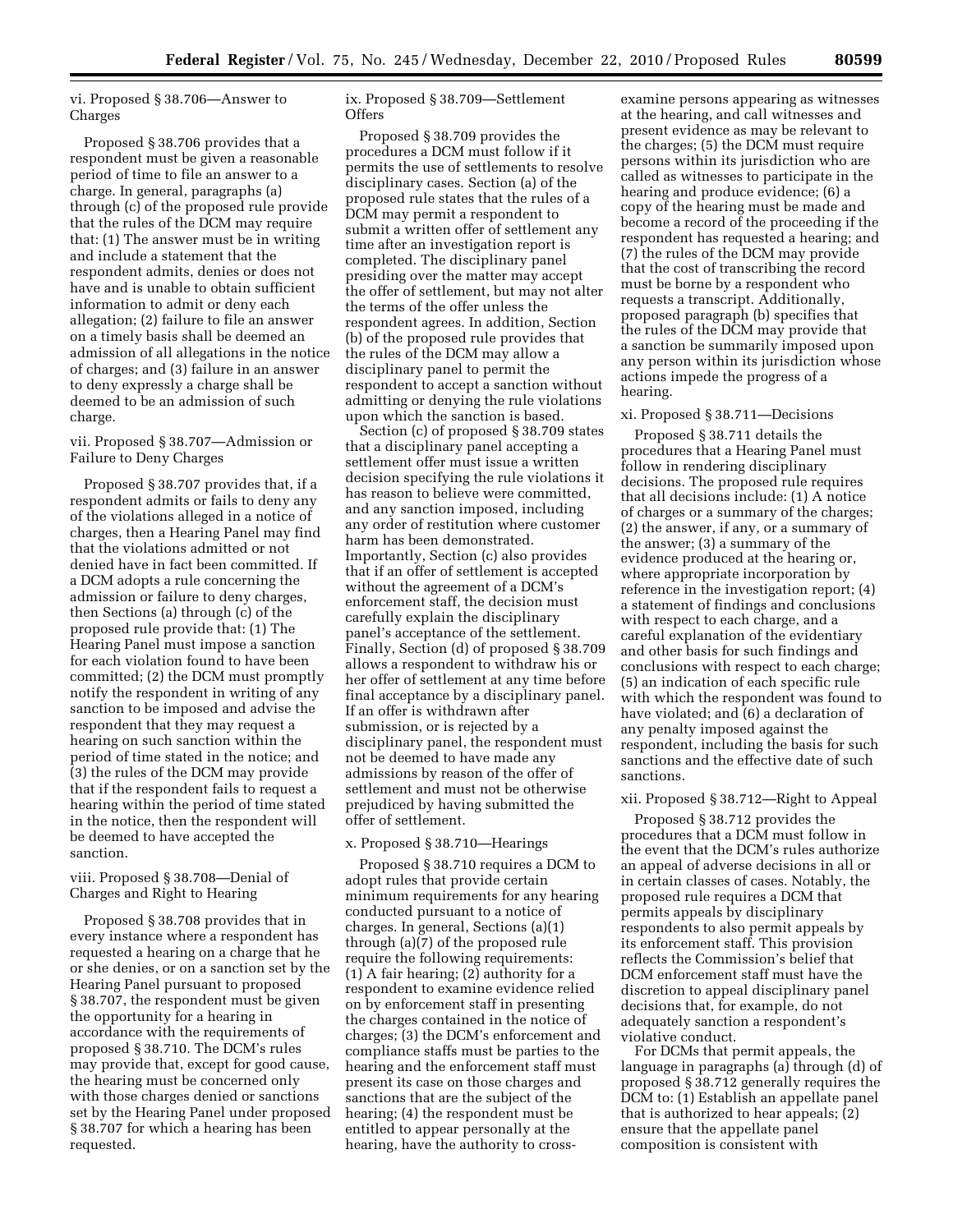§ 40.9(c)(iv) of the Commission's regulations and does not include any members of the DCM's compliance staff, or any person involved in adjudicating any other stage of the same proceeding; (3) except for good cause shown, conduct the appeal or review solely on the record before the Hearing Panel, the written exceptions filed by the parties, and the oral or written arguments of the parties; and (4) issue a written decision of the board of appeals and provide a copy to the respondent promptly following the appeal or review proceeding.

## xiii. Proposed § 38.713—Final Decisions

Proposed § 38.713 requires that each DCM establish rules setting forth when a decision rendered under this subpart N will become the final decision of the DCM.

## xiv. Proposed § 38.714—Disciplinary Sanctions

Proposed § 38.714 requires that every disciplinary sanction imposed by a DCM must be commensurate with the violations committed and must be clearly sufficient to deter recidivism or similar violations by other market participants. Additionally, the proposed rule requires that, in the event of demonstrated customer harm, any disciplinary sanction must include full customer restitution. In evaluating appropriate sanctions, the proposed rule requires the DCM to take into account a respondent's disciplinary history.133

xv. Proposed § 38.715—Summary Fines for Violations of Rules Regarding Timely Submission of Records, Decorum, or Other Similar Activities

Proposed § 38.715 permits a DCM to adopt a summary fine schedule for violations of rules relating to timely submission of accurate records required for clearing or verifying each day's transactions, decorum, attire, or other similar activities. A DCM may authorize its compliance staff to summarily impose minor sanctions against persons within the DCM's jurisdiction for violating such rules. The proposed rule makes clear that a DCM should issue no more than one warning letter in a rolling 12-month period for the same violation before sanctions are imposed. Additionally, the proposed rule specifies that a summary fine schedule must provide for progressively larger fines for recurring violations.

xvi. Proposed § 38.716—Emergency Disciplinary Actions

Proposed § 38.716 provides that a DCM may impose a sanction, including a suspension, or take other summary action against a person or entity subject to its jurisdiction upon a reasonable belief that such immediate action is necessary to protect the best interest of the marketplace. The proposed rule also provides that any emergency action taken by the DCM must be in accordance with certain procedural safeguards that protect the respondent, including the right to be served with notice before the action is taken or otherwise at the earliest possible opportunity after action has been taken; the right to be represented by legal counsel in any proceeding subsequent to the emergency disciplinary action; the right to a hearing as soon as reasonably practical; and the right to receive a written decision on the summary action taken by the DCM.

#### 14. Subpart O—Dispute Resolution

Under the Dodd-Frank Act current Core Principle 13 is not substantively changed but it is renumbered as Core Principle 14. This core principle governs the obligations of DCMs to implement and enforce a dispute resolution program for their market participants and market intermediaries.<sup>134</sup> Currently, compliance with the core principle is guided by application guidance and acceptable practices in Appendix B of part 38. Based upon the Commission's experience over the last 10 years, this guidance has been successful in enabling DCMs to structure the appropriate dispute resolution program for themselves. Accordingly, the Commission proposes to maintain the guidance and acceptable practices, adding only clarifying changes that do not revise the substantive obligations of DCMs with respect to this core principle.

15. Subpart P—Governance Fitness Standards

The Dodd-Frank Act redesignated former current Core Principle 14 as Core Principle 15. The language of this core principle remains unchanged and requires the DCM to establish and enforce appropriate fitness standards for directors, members of any disciplinary committee, members of the contract market, and any other persons with direct access to the facility (including any parties affiliated with any of the persons described in this core principle). This release proposes to

codify the statutory text of the core principle in proposed § 38.800. The applicable regulations implementing this core principle will be proposed in a forthcoming rulemaking, expected to be completed by the statutory deadline of July 15, 2011.135

## 16. Subpart Q—Conflicts of Interest

The Dodd-Frank Act redesignated current Core Principle 15 (Conflicts of Interest) as Core Principle 16. However, in all other respects, Dodd-Frank did not substantively amend the core principle. This release proposes to codify the statutory text of the core principle in proposed § 38.850. The applicable regulations implementing this core principle were proposed in a separate release titled ''Requirements for Derivatives Clearing Organizations, Designated Contract Markets, and Swap Execution Facilities Regarding the Mitigation of Conflicts of Interest." 136

## 17. Subpart R—Composition of Governing Boards of Contract Markets

The Dodd-Frank Act redesignated the former Core Principle 16 (Composition of Governing Boards of Mutually Owned Contract Markets) as Core Principle 17. In addition, current Core Principle 16 was amended by: (i) Changing the title of the core principle to ''Composition of Governing Boards of Contract Markets''; and (ii) revising the scope of the core principle such that it now requires the governance arrangements of all DCMs to be designed to permit the consideration of the views of market participants.137 This release proposes to codify the statutory text of the core principle in proposed § 38.900. The applicable regulations implementing this core principle will be proposed in a forthcoming rulemaking, which is expected to be completed by the statutory deadline of July 15, 2011.138

## 18. Subpart S—Recordkeeping

The Dodd-Frank Act designated current Core Principle 17 (Recordkeeping) as Core Principle 18. In almost all respects, Dodd-Frank did not substantively amend the Core Principle. Under current Core Principle 17, DCMs

137Former Core Principle 16, which applied only to mutually owned DCMs, required such DCMs to ensure that the composition of their governing boards included market participants.

<sup>133</sup>Proposed § 38.158(c), which is being proposed as part of this release with respect to Core Principle 2, requires that a copy of a member or market participant's disciplinary history be included in the compliance staff's investigation report. 134 17 CFR part 38, App. B.

<sup>135</sup>*See* CFTC Web site for additional information on the ''Governance Requirements for Derivatives Clearing Organizations, Designated Contract Markets, and Swap Execution Facilities, Additional Requirements Regarding the Mitigation of Conflicts of Interest,'' at *[http://www.cftc.gov/LawRegulation/](http://www.cftc.gov/LawRegulation/DoddFrankAct/Rulemakings/DF_9_DCOGovernance/index.htm) [DoddFrankAct/Rulemakings/](http://www.cftc.gov/LawRegulation/DoddFrankAct/Rulemakings/DF_9_DCOGovernance/index.htm)* 

*DF*\_*9*\_*[DCOGovernance/index.htm](http://www.cftc.gov/LawRegulation/DoddFrankAct/Rulemakings/DF_9_DCOGovernance/index.htm)* (last visited Dec.  $14, 2010$ .

<sup>136</sup> 75 FR 63732, Oct. 18, 2010.

<sup>138</sup>See supra note 131.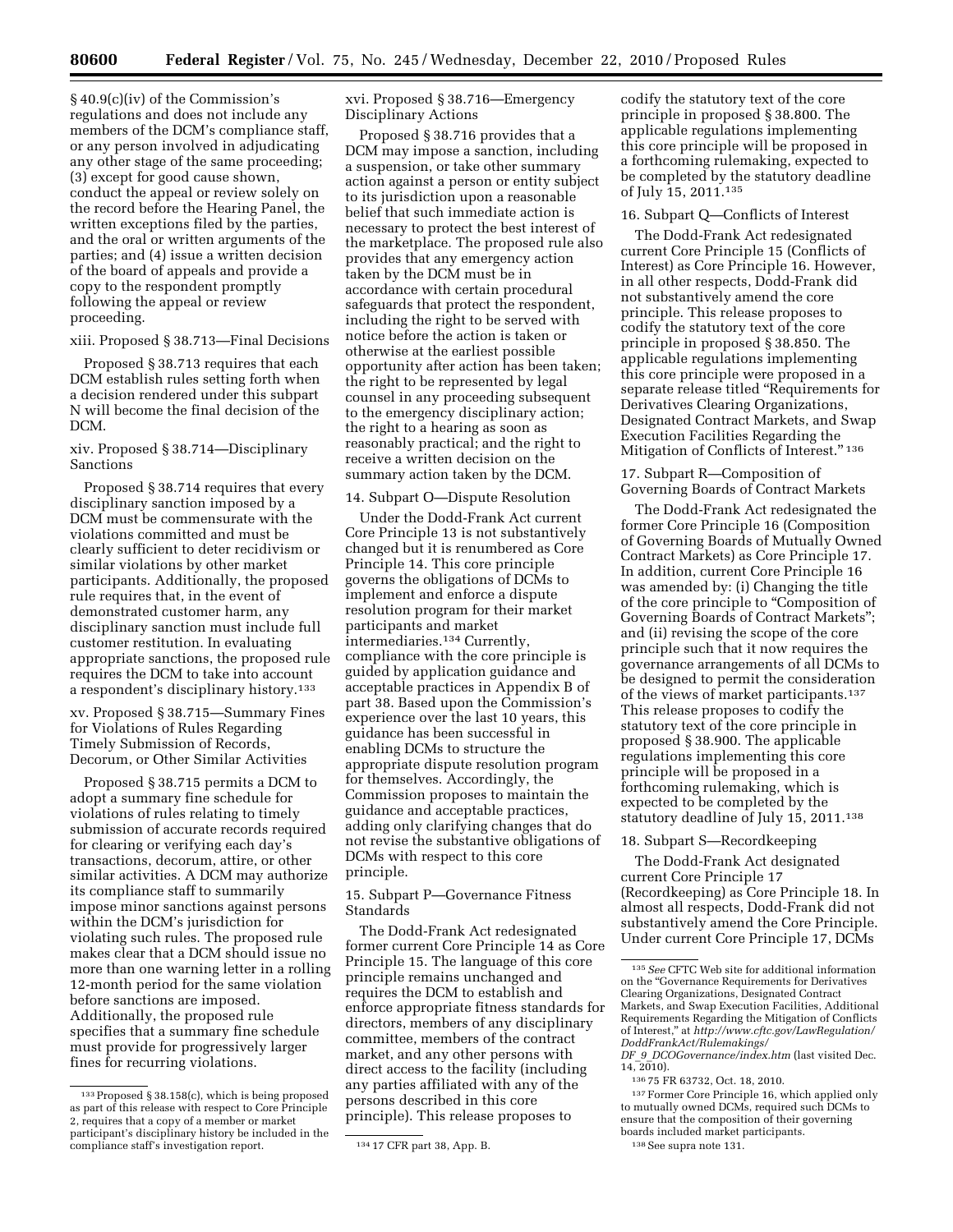are required to maintain records of all activities related to their business as DCMs, in a form and manner acceptable to the Commission, "for a period of 5 years.'' 139 The Commission adopted acceptable practices for this core principle by stating that DCMs could comply with the core principle by complying with § 1.31 of the Commission's regulations (''§ 1.31''). Section 1.31 establishes recordkeeping requirements for all books and records required to be kept under the CEA, whether by a DCM or otherwise and requires that books and records be kept "for a period of 5 years."<sup>140</sup> The Commission proposes to maintain compliance with § 1.31 as a primary component of compliance with this core principle, and proposes to incorporate the requirements in § 1.31 into proposed § 38.951.

One notable change in the amended core principle is that while current Core Principle 17 requires that records be retained for 5 years, the amended Core Principle (18) now requires that records be retained for "at least 5 years." 141 Accordingly, proposed § 38.951 permits the Commission to extend DCMs' recordkeeping requirements beyond the five years otherwise required of all entities by § 1.31, should it elect to do so. Thus, by its terms, the proposed rule requires DCMs to ''maintain records of all activities relating to the business of the contract market, in a form and manner acceptable to the Commission, for a period of at least 5 years.'' In addition, DCMs must ''maintain such records, including trade records and investigatory and disciplinary files, in accordance with the requirements of § 1.31 [of the Commission's regulations].''

By incorporating § 1.31, and more specifically, by incorporating § 1.31(a), proposed § 38.951 effectively requires that DCMs' books and records be readily accessible for the first two years of the minimum five-year statutory period and be open to inspection by any representatives of the Commission or the United States Department of Justice. The DCM, at its own expense, must promptly provide either a copy or the original book or record upon request.

Proposed § 38.951 also effectively incorporates current § 1.31(b)'s description of the permissible methods of storing books and records. Consequently, a DCM may store its books and records on either

micrographic media, such as microfilm or microfiche or any similar medium, or electronic storage media as defined by § 1.31(b)(1)(ii).<sup>142</sup> DCMs must, at all times, have the facilities to immediately produce the micrographic media or electronic storage media images and be prepared to present legible hard-copy images of such records. Additionally, DCM's must keep only Commissionrequired records on the media, store a duplicate of the record at a separate location, and organize and maintain an accurate index of all information maintained on both the original and duplicate storage media. DCMs that use electronic storage media are also required to develop and maintain an audit system to track the initial entry of original or duplicate records and any subsequent changes made thereafter.

Finally, proposed § 38.951 also incorporates §§ 1.31(c) and 1.31(d). Section 1.31(c) of the Commission's regulations requires record-keepers who employ an electronic storage system to certify with the Commission that the system meets the requirements of an electronic storage media as defined in § 1.31(b)(1)(ii). Section 1.31(d) states that trading cards, documents on which trade information is originally recorded in writing, certain written orders, and paper copies of certain electronically filed forms and reports with original signatures must be retained in hardcopy for the requisite time period. The proposed rule also requires a DCM to comply with the requirements of proposed § 45.1—''Swap Recordkeeping Requirements''—if applicable to the DCM.

19. Subpart T—Antitrust Considerations

Current Core Principle 18 governs the antitrust obligations of DCMs.143 The Dodd-Frank Act renumbered this core principle as Core Principle 19, but in all other respects the statutory text of the core principle is the same. The Commission believes that the existing guidance to this Core Principle remains appropriate. Accordingly, other than to codify the statutory text of Core Principle 19 into the proposed § 38.1000, the Commission at this time is not proposing any amendments to the relevant guidance under part 38.

Proposed § 38.1001 refers applicants and DCMs to the guidance in Appendix

B to part 38 for purposes of demonstrating to the Commission their compliance with the requirements of proposed § 38.1000.20.

## 20. Subpart U—System Safeguards

Proposed § 38.1051 establishes system safeguards requirements for all DCMs, pursuant to new Core Principle 20 added under the Dodd-Frank Act. Core Principle 20, codified in § 38.1050 requires DCMs to: (1) Establish and maintain a program of risk oversight to identify and minimize sources of operational risk through the development of appropriate controls and procedures and the development of automated systems that are reliable, secure, and have adequate scalable capacity; (2) establish and maintain emergency procedures, backup facilities, and a plan for disaster recovery that allow for the timely recovery and resumption of operations and the fulfillment of the responsibilities and obligations of the DCM; and (3) periodically conduct tests to verify that backup resources are sufficient to ensure continued order processing and trade matching, price reporting, market surveillance, and maintenance of a comprehensive and accurate audit trail. The rules proposed under subpart U implement these requirements.

Because automated systems play a central and critical role in today's electronic financial market environment, oversight of core principle compliance by DCMs with respect to automated systems is an essential part of effective oversight of both futures and swaps markets. Sophisticated computer systems are crucial to a DCM's ability to meet its obligations and responsibilities. Safeguarding the reliability, security, and capacity of such systems is also essential to mitigation of systemic risk for the nation's financial sector as a whole. This is particularly true in light of the fact that the over-the-counter swaps market is estimated to have in excess of \$600 trillion in outstanding contracts, roughly 40 times the gross domestic product of the United States.144 The ability of DCMs to recover and resume trading promptly in the event of a disruption of their operations is highly important to the U.S. economy. Ensuring the resilience of the automated systems of DCMs is a vitally important

<sup>139</sup>*See* 7 U.S.C. 7(d)(17).

<sup>140</sup> 17 CFR 1.31(a)(1).

<sup>141</sup>*Compare* 7 USC 7(d)(17) with Section 5(d)(18) of the CEA as amended by the Dodd-Frank Act (emphasis added).

<sup>142</sup>Among other criteria, § 1.31(b)(1)(ii) defines electronic storage media as ''any digital storage medium or system that preserves the records exclusively in a non-rewritable, non-erasable format [and] verifies automatically the quality and accuracy of the storage media recording process  $* * * "$ 

<sup>143</sup>Part 38 contains guidance governing compliance with Core Principle 18. 17 CFR part 38, App. B.

<sup>144</sup>These figures derived from Bank for International Settlements, BIS Quarterly Review, June 2010, Page A121, Table 19 at *[http://](http://www.bis.org/statistics/otcder/dt1920a.pdf) [www.bis.org/statistics/otcder/dt1920a.pdf.](http://www.bis.org/statistics/otcder/dt1920a.pdf)*; *see also,*  Bureau of Economic Analysis news release, BEA 10–47, issued September 30, 2010 at *[http://](http://www.bea.gov/newsreleases/national/gdp/gdpnewsrelease.htm)  [www.bea.gov/newsreleases/national/gdp/](http://www.bea.gov/newsreleases/national/gdp/gdpnewsrelease.htm)  [gdpnewsrelease.htm.](http://www.bea.gov/newsreleases/national/gdp/gdpnewsrelease.htm)*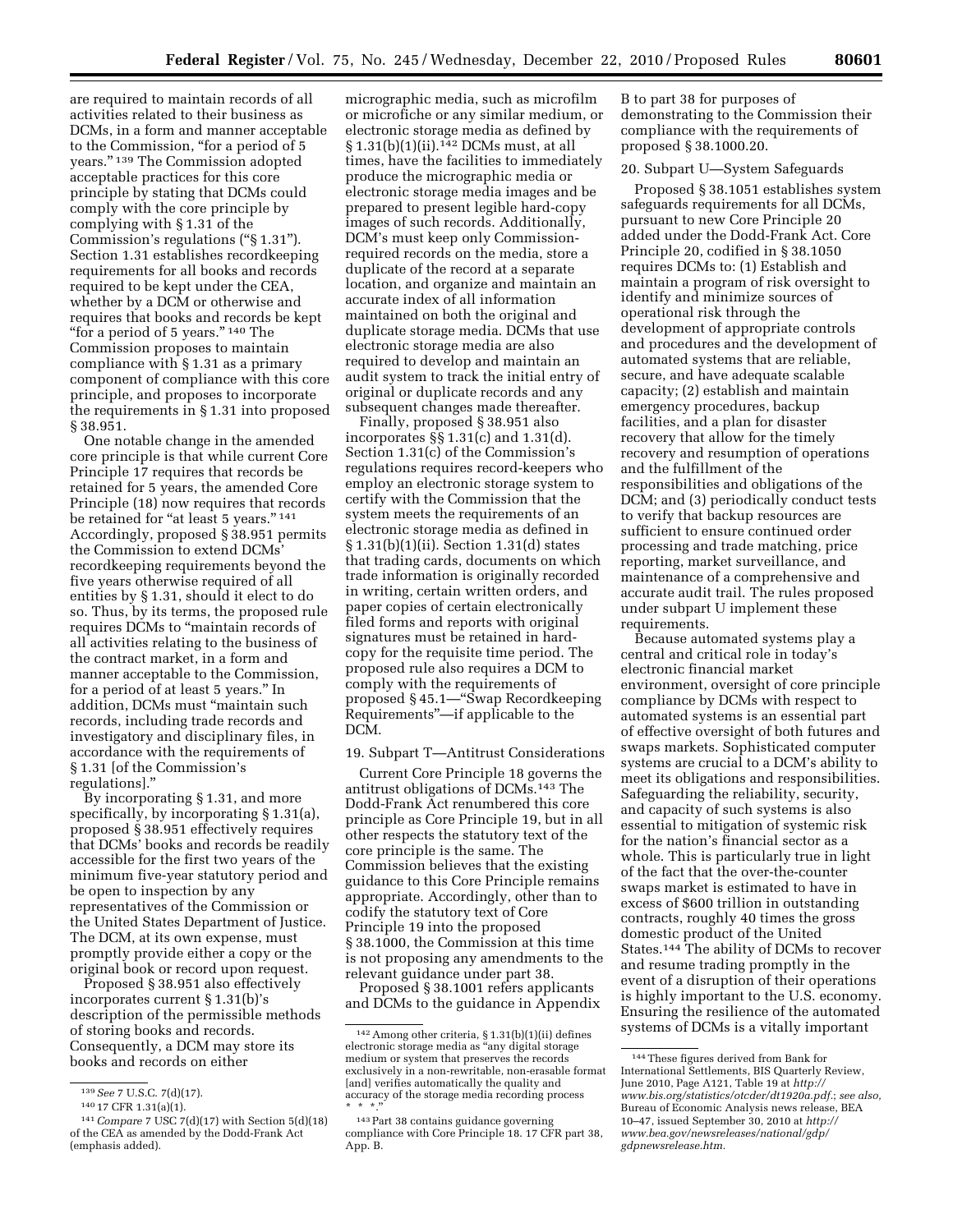part of the Commission's mission, and will be crucial to the robust and transparent systemic risk management framework established by the Dodd-Frank Act. DCM compliance with generally accepted standards and best practices with respect to the development, operation, reliability, security and capacity of automated systems can reduce the frequency and severity of automated system security breaches or functional failures, thereby augmenting efforts to mitigate systemic risk. Notice to the Commission concerning systems malfunctions, systems security incidents, or any events leading to the activation of a DCM's business continuity-disaster recovery (''BC–DR'') plan will assist the Commission's oversight and its ability to assess systemic risk levels. It would present unacceptable risks to the U.S. financial system if futures and swaps markets that comprise critical components of the world financial system were to become unavailable for an extended period of time for any reason, and adequate system safeguards are crucial to mitigation of such risks.

Based on the aforementioned, the rules proposed under § 38.1051 would require a DCM's program of risk analysis and oversight to address five categories of risk analysis and oversight, including information security; BC–DR planning and resources, capacity and performance planning; systems operations; systems development and quality assurance; and physical security and environmental controls. The proposed rules specifically would require each DCM to maintain a BC–DR plan and BC–DR resources sufficient to enable resumption of trading and of all of the responsibilities and obligations of the DCM during the next business day following any disruption of its operations, either through sufficient infrastructure and personnel resources of its own or through sufficient contractual arrangements with other DCMs or disaster recovery service providers. The proposed rules also would require each DCM to notify Commission staff of various system security-related events; to provide relevant documents to the Commission; and to conduct regular, periodic, objective testing and review of its automated systems. Moreover, the proposed rules would require each DCM, to the extent practicable, to coordinate its BC–DR plan with those of the members and market participants upon whom it depends to provide liquidity, to initiate coordinated testing of such plans, and to take into account in its own BC–DR plan, the BC–DR

plans of relevant telecommunications, power, water, and other essential service providers.

## 21. Subpart V—Financial Resources

The Dodd-Frank Act added new Core Principle 21. This core principle requires that a DCM must have adequate financial resources to discharge its responsibilities. The new core principle also requires that boards of trade must maintain financial resources sufficient to cover operating costs for a period of at least one year, calculated on a rolling basis.

The Commission notes that a DCM is the first entity in the trading process to ensure that trading occurs in a liquid, fair, and financially secure trading facility. For instance, a DCM must have, among other things, adequate trade practice and market surveillance, disciplinary, recordkeeping, and alternate dispute resolution programs in place in order to comply with the relevant core principles. In order to fulfill these responsibilities, a DCM must have appropriate minimum financial resources on hand and on an ongoing basis to sustain operations for a reasonable period of time. Furthermore, DCMs must have sufficient resources at any given time to allow them, if necessary, to close out trading in a manner not disruptive to the market.

Proposed § 38.1101 sets out financial resource requirements for DCMs, to implement new Core Principle 21. Under proposed § 38.1101, DCMs that also operate as DCOs are also subject to the financial resource requirements for DCOs in proposed § 39.11.145

## i. Proposed § 38.1101 (a)—General Requirements

Proposed § 38.1100 recites the language of Core Principle 21, as set forth in Section 5(d)(21) of the CEA, as amended by the Dodd-Frank Act. Proposed § 38.1101(a)(1) and (3) would require DCMs to maintain sufficient financial resources to cover operating costs for at least one year, calculated on a rolling basis—i.e., at all times. The DCM must have sufficient financial resources to cover operating costs for at least one year from any particular point in time. The one year period is required under the amended core principle, and the Commission considers one year an appropriate timeframe given the potential need to allow contracts to expire and to allow the DCM's business to wind down in an orderly fashion. The Commission believes that this requirement will provide a clear baseline for financial resources, thus enhancing the financial integrity of the markets.<sup>146</sup>

The one-year period also is consistent with established accounting standards, under which an entity's ability to continue as a going concern comes into question if there is evidence that the entity may be unable to continue to meet its obligations in the next 12 months without substantial disposition of assets outside the ordinary course of business, restructuring of debt, externally forced revisions of its operations, or similar actions.147

ii. Proposed § 38. 1101(b)—Types of Financial Resources

Under proposed § 38.1101(b), financial resources available to DCMs to satisfy the applicable financial requirements would include the DCM's own capital (assets in excess of liabilities) and any other financial resource deemed acceptable by the Commission. A DCM would be able to request an informal interpretation from Commission staff on whether a particular financial resource would be acceptable to the Commission. The Commission invites commenters to recommend particular financial resources for inclusion in the final regulation.

## iii. Proposed § 38.1101(c)—Computation of Financial Resource Requirement

Proposed § 38.1101(c) would require a DCM at the end of each fiscal quarter to make a reasonable calculation of the financial resources it needs to meet the

147*See* American Institute of Certified Public Accountants Auditing Standards Board Statement of Auditing Standards No. 59, The Auditor's Consideration of an Entity's Ability to Continue as a Going Concern, as amended.

<sup>145</sup>Commission regulation § 39.11 establishes requirements that a DCO will have to meet in order to comply with DCO Core Principle B (Financial Resources), as amended by the Dodd-Frank Act. Amended Core Principle B requires a DCO to possess financial resources that, at a minimum, exceed the total amount that would enable the DCO to meet its financial obligations to its clearing members notwithstanding a default by the clearing member creating the largest financial exposure for the DCO in extreme but plausible conditions; and enable the DCO to cover its operating costs for a period of 1 year, as calculated on a rolling basis. *See* 75 FR 63113, Oct. 14, 2010.

<sup>&</sup>lt;sup>146</sup> Some foreign regulatory authorities already have similar requirements for the equivalent entities they regulate. For example, the UK Financial Services Authority's ("FSA") recognition requirements for UK recognized investment exchanges and UK recognized clearing houses (collectively, ''UK recognized bodies'') include the maintenance of financial resources sufficient to ensure that the UK recognized body would be able to complete an orderly closure or transfer of its business without being prevented from doing so by insolvency or lack of available funds. Section 2.3.7 of the FSA Recognition Requirements calls for a UK recognized body to have at all times liquid financial assets amounting to at least six months' operating costs and net capital of at least that amount.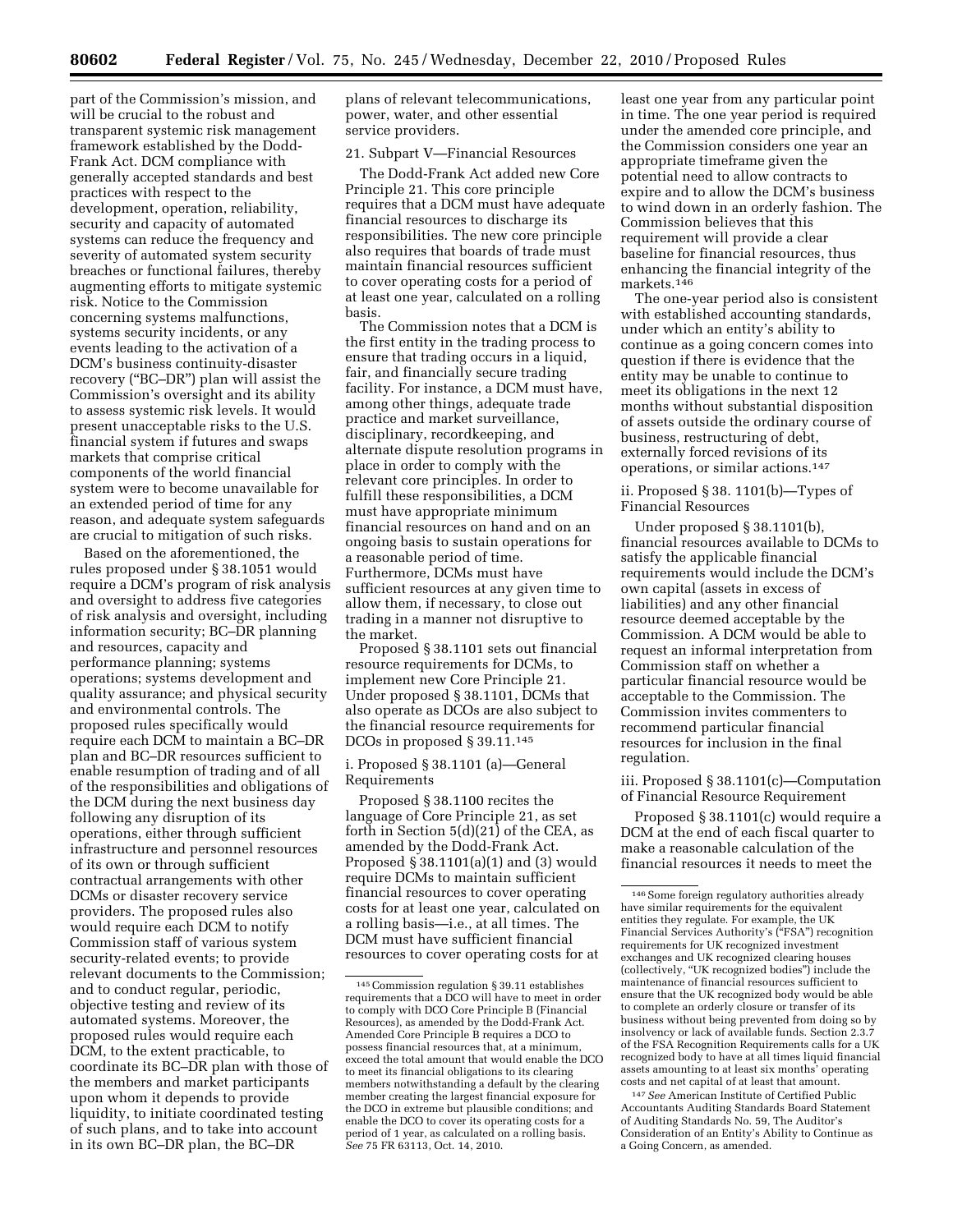requirements of proposed § 38.1101(b). In the first instance, the DCM would have reasonable discretion in determining a methodology it uses to make the calculation. However, the Commission may review the methodology and require changes as appropriate.

iv. Proposed § 38.1101(d)—Valuation of Financial Resources

Proposed § 38.1101(d) would require DCMs, no less frequently than at the end of each fiscal quarter, to calculate the current market value of each financial resource used to meet their obligations under these proposed rules. Additionally, the DCMs would be required to perform the valuation at other times as appropriate. This provision is designed to address the need to update valuations in circumstances where there may have been material fluctuations in market value that could impact a DCM's ability to meet its obligations on a rolling basis as required by proposed § 38.1101(a). When valuing a financial resource, a DCM would be required to reduce the value, as appropriate, to reflect any market or credit risk specific to that particular resource, *i.e.,* apply a haircut.148 The Commission would permit each DCM to exercise its discretion in determining the applicable haircuts. However, such haircuts are subject to Commission review and must be acceptable to the Commission.

v. Proposed § 38.1101(e)—Liquidity of Financial Resources

Proposed § 38.1101(e) would require DCMs to maintain unencumbered liquid financial assets, such as cash or highly liquid securities, equal to at least six months' operating costs. The Commission believes that having six months' worth of unencumbered liquid financial assets would give a DCM time to liquidate the remaining financial assets it would need to continue operating for the last six months of the required one-year period. If a DCM does not have six months' worth of unencumbered liquid financial assets, it would be allowed to use a committed line of credit or similar facility to satisfy this requirement.

The Commission notes that a committed line of credit or similar facility is not listed in proposed § 38.1101(b) as a financial resource available to a DCM to satisfy the requirements of proposed § 38.1101(a). A DCM may only use a committed line of credit or similar facility to meet the liquidity requirements set forth in proposed § 38.1101(e).

vi. Proposed § 38.1101(f)—Reporting Requirements

Under proposed § 38.1101(f), at the end of each fiscal quarter, or at any time upon Commission request, DCMs would be required to report to the Commission: (i) the amount of financial resources necessary to meet the requirements set forth in the regulation; and (ii) the value of each financial resource available to meet those requirements. A DCM would also have to provide the Commission with a financial statement, including the balance sheet, income statement, and statement of cash flows, of the DCM or of its parent company (if the DCM does not have an independent financial statement and the parent company's financial statement is prepared on a consolidated basis).

Proposed § 38.1101(f) requires a DCM to provide the Commission with sufficient documentation that explains the methodology it used to calculate its financial requirements and the basis for its determinations regarding valuation and liquidity. The DCM also must provide copies of any agreements establishing or amending a credit facility, insurance coverage, or any similar arrangement that evidences or otherwise supports its conclusions. The sufficiency of the documentation would be determined by the Commission in its sole discretion. The DCM would have 17 business days 149 from the end of the fiscal quarter to file the report, but would also be able to request an extension of time from the Commission.

The Commission invites comments on all these proposed rules relating to requirements for financial resources for DCMs.

22. Subpart W—Diversity of Boards of Directors

The Dodd-Frank Act added new Core Principle 22, requiring that publicly traded DCMs must endeavor to recruit individuals to serve on their board of directors from among a broad and culturally diverse pool of qualified candidates. This release proposes to codify the statutory text of the core principle in proposed § 38.1150. This core principle will be addressed in a forthcoming release that is expected to be completed by the statutory deadline of July 15, 2011.

23. Subpart X—Securities and Exchange Commission

The Dodd-Frank Act added new Core Principle 23, requiring that DCMs keep any records relating to swaps defined in CEA Section  $1a(47)(A)(v)$ , as amended by the Dodd-Frank Act, open to inspection and examination by the Securities and Exchange Commission (''SEC'').150 Consistent with the text of this core principle, the Commission proposes guidance under part 38 that provides that each DCM should have arrangements and resources for collecting and maintaining accurate records pertaining to any swap agreements defined in section  $1a(47)(A)(v)$  of the amended CEA.

Proposed § 38.1201 refers applicants and DCMs to the guidance in Appendix B to part 38 for purposes of demonstrating to the Commission their compliance with the requirements of Proposed § 38.1200, which codifies the text of the core principle.

## **III. Related Matters**

## *A. Regulatory Flexibility Act*

The Regulatory Flexibility Act (''RFA'') 151 requires Federal agencies, in promulgating rules, to consider the impact of those rules on small entities. The rules adopted herein will affect designated contract markets. The Commission has previously established certain definitions of ''small entities'' to be used by the Commission in evaluating the impact of its rules on small entities in accordance with the RFA.152 The Commission previously determined that designated contract markets are not small entities for the purpose of the RFA.153 Therefore, the Chairman, on behalf of the Commission, pursuant to 5 U.S.C. 605(b) certifies that the proposed rules will not have a significant economic impact on a substantial number of small entities.

#### *B. Paperwork Reduction Act*

This proposed rulemaking contains information collection requirements. The Paperwork Reduction Act (PRA) 154 imposes certain requirements on Federal agencies in connection with their conducting or sponsoring any collection of information as defined by the PRA. An agency may not conduct or sponsor, and a person is not required to respond to, a collection of information unless it displays a currently valid control number. The Commission is

154 44 U.S.C. 3501 *et seq.* 

 $^{148}\mathrm{A}$  "haircut" is a deduction taken from the value of an asset to reserve for potential future adverse price movements in such asset.

<sup>149</sup>This filing deadline is consistent with the deadline imposed on FCMs for the filing of monthly financial reports. *See* 17 CFR 1.10(b).

<sup>150</sup> 7 U.S.C. 7; *see also* Section 5(d)(23) of the CEA, as amended by the Dodd-Frank Act.

<sup>151</sup> 5 U.S.C. 601 *et seq.* 

<sup>152</sup> 47 FR 18618–21, Apr. 30, 1982.

<sup>153</sup> *Id.*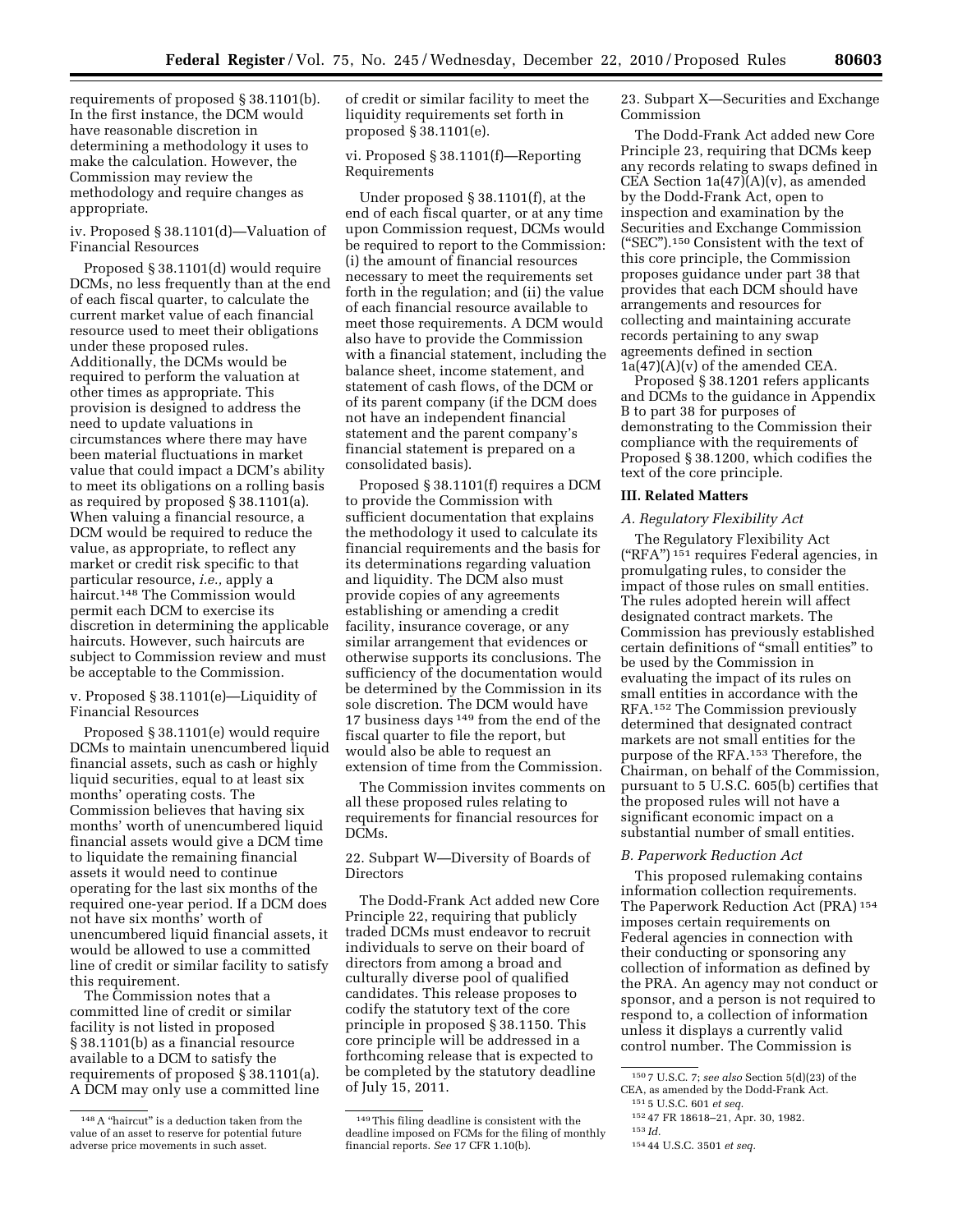proposing to amend Collection 3038– 0052 to allow for an increase in response hours for the proposed rulemaking amending part 38, which captures associated proposed amendments to rules 1.52 and 16.01, as required under the Dodd-Frank Act.155 The Commission therefore is submitting this proposal to the Office of Management and Budget (OMB) for its review in accordance with 44 U.S.C. 3507(d) and 5 CFR 1320.11. The title for this collection is ''Part 38—Designated Contract Markets'' (OMB Control number 3038–0052). Responses to this collection of information would be mandatory. The Commission will protect proprietary information according to the Freedom of Information Act (FOIA) and 17 CFR part 145, ''Commission Records and Information.'' In addition, section 8(a)(1) of the CEA strictly prohibits the Commission, unless specifically authorized by the Act, from making public "data and information that would separately disclose the business transactions or market positions of any person and trade secrets or names of customers.'' 156 The Commission is also required to protect certain information contained in a government system of records according to the Privacy Act of 1974.157

1. Additional Information Provided by Designated Contract Markets

The proposed rules require each respondent to file information with the Commission. For instance, contract markets must file applications and supporting documents and information with the Commission for designation pursuant to Commission rule 38.3. Designated contract markets must either request approval or certify rules and products with the Commission pursuant to Commission rule 38.4. Designated contract markets must disclose information related to prices, volume, open interest and certain trading information pursuant to Core Principle 8 (Daily Publication of Trading Information).158

Commission staff previously estimated 300 hours average response time from each respondent for this collection of information for designation and compliance purposes pursuant to part 38. Based on its experience with administering registered entities' submission requirements since implementation of the Commodity

Futures Modernization Act of 2000,159 Commission staff believes that the response time for designation and compliance would generally increase by 10% with the implementation of swaps trading on designated contract markets pursuant to Section 723(a)(3) of the Dodd-Frank Act and the addition of new core principles with which designated contract markets must comply. Commission staff estimates that it would receive filings from 17 respondents.160 Accordingly, the additional burden in terms of hours would be 30 additional hours per respondent and 510 additional hours annually for all respondents for designation and compliance.

In addition to the general increase noted above, pursuant to the proposed rulemaking, respondents are subject to new Core Principle 21 (Financial Resources) that requires the respondent to have adequate financial, operational and managerial resources.161 In order to demonstrate compliance with Core Principle 21, each respondent will need to file specific reports to the Commission on a quarterly basis, which would result in four quarterly responses per respondent per year. Commission staff estimates that each respondent would expend 10 hours to prepare each filing required under the proposed regulations. As noted above, Commission staff estimates that it would receive filings from 17 respondents. Accordingly, the additional burden in terms of hours would be 40 additional hours annually per respondent and 680 additional hours annually for all respondents to comply with Core Principle 21.

Commission staff estimates that respondents could expend up to an additional \$3,640 annually based on an hourly wage rate of \$52 (30 hours + 40 hours  $\times$  \$52) to comply with the proposed rules. This would result in an aggregated additional cost of \$61,880 per annum (17 respondents  $\times$  \$3,640).

*OMB Control Number* 3038–005. *Estimated Number of Respondents:* 

17.

*Quarterly Responses by Each Respondent:* 4.

*Total Quarterly Responses by Each Respondent:* 68.

*Estimated Additional Average Hours per Response:* 70.

*Aggregate Annual Hourly Reporting Burden:* 1190.

#### 2. Information Collection Comments

Copies of the submission from the Commission to OMB are available by visiting RegInfo.gov. The Commission will consider public comments on this proposed collection of information in:

(1) Evaluating whether the proposed collection of information is necessary for the proper performance of the functions of the Commission, including whether the information will have a practical use;

(2) Evaluating the accuracy of the estimated burden of the proposed collection of information, including the degree to which the methodology and the assumptions that the Commission employed were valid;

(3) Enhancing the quality, utility, and clarity of the information proposed to be collected; and

(4) Minimizing the burden of the proposed information collection requirements on designated clearing organizations, designated contract markets, and swap execution facilities, including through the use of appropriate automated, electronic, mechanical, or other technological information collection techniques, *e.g.,* permitting electronic submission of responses.

Organizations and individuals desiring to submit comments on the proposed information collection requirements should contact the Office of Information and Regulatory Affairs, Office of Management and Budget, by fax at (202) 395–6566 or by e-mail at *[OIRAsubmission@omb.eop.gov.](mailto:OIRAsubmission@omb.eop.gov)* Please provide the Commission with a copy of submitted comments so that they may be summarized and addressed in the final rulemaking. Refer to the Addresses section of this notice of proposed rulemaking for comment submission instructions to the Commission.

OMB is required to make a decision concerning the proposed information collection requirements between 30 and 60 days after publication of this Release in the **Federal Register**. Therefore, a comment to OMB is best assured of receiving full consideration if OMB receives it within 30 days of publication of this Release. Nothing in the foregoing affects the deadline enumerated above for public comment to the Commission on the proposed rules.

#### *C. Cost Benefit Analysis*

Section 15(a) of the CEA <sup>162</sup> requires that the Commission consider the costs and benefits of its actions before issuing a regulation under the Act. By its terms, Section 15(a) does not require the Commission to quantify the costs and

<sup>155</sup> Dodd Frank Wall Street Reform and Consumer Protection Act, Public Law 111–203, 124 Stat. 1376 (2010).

<sup>156</sup> 7 U.S.C. 12.

<sup>157</sup> 5 U.S.C. 552a.

<sup>158</sup>*See* Section 735(b) of the Dodd-Frank Act.

<sup>159</sup>Public Law 106–554, 114 Stat. 2763 (2000). 160The number of designated contract markets increased from 13 to 17 since the last amendment to Collection 3038–0052.

<sup>&</sup>lt;sup>161</sup> See section 735(b) of the Dodd-Frank Act. <sup>162</sup> 7 U.S.C. 19(a).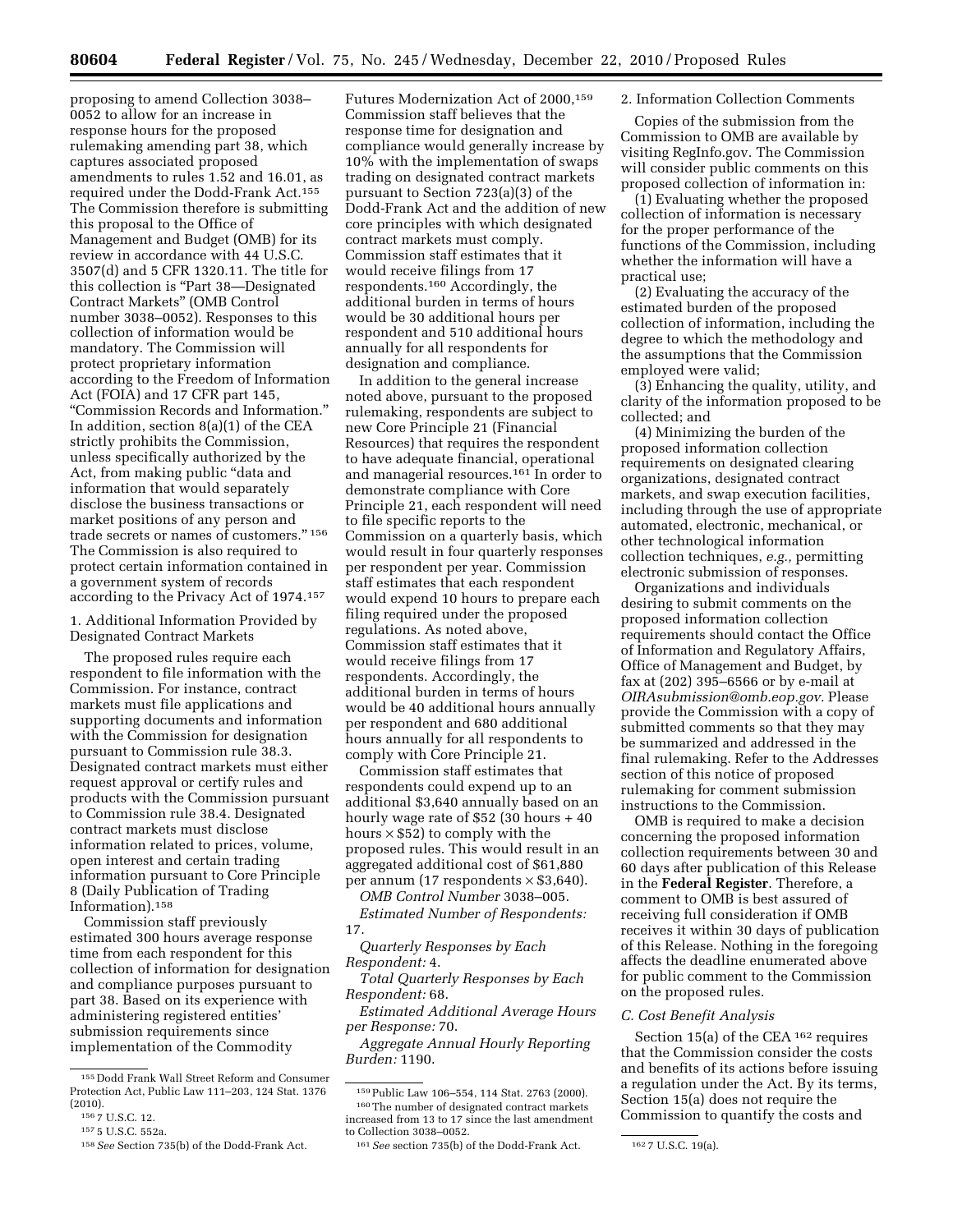benefits of a new rule or determine whether the benefits of the rulemaking outweigh its costs; rather, Section 15(a) requires the Commission to "consider" the costs and benefits of its actions.

Section 15(a) of the CEA further specifies that costs and benefits shall be evaluated in light of five broad areas of market and public concern: (1) Protection of market participants and the public; (2) efficiency, competitiveness, and financial integrity of futures markets; (3) price discovery; (4) sound risk management practices; and (5) other public interest considerations. Accordingly, the Commission could, in its discretion, give greater weight to any one of the five considerations and could, in its discretion, determine that, notwithstanding its costs, a particular rule was necessary or appropriate to protect the public interest or to effectuate any of the provisions or to accomplish any of the purposes of the CEA.

## Summary of Proposed Requirements

The proposed rulemaking would change the criteria applicants for designation as a contract market must meet by: (1) Eliminating all of the existing eight designation criteria and incorporating those criteria into various DCM core principles; (2) revising, in some instances, the wording of the 18 pre-existing DCM core principles; and (3) adding five additional DCM core principles. In addition to revising the DCM core principles, the Dodd-Frank Act requires that the trading or processing of clearable swaps must occur only on a registered DCM or SEF.163 This rulemaking will implement, in part 38 of the Commission's regulations, these amended provisions of the Act relevant to DCMs. Specific provisions include a proposal to replace guidance and acceptable practices associated with certain core principles with regulations. The Commission also is proposing several procedural changes for new applications for designation as a contract market, including the elimination of the expedited approval procedures and the creation of a DCM application form. Under the proposal, the timing of reviews of designation applications would be governed only by the 180-day statutory review period.

#### Costs

As highlighted by recent events in the global credit markets, transacting of swaps in unregulated, over-the-counter markets does not contribute to the goal

of stability in the broader financial markets. The public would continue to be at risk to such financial instability if certain derivatives were allowed to trade over the counter rather than on regulated exchanges. Designated contract markets that determine to list swaps for trading will be subject to core principles for trading of swaps just as they are for futures contracts. If swaps were allowed to continue to be transacted bilaterally, rather than on the centralized market of a DCM, price discovery and transparency in the swaps markets would continue to be inhibited.

Under the proposed rulemaking, designated contract markets will be required to comply with five additional core principles for trading futures and option contracts. Moreover, designated contract markets that determine to list standardized swaps for trading will be required to comply with the same core principles as for trading futures contracts. These procedures are mandatory pursuant to the Dodd-Frank Act and any additional costs associated with these procedures are required by the implementation of the Dodd-Frank Act. The Commission is also proposing to replace guidance and acceptable practices associated with certain core principles with regulations. While these new regulations generally codify existing industry practice, bringing their procedures into full compliance with these new regulations may impose some costs on DCMs.

Regarding new applications for designation as a contract market, the Commission is proposing several procedural changes, including the elimination of the expedited approval procedures, such that the timing of such reviews would be governed only by the 180-day statutory review period. This may impose costs on DCM applicants that may have to wait longer for designation than under current procedures. However, in light of the difficulties in submitting a complete application under the expedited procedures, few DCMs have been eligible for designation under the expedited procedures, so these costs should be limited.

## Benefits

The Commission believes that the benefits of the rulemaking are significant. The proposed regulations provide for the transacting of swaps on DCMs. DCMs will compete with swap execution facilities to list new standardized swaps contracts, while certain customized swaps will continue to transact bilaterally. This competition will benefit the marketplace. Providing

market participants with the ability to trade standardized swaps openly and competitively additionally will provide market participants with enhanced price transparency resulting in greater protection of market participants and the public.

The proposed regulations also require DCMs that determine to list swaps for trading will have to coordinate with DCOs so that the swaps may be listed swaps for clearing. This will subject the swaps to the DCO's risk management and margining procedures, which addresses the consideration of sound risk management practices and will add to the financial integrity of the swaps markets.

The proposed regulations eliminate all of the existing eight designation criteria and incorporate those criteria into various existing DCM core principles. The proposed regulations additionally implement five new core principles, specifically Core Principle 13 (Disciplinary Procedures), Core Principle 20 (System Safeguards), Core Principle 21 (Financial Resources), Core Principle 22 (Diversity of Boards of Directors), and Core Principle 23 (Securities and Exchange Commission). The proposed rules also modify existing core principles. For example, newly amended Core Principle 9 (Execution of Transactions) requires the board of trade to provide a competitive, open and efficient market and mechanism for executing transactions that protects the price discovery process of trading in the centralized market. These changes will benefit the public by further enhancing the transparency and integrity of futures and options markets as well as swap markets on DCMs.

Further, the Commission proposes to replace guidance and acceptable practices associated with certain core principles with regulations. This will have the benefit to DCMs and the public of providing greater regulatory certainty. Finally the changes to the procedures for applying for contract market designation will benefit new applicants by improving the workability and efficiency of the application process.

#### Public Comment

The Commission invites public comment on its cost-benefit considerations. Commenters are also invited to submit any data or other information that they may have quantifying or qualifying the costs and benefits of the Proposal with their comment letters.

<sup>163</sup>*See* section 723 of Dodd-Frank Act.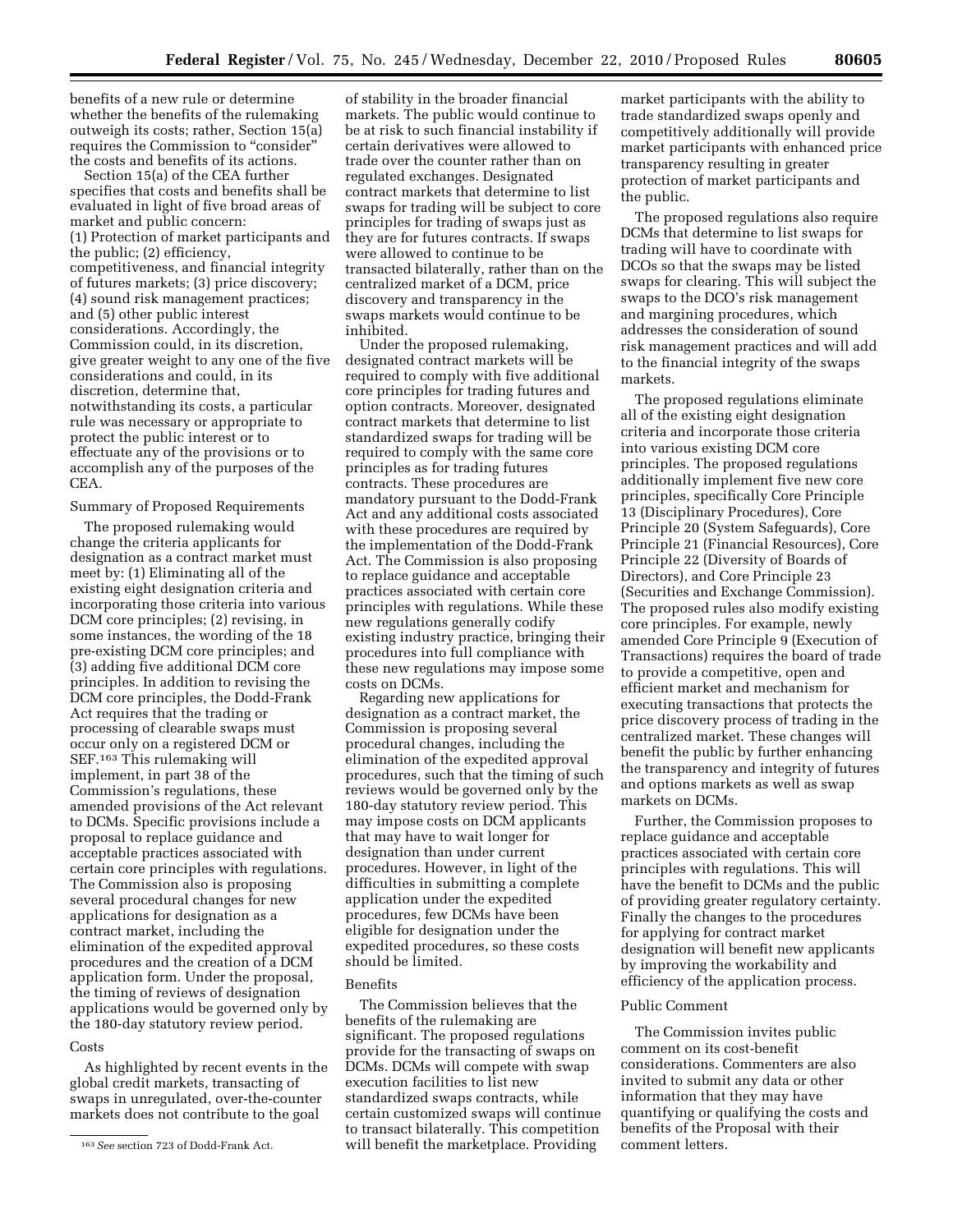## **IV. Text of Proposed Rules**

## **List of Subjects**

## *17 CFR Part 1*

Commodity futures, Designated contract markets, Minimum financial requirements for intermediaries, Reporting and recordkeeping requirements.

#### *17 CFR Part 16*

Commodity futures, Reporting and Recordkeeping requirements.

## *17 CFR Part 38*

Block transaction, Commodity futures, Designated contract markets, Reporting and Recordkeeping requirements, Transactions off the centralized market.

For the reasons stated in the preamble, and under the authority of 7 U.S.C. 1, *et seq.,* the Commodity Futures Trading Commission proposes to amend 17 CFR parts 1, 16 and 38 as follows:

## **PART 1—GENERAL REGULATIONS UNDER THE COMMODITY EXCHANGE ACT**

1. Revise the authority citation for part 1 to read as follows:

**Authority:** 7 U.S.C. 1a, 2, 5, 6, 6a, 6b, 6c, 6d, 6e, 6f,, 6g, 6h, 6i, 6j, 6k, 6l, 6m, 6n, 6o, 6p, 7, 7a–2, 7b, 8, 9, 12, 12a, 12c, 13a, 13a–1, 16, 19, 21, 23 and 24, as amended by Pub. L. No. 111–203, 124 Stat 1376.

## **§ 1.38 [Removed and Reserved]**

2. Remove and reserve § 1.38.

3. Revise § 1.52 to read as follows:

#### **§ 1.52 Self-regulatory organization adoption and surveillance of minimum financial requirements.**

(a) Each self-regulatory organization must adopt rules prescribing minimum financial and related reporting requirements for members who are registered futures commission merchants, registered retail foreign exchange dealers, or registered introducing brokers. The self-regulatory minimum financial and related reporting requirements must be the same as, or more stringent than, the requirements contained in §§ 1.10 and 1.17 of this chapter, for futures commission merchants and introducing brokers, and §§ 5.7 and 5.12 of this chapter for retail foreign exchange dealers; Provided, however, a selfregulatory organization may permit its member registrants that are registered with the Securities and Exchange Commission as securities brokers or dealers to file (in accordance with § 1.10(h) of this chapter) a copy of their Financial and Operational Combined Uniform Single Report under the

Securities Exchange Act of 1934, Part II, Part IIA, or Part II CSE, in lieu of Form 1–FR. The definition of adjusted net capital must be the same as that prescribed in § 1.17(c) of this chapter for futures commission merchants and introducing brokers, and § 5.7(b)(2) of this chapter for futures commission merchants offering or engaging in retail forex transactions and for retail foreign exchange dealers.

(b) Each self-regulatory organization must establish and operate a supervisory program for the purpose of assessing whether each member registrant is in compliance with the applicable self-regulatory organization and Commission rules and regulations governing minimum net capital and related financial requirements, the obligation to segregate customer funds, financial reporting requirements, recordkeeping requirements, and sales practice and other compliance requirements. The supervisory program also must address the following elements:

(1) *Adequate levels and independence of audit staff.* A self-regulatory organization must maintain staff of an adequate size, training, and experience to effectively implement a supervisory program. Staff of the self-regulatory organization, including officers, directors and supervising committee members, must maintain independent judgment and its actions must not impair its independence nor appear to impair its independence in matters related to the supervisory program. The self-regulatory organization must provide annual ethics training to all staff with responsibilities for the supervisory program.

(2) *Ongoing surveillance.* A selfregulatory organization's ongoing surveillance of member registrants must include the review and analysis of financial reports and regulatory notices filed by member registrants with the designated self-regulatory organization.

(3) *High-risk firms.* A self-regulatory organization's supervisory program must include procedures for identifying member registrants that are determined to pose a high degree of potential financial risk, including the potential risk of loss of customer funds. High-risk member registrants must include firms experiencing financial or operational difficulties, failing to meet segregation or net capital requirements, failing to maintain current books and records, or experiencing material inadequacies in internal controls. Enhanced monitoring for high risk firms should include, as appropriate, daily review of net capital, segregation, and secured calculations, to assess compliance with self-regulatory and Commission requirements.

(4) *On-site examinations.* (i) A selfregulatory organization must conduct routine periodic on-site examinations of member registrants. Member futures commission merchants and retail foreign exchange dealers must be subject to on-site examinations no less frequently than once every eighteen months. A self-regulatory organization may establish a risk-based method of establishing the scope of each on-site examination, *provided however,* that the scope of each on-site examination of a futures commission merchant or retail foreign exchange dealer must include an assessment of whether the registrant is in compliance with applicable Commission and self-regulatory organization minimum capital and customer fund protection requirements, recordkeeping, and reporting requirements.

(ii) A self-regulatory organization must establish the frequency of on-site examinations of member introducing brokers that do not operate pursuant to guarantee agreements with futures commission merchants or retail foreign exchange dealers using a risk-based approach, *provided however,* that each introducing broker is subject to an onsite examination no less frequently than once every three years.

(iii) A self-regulatory organization must conduct on-site examinations of member registrants in accordance with uniform audit programs and procedures that have been submitted to the Commission.

(5) *Adequate documentation.* A selfregulatory organization must adequately document all aspects of the operation of the supervisory program, including the conduct of risk-based scope setting and the risk-based surveillance of high-risk member registrants, and the imposition of remedial and punitive action(s) for material violations.

(c) Any two or more self-regulatory organizations may file with the Commission a plan for delegating to a designated self-regulatory organization, for any registered futures commission merchant, retail foreign exchange dealer, or introducing broker that is a member of more than one such selfregulatory organization, the responsibility of:

(1) Monitoring and auditing for compliance with the minimum financial and related reporting requirements adopted by such self-regulatory organizations and the Commission in accordance with paragraphs (a) and (b) of this section; and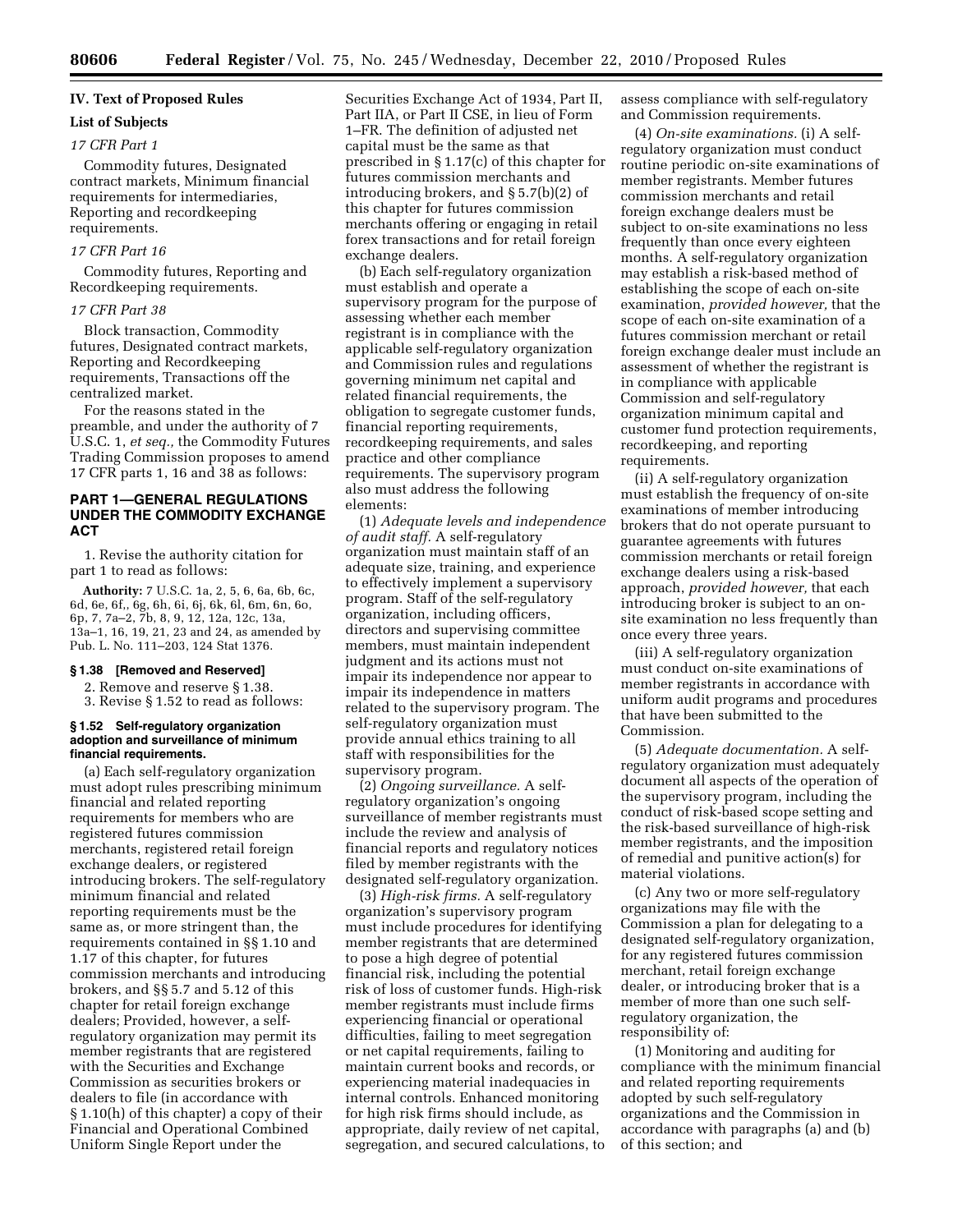(2) Receiving the financial reports necessitated by such minimum financial and related reporting requirements.

(d) Any plan filed under this section may contain provisions for the allocation of expenses reasonably incurred by the designated selfregulatory organization among the selfregulatory organizations participating in such a plan.

(e) A plan's designated self-regulatory organization must report to:

(1) That plan's other self-regulatory organizations any violation of such other self-regulatory organizations' rules and regulations for which the responsibility to monitor, audit or examine has been delegated to such designated self-regulatory organization under this section; and

(2) The Commission any violation of a self-regulatory organization's rules and regulations or any violation of the Commission's regulations for which the responsibility to monitor, audit or examine has been delegated to such designated self-regulatory organization under this section.

(f) The self-regulatory organizations may, among themselves, establish programs to provide access to any necessary financial or related information.

(g) After appropriate notice and opportunity for comment, the Commission may, by written notice, approve such a plan, or any part of the plan, if it finds that the plan, or any part of it:

(1) Is necessary or appropriate to serve the public interest;

(2) Is for the protection and in the interest of customers or option customers;

(3) Reduces multiple monitoring and multiple auditing for compliance with the minimum financial rules of the selfregulatory organizations submitting the plan of any futures commission merchant, retail foreign exchange dealer, or introducing broker that is a member of more than one self-regulatory organization;

(4) Reduces multiple reporting of the financial information necessitated by such minimum financial and related reporting requirements by any futures commission merchant, retail foreign exchange dealer, or introducing broker that is a member of more than one selfregulatory organization;

(5) Fosters cooperation and coordination among the self-regulatory organizations; and

(6) Does not hinder the development of a registered futures association under Section 17 of the Act.

(h) After the Commission has approved a plan, or part thereof, under

§ 1.52(g), a self-regulatory organization relieved of responsibility must notify each of its members that are subject to such a plan:

(1) Of the limited nature of its responsibility for such a member's compliance with its minimum financial and related reporting requirements; and

(2) Of the identity of the designated self-regulatory organization that has been delegated responsibility for such a member.

(i) The Commission may at any time, after appropriate notice and opportunity for hearing, withdraw its approval of any plan, or part thereof, established under this section, if such plan, or part thereof, ceases to adequately effectuate the purposes of Section 4f(b) of the Act or of this section.

(j) Whenever a registered futures commission merchant, a registered retail foreign exchange dealer, or a registered introducing broker holding membership in a self-regulatory organization ceases to be a member in good standing of that self-regulatory organization, such selfregulatory organization must, on the same day that event takes place, give electronic notice of that event to the Commission at its Washington, DC, headquarters and send a copy of that notification to such futures commission merchant, retail foreign exchange dealer, or introducing broker.

(k) Nothing in this section shall preclude the Commission from examining any futures commission merchant, retail foreign exchange dealer, or introducing broker for compliance with the minimum financial and related reporting requirements to which such futures commission merchant, retail foreign exchange dealer, or introducing broker is subject.

(l) In the event a plan is not filed and/ or approved for each registered futures commission merchant, retail foreign exchange dealer, or introducing broker that is a member of more than one selfregulatory organization, the Commission may design and, after notice and opportunity for comment, approve a plan for those futures commission merchants, retail foreign exchange dealers, or introducing brokers that are not the subject of an approved plan (under paragraph (g) of this section), delegating to a designated selfregulatory organization the responsibilities described in paragraph (c) of this section.

## **PART 16—REPORTS BY CONTRACT MARKETS AND SWAP EXECUTION FACILITIES**

4. The authority citation for part 16 is revised to read as follows:

**Authority:** 7 U.S.C. 2, 6a, 6c, 6g, 6i, and 7, and 7b–3, as amended by Pub. L. 111–203, 124 Stat. 1376.

5. The heading for part 16 is revised to read as set forth above.

6. Revise § 16.01 to read as follows:

## **§ 16.01 Publication of market data on futures, swaps and options thereon: Trading volume, open contracts, prices, and critical dates.**

(a) *Trading volume and open contracts.* (1) Each reporting market, as defined in part 15 of this chapter, must record for each business day the following information separately:

(i) For futures, by commodity and by futures expiration date;

(ii) For options by underlying futures contracts for options on futures contracts or by underlying physical for options on physicals, and by put, by call, by expiration date and by strike price;

(iii) For swaps or class of swaps, by product type and by term life of the swap; and

(iv) For swaptions or class of swaptions, by underlying swap contracts for options on swap contracts or by underlying physical for swaptions on physicals, and by put, by call, by expiration date and by strike price.

(2) Volume for swaps and swaptions shall be reported in terms of contracts for standard-sized contracts (i.e., contracts with a set contract size for all contracts) or in terms of notional value for non-standard-sized contracts (i.e., contracts whose contract size is not set and can vary for each transaction):

(i) The option delta, where a delta system is used;

(ii) The total gross open contracts for futures, excluding those contracts against which delivery notices have been stopped;

(iii) For futures products that specify delivery, open contracts against which delivery notices have been issued on that business day;

(iv) The total volume of trading, excluding transfer trades or office trades;

(v) The total volume of futures/ options/swaps/swaptions exchanged for commodities or for derivatives positions that are included in the total volume of trading; and

(vi) The total volume of block trades included in the total volume of trading.

(b) *Prices.* (1) Each reporting market must record the following information separately:

(i) For futures, by commodity and by futures expiration,

(ii) For options, by underlying futures contracts for options on futures contracts or by underlying physical for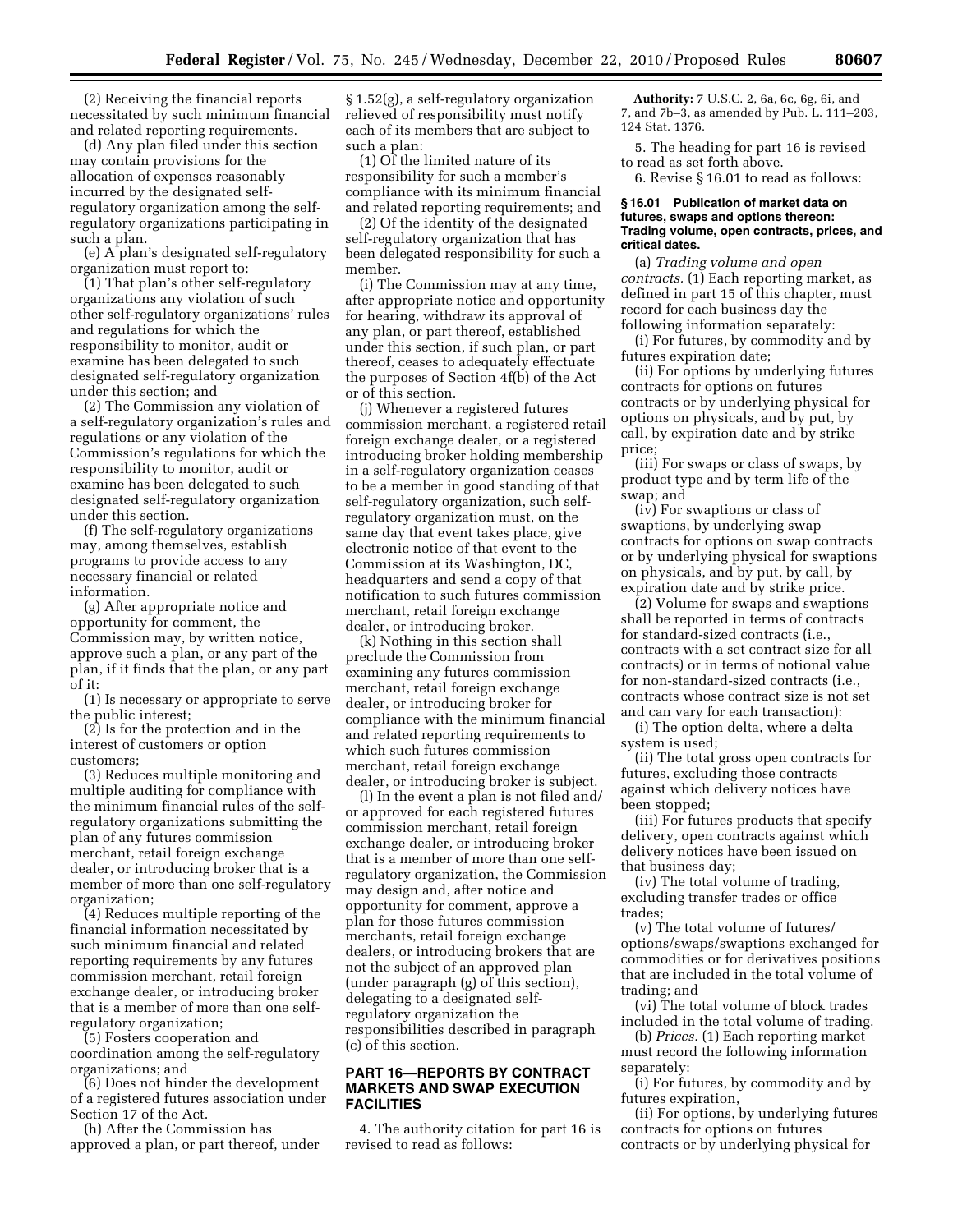options on physicals, and by put, by call, by expiration date and by strike price,

(iii) For swaps, by product type and contract month or term life of the swap, and

(iv) For swaptions or class of swaptions, by underlying swap contracts for options on swap contracts or by underlying physical for swaptions on physicals, and by put, by call, by expiration date and by strike price.

(2) Each reporting market must record for the trading session and for the opening and closing periods of trading as determined by each reporting market:

(i) The opening and closing prices of each futures, option, swap or swaption.

(ii) The price that is used for settlement purposes, if different from the closing price.

(iii) The lowest price of a sale or offer, whichever is lower, and the highest price of a sale or bid, whichever is higher, that the reporting market reasonably determines accurately reflects market conditions. Bids and offers vacated or withdrawn shall not be used in making this determination. A bid is vacated if followed by a higher bid or price and an offer is vacated if followed by a lower offer or price.

(3) If there are no transactions, bids, or offers during the opening or closing periods, the reporting market may record as appropriate:

(i) The first price (in lieu of opening price data) or the last price (in lieu of closing price data) occurring during the trading session, clearly indicating that such prices are the first and last prices; or

(ii) Nominal opening or nominal closing prices that the reporting market reasonably determines to accurately reflect market conditions, clearly indicating that such prices are nominal.

(4) Additional information. Each reporting market must record the following information with respect to transactions in commodity futures, commodity options, swaps or swaptions on that reporting market:

(i) The method used by the reporting market in determining nominal prices and settlement prices; and

(ii) If discretion is used by the reporting market in determining the opening and/or closing ranges or the settlement prices, an explanation that certain discretion may be employed by the reporting market and a description of the manner in which that discretion may be employed. Discretionary authority must be noted explicitly in each case in which it is applied (for example, by use of an asterisk or footnote).

(c) *Critical dates.* Each reporting market must report to the Commission, for each futures contract, the first notice date and the last trading date, and for each option contract, the expiration date in accordance with paragraph (d) of this section.

(d) *Form, manner and time of filing reports.* Unless otherwise approved by the Commission or its designee, reporting markets must submit to the Commission the information specified in paragraphs (a)(2), (b), and (c) of this section as follows:

(1) Using the format, coding structure and electronic data transmission procedures approved in writing by the Commission or its designee; *provided however,* that the information must be made available to the Commission or its designee in hard copy upon request;

(2) When each such form of the data is first available, but not later than 7 a.m. on the business day following the day to which the information pertains for the delta factor and settlement price and not later than 12 p.m. for the remainder of the information. Unless otherwise specified by the Commission or its designee, the stated time is U.S. eastern standard time for information concerning markets located in that time zone, and U.S. central time for information concerning all other markets; and

(3) For information on reports to the Commission for swap or swaption contracts, refer to part 20 of this chapter.

(e) *Publication of recorded information.* (1) Reporting markets must make the information in paragraph (a) of this section readily available to the news media and the general public without charge, in a format that readily enables the consideration of such data, no later than the business day following the day to which the information pertains. The information in paragraphs  $(a)(2)(iv)$  through  $(vi)$  of this section shall be made readily available in a format that presents the information together.

(2) Reporting markets must make the information in paragraphs (b)(2) and (3) of this section readily available to the news media and the general public, and the information in paragraph (b)(4)(ii) of this section readily available to the general public, in a format that readily enables the consideration of such data, no later than the business day following the day to which the information pertains. Information in paragraph (b)(4)(i) of this section must be made available in the registered entity's rulebook, which is publicly accessible on its Web site.

## **PART 38—DESIGNATED CONTRACT MARKETS**

7. Revise the authority citation for part 38 to read as follows:

**Authority:** 7 U.S.C. 2, 4c,. 6, 6a, 6d, 6e, 6f, 6g, 6i, 6j, 6k, 6l, 6m, 6n, 7, 7a–2, 7b, 7b– 1, 7b–3, 8, 9, 15, and 21 as amended by Pub. L. 111–203, 124 Stat. 1376.

8. Designate existing §§ 38.1 through 38.6 as subpart A under the following subpart heading:

## **Subpart A—General Provisions**

\* \* \* \* \*

## **§ 38.1 [Amended]**

9. Amend § 38.1 by removing the reference "Parts 36 or 37 of this chapter" and adding in its place the reference ''parts 37 or 49 of this chapter''.

10. Revise § 38.2 to read as follows:

#### **§ 38.2 Applicable provisions.**

A designated contract market, the contract market's operator and transactions traded on or through a designated contract market under Section 5 of the Act shall comply with the requirements of this part 38, §§ 1.3, 1.12(e), 1.31, 1.37(c)–(d), 1.52, 1.59(d), 1.60, 1.63(c), 1.67, 33.10, part 9, parts 15 through 21, part 40, part 41, part 43, part 45, part 46, part 49, part 151, and part 190 of this chapter, including any related definitions and cross-referenced sections.

11. Revise § 38.3 to read as follows:

## **§ 38.3 Procedures for designation.**

(a) *Application procedures.* (1) A board of trade seeking designation as a contract market must file electronically Application Form DCM provided in Appendix A of this part, with the Secretary of the Commission at its Washington, DC headquarters at *[submissions@cftc.gov](mailto:submissions@cftc.gov)* and the Division of Market Oversight at *[DMOSubmissions@cftc.gov.](mailto:DMOSubmissions@cftc.gov)* The Commission will review the application for designation as a contract market pursuant to the 180-day timeframe and procedures specified in Section 6(a) of the Act. The Commission shall approve or deny the application or, if deemed appropriate, designate the applicant as a contract market subject to conditions.

(2) The application must include information sufficient to demonstrate compliance with the core principles specified in Section 5(d) of the Act. Application Form DCM consists of instructions, general questions and a list of Exhibits (documents, information and evidence) required by the Commission in order to determine whether an applicant is able to comply with the core principles. An application will not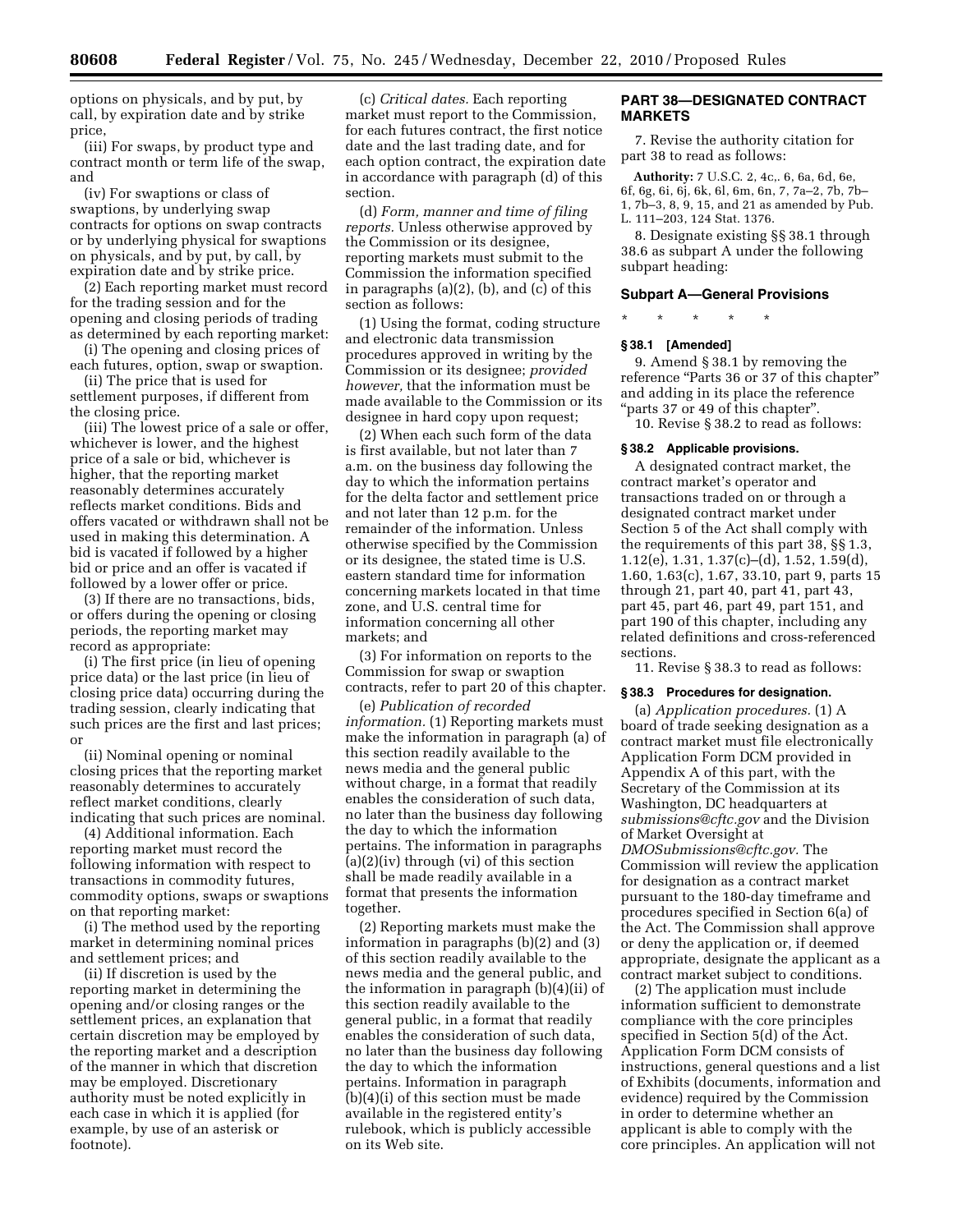be considered to be materially complete unless the applicant has submitted, at a minimum, the Exhibits as required in Application Form DCM. If the application is not materially complete, the Commission shall notify the applicant that the application will not be deemed to have been submitted for purposes of the 180-day review period set forth in paragraph (a)(1) of this section.

(3) The applicant must identify with particularity any information in the application that will be subject to a request for confidential treatment pursuant to § 145.9 of this chapter.

(4) Section 40.8 of this chapter sets forth those sections of the application that will be made publicly available, notwithstanding a request for confidential treatment pursuant to § 145.9 of this chapter.

(5) If any information contained in the application or in any Exhibit is or becomes inaccurate for any reason, an amendment to the application or a submission filed under part 40 of this chapter must be filed promptly correcting such information.

(b) *Reinstatement of dormant designation.* Before listing or relisting products for trading, a dormant designated contract market as defined in § 40.1 of this chapter must reinstate its designation under the procedures of paragraphs (a)(1) and (a)(2) of this section; provided, however, that an application for reinstatement may rely upon previously submitted materials that still pertain to, and accurately describe, current conditions.

(c) *Delegation of authority.* (1) The Commission hereby delegates, until it orders otherwise, to the Director of the Division of Market Oversight or such other employee or employees as the Director may designate from time to time, upon consultation with the General Counsel or the General Counsel's delegate, authority to notify the applicant seeking designation under Section 6(a) of the Act that the application is materially incomplete and the running of the 180-day period is stayed.

(2) The Director may submit to the Commission for its consideration any matter that has been delegated in this paragraph.

(3) Nothing in this paragraph prohibits the Commission, at its election, from exercising the authority delegated in paragraph (c)(1) of this section.

(d) *Request for transfer of designation.*  (1) *Request for transfer of designation, listed contracts and open interest.* A designated contract market that wants to request the transfer of its designation

from its current legal entity to a new legal entity, as a result of a corporate reorganization or otherwise, must file a request with the Commission for approval to transfer the designation, listed contracts and positions comprising all associated open interest. Such request must be filed electronically with the Secretary of the Commission at its Washington, DC headquarters at *[submissions@cftc.gov](mailto:submissions@cftc.gov)*  and the Division of Market Oversight at *[DMOSubmissions@cftc.gov.](mailto:DMOSubmissions@cftc.gov)* 

(2) *Timing of submission.* The request must be filed no later than three months prior to the anticipated corporate change; provided that the designated contract market may file a request with the Commission later than three months prior to the anticipated change if the designated contract market does not know and reasonably could not have known of the anticipated change three months prior to the anticipated change. In such event, the designated contract market shall be required to immediately file the request with the Commission as soon as it knows of such change with an explanation as to the timing of the request.

(3) *Required information.* The request shall include the following:

(i) The underlying agreement that governs the corporate change.

(ii) A narrative description of the corporate change, including the reason for the change and its impact on the designated contract market, including its governance, and operations, and its impact on the rights and obligations of market participants holding the open interest positions.

(iii) A discussion of the transferee's ability to comply with the Act, including the core principles applicable to designated contract markets, and the Commission's regulations thereunder.

(iv) The governing documents of the transferee including, but not limited to, articles of incorporation and bylaws.

(v) The transferee's rules marked to show changes from the current rules of the designated contract market.

(vi) A list of contracts, agreements, transactions or swaps for which the designated contract market requests transfer of open interest.

(vii) A representation by the transferee that it:

(A) Will be the surviving corporation and successor-in-interest to the transferor designated contract market and will retain and assume, without limitation, all the assets and liabilities of the transferor;

(B) Will assume responsibility for complying with all applicable provisions of the Act and the Commission's regulations thereunder, including part 38 and Appendices thereto;

(C) Will assume, maintain and enforce all rules implementing and complying with these core principles, including the adoption of the transferor's rulebook, as amended in the request, and that any such amendments will be submitted to the Commission pursuant to Section 5c(c) of the Act and part 40 of the Commission's regulations; and

(D) Will comply with all selfregulatory responsibilities except if otherwise indicated in the request, and will maintain and enforce all selfregulatory programs.

(viii) A representation by the transferee that upon the transfer:

(A) All open interest in all contracts listed on the transferor will be transferred to and represent equivalent open interest in all such contracts listed on the transferee;

(B) It will assume responsibility for and maintain compliance with product core principles for all contracts previously listed for trading through the transferor, whether by certification or approval; and

(C) That none of the proposed rule changes will affect the rights and obligations of any participant with open positions transferred to it and that the proposed rule changes do not modify the manner in which such contracts are settled or cleared.

(ix) A representation by the transferee that market participants will be notified of all changes to the transferor's rulebook prior to the transfer and will be further notified of the concurrent transfer of the contract market designation and the related transfer of all listed contracts and all associated open interest, to the transferee upon Commission approval and issuance of an order permitting this transfer.

(4) Commission determination. The Commission will review a request as soon as practicable and such request will be approved or denied pursuant to a Commission order and based on the Commission's determination as to the transferee's ability to continue to operate the designated contract market in compliance with the Act and the Commission's regulations thereunder.

(e) *Request for withdrawal of application for designation.* An applicant for designation may withdraw its application submitted pursuant to paragraphs  $(a)(1)$  and  $(a)(2)$  of this section by filing such a request with the Commission at its Washington, DC headquarters. Withdrawal of an application for designation shall not affect any action taken or to be taken by the Commission based upon actions, activities or events occurring during the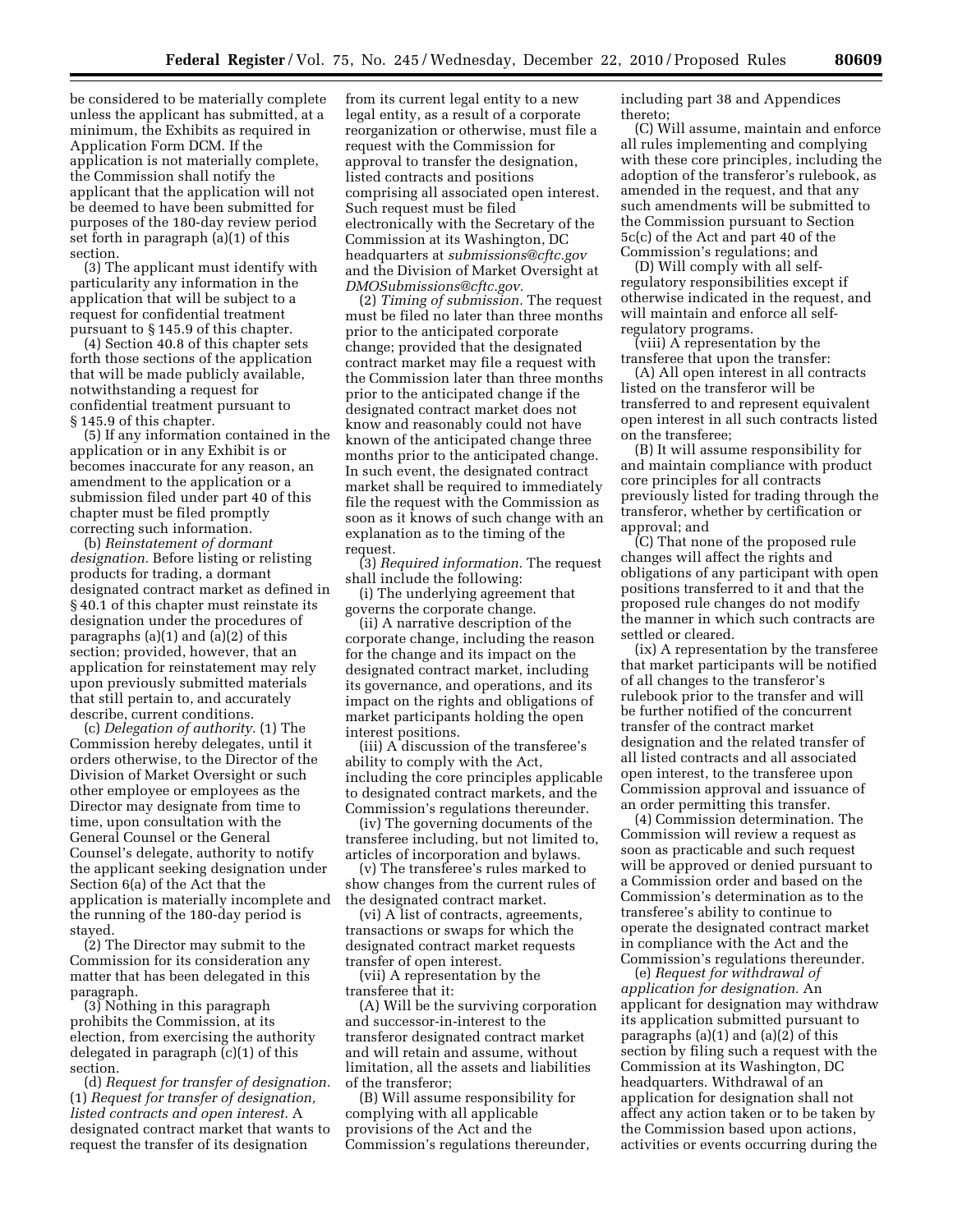time that the application for designation was pending with the Commission.

(f) *Request for vacation of designation.* A designated contract market may vacate its designation under Section 7 of the Act by filing electronically such a request with the Commission at its Washington, DC headquarters. Vacation of designation shall not affect any action taken or to be taken by the Commission based upon actions, activities or events occurring during the time that the facility was designated by the Commission.

(g) *Requirements for existing designated contract markets.* A board of trade that is designated as a contract market as of [EFFECTIVE DATE OF FINAL RULE], will be considered to be a designated contract market under this section, provided that such existing designated contract market certifies to the Commission in writing that it is in compliance with each of the designated contract market core principles and associated regulations in this part, within 60 days of [EFFECTIVE DATE OF FINAL RULE].

12. In § 38.4, revise paragraphs (a) and (b) to read as follows:

#### **§ 38.4 Procedures for listing products and implementing designated contract market rules.**

(a) *Request for Commission approval of rules and products.* (1) An applicant for designation, or a designated contract market, may request that the Commission approve under Section 5c(c) of the Act, any or all of its rules and contract terms and conditions, and subsequent amendments thereto, prior to their implementation or, notwithstanding the provisions of Section 5c(c)(2) of the Act, at anytime thereafter, under the procedures of §§ 40.3 or 40.5 of this chapter, as applicable. A designated contract market may label a future, swap or options product in its rules as ''Listed for trading pursuant to Commission approval,'' if the future, swap or options product and its terms or conditions have been approved by the Commission, and it may label as ''Approved by the Commission'' only those rules that have been so approved.

(2) Notwithstanding the timeline under §§ 40.3(c) and 40.5(c) of this chapter, the operating rules and terms and conditions of futures, swaps and option products that have been submitted for Commission approval at the same time as an application for contract market designation or an application under § 38.3(b) of this part to reinstate the designation of a dormant designated contract market, as defined in § 40.1 of this chapter, or while one of

the foregoing is pending, will be deemed approved by the Commission no earlier than when the facility is deemed to be designated or reinstated.

(b) *Self-certification of rules and products.* Rules of a designated contract market and subsequent amendments thereto, including both operational rules and the terms or conditions of futures, swaps and option products listed for trading on the facility, not voluntarily submitted for prior Commission approval pursuant to paragraph (a) of this section must be submitted to the Commission with a certification that the rule, rule amendment or futures, swap or options product complies with the Act or rules thereunder pursuant to the procedures of § 40.6 of this chapter, as applicable. *Provided, however,* any rule or rule amendment that would, for a delivery month having open interest, materially change a term or condition of a swap or a contract for future delivery in an agricultural commodity enumerated in Section 1a(9) of the Act, or of an option on such contract or commodity, must be submitted to the Commission prior to its implementation for review and approval under § 40.4 of this chapter.

\* \* \* \* \* 13. Revise § 38.5 to read as follows:

#### **§ 38.5 Information relating to contract market compliance.**

(a) *Requests for information.* Upon request by the Commission, a designated contract market must file with the Commission such information related to its business as a designated contract market, including information relating to data entry and trade details, in the form and manner, and within the time specified by the Commission in its request.

(b) *Demonstration of compliance.*  Upon request by the Commission, a designated contract market must file with the Commission a written demonstration, containing such supporting data, information and documents, in the form and manner and within such time as the Commission may specify, that the designated contract market is in compliance with one or more core principles as specified in the request, or that is requested by the Commission to satisfy its obligations under the Act.

(c) *Equity interest transfers.* (1) *Equity transfer notification.* Upon entering into any agreement(s) that could result in an equity interest transfer of ten percent or more in the contract market, the designated contract market must file a notification of the equity interest transfer with the Secretary of the Commission at its Washington, DC

headquarters at *[submissions@cftc.gov](mailto:submissions@cftc.gov)*  and the Division of Market Oversight at *[DMOSubmissions@cftc.gov,](mailto:DMOSubmissions@cftc.gov)* no later than the business day, as defined in § 40.1 of this chapter, following the date on which the designated contract market enters into a firm obligation to transfer the equity interest.

(2) *Required information.* (i) The notification must include and be accompanied by:

(A) Any relevant agreement(s), including any preliminary agreements;

(B) Any associated changes to relevant corporate documents;

(C) A chart outlining any new ownership or corporate or

organizational structure;

(D) A brief description of the purpose and any impact of the equity interest transfer; and

(E) A representation from the designated contract market that it meets all of the requirements of Section 5(d) of the Act and Commission regulations adopted thereunder.

(ii) The designated contract market must keep the Commission apprised of the projected date that the transaction resulting in the equity interest transfer will be consummated, and must provide to the Commission any new agreements or modifications to the original agreement(s) filed pursuant to this section. The designated contract market must notify the Commission of the consummation of the transaction on the day in which it occurs.

(3) *Certification.* (i) Upon a transfer of an equity interest of ten percent or more in a designated contract market, the designated contract market must file with the Secretary of the Commission at its Washington, DC headquarters, at *[submissions@cftc.gov,](mailto:submissions@cftc.gov)* and the Division of Market Oversight, at

*[DMOSubmissions@cftc.gov,](mailto:DMOSubmissions@cftc.gov)* a certification that the designated contract market meets all of the requirements of Section 5(d) of the Act and Commission regulations adopted thereunder, no later than two business days, as defined in § 40.1 of this chapter, following the date on which the equity interest transfer of ten percent or more was consummated. Such certification must state whether changes to any aspects of the designated contract market's operations were made as a result of such change in ownership, and include a description of any such change(s).

(ii) The certification required under this paragraph may rely on and be supported by reference to an application for designation or prior filings made pursuant to a product or rule submission requirement, along with any necessary new filings, including new filings that provide any and all material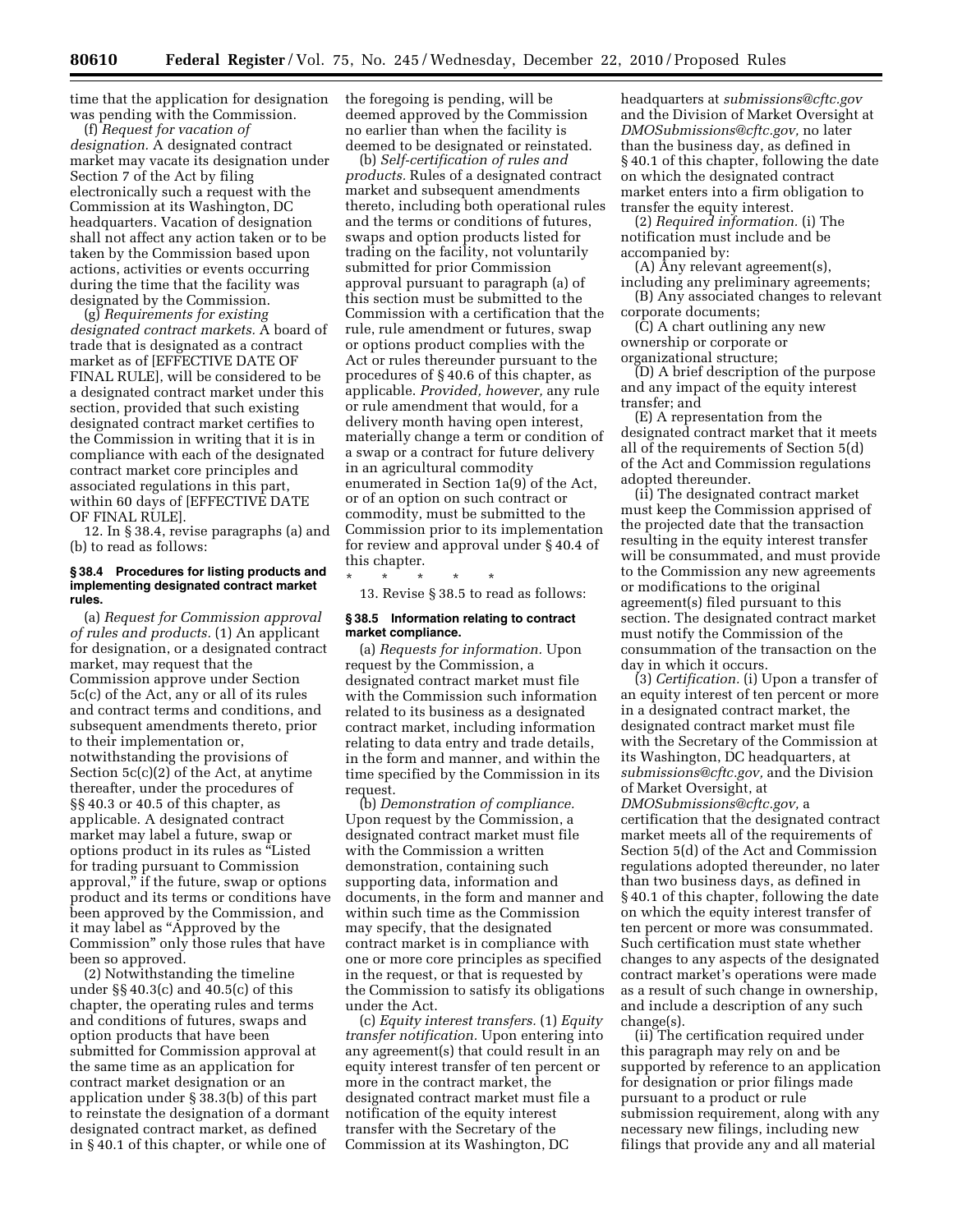updates of prior submissions. The DCM shall also amend any information that is no longer accurate on Form DCM consistent with the procedures set forth in § 38.3 of this part.

(d) *Delegation of authority.* The Commission hereby delegates, until it orders otherwise, the authority set forth in paragraph (b) of this section to the Director of the Division of Market Oversight or such other employee or employees as the Director may designate from time to time. The Director may submit to the Commission for its consideration any matter that has been delegated in this paragraph. Nothing in this paragraph prohibits the Commission, at its election, from exercising the authority delegated in this paragraph.

14. Add § 38.7 to subpart A to read as follows:

## **§ 38.7 Prohibited use of data collected for regulatory purposes.**

A designated contract market may not use for business or marketing purposes any proprietary data or personal information it collects or receives, from or on behalf of any person, for the purpose of fulfilling its regulatory obligations; *provided however,* that a designated contract market, where necessary, may share such information with one or more designated contract markets, or swap execution facilities registered with the Commission, for regulatory purposes.

15. Add § 38.8 to subpart A to read as follows:

#### **§ 38.8 Listing of swaps on a designated contract market.**

(a) A designated contract market that lists for the first time a swap contract for trading on its contract market must, either prior to or at the time of such listing, file with the Commission a written demonstration detailing how the designated contract market is addressing its self-regulatory obligations and is fulfilling its statutory and regulatory obligations with respect to swap transactions.

(b) Prior to listing swaps for trading on or through a designated contract market, each designated contract market must request from the Commission a unique, extensible, alphanumeric code for the purpose of identifying the designated contract market pursuant to part 45 of this chapter.

16. Add § 38.9 to subpart A to read as follows:

#### **§ 38.9 Boards of trade operating both a designated contract market and a swap execution facility.**

(a) A board of trade that operates a designated contract market and that

intends to also operate a swap execution facility must separately register, pursuant to the swap execution facility registration requirements set forth in part 37 of this chapter, and on an ongoing basis, comply with the core principles under Section 5h of the Act, and the swap execution facility rules under part 37 of this chapter.

(b) A board of trade that operates both a designated contract market and a swap execution facility, and that uses the same electronic trade execution system for executing and trading swaps that it uses in its capacity as a designated contract market must clearly identify to market participants for each swap whether the execution or trading of such swap is taking place on the designated contract market or on the swap execution facility.

17. Add § 38.10 to subpart A to read as follows:

#### **§ 38.10 Reporting of swaps traded on a designated contract market.**

With respect to swaps traded on or through a designated contract market, each designated contract market must report specified swap data as provided under parts 43 and 45 of this chapter.

18. Add subparts B through X to read as follows:

## **Subpart B—Designation as Contract Market**  Sec.

38.100 Core Principle 1.

#### **Subpart C—Compliance With Rules**

- 38.150 Core Principle 2.
- 38.151 Access requirements.
- 38.152 Abusive trading practices prohibited.
- 38.153 Capacity to detect and investigate rule violations.
- 38.154 Regulatory services provided by a third party.
- 38.155 Compliance staff and resources.
- 38.156 Automated trade surveillance
- system.
- 38.157 Real-time market monitoring. Investigations and investigation
- reports.
- 38.159 Ability to obtain information. 38.160 Additional rules required.
- 

#### **Subpart D—Contracts Not Readily Susceptible to Manipulation**

- 38.200 Core Principle 3.
- 38.201 Additional sources for compliance.

## **Subpart E—Prevention of Market Disruption**

- 38.250 Core Principle 4.
- 38.251 General requirements.
- Additional requirements for physical delivery markets.
- 38.253 Additional requirements for cashsettled markets.
- 38.254 Ability to obtain information.<br>38.255 Risk controls for trading.
- 38.255 Risk controls for trading.<br>38.256 Trade reconstruction
- Trade reconstruction.
- 38.257 Regulatory service provider.
- 38.258 Additional rules required.

#### **Subpart F—Position Limitations or Accountability**

- 38.300 Core Principle 5.
- 38.301 Position limitations and accountability.

#### **Subpart G—Emergency Authority**

38.350 Core Principle 6. 38.351 Additional sources for compliance.

#### **Subpart H—Availability of General Information**

- 38.400 Core Principle 7.
- 38.401 General requirements.

#### **Subpart I—Daily Publication of Trading Information**

- 38.450 Core Principle 8.
- 38.451 Reporting of trade information.

#### **Subpart J—Execution of Transactions**

- 
- 38.500 Core Principle 9. 38.501 General requirements.<br>38.502 Minimum centralized
- 38.502 Minimum centralized trading requirement.<br>38.503 Blocks to
- 38.503 Blocks trades on futures contracts.
- 38.504 Block trades on swap contracts.
- 38.505 Exchange of derivatives for related position.
- 38.506 Office trades and transfer trades.

#### **Subpart K—Trade Information**

- 38.550 Core Principle 10.
- 38.551 Audit trail required.
- 38.552 Elements of an acceptable audit trail program.
- 38.553 Enforcement of audit trail requirements.

#### **Subpart L—Financial Integrity of Transactions**

- 38.600 Core Principle 11.
- 38.601 Mandatory clearing.
- General financial integrity.
- 38.603 Protection of customer funds.
- 38.604 Financial surveillance.
- 38.605 Requirements for financial surveillance program.
- 38.606 Financial regulatory services provided by a third party.
- 38.607 Direct access.

#### **Subpart M—Protection of Markets and Market Participants**

- 38.650 Core Principle 12.
- 38.651 Additional sources for compliance.

#### **Subpart N—Disciplinary Procedures**

- 38.700 Core Principle 13.
- 
- 38.701 Enforcement staff.<br>38.702 Disciplinary pane Disciplinary panels.
- 38.703 Review of investigation report.
- 
- 38.704 Notice of charges<br>38.705 Right to represent
- 38.705 Right to representation.<br>38.706 Answer to charges.
- Answer to charges.
- 38.707 Admission or failure to deny charges.
- 38.708 Denial of charges and right to

38.714 Disciplinary sanctions. 38.715 Summary fines for violations of rules regarding timely submission of

- hearing.<br>38.709 Seti
- Settlement offers.
- 
- 38.710 Hearings.<br>38.711 Decisions
- 38.711 Decisions.<br>38.712 Right to a Right to appeal.
- 38.713 Final decisions.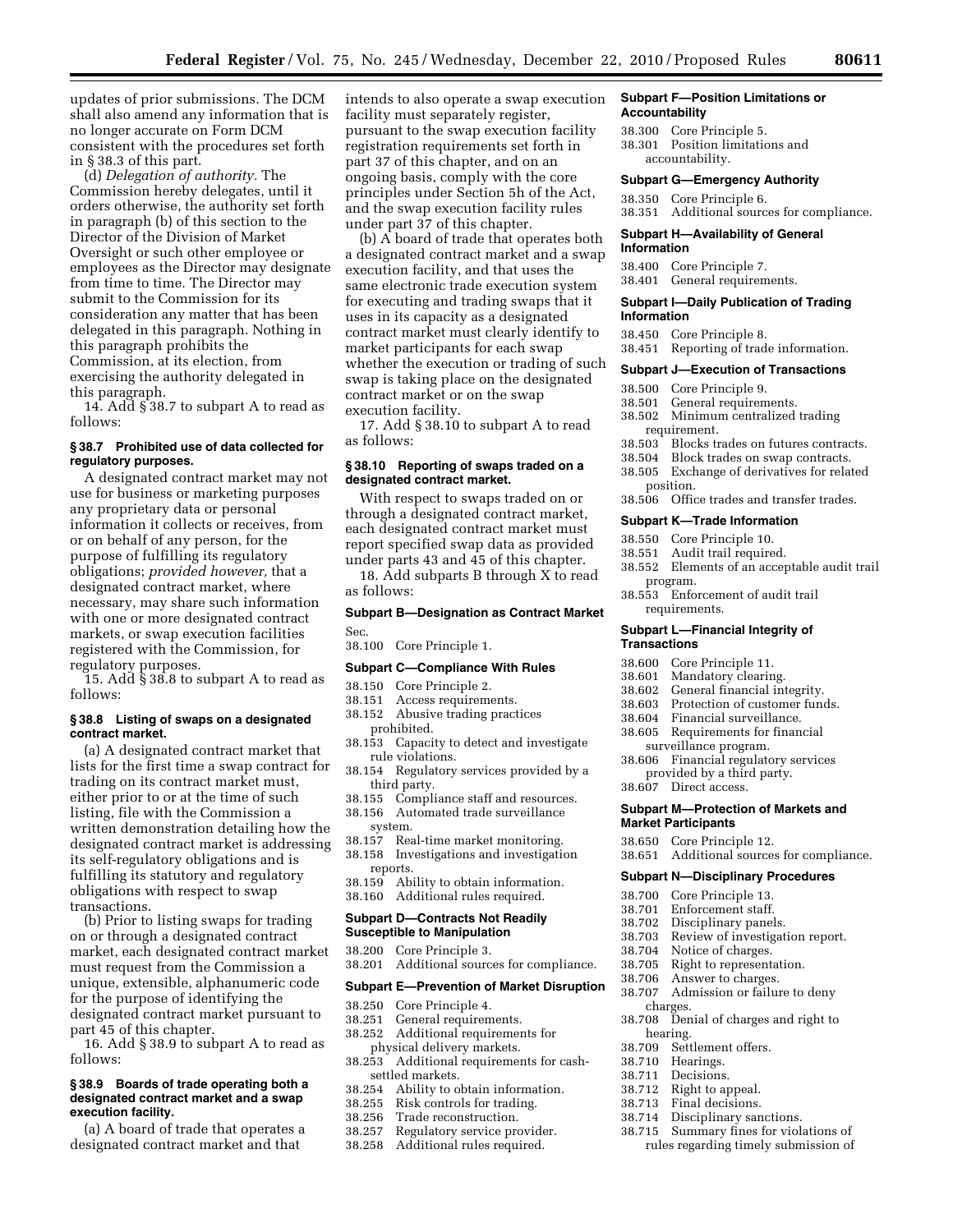records, decorum, or other similar activities.

38.716 Emergency disciplinary actions.

## **Subpart O—Dispute Resolution**

38.750 Core Principle 14.

38.751 Additional sources for compliance.

## **Subpart P—Governance Fitness Standards**

38.800 Core Principle 15.

## **Subpart Q—Conflicts of Interest**

38.850 Core Principle 16.

#### **Subpart R—Composition of Governing Boards of Contract Markets**

38.900 Core Principle 17.

#### **Subpart S—Recordkeeping**

38.950 Core Principle 18. 38.951 Additional sources for compliance.

#### **Subpart T—Antitrust Considerations**

38.1000 Core Principle 19. 38.1001 Additional sources for compliance.

#### **Subpart U—System Safeguards**

38.1050 Core Principle 20. 38.1051 General requirements.

#### **Subpart V—Financial Resources**

38.1100 Core Principle 21. 38.1101 General requirements.

## **Subpart W—Diversity of Boards of Directors**

38.1150 Core Principle 22.

#### **Subpart X—Securities and Exchange Commission**

38.1200 Core Principle 23. 38.1201 Additional sources for compliance.

#### **Subpart B—Designation as Contract Market**

#### **§ 38.100 Core Principle 1.**

(a) *In general.* To be designated, and maintain a designation, as a contract market, a board of trade shall comply with:

(1) Any core principle described in Section 5(d) of the Act, and

(2) Any requirement that the Commission may impose by rule or regulation pursuant to Section 8a(5) of the Act.

(b) *Reasonable discretion of the contract market.* Unless otherwise determined by the Commission by rule or regulation, a board of trade described in paragraph (a) of this section shall have reasonable discretion in establishing the manner in which the board of trade complies with the core principles described in this subsection.

## **Subpart C—Compliance With Rules**

## **§ 38.150 Core Principle 2.**

(a) *In general.* The board of trade shall establish, monitor, and enforce compliance with the rules of the contract market, including:

(1) Access requirements;

(2) The terms and conditions of any contracts to be traded on the contract market; and

(3) Rules prohibiting abusive trade practices on the contract market.

(b) *Capacity of contract market.* The board of trade shall have the capacity to detect, investigate, and apply appropriate sanctions to any person that violates any rule of the contract market.

(c) *Requirement of rules.* The rules of the contract market shall provide the board of trade with the ability and authority to obtain any necessary information to perform any function described in this section, including the capacity to carry out such international information-sharing agreements, as the Commission may require.

## **§ 38.151 Access requirements.**

(a) *Jurisdiction.* Prior to granting any member or market participant access to its markets, a designated contract market must require that the member or market participant consent to its jurisdiction.

(b) *Impartial access by members, market participants and independent software vendors.* A designated contract market must provide its members, market participants and independent software vendors with impartial access to its markets and services, including:

(1) Access criteria that are impartial, transparent, and applied in a nondiscriminatory manner; and

(2) Comparable fee structures for members, market participants and independent software vendors receiving equal access to, or services from, the designated contract market.

(c) *Limitations on access.* A designated contract market must establish and impartially enforce rules governing denials, suspensions, and revocations of a member's and market participant's access privileges to the designated contract market, including when such actions are part of a disciplinary or emergency action by the designated contract market.

#### **§ 38.152 Abusive trading practices prohibited.**

A designated contract market must prohibit abusive trading practices on its markets by members and market participants. Designated contract markets that permit intermediation must prohibit customer-related abuses including, but not limited to, trading ahead of customer orders, trading against customer orders, accommodation trading, and improper cross trading. Specific trading practices that must be prohibited by all designated contract markets include front-running, wash trading, prearranged trading, fraudulent trading, money passes, and any other trading practices that a designated contract market deems to be abusive. In addition, a designated contract market also must prohibit any other manipulative or disruptive trading practices prohibited by the Act or by the Commission pursuant to Commission regulation.

#### **§ 38.153 Capacity to detect and investigate rule violations.**

A designated contract market must have arrangements and resources for effective enforcement of its rules. Such arrangements must include the authority to collect information and documents on both a routine and nonroutine basis, including the authority to examine books and records kept by the designated contract market's members and by market participants. A designated contract market's arrangements and resources must also facilitate the direct supervision of the market and the analysis of data collected to determine whether a rule violation occurred.

## **§ 38.154 Regulatory services provided by a third party.**

(a) *Use of third-party provider permitted.* A designated contract market may choose to contract with a registered futures association or another registered entity, as such terms are defined under the CEA, (collectively, "regulatory service provider''), for the provision of services to assist in complying with the core principles, as approved by the Commission. Any designated contract market that chooses to contract with a regulatory service provider must ensure that its regulatory service provider has the capacity and resources necessary to provide timely and effective regulatory services, including adequate staff and automated surveillance systems. A designated contract market will at all times remain responsible for the performance of any regulatory services received, for compliance with the designated contract market's obligations under the CEA and Commission regulations, and for the regulatory service provider's performance on its behalf.

(b) *Duty to supervise third party.* A designated contract market that elects to utilize a regulatory service provider must retain sufficient compliance staff to supervise the quality and effectiveness of the services provided on its behalf. Compliance staff of the designated contract market must hold regular meetings with the regulatory service provider to discuss ongoing investigations, trading patterns, market participants, and any other matters of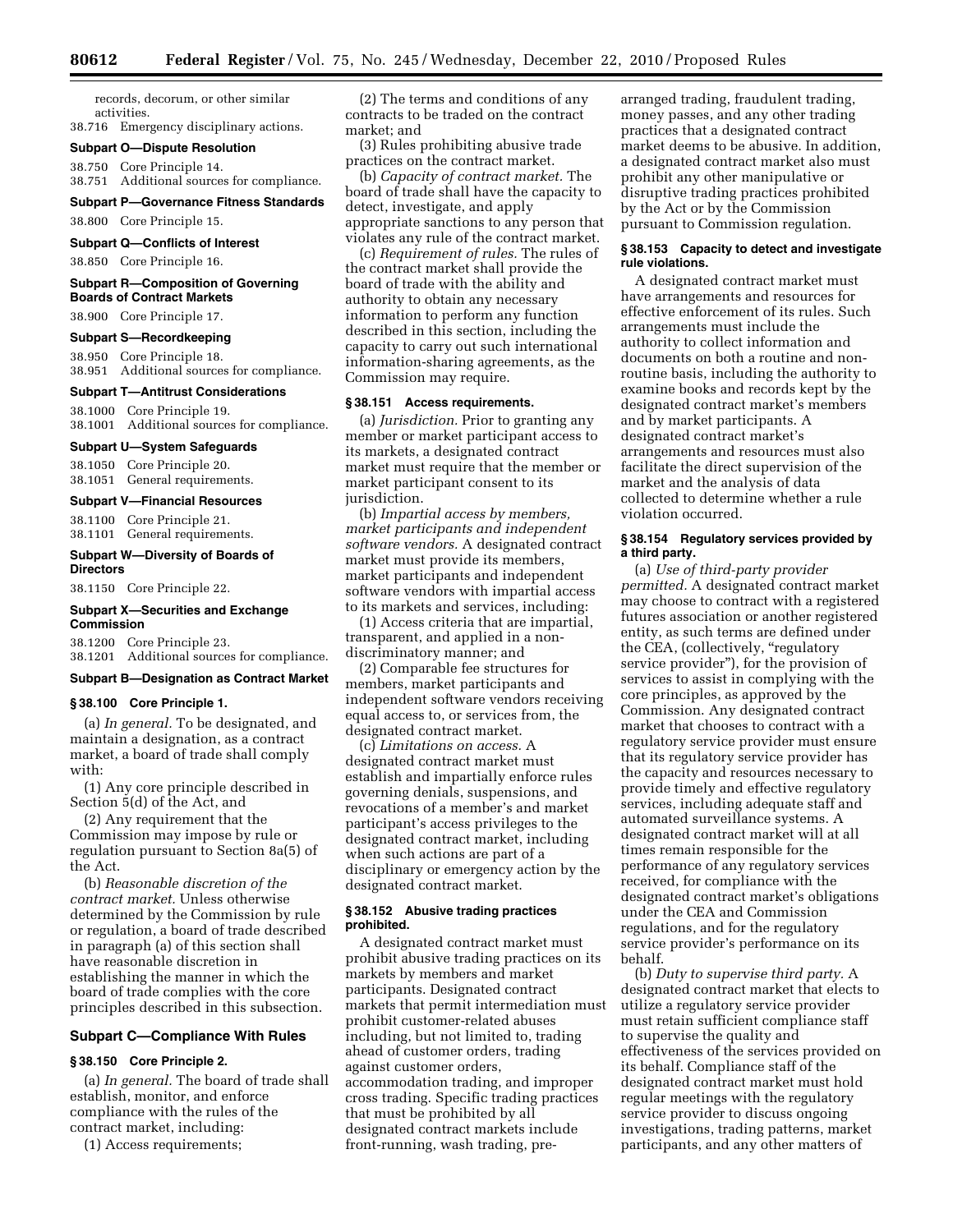regulatory concern. A designated contract market also must conduct periodic reviews of the adequacy and effectiveness of services provided on its behalf. Such reviews must be documented carefully and made available to the Commission upon request.

(c) *Regulatory decisions required from the designated contract market.* A designated contract market that elects to utilize a regulatory service provider must retain exclusive authority in decisions involving the cancellation of trades, the issuance of disciplinary charges against members or market participants, and denials of access to the trading platform for disciplinary reasons. A designated contract market may also retain exclusive authority in other areas of its choosing; *provided however,* that the decision to open an investigation into a possible rule violation must always reside exclusively with the regulatory service provider. A designated contract market must document any instances where its actions differ from those recommended by its regulatory service provider, including the reasons for the course of action recommended by the regulatory service provider and the reasons why the designated contract market chose a different course of action.

## **§ 38.155 Compliance staff and resources.**

(a) *Sufficient compliance staff.* A designated contract market must establish and maintain sufficient compliance department resources and staff to ensure that it can conduct effective audit trail reviews, trade practice surveillance, market surveillance, and real-time market monitoring. The designated contract market's compliance staff must also be sufficient to address unusual market or trading events as they arise, and to conduct and complete investigations in a timely manner, as set forth in § 38.158(b) of this part.

(b) *Ongoing monitoring of compliance staff resources.* A designated contract market must monitor the size and workload of its compliance staff annually, and ensure that its compliance resources and staff are at appropriate levels. In determining the appropriate level of compliance resources and staff, the designated contract market should consider projected trading volume increases, the number of new products or contracts projected to be listed for trading, any new responsibilities expected to be assigned to compliance staff, the results of any internal review demonstrating that work is not completed in an effective or timely manner, and any

other factors suggesting the need for increased resources and staff.

## **§ 38.156 Automated trade surveillance system.**

A designated contract market must maintain an automated trade surveillance system capable of detecting and investigating potential trade practice violations. Such system must maintain all data reflecting the details of each order entered into the trading system, including all order modifications and cancellations and maintain all data reflecting transactions executed on the designated contract market. The automated system must load and process daily orders and trades no later than 24 hours after the completion of the trading day. In addition, the automated trade surveillance system must have the capability to detect and flag specific trade execution patterns and trade anomalies; compute, retain, and compare trading statistics; compute trade gains, losses, and futuresequivalent positions; reconstruct the sequence of market activity; perform market analyses; and support system users to perform in-depth analyses and ad hoc queries of trade-related data.

## **§ 38.157 Real-time market monitoring.**

A designated contract market must conduct real-time market monitoring of all trading activity on its electronic trading platform(s) to ensure orderly trading and identify any market or system anomalies. A designated contract market must have the authority to adjust trade prices or cancel trades when necessary to mitigate market disrupting events caused by malfunctions in its electronic trading platform(s) or errors in orders submitted by members and market participants. Any trade price adjustments or trade cancellations must be transparent to the market and subject to standards that are clear, fair, and publicly available.

#### **§ 38.158 Investigations and investigation reports.**

(a) *Procedures.* A designated contract market must establish and maintain procedures that require its compliance staff to conduct investigations of possible rule violations. An investigation must be commenced upon the receipt of a request from Commission staff or upon the discovery or receipt of information by the designated contract market that, in the judgment of its compliance staff, indicates a possible basis for finding that a violation has occurred or will occur.

(b) *Timeliness.* Each compliance staff investigation must be completed in a timely manner. Absent mitigating factors, a timely manner is no later than 12 months after the date that an investigation is opened. Mitigating factors that may reasonably justify an investigation taking longer than 12 months to complete include the complexity of the investigation, the number of firms or individuals involved as potential wrongdoers, the number of potential violations to be investigated, and the volume of documents and data to be examined and analyzed by compliance staff.

(c) *Investigation reports when a reasonable basis exists for finding a violation.* Compliance staff must submit a written investigation report for disciplinary action in every instance in which compliance staff determines from surveillance or from an investigation that a reasonable basis exists for finding a rule violation. The investigation report must include the reason the investigation was initiated; a summary of the complaint, if any; the relevant facts; compliance staff's analysis and conclusions; and a recommendation as to whether disciplinary action should be pursued. The report must also include the member or market participant's disciplinary history at the designated contract market.

(d) *Investigation reports when no reasonable basis exists for finding a violation.* If after conducting an investigation, compliance staff determines that no reasonable basis exists for finding a violation, it must prepare a written report including the reason the investigation was initiated; a summary of the complaint, if any; the relevant facts; compliance staff's analysis and conclusions; and if applicable, any recommendation that a disciplinary committee issue a warning letter in accordance with paragraph (e) of this section. If compliance staff recommends that a warning letter be issued to a member or market participant pursuant to paragraph (e) of this section, the investigation report must include a copy of the letter as well as the member or market participant's disciplinary history at the designated contract market.

(e) *Warning letters.* In addition to the action required to be taken under paragraphs (c) and (d) of this section, the rules of a designated contract market may authorize compliance staff to issue a warning letter to a person or entity under investigation or to recommend that a disciplinary committee take such an action. A warning letter issued in accordance with this section is not a penalty or an indication that a finding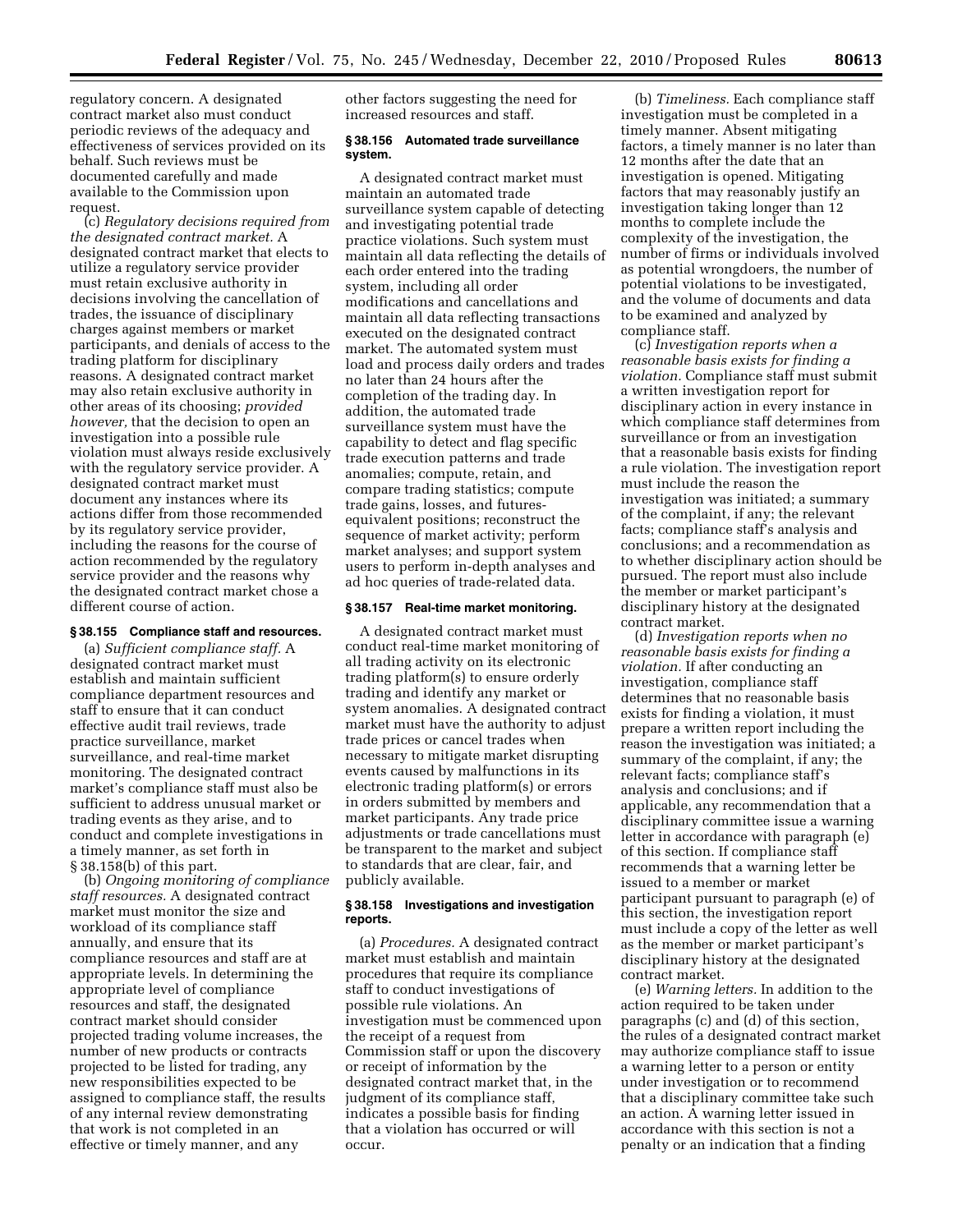of a violation has been made. A copy of a warning letter issued by compliance staff must be included in the investigation report required by paragraphs (c) and (d) of this section. No more than one warning letter for the same potential violation may be issued to the same person or entity during a rolling 12-month period.

## **§ 38.159 Ability to obtain information.**

A designated contract market must have the ability and authority to obtain any necessary information to perform any function required under this subpart C of the Commission's regulations, including the capacity to carry out international informationsharing agreements as the Commission may require. Appropriate informationsharing agreements can be established with other designated contract markets and swap execution facilities, or the Commission can act in conjunction with the designated contract market to carry out such information sharing.

## **§ 38.160 Additional rules required.**

A designated contract market must adopt and enforce any additional rules that it believes are necessary to comply with the requirements of this subpart C.

## **Subpart D—Contracts Not Readily Subject to Manipulation**

## **§ 38.200 Core Principle 3.**

The board of trade shall list on the contract market only contracts that are not readily susceptible to manipulation.

#### **§ 38.201 Additional sources for compliance.**

Applicants and designated contract markets may refer to the guidance in appendix C of this part to demonstrate to the Commission compliance with the requirements of § 38.200 of this part.

## **Subpart E—Prevention of Market Disruption**

## **§ 38.250 Core Principle 4.**

The board of trade shall have the capacity and responsibility to prevent manipulation, price distortion, and disruptions of the delivery or cashsettlement process through market surveillance, compliance, and enforcement practices and procedures, including:

(a) Methods for conducting real-time monitoring of trading; and

(b) Comprehensive and accurate trade reconstructions.

## **§ 38.251 General requirements.**

A designated contract market must: (a) Collect and evaluate data on

individual traders' market activity on an

ongoing basis in order to detect and prevent manipulation, price distortions and, where possible, disruptions of the delivery or cash-settlement process;

(b) Monitor and evaluate general market data in order to detect and prevent manipulative activity that would result in the failure of the market price to reflect the normal forces of supply and demand;

(c) Have the capacity to conduct realtime monitoring of trading and comprehensive and accurate trade reconstructions. The monitoring of intraday trading must include the capacity to detect abnormal price movements, unusual trading volumes, impairments to market liquidity, and position-limit violations; and

(d) Have either manual processes or automated alerts that are effective in detecting and preventing trading abuses.

## **§ 38.252 Additional requirements for physical delivery contracts.**

(a) For physical delivery contracts, the designated contract market must:

(1) Monitor a contract's terms and conditions as to whether there is convergence between the contract price and the price of the underlying commodity;

(2) Monitor that the deliverable supply is adequate so that the contract will not be susceptible to price manipulation or distortion;

(3) Assess whether the deliverable commodity reasonably can be expected to be available to short traders and salable by long traders at its market value in normal cash marketing channels; and

(4) When available, monitor data related to the size and ownership of deliverable supplies.

(b) The designated contract market must continually monitor the appropriateness of the contract's terms and conditions, including the delivery instrument, the delivery locations and location differentials, and the commodity characteristics and related differentials. The designated contract market must address conditions that are interfering with convergence or causing price distortions or market disruptions, including, when appropriate, changes to contract terms.

#### **§ 38.253 Additional requirements for cashsettled contracts.**

(a) For cash-settled contracts, the designated contract market must monitor:

(1) The availability and pricing of the commodity making up the index to which the contract will be settled; and

(2) The continued appropriateness of the methodology for deriving the index. Designated contract markets must promptly amend any methodologies that result, or are likely to result, in manipulation, price distortions, or market disruptions, or must impose new methodologies to resolve the threat of disruptions or distortions.

(b) If a contract listed on a designated contract market is settled by reference to the price of a contract or commodity traded in another venue, including a price or index derived from prices on another designated contract market, the designated contract market must have rules that require traders on the DCM market to provide the DCM with their positions in the reference markets as the traders' contracts approach settlement. In the alternative, the DCM may have an information sharing agreement with the other venue or designated contract market.

#### **§ 38.254 Ability to obtain information.**

(a) The designated contract market must have rules that require traders in its contracts to keep records of their trading, including records of their activity in the underlying commodity and related derivatives markets and make such records available, upon request, to the designated contract market.

(b) A designated contract market with customers trading through intermediaries must either use a comprehensive large-trader reporting system (LTRS) or be able to demonstrate that it can obtain position data from other sources in order to conduct an effective surveillance program.

#### **§ 38.255 Risk controls for trading.**

The designated contract market must establish and maintain risk control mechanisms to reduce the potential risk of market disruptions, including but not limited to market restrictions that pause or halt trading in market conditions prescribed by the designated contract market. If a contract is linked to, or a substitute for, other contracts on the designated contract market or on other trading venues, such risk controls must, to the extent practicable, be coordinated with any similar controls placed on those other contracts. If a contract is based on the price of an equity security or the level of an equity index, such risk controls must, to the extent practicable, be coordinated with any similar controls placed on national security exchanges.

#### **§ 38.256 Trade reconstruction.**

The designated contract market must have the ability to comprehensively and accurately reconstruct all trading on its trading facility. All audit-trail data and reconstructions must be made available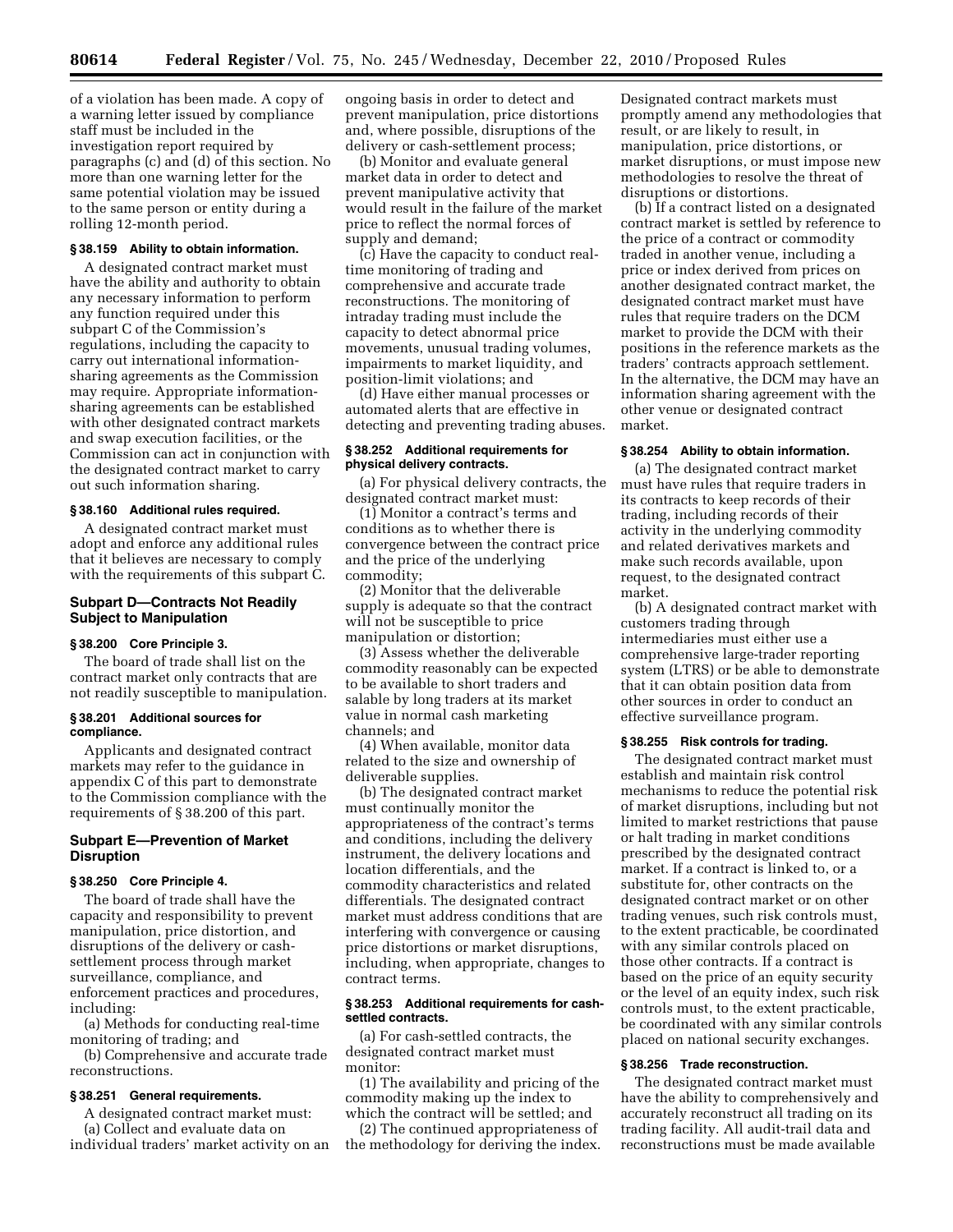to the Commission in a form, manner, and time as determined by the Commission.

## **§ 38.257 Regulatory service provider.**

A designated contract market must comply with the regulations in this subpart through a dedicated regulatory department, or by delegation of that function to a registered futures association or a registered entity (collectively, ''regulatory service provider''), as such terms are defined under the Act and over which the designated contract market has supervisory authority.

#### **§ 38.258 Additional rules required.**

A designated contract market must adopt and enforce any additional rules that it believes are necessary to comply with the requirements of subpart E of this part.

## **Subpart F—Position Limitations or Accountability**

#### **§ 38.300 Core Principle 5.**

To reduce the potential threat of market manipulation or congestion (especially during trading in the delivery month), the board of trade shall adopt for each contract of the board of trade, as is necessary and appropriate, position limitations or position accountability for speculators. For any contract that is subject to a position limitation established by the Commission pursuant to Section 4a(a), the board of trade shall set the position limitation of the board of trade at a level not higher than the position limitation established by the Commission.

#### **§ 38.301 Position limitations and accountability.**

A designated contract market must meet the requirements of part 151 of this chapter.

## **Subpart G—Emergency Authority**

#### **§ 38.350 Core Principle 6.**

The board of trade, in consultation or cooperation with the Commission, shall adopt rules to provide for the exercise of emergency authority, as is necessary and appropriate, including the authority:

(a) To liquidate or transfer open positions in any contract;

(b) To suspend or curtail trading in any contract; and

(c) To require market participants in any contract to meet special margin requirements.

## **§ 38.351 Additional sources for compliance.**

Applicants and designated contract markets may refer to the guidance

and/or acceptable practices in Appendix B of this part to demonstrate to the Commission compliance with the requirements of § 38.350.

## **Subpart H—Availability of General Information**

## **§ 38.400 Core Principle 7.**

The board of trade shall make available to market authorities, market participants, and the public accurate information concerning:

(a) The terms and conditions of the contracts of the contract market; and

(b)(1) The rules, regulations and mechanisms for executing transactions on or through the facilities of the contract market, and

(2) The rules and specifications describing the operation of the contract market's:

(i) Electronic matching platform, or (ii) Trade execution facility.

#### **§ 38.401 General requirements.**

(a) *General.* (1) A designated contract market must have procedures, arrangements and resources for disclosing to the Commission, market participants and the public accurate information pertaining to:

(i) Contract terms and conditions;

(ii) Rules and regulations pertaining to the trading mechanisms; and

(iii) Rules and specifications pertaining to operation of the electronic matching platform or trade execution facility.

(2) Through such procedures, arrangements and resources, the designated contract market must ensure public dissemination of information pertaining to new product listings, new rules, rule amendments or other changes to previously disclosed information, in accordance with the timeline provided in paragraph (c) of this section.

(3) A designated contract market shall meet the requirements of this paragraph (a), by placing the information on the designated contract market's Web site within the time prescribed in paragraph (c) of this section.

(b) *Accuracy Requirement.* A designated contract market must provide accurate and complete information and not omit material information with respect to any communication with the Commission, and any information required to be transmitted or made available to market participants and the public, including on its Web site or otherwise.

(c) *Notice of Regulatory Submissions.*  (1) A designated contract market, in making available on its Web site information pertaining to new product listings, new rules, rule amendments or other changes to previously-disclosed information, must place such information on its Web site simultaneous with the filing of such information with the Secretary of the Commission. Satisfaction of the requirements of this paragraph (c) shall be in addition to the requirements of paragraph (d) of this section.

(2) To the extent that a designated contract market requests confidential treatment of any information filed with the Secretary of the Commission, the designated contract market must post on its Web site the public version of such filing or submission.

(d) *Rulebook.* A designated contract market must ensure that the rulebook posted on its Web site is accurate, complete, current and readily accessible to the public. A designated contract market must publish or post in its rulebook all new or amended rules, both substantive and non-substantive, on the date of implementation of such new or amended rule, the day a new product is listed, or the day any changes to previously disclosed information take effect. Satisfaction of the requirements of this paragraph (d) is in addition to the requirements of paragraph (c) of this section.

## **Subpart I—Daily Publication of Trading Information**

#### **§ 38.450 Core Principle 8.**

The board of trade shall make public daily information on settlement prices, volume, open interest, and opening and closing ranges for actively traded contracts on the contract market.

#### **§ 38.451 Reporting of trade information.**

A designated contract market must meet the reporting requirements set forth in part 16 of this chapter.

## **Subpart J—Execution of Transactions**

## **§ 38.500 Core Principle 9.**

The board of trade shall provide a competitive, open, and efficient market and mechanism for executing transactions that protects the price discovery process of trading in the centralized market of the board of trade. The rules of the board of trade may authorize, for bona fide business purposes:

(a) Transfer trades or office trades; (b) An exchange of:

(1) Futures in connection with a cash commodity transaction;

- (2) Futures for cash commodities; or
- (3) Futures for swaps; or

(c) A futures commission merchant, acting as principal or agent, to enter into or confirm the execution of a contract for the purchase or sale of a commodity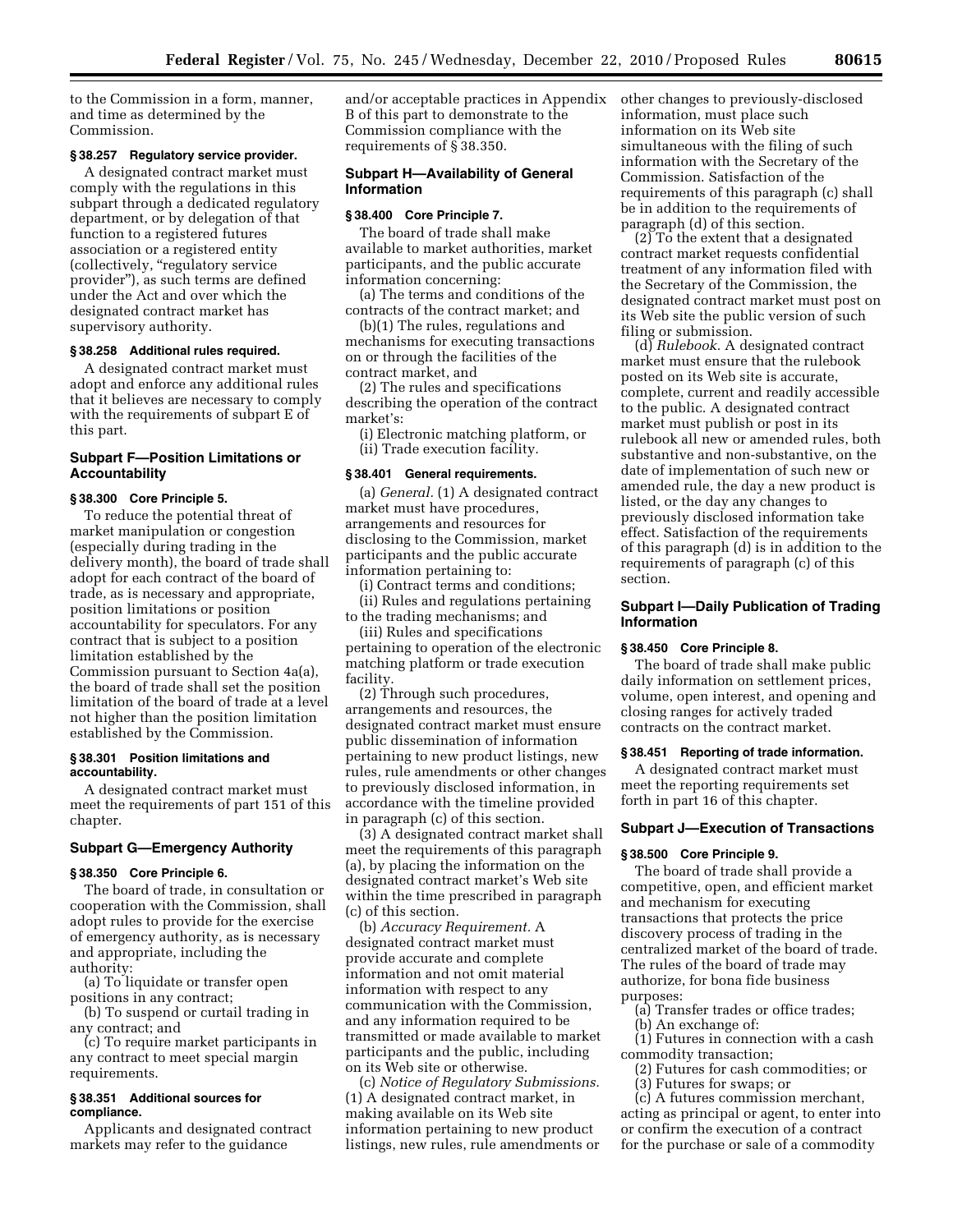for future delivery if the contract is reported, recorded, or cleared in accordance with the rules of the contract market or a derivatives clearing organization.

#### **§ 38.501 General requirements.**

(a) *Transactions on the centralized market; requirements.* All purchases and sales of any commodity for future delivery, and any commodity option or swap, on or subject to the rules of a designated contract market, must be executed openly and competitively by open outcry, posting of bids and offers, or other equally open and competitive methods, in a place or through an electronic system provided by the designated contract market, during the hours prescribed by the designated contract market for trading in such commodity, commodity option or swap.

(b) *Transactions off the centralized market; requirements.* Notwithstanding paragraph (a) of this section, transactions may be executed off of a designated contract market's centralized market, including transfer trades, office trades, block trades, or trades involving the exchange of derivatives for related positions, if transacted in accordance with the written rules of the designated contract market that provide for execution of transactions off the centralized market and that have been certified to or approved by the Commission. Every person handling, executing, clearing, or carrying the trades, transactions or positions described in this paragraph shall comply with the rules of the appropriate designated contract market, including to identify and mark by appropriate symbol or designation all such transactions or contracts and all orders, records and memoranda pertaining thereto.

## **§ 38.502 Minimum centralized market trading requirement.**

(a) *Minimum centralized market trading percentage requirement.* No designated contract market may continue to list a contract for trading unless an average of 85% or greater of the total volume of such contract is traded on the designated contract market's centralized market, as calculated over a 12 month period as specified in paragraph (b) of this section.

(b) *Centralized market trading percentage calculation.* (1) *Contracts listed after the effective date of this section.* For each new contract listed after the effective date of § 38.502, the designated contract market must determine the percentage of the total volume, in all contract months

combined, that is attributable to centralized market trading for a 12 month period commencing one year following the date of the contract's initial listing on the designated contract market, and on each 12 month anniversary of the contract's listing thereafter. The designated contract market must calculate the centralized market trading percentage for each listed contract within thirty days following the conclusion of the 12 month anniversary of each contract's listing.

(2) *Contracts listed as of the effective date of this section.* For contracts and contract months listed as of the effective date of § 38.502, the designated contract market initially must complete the centralized market trading percentage calculation in each such contract within thirty days of the effective date of this § 38.502 ("Initial Calculation").

(3) *Initial Calculation.* The Initial Calculation for each such existing contract must be based on:

(i) The trading volume in such contract during the 12 month period immediately preceding the effective date of this section; or

(ii) If contract has been listed less than 12 months, the trading volume in such contract during the time period in which the contract was initially listed on the designated contract market.

(4) *Anniversary Calculation.*  Thereafter, the designated contract market must calculate and file with the Commission the centralized market trading percentage in each such contract within thirty days of the 12 month anniversary of the Initial Calculation.

(c) *Mandatory delisting.* Except as otherwise provided in paragraph (d) of this section, as to any contract that does not meet the minimum centralized market trading percentage requirement of paragraph (a) of this section, within ninety days of the centralized market trading percentage calculation, the designated contract market must:

(1) Delist the contract from the designated contract market and transfer open positions in the contract to a SEF that it operates;

(2) Delist the contract from the designated contract market and transfer all open positions in the contract to another SEF that will accept the contract; or

(3) Liquidate the contract. (d) *Treatment of contracts listed as of the effective date of this section.*  Contracts and contract months that are listed on a designated contract market as of the effective date of § 38.502 and that do not meet the requirements of paragraph (a) of this section, as calculated in accordance with paragraph

(b) of this section, may continue to be listed on the designated contract market until all open positions in such contracts and contract months are liquidated. Trading in such contracts is allowed for liquidation purposes only.

(e) *Exemptions upon petition.* (1) A designated contract market may petition the Commission to exempt a contract from the requirements of paragraphs (c) or (d) of this section, for a maximum period of 12 months, or such other time as determined by the Commission.

(2) The designated contract market must demonstrate in its petition that:

(i) (A) Such contract achieved an average of at least 50% trading volume on the centralized market over the preceding 12 month period, and

(B) The contract is likely to attain the minimum centralized market trading percentage requirement within the following 12 month period; or

(ii) As of the effective date of this section, such contract has been listed for less than 12 months.

(3) Petitions seeking an exemption from the mandatory delisting requirement must be submitted to the Commission within thirty-five days of the 12 month anniversary of the listing of such contract, or for contracts listed less than 12 months, thirty-five days after the effective date of this section, as applicable.

(4) The filing of a petition for a mandatory delisting exemption shall toll the mandatory delisting requirement set forth in paragraph (c) of this section until such time that a decision is made on the petition.

## **§ 38.503 Block trades on futures contracts.**

(a) *Block trade rules.* A designated contract market that permits block trade transactions on futures contracts must have rules that limit such block trades to large transactions, and impose minimum size requirements on such transactions that are appropriate for each listed contract subject to a block trading provision. The block trade size for each listed contract must be certified to or approved by the Commission.

(b) *Block size review.* A designated contract market must review the minimum size thresholds for all block trades on futures contracts on an annual basis to ensure that the minimum size remains appropriate for each contract, and in accordance with the provisions of this section 38.503.

(c) *Eligible block trade participants.*  Block trading must be limited to Eligible Contract Participants, as that term is defined in Section 1a(18) of the Act, except that the designated contract market may allow a commodity trading advisor acting in an asset managerial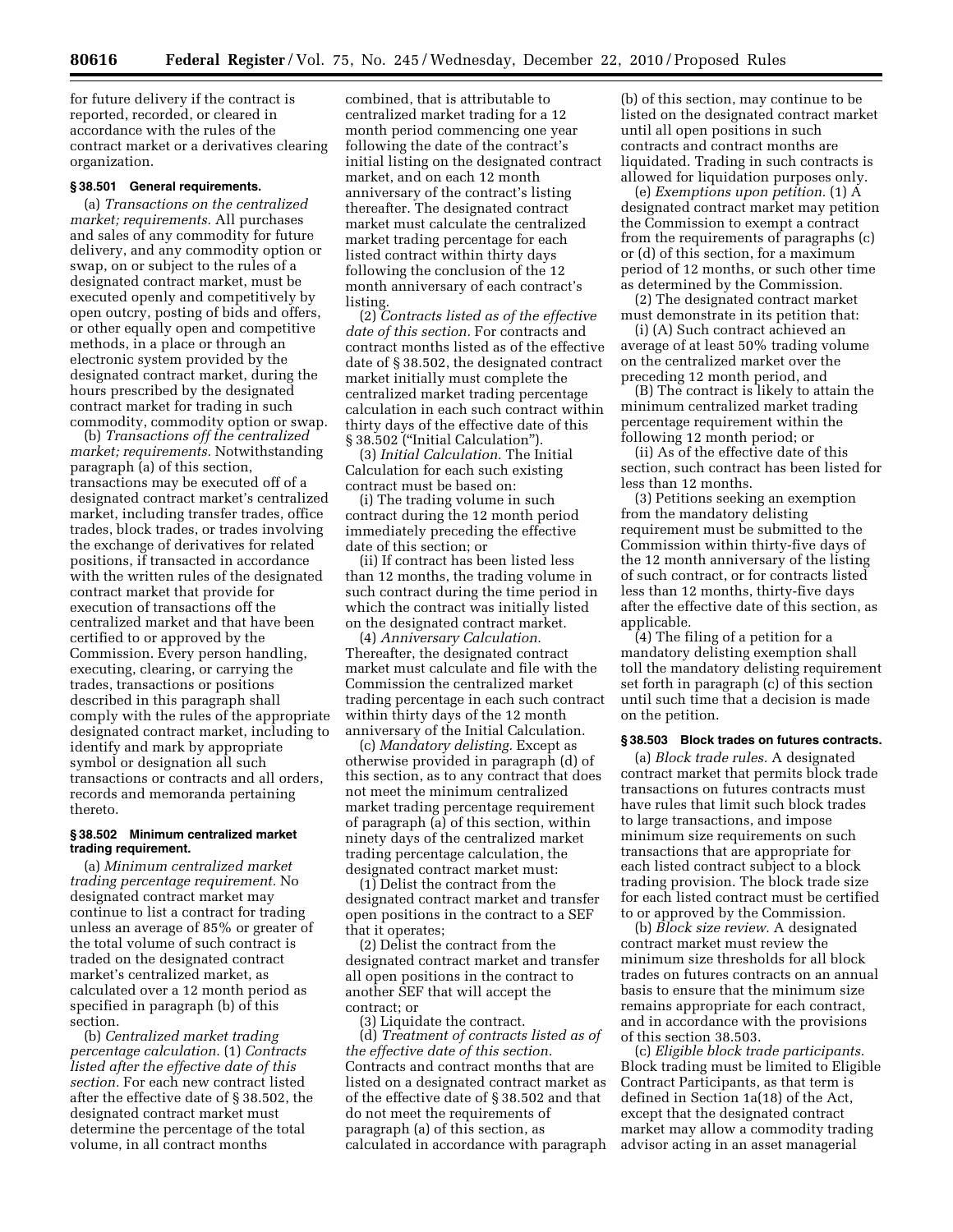capacity and registered pursuant to Section 4n of the Act, or a principal thereof, including any investment advisor who satisfies the criteria of § 4.7(a)(2)(v) of this chapter, or a foreign person performing a similar role or function and subject as such to foreign regulation, to transact block trades for customers who are not Eligible Contract Participants, if such commodity trading advisor, investment advisor or foreign person has more than \$25,000,000 in total assets under management. A person may transact a block trade on behalf of a customer only when such person has received an instruction or prior consent to do so from the customer.

(d) *Affiliated parties.* (1) Block trades between affiliated parties are permitted under the circumstances provided in paragraph (d)(3) of this section.

(2) For purposes of block trades, an affiliated party is a party that directly or indirectly through one or more persons, controls, is controlled by, or is under common control with another party.

(3) Block trades between affiliated parties are permitted if:

(i) Priced on a competitive market price, either by falling within the contemporaneous bid-ask spread on the centralized market or calculated based on a contemporaneous market price in a related cash market;

(ii) Each party has a separate and independent legal bona fide business purpose for engaging in the trades; and

(iii) Each party's decision to enter into the block trade is made by a separate and independent decision-maker.

(e) *Aggregation.* Except as otherwise stated in this paragraph (e), the aggregation of orders for different accounts in order to satisfy the minimum block size requirement is prohibited. Aggregation is permissible if done by a commodity trading advisor acting in an asset managerial capacity and registered pursuant to Section 4n of the Act, or a principal thereof, including any investment advisor who satisfies the criteria of  $\S 4.7(a)(2)(v)$  of this chapter, or a foreign person performing a similar role or function and subject as such to foreign regulation, if such commodity trading advisor, investment advisor or foreign person has more than \$25,000,000 in total assets under management.

(f) *Recordkeeping.* Parties to, and members facilitating, a block trade must keep accurate block trade records that comply with Sections 5(d)(10) and 5(d)(18) of the Act and the associated Commission regulations in subparts K and S of this part. Block trade orders must be recorded by the member and time-stamped with both the time the

order was received and the time the order was reported to the designated contract market, and must indicate if the block trades are between affiliated parties. When requested by the designated contract market, the Commission or the Department of Justice, parties to, and members facilitating, a block trade must provide records to document that the block trade is executed in conformance with the board of trade's rules.

(g) *Reporting.* (1) Each block trade must be reported to the designated contract market within five minutes after its execution.

(2) The designated contract market must publicize the details of each block trade immediately upon receipt of the transaction report, and must publicize daily the total quantity of block trades that are included in the total volume of trading under the procedures set forth in § 16.01 of this chapter.

(h) *Block size determinations; pricing of block trades.* Applicants and designated contract markets may refer to the guidance and acceptable practices in appendix B of this part to demonstrate to the Commission compliance with the requirements for block size determinations and pricing of block trades.

#### **§ 38.504 Block trades on swap contracts.**

A designated contract market must have rules requiring that block trades involving swaps comply with the requirements set forth in part 43 of this chapter.

#### **§ 38.505 Exchange of derivatives for related position.**

(a) (1) A designated contract market may permit bona fide exchange of derivatives for related positions transactions.

(2) (i) A bona fide exchange of derivatives for related positions transaction must include:

(A) Separate but integrally related transactions involving the same or a related commodity;

(B) Price correlation and quantitative equivalence of the derivative and related position legs; and

(C) A buyer of a derivative who is the seller of the corresponding related position, and a seller of a derivative who is the buyer of the corresponding related position.

(ii) The transaction must result in an actual transfer of ownership of the related position and occur between parties with different beneficial owners or under separate control.

(iii) The price differential between the futures leg and the commodities leg or derivatives position should reflect

commercial realities, and at least one leg of the transaction should be priced at the prevailing market price.

(b) A designated contract market may permit parties to an exchange of derivatives for related position transaction to engage in a separate transaction that offsets a leg of the exchange of derivatives for a related position if:

(1) The offsetting transaction results in an actual transfer of ownership and demonstrates other indicia of being a bona fide transaction as set forth in paragraph (a) of this section; and

(2) The offsetting transaction must be able to stand on its own as a commercially appropriate transaction, with no obligation on either party that the offsetting transaction be dependent upon the execution of the exchange of derivatives for related position transaction, or that the exchange of derivatives for a related position transaction be dependent upon the execution of the offsetting transaction.

(c) An exchange of derivatives for a related position transaction must be bona fide such that the exchange of derivatives for the related position is not contingent upon an offsetting transaction.

(d) An exchange of derivatives for a related position transaction must be reported to the designated contract market within five minutes after its execution.

(e) A designated contract market must make public, on a daily basis, the total quantity of exchanges of derivatives for a related position transactions that are included in the total volume of trading under the procedures set forth in § 16.01 of this chapter.

## **§ 38.506 Office trades and transfer trades.**

A designated contract market must keep records of office trades and transfer trades under the procedures set forth in § 1.31 of this chapter.

## **Subpart K—Trade Information**

## **§ 38.550 Core Principle 10.**

The board of trade shall maintain rules and procedures to provide for the recording and safe storage of all identifying trade information in a manner that enables the contract market to use the information:

(a) To assist in the prevention of customer and market abuses; and

(b) To provide evidence of any violations of the rules of the contract market.

#### **§ 38.551 Audit trail required.**

A designated contract market must capture and retain all audit trail data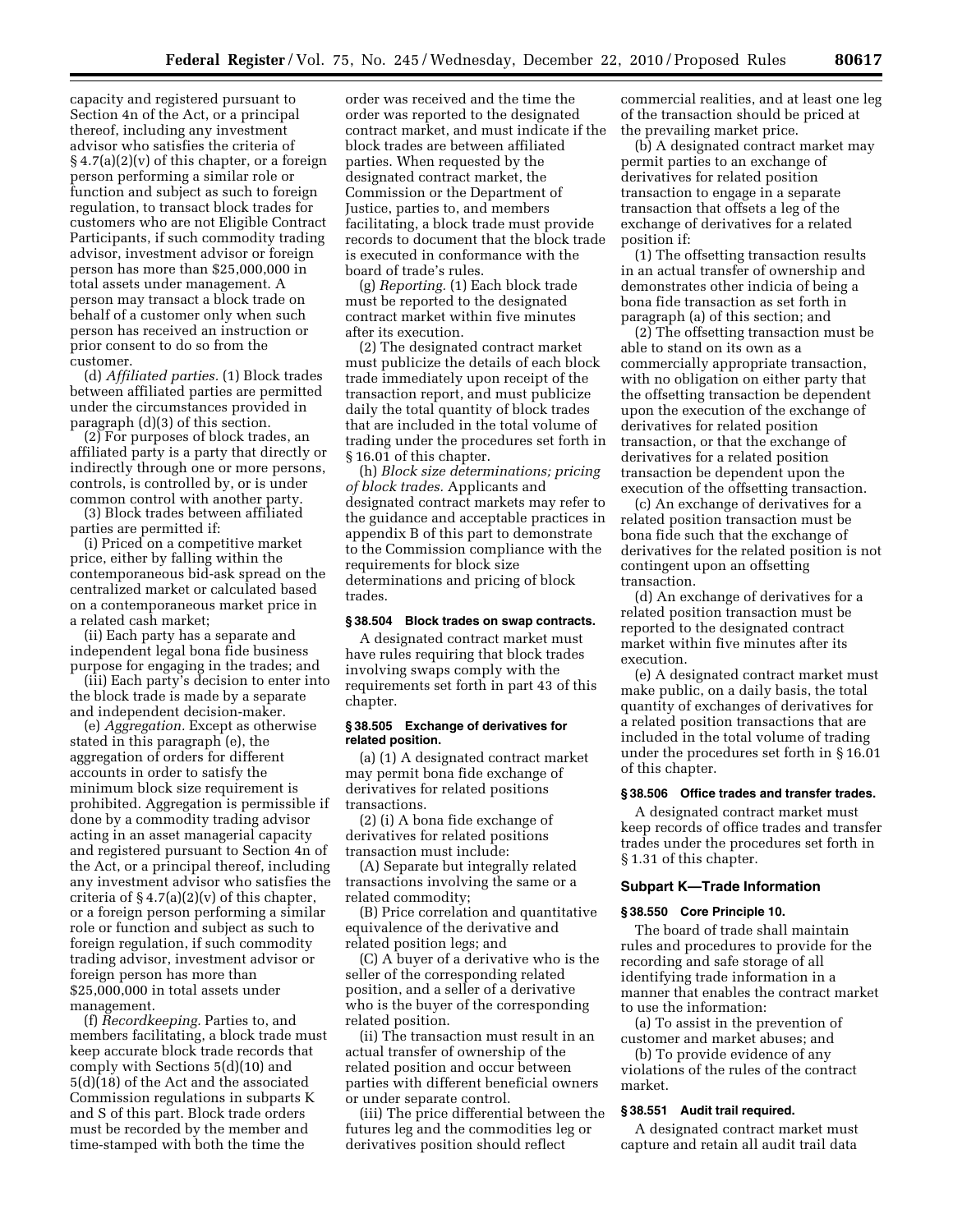necessary to detect, investigate, and prevent customer and market abuses. Such data must be sufficient to reconstruct all transactions within a reasonable period of time and to provide evidence of any violations of the rules of the designated contract market. An acceptable audit trail must also permit the designated contract market to track a customer order from the time of receipt through fill, allocation, or other disposition, and must include both order and trade data.

## **§ 38.552 Elements of an acceptable audit trail program.**

(a) *Original source documents.* A designated contract market's audit trail must include original source documents. Original source documents include unalterable, sequentially identified records on which trade execution information is originally recorded, whether recorded manually or electronically. Records for customer orders (whether filled, unfilled or cancelled, each of which shall be retained or electronically captured) must reflect the terms of the order, an account identifier that relates back to the account(s) owner(s), and the time of order entry. For open-outcry trades, the time of report of execution of the order shall also be captured.

(b) *Transaction history database.* A designated contract market's audit trail program must include an electronic transaction history database. An adequate transaction history database includes a history of all orders and trades, and also includes:

(1) All data that are input into the trade entry or matching system for the transaction to match and clear;

(2) The categories of participants for which such trades are executed, including whether the person executing a trade was executing it for his/her own account or an account for which he/she has discretion, his/her clearing member's house account, the account of another member, including market participants present on the floor, or the account of any other customer;

(3) Timing and sequencing data adequate to reconstruct trading; and

(4) Identification of each account to which fills are allocated.

(c) *Electronic analysis capability.* A designated contract market's audit trail program must include electronic analysis capability with respect to all audit trail data in the transaction history database. An adequate electronic analysis capability must permit the sorting and presentation of data in the transaction history database so as to reconstruct trading and identify possible trading violations with respect to both customer and market abuse.

(d) *Safe storage capability.* A designated contract market's audit trail program must include the capability to safely store all audit trail data retained in its transaction history database. Such safe storage capability must include the capability to store all data in the database in a manner that protects it from unauthorized alteration, as well as from accidental erasure or other loss. Data must be retained in accordance with the recordkeeping requirements of Core Principle 18 and the associated regulations in subpart S of this part.

#### **§ 38.553 Enforcement of audit trail requirements.**

(a) *Annual audit trail and recordkeeping reviews.* A designated contract market must enforce its audit trail and recordkeeping requirements through at least annual reviews of all members and market participants to verify their compliance with the contract market's audit trail and recordkeeping requirements. Such reviews must include, but are not limited to, the following:

(1) For electronic trading, audit trail and recordkeeping reviews must include reviews of randomly selected samples of front-end audit trail data for order routing systems; a review of the process by which user identifications are assigned and user identification records are maintained; a review of usage patterns associated with user identifications to monitor for violations of user identification rules; and reviews of account numbers and customer type indicator codes in trade records to test for accuracy and improper use.

(2) For open outcry trading, audit trail and recordkeeping reviews must include reviews of members' and market participants' compliance with the designated contract market's trade timing, order ticket, and trading card requirements.

(b) *Enforcement program required.* A designated contract market must establish a program for effective enforcement of its audit trail and recordkeeping requirements for both electronic and open-outcry trading, as applicable. An effective program must identify members and market participants that have failed to maintain high levels of compliance with such requirements, and levy meaningful sanctions when deficiencies are found. Sanctions must be sufficient to deter recidivist behavior, and may not include more than one warning letter for the same violation within a rolling twelve month period.

## **Subpart L—Financial Integrity of Transactions**

## **§ 38.600 Core Principle 11.**

The board of trade shall establish and enforce:

(a) Rules and procedures for ensuring the financial integrity of transactions entered into on or through the facilities of the contract market (including the clearance and settlement of the transactions with a derivatives clearing organization); and

- (b) Rules to ensure:
- (1) The financial integrity of any:
- (i) Futures commission merchant, and
- (ii) Introducing broker; and
- (2) The protection of customer funds.

#### **§ 38.601 Mandatory clearing.**

Transactions executed on or through the designated contract market, other than transactions in security futures products, must be cleared through a Commission-registered derivatives clearing organization, in accordance with the provisions of part 39 of this chapter.

#### **§ 38.602 General financial integrity.**

A designated contract market must provide for the financial integrity of its transactions by establishing and maintaining appropriate minimum financial standards for its members and non-intermediated market participants.

## **§ 38.603 Protection of customer funds.**

A designated contract market must have rules concerning the protection of customer funds. These rules shall address appropriate minimum financial standards for intermediaries, the segregation of customer and proprietary funds, the custody of customer funds, the investment standards for customer funds, intermediary default procedures and related recordkeeping. A designated contract market must review the default rules and procedures of the derivatives clearing organization that clears for such designated contract market to wind down operations, transfer customers, or otherwise protect customers in the event of a default of a clearing member or the derivatives clearing organization.

#### **§ 38.604 Financial surveillance.**

A designated contract market must monitor members' compliance with the designated contract market's minimum financial standards and, therefore, must routinely receive and promptly review financial and related information from its members, as well as continuously monitor the positions of members and their customers. A designated contract market must have rules that prescribe minimum capital requirements for member futures commission merchants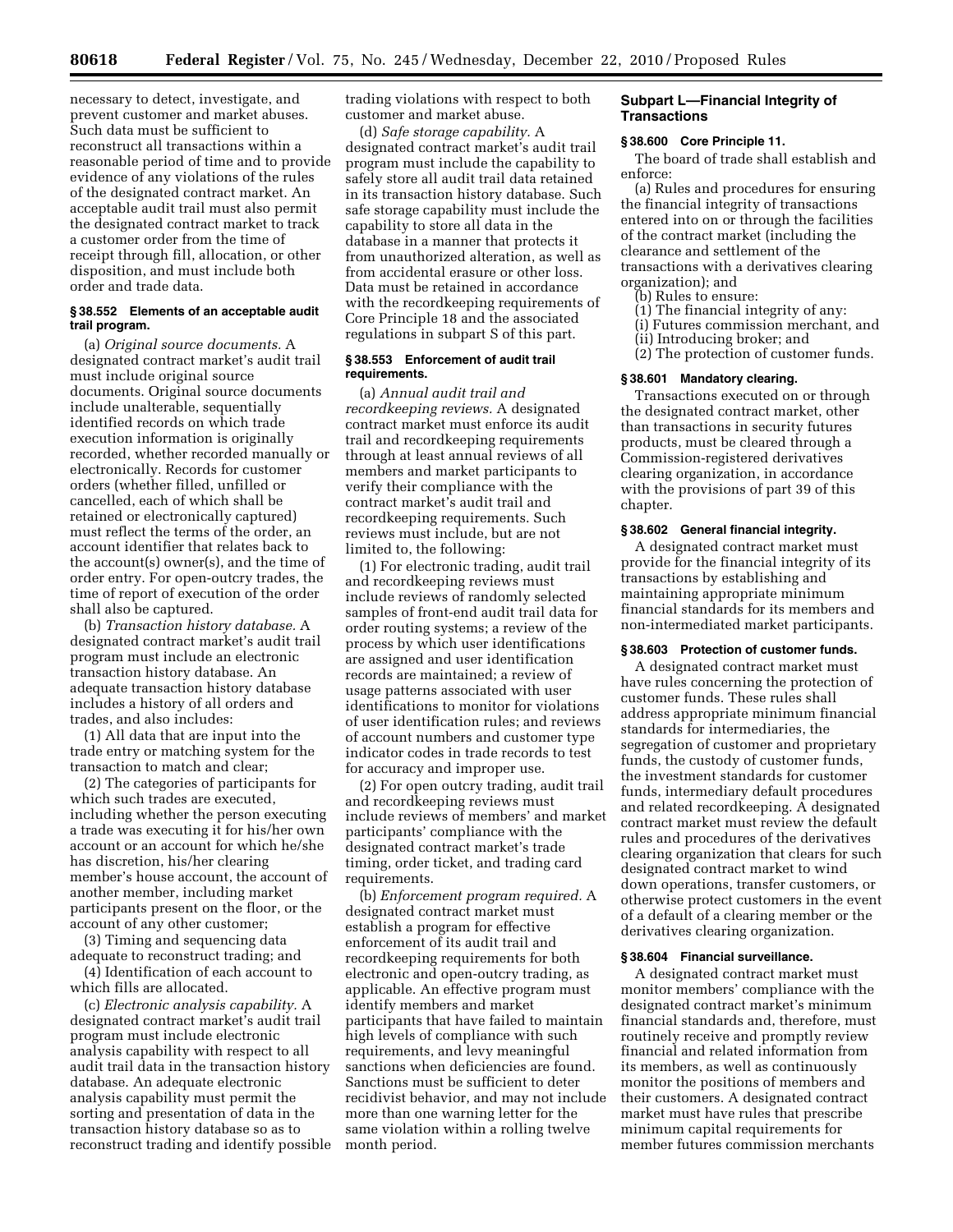and introducing brokers. A designated contract market must:

(a) Continually survey the obligations of each futures commission merchant created by the positions of its customers;

(b) As appropriate, compare those obligations to the financial resources of the futures commission merchant; and

(c) Take appropriate steps to use this information to protect customer funds.

#### **§ 38.605 Requirements for financial surveillance program.**

A designated contract market's financial surveillance program for futures commission merchants, retail foreign exchange dealers, and introducing brokers must comply with the requirements of § 1.52 of this chapter to assess the compliance of such entities with applicable contract market rules and Commission regulations.

#### **§ 38.606 Financial regulatory services provided by a third party.**

A designated contract market may comply with the requirements of § 38.604 (Financial Surveillance) and § 38.605 (Requirements for Financial Surveillance Program) of this part through the regulatory services of a registered futures association or a registered entity (collectively, ''regulatory service provider''), as such terms are defined under the Act. A designated contract market must ensure that its regulatory service provider has the capacity and resources necessary to provide timely and effective regulatory services, including adequate staff and appropriate surveillance systems. A designated contract market will at all times remain responsible for compliance with its obligations under the Act and Commission regulations, and for the regulatory service provider's performance on its behalf. Regulatory services must be provided under a written agreement with a regulatory services provider that shall specifically document the services to be performed as well as the capacity and resources of the regulatory service provider with respect to the services to be performed.

## **§ 38.607 Direct access.**

A designated contract market that permits direct electronic access by customers (i.e., allowing customers of futures commission merchants to enter orders directly into a designated contract market's trade matching system for execution) must have in place effective systems and controls reasonably designed to enable the FCM's management of financial risk, such as automated pre-trade controls that enable member futures commission

merchants to implement appropriate financial risk limits. A designated contract market must implement and enforce rules requiring the member futures commission merchants to use the provided systems and controls.

## **Subpart M—Protection of Markets and Market Participants**

#### **§ 38.650 Core Principle 12.**

The board of trade shall establish and enforce rules:

(a) To protect markets and market participants from abusive practices committed by any party, including abusive practices committed by a party acting as an agent for a participant; and

(b) To promote fair and equitable trading on the contract market.

#### **§ 38.651 Additional sources for compliance.**

A designated contract market must have and enforce rules that are designed to promote fair and equitable trading and to protect the market and market participants from abusive practices including fraudulent, noncompetitive or unfair actions, committed by any party. The designated contract market must have methods and resources appropriate to the nature of the trading system and the structure of the market to detect trade practice and market abuses and to discipline such behavior, in accordance with Core Principles 2 and 4, and the associated regulations in subparts C and E of this part, respectively. The designated contract market also must provide a competitive, open and efficient market and mechanism for executing transactions in accordance with Core Principle 9 and the associated regulations under subpart J of this part.

#### **Subpart N—Disciplinary Procedures**

#### **§ 38.700 Core Principle 13.**

The board of trade shall establish and enforce disciplinary procedures that authorize the board of trade to discipline, suspend, or expel members or market participants that violate the rules of the board of trade, or similar methods for performing the same functions, including delegation of the functions to third parties.

#### **§ 38.701 Enforcement staff.**

A designated contract market must establish and maintain sufficient enforcement staff and resources to effectively and promptly prosecute possible rule violations within the disciplinary jurisdiction of the contract market. A designated contract market must also monitor the size and workload of its enforcement staff annually, and ensure that its

enforcement resources and staff are at appropriate levels. The enforcement staff may not include either members of the designated contract market or persons whose interests conflict with their enforcement duties. A member of the enforcement staff may not operate under the direction or control of any person or persons with trading privileges at the contract market. A designated contract market's enforcement staff may operate as part of the designated contract market's compliance department.

#### **§ 38.702 Disciplinary panels.**

(a) *Disciplinary panels required.* A designated contract market must establish one or more Review Panels and one or more Hearing Panels (collectively, ''disciplinary panels'') that are authorized to fulfill their obligations under the rules of this subpart. Disciplinary panels must meet the composition requirements of § 40.9(c)(3)(ii) of this chapter, and must not include any members of the designated contract market's compliance staff, or any person involved in adjudicating any other stage of the same proceeding.

(b) *Review panels.* A designated contract market's Review Panel(s) must be responsible for determining whether a reasonable basis exists for finding a violation of contract market rules, and for authorizing the issuance of notices of charges against persons alleged to have committed violations if the Review Panel believes that the matter should be adiudicated.

(c) *Hearing Panels.* A designated contract market's Hearing Panel(s) must be responsible for adjudicating disciplinary cases pursuant to a notice of charges authorized by a Review Panel, and must also be responsible for such other duties as are specified in this subpart.

#### **§ 38.703 Review of investigation report.**

Promptly after receiving a completed investigation report pursuant to § 38.158(c) of this part, a Review Panel must promptly review the report and, within 30 days of such receipt, must take one of the following actions:

(a) If the Review Panel determines that additional investigation or evidence is needed, it must promptly direct the compliance staff to conduct further investigation.

(b) If the Review Panel determines that no reasonable basis exists for finding a violation or that prosecution is otherwise unwarranted, it may direct that no further action be taken. Such determination must be in writing, and must include a written statement setting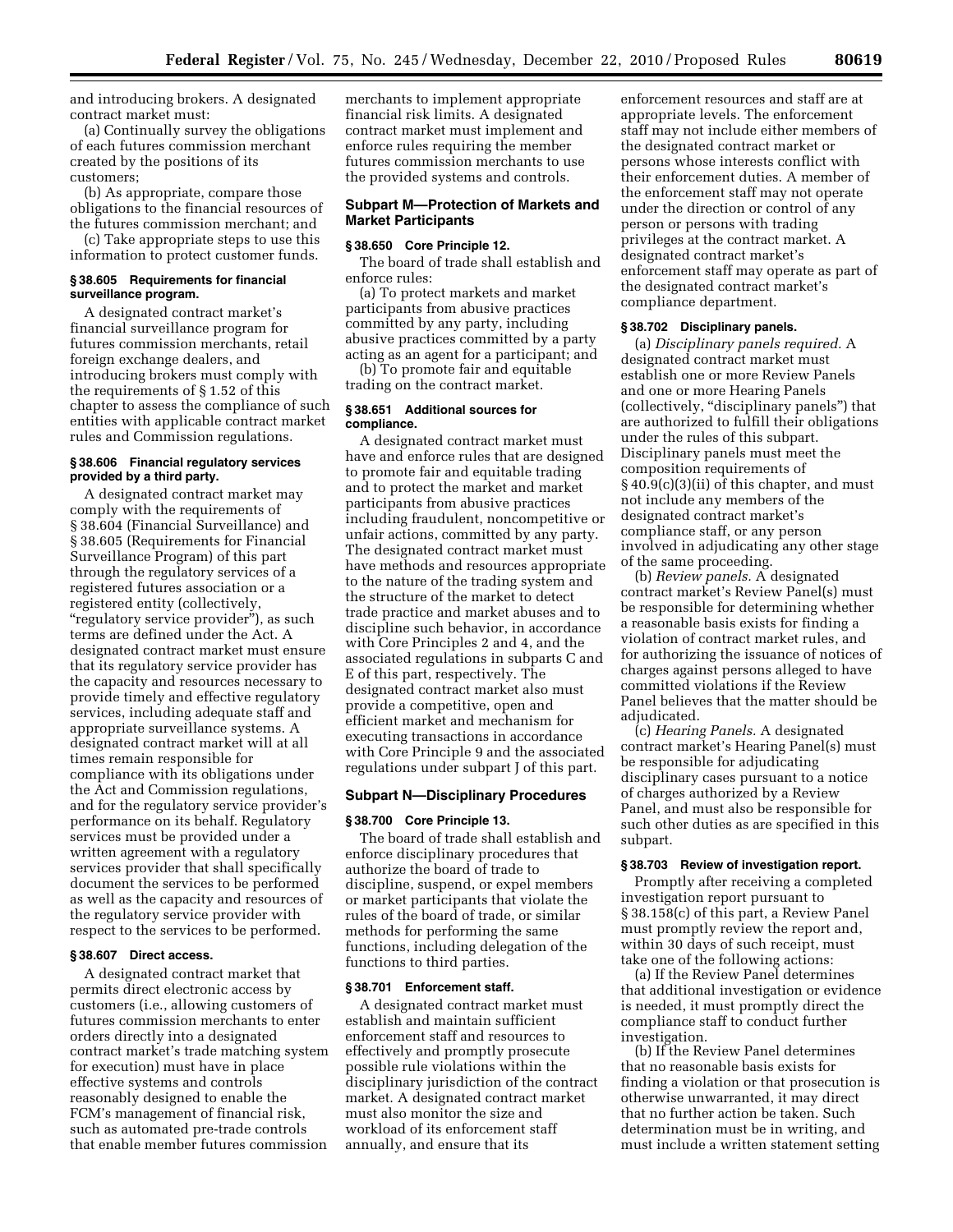forth the facts and analysis supporting the decision.

(c) If the Review Panel determines that a reasonable basis exists for finding a violation and adjudication is warranted, it must direct that the person or entity alleged to have committed the violation be served with a notice of charges and must proceed in accordance with the rules of this section.

## **§ 38.704 Notice of charges.**

A notice of charges must adequately state the acts, conduct, or practices in which the respondent is alleged to have engaged; state the rule, or rules, alleged to have been violated (or about to be violated); and prescribe the period within which a hearing on the charges may be requested. The notice must also advise the respondent charged that he is entitled, upon request, to a hearing on the charges; and if the rules of the designated contract market so provide:

(a) That failure to request a hearing within the period prescribed in the notice, except for good cause, may be deemed a waiver of the right to a hearing; and

(b) That failure to answer or to deny expressly a charge may be deemed to be an admission of such charge.

## **§ 38.705 Right to representation.**

Upon being served with a notice of charges, a respondent must have the right to be represented by legal counsel or any other representative of its choosing in all succeeding stages of the disciplinary process.

## **§ 38.706 Answer to charges.**

A respondent must be given a reasonable period of time to file an answer to a notice of charges. The rules of a designated contract market may require that:

(a) The answer must be in writing and include a statement that the respondent admits, denies, or does not have and is unable to obtain sufficient information to admit or deny each allegation. A statement of a lack of sufficient information shall have the effect of a denial of an allegation;

(b) Failure to file an answer on a timely basis shall be deemed an admission of all allegations contained in the notice of charges; and

(c) Failure in an answer to deny expressly a charge shall be deemed to be an admission of such charge.

## **§ 38.707 Admission or failure to deny charges.**

The rules of a designated contract market may provide that if a respondent admits or fails to deny any of the charges a Hearing Panel may find that the violations alleged in the notice of

charges for which the respondent admitted or failed to deny any of the charges have been committed. If the designated contract market's rules so provide, then:

(a) The Hearing Panel must impose a sanction for each violation found to have been committed;

(b) The Hearing Panel must promptly notify the respondent in writing of any sanction to be imposed pursuant to paragraph (a) of this section and shall advise the respondent that it may request a hearing on such sanction within the period of time, which shall be stated in the notice;

(c) The rules of a designated contract market may provide that if a respondent fails to request a hearing within the period of time stated in the notice, the respondent will be deemed to have accepted the sanction.

## **§ 38.708 Denial of charges and right to hearing.**

In every instance where a respondent has requested a hearing on a charge that is denied, or on a sanction set by the Hearing Panel pursuant to § 38.707 of this part, the respondent must be given an opportunity for a hearing in accordance with the requirements of § 38.710 of this part. The designated contract market's rules may provide that, except for good cause, the hearing must be concerned only with those charges denied and/or sanctions set by the Hearing Panel under § 38.707 of this part for which a hearing has been requested.

#### **§ 38.709 Settlement offers.**

(a) The rules of a designated contract market may permit a respondent to submit a written offer of settlement at any time after the investigation report is completed. The disciplinary panel presiding over the matter may accept the offer of settlement, but may not alter the terms of a settlement offer unless the respondent agrees.

(b) The rules of a designated contract market may provide that, in its discretion, a disciplinary panel may permit the respondent to accept a sanction without either admitting or denying the rule violations upon which the sanction is based.

(c) If an offer of settlement is accepted, the panel accepting the offer must issue a written decision specifying the rule violations it has reason to believe were committed, including the basis or reasons for the panel's conclusions, and any sanction to be imposed, which must include full customer restitution where customer harm is demonstrated. If an offer of settlement is accepted without the

agreement of the enforcement staff, the decision must adequately support the Hearing Panel's acceptance of the settlement. Where applicable, the decision must also include a statement that the respondent has accepted the sanctions imposed without either admitting or denying the rule violations.

(d) The respondent may withdraw his or her offer of settlement at any time before final acceptance by a panel. If an offer is withdrawn after submission, or is rejected by a disciplinary panel, the respondent must not be deemed to have made any admissions by reason of the offer of settlement and must not be otherwise prejudiced by having submitted the offer of settlement.

#### **§ 38.710 Hearings.**

(a) A designated contract market must adopt rules that provide for the following minimum requirements for any hearing conducted pursuant to a notice of charges:

(1) The hearing must be fair, must be conducted before members of the Hearing Panel, and must be promptly convened after reasonable notice to the respondent. The formal rules of evidence need not apply; nevertheless, the procedures for the hearing may not be so informal as to deny a fair hearing. No member of the Hearing Panel for the matter may have a financial, personal, or other direct interest in the matter under consideration.

(2) In advance of the hearing, the respondent must be entitled to examine all books, documents, or other evidence in the possession or under the control of the designated contract market that are to be relied upon by the enforcement staff in presenting the charges contained in the notice of charges or which are relevant to those charges.

(3) The designated contract market's enforcement and compliance staffs must be parties to the hearing, and the enforcement staff must present their case on those charges and sanctions that are the subject of the hearing.

(4) The respondent must be entitled to appear personally at the hearing, must be entitled to cross-examine any persons appearing as witnesses at the hearing, and must be entitled to call witnesses and to present such evidence as may be relevant to the charges.

(5) The designated contract market must require persons within its jurisdiction who are called as witnesses to participate in the hearing and to produce evidence. It must make reasonable efforts to secure the presence of all other persons called as witnesses whose testimony would be relevant.

(6) If the respondent has requested a hearing, a copy of the hearing must be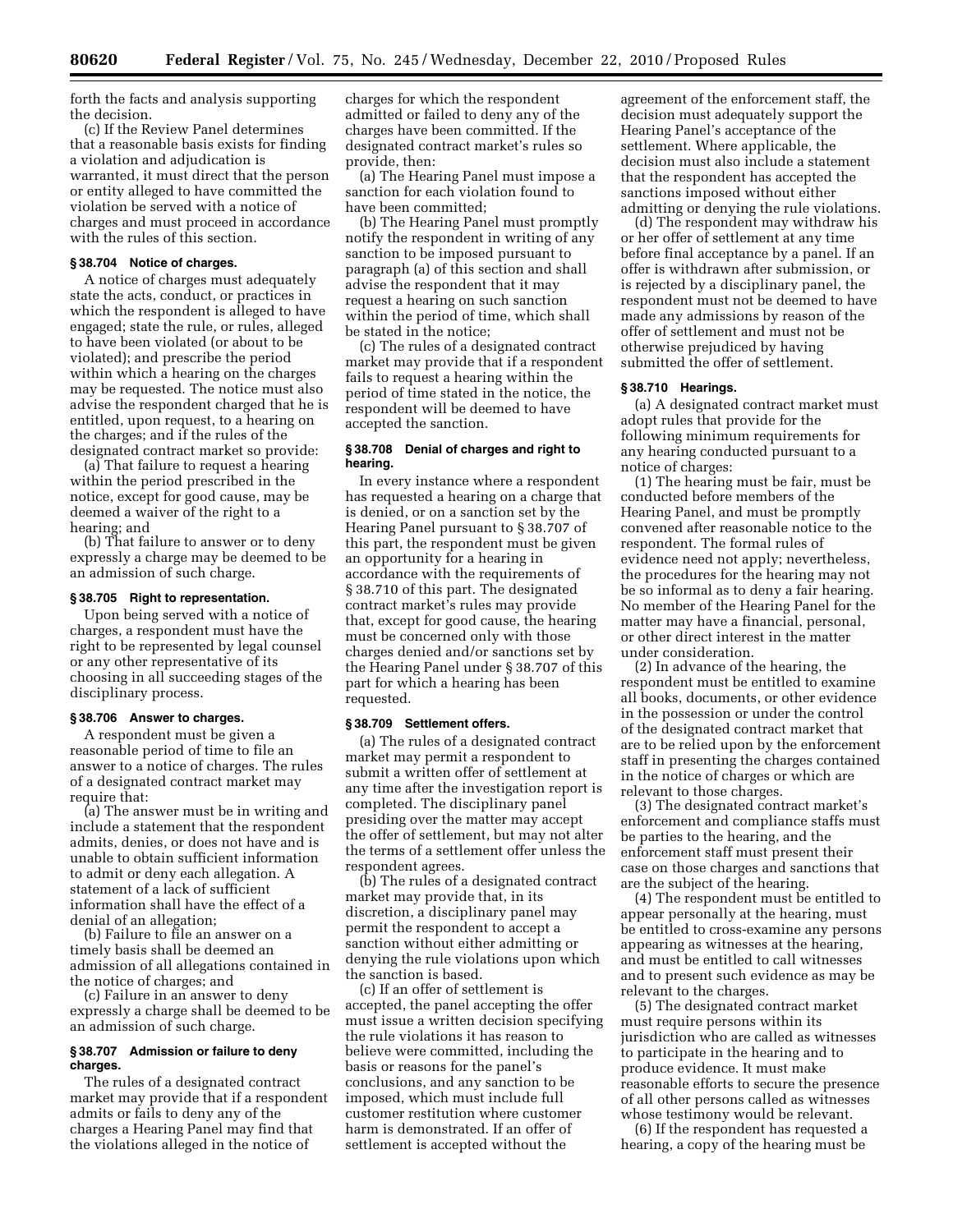made and must become a part of the record of the proceeding. The record must be one that is capable of being accurately transcribed; however, it need not be transcribed unless the transcript is requested by Commission staff or the respondent, the decision is appealed pursuant to § 38.712 of this part, or is reviewed by the Commission pursuant to Section 8c of the Act or part 9 of this chapter. In all other instances a summary record of a hearing is permitted.

(7) The rules of a designated contract market may provide that the cost of transcribing the record of the hearing must be borne by a respondent who requests the transcript, appeals the decision pursuant to § 38.712 of this part, or whose application for Commission review of the disciplinary action has been granted. In all other instances, the cost of transcribing the record must be borne by the designated contract market.

(b) The rules of a designated contract market may provide that a sanction may be summarily imposed upon any person within its jurisdiction whose actions impede the progress of a hearing.

#### **§ 38.711 Decisions.**

Promptly following a hearing conducted in accordance with § 38.710 of this part, the Hearing Panel must render a written decision based upon the weight of the evidence contained in the record of the proceeding and must provide a copy to the respondent.

The decision must include:

(a) The notice of charges or a summary of the charges;

(b) The answer, if any, or a summary of the answer;

(c) A summary of the evidence produced at the hearing or, where appropriate, incorporation by reference of the investigation report;

(d) A statement of findings and conclusions with respect to each charge, and a complete explanation of the evidentiary and other basis for such findings and conclusions with respect to each charge;

(e) An indication of each specific rule that the respondent was found to have violated; and

(f) A declaration of all sanctions imposed against the respondent, including the basis for such sanctions and the effective date of such sanctions.

## **§ 38.712 Right to appeal.**

The rules of a designated contract market may permit the parties to a proceeding to appeal promptly an adverse decision of the Hearing Panel in all or in certain classes of cases. Such rules may require a party's notice of

appeal to be in writing and to specify the findings, conclusions, or sanctions to which objection are taken. If the rules of a designated contract market permit appeals, then both the respondent and the enforcement staff must have the opportunity to appeal and the designated contract must provide for the following:

(a) The designated contract market must establish an appellate panel that must be authorized to hear appeals of respondents. In addition, the rules of a designated contract market may provide that the appellate panel may, on its own initiative, order review of a decision by the Hearing Panel within a reasonable period of time after the decision has been rendered.

(b) The composition of the appellate panel must be consistent with § 40.9(c)(iv) of this chapter, and must not include any members of the designated contract market's compliance staff, or any person involved in adjudicating any other stage of the same proceeding. The rules of a designated contract market must provide for the appeal proceeding to be conducted before all of the members of the board of appeals or a panel thereof.

(c) Except for good cause shown, the appeal or review must be conducted solely on the record before the Hearing Panel, the written exceptions filed by the parties, and the oral or written arguments of the parties.

(d) Promptly following the appeal or review proceeding, the board of appeals must issue a written decision and must provide a copy to the respondent. The decision issued by the board of appeal must adhere to all the requirements of § 38.711 of this part, to the extent that a different conclusion is reached from that issued by the Hearing Panel.

#### **§ 38.713 Final decisions.**

Each designated contract market must establish rules setting forth when a decision rendered pursuant to this section will become the final decision of such designated contract market.

#### **§ 38.714 Disciplinary sanctions.**

All disciplinary sanctions imposed by a designated contract market or its disciplinary panels must be commensurate with the violations committed and must be clearly sufficient to deter recidivism or similar violations by other market participants. All disciplinary sanctions must take into account the respondent's disciplinary history. In the event of demonstrated customer harm, any disciplinary sanction must also include full customer restitution.

#### **§ 38.715 Summary fines for violations of rules regarding timely submission of records, decorum, or other similar activities.**

A designated contract market may adopt a summary fine schedule for violations of rules relating to the timely submission of accurate records required for clearing or verifying each day's transactions, decorum, attire, or other similar activities. A designated contract market may permit its compliance staff, or a designated panel of contract market officials, to summarily impose minor sanctions against persons within the designated contract market's jurisdiction for violating such rules. A designated contract market's summary fine schedule may allow for warning letters to be issued for first-time violations or violators, provided that no more than one warning letter may be issued per rolling 12-month period for the same violation. If adopted, a summary fine schedule must provide for progressively larger fines for recurring violations.

## **§ 38.716 Emergency disciplinary actions.**

(a) A designated contract market may impose a sanction, including suspension, or take other summary action against a person or entity subject to its jurisdiction upon a reasonable belief that such immediate action is necessary to protect the best interest of the marketplace.

(b) Any emergency disciplinary action must be taken in accordance with a designated contract market's procedures that provide for the following:

(1) If practicable, a respondent must be served with a notice before the action is taken, or otherwise at the earliest possible opportunity. The notice must state the action, briefly state the reasons for the action, and state the effective time and date, and the duration of the action.

(2) The respondent must have the right to be represented by legal counsel or any other representative of its choosing in all proceedings subsequent to the emergency action taken. The respondent must be given the opportunity for a hearing as soon as reasonably practicable and the hearing must be conducted before the Hearing Panel pursuant to the requirements of § 38.710 of this part.

(3) Promptly following the hearing provided for in this rule, the designated contract market must render a written decision based upon the weight of the evidence contained in the record of the proceeding and must provide a copy to the respondent. The decision must include a description of the summary action taken; the reasons for the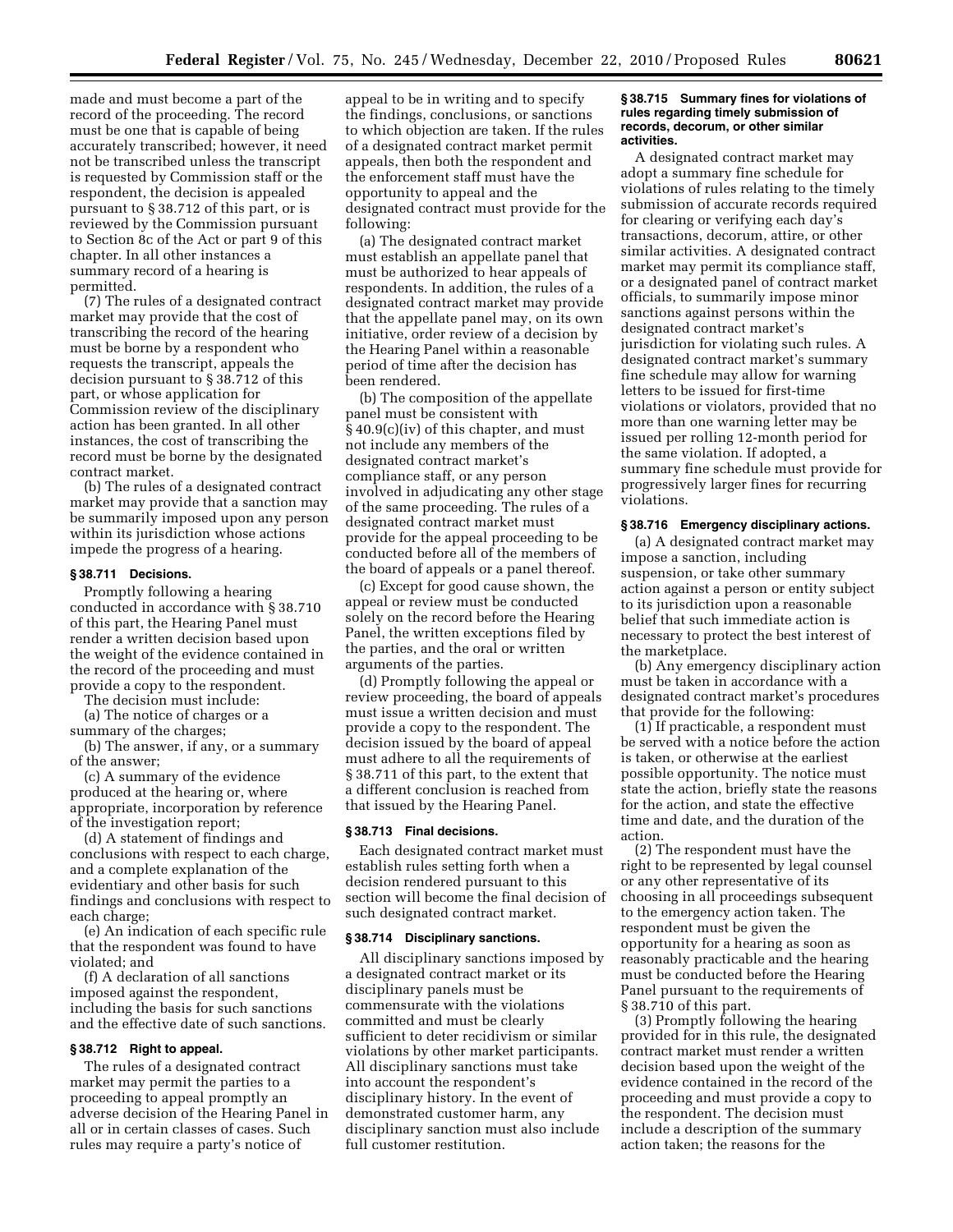summary action; a summary of the evidence produced at the hearing; a statement of findings and conclusions; a determination that the summary action should be affirmed, modified, or reversed; and a declaration of any action to be taken pursuant to the determination, and the effective date and duration of such action.

## **Subpart O—Dispute Resolution**

#### **§ 38.750 Core Principle 14.**

The board of trade shall establish and enforce rules regarding, and provide facilities for alternative dispute resolution as appropriate for, market participants and any market intermediaries.

## **§ 38.751 Additional sources for compliance.**

Applicants and designated contract markets may refer to the guidance and acceptable practices in Appendix B of this part to demonstrate to the Commission compliance with the requirements of § 38.750 of this part.

## **Subpart P—Governance Fitness Standards**

#### **§ 38.800 Core Principle 15.**

The board of trade shall establish and enforce appropriate fitness standards for directors, members of any disciplinary committee, members of the contract market, and any other person with direct access to the facility (including any party affiliated with any person described in this paragraph).

#### **Subpart Q—Conflicts of Interest**

## **§ 38.850 Core Principle 16.**

The board of trade shall establish and enforce rules:

(a) To minimize conflicts of interest in the decision-making process of the contract market; and

(b) To establish a process for resolving conflicts of interest described in paragraph (a) of this section.

## **Subpart R—Composition of Governing Boards of Contract Markets**

## **§ 38.900 Core Principle 17.**

The governance arrangements of the board of trade shall be designed to permit consideration of the views of market participants.

## **Subpart S—Recordkeeping**

#### **§ 38.950 Core Principle 18.**

The board of trade shall maintain records of all activities relating to the business of the contract market:

(a) In a form and manner that is acceptable to the Commission; and (b) For a period of at least 5 years.

## **§ 38.951 Additional sources for compliance.**

A designated contract market must maintain such records, including trade records and investigatory and disciplinary files, in accordance with the requirements of § 1.31 of this chapter, and in accordance with § 45.1 of this chapter, if applicable.

## **Subpart T—Antitrust Considerations**

#### **§ 38.1000 Core Principle 19.**

Unless necessary or appropriate to achieve the purposes of this Act, the board of trade shall not:

(a) Adopt any rule or taking any action that results in any unreasonable restraint of trade; or

(b) Impose any material anticompetitive burden on trading on the contract market.

## **§ 38.1001 Additional sources for compliance.**

Applicants and designated contract markets may refer to the guidance and acceptable practices in appendix B of this part to demonstrate to the Commission compliance with the requirements of § 38.1000 of this part.

## **Subpart U—System Safeguards**

#### **§ 38.1050 Core Principle 20.**

Each designated contract market shall:

(a) Establish and maintain a program of risk analysis and oversight to identify and minimize sources of operational risk, through the development of appropriate controls and procedures, and the development of automated systems, that are reliable, secure, and have adequate scalable capacity;

(b) Establish and maintain emergency procedures, backup facilities, and a plan for disaster recovery that allow for the timely recovery and resumption of operations and the fulfillment of the responsibilities and obligations of the board of trade; and

(c) Periodically conduct tests to verify that backup resources are sufficient to ensure continued order processing and trade matching, transmission of matched orders to a designated clearing organization for clearing, price reporting, market surveillance, and maintenance of a comprehensive and accurate audit trail.

#### **§ 38.1051 General requirements.**

(a) A designated contract market's program of risk analysis and oversight with respect to its operations and automated systems must address each of the following categories of risk analysis and oversight:

(1) Information security;

- (2) Business continuity-disaster recovery planning and resources;
- (3) Capacity and performance planning;
- (4) Systems operations;
- (5) Systems development and quality assurance; and
- (6) Physical security and

environmental controls. (b) In addressing the categories of risk analysis and oversight required under paragraph (a) of this section, a designated contract market should follow generally accepted standards and best practices with respect to the development, operation, reliability, security, and capacity of automated systems.

(c) A designated contract market must maintain a business continuity-disaster recovery plan and business continuitydisaster recovery resources, emergency procedures, and backup facilities sufficient to enable timely recovery and resumption of its operations and resumption of its ongoing fulfillment of its responsibilities and obligations as a designated contract market following any disruption of its operations. Such responsibilities and obligations include, without limitation, order processing and trade matching; transmission of matched orders to a designated clearing organization for clearing; price reporting; market surveillance; and maintenance of a comprehensive audit trail. The designated contract market's business continuity-disaster recovery plan and resources generally should enable resumption of trading and clearing of the designated contract market's products during the next business day following the disruption. Designated contract markets determined by the Commission to be critical financial markets are subject to more stringent requirements in this regard, set forth in § 40.9 of this chapter. Electronic trading is an acceptable backup for open outcry trading in the event of a disruption.

(d) A designated contract market that is not determined by the Commission to be a critical financial market satisfies the requirement to be able to resume trading and clearing during the next business day following a disruption by maintaining either:

(1) Infrastructure and personnel resources of its own that are sufficient to ensure timely recovery and resumption of its operations and resumption of its ongoing fulfillment of its responsibilities and obligations as a designated contract market following any disruption of its operations; or

(2) Contractual arrangements with other designated contract markets or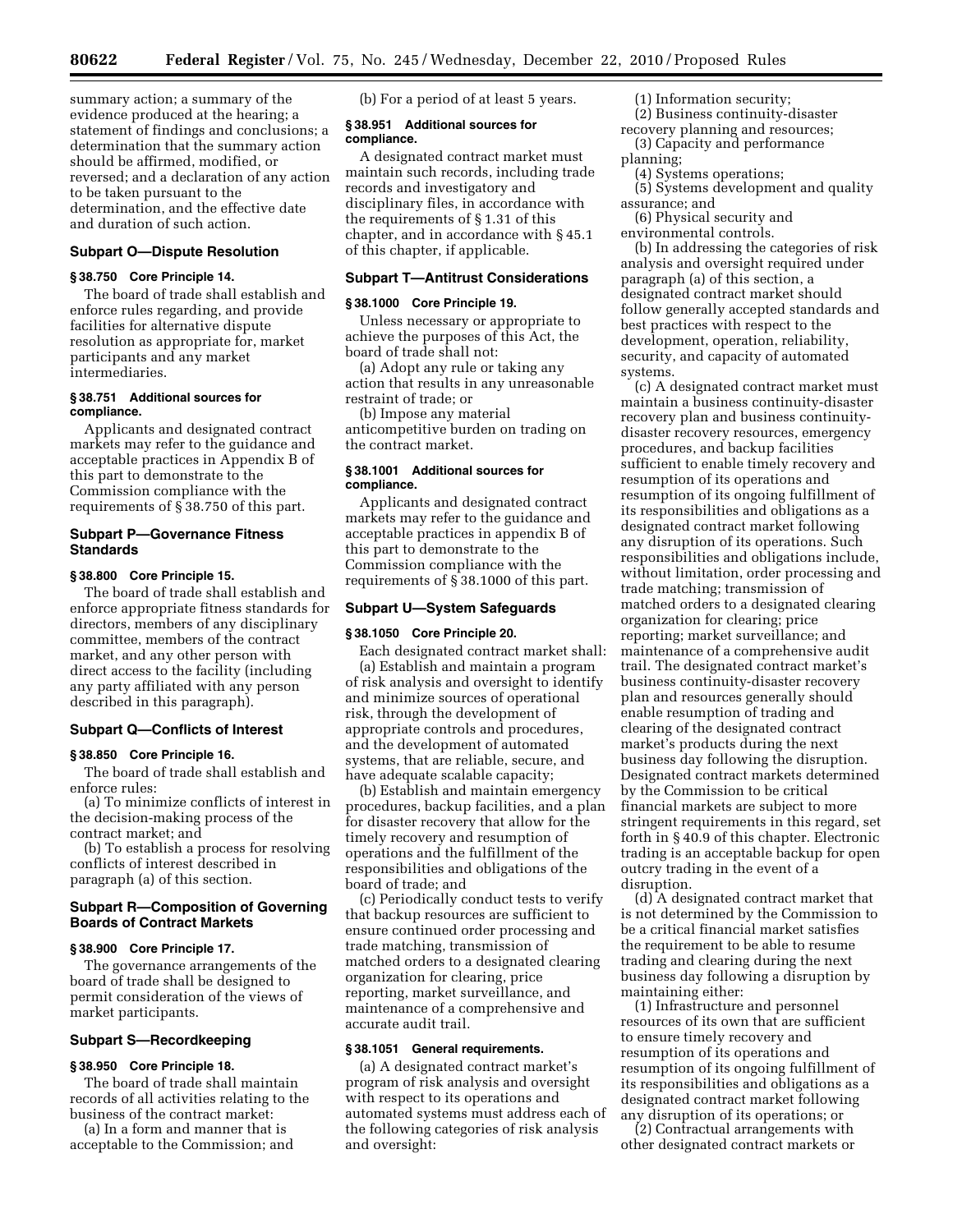disaster recovery service providers, as appropriate, that are sufficient to ensure continued trading and clearing of the designated contract market's products, and ongoing fulfillment of all of the designated contract market's responsibilities and obligations with respect to those products, in the event that a disruption renders the designated contract market temporarily or permanently unable to satisfy this requirement on its own behalf.

(e) A designated contract market must notify Commission staff promptly of all:

(1) Electronic trading halts and systems malfunctions;

(2) Cyber security incidents or targeted threats that actually or potentially jeopardize automated system operation, reliability, security, or capacity; and

(3) Any activation of the designated contract market's business continuitydisaster recovery plan.

(f) A designated contract market must give Commission staff timely advance notice of all:

(1) Planned changes to automated systems that may impact the reliability, security, or adequate scalable capacity of such systems; and

(2) Planned changes to the designated contract market's program of risk analysis and oversight.

(g) A designated contract market must provide to the Commission upon request current copies of its business continuity-disaster recovery plan and other emergency procedures, its assessments of its operational risks, and other documents requested by Commission staff for the purpose of maintaining a current profile of the designated contract market's automated systems.

(h) A designated contract market must conduct regular, periodic, objective testing and review of its automated systems to ensure that they are reliable, secure, and have adequate scalable capacity. It must also conduct regular, periodic testing and review of its business continuity-disaster recovery capabilities. Both types of testing should be conducted by qualified, independent professionals. Such qualified independent professionals may be independent contractors or employees of the designated contract market, but should not be persons responsible for development or operation of the systems or capabilities being tested. Pursuant to Core Principle 18 (Recordkeeping) and §§ 38.950 and 38.951 of this part, the designated contract market must keep records of all such tests, and make all test results available to the Commission upon request.

(i) To the extent practicable, a designated contract market should:

(1) Coordinate its business continuitydisaster recovery plan with those of the members and other market participants upon whom it depends to provide liquidity, in a manner adequate to enable effective resumption of activity in its markets following a disruption causing activation of the designated contract market's business continuitydisaster recovery plan;

(2) Initiate and coordinate periodic, synchronized testing of its business continuity-disaster recovery plan and the business continuity-disaster recovery plans of the members and other market participants upon whom it depends to provide liquidity; and

(3) Ensure that its business continuity-disaster recovery plan takes into account the business continuitydisaster recovery plans of its telecommunications, power, water, and other essential service providers.

(j) Part 46 of this chapter governs the obligations of those registered entities that the Commission has determined to be critical financial markets, with respect to maintenance and geographic dispersal of disaster recovery resources sufficient to meet a same-day recovery time objective in the event of a widescale disruption. Section 40.9 of this chapter establishes the requirements for core principle compliance in that respect.

#### **Subpart V—Financial Resources**

#### **§ 38.1100 Core Principle 21.**

(a) *In General.* The board of trade shall have adequate financial, operational, and managerial resources to discharge each responsibility of the board of trade.

(b) *Determination of Adequacy.* The financial resources of the board of trade shall be considered to be adequate if the value of the financial resources exceeds the total amount that would enable the contract market to cover the operating costs of the contract market for a 1-year period, as calculated on a rolling basis.

#### **§ 38.1101 General requirements.**

(a) *General rule.* (1) A designated contract market must maintain financial resources sufficient to enable it to perform its functions in compliance with the core principles set forth in Section 5 of the Act and regulations thereunder.

(2) An entity that operates as both a designated contract market and a derivatives clearing organization also shall comply with the financial resource requirements of § 39.11 of this chapter.

(3) Financial resources shall be considered sufficient if their value is at least equal to a total amount that would enable the designated contract market, or applicant for designation as such, to cover its operating costs for a period of at least one year, calculated on a rolling basis.

(b) *Types of financial resources.*  Financial resources available to satisfy the requirements of paragraph (a) of this section may include:

(1) The designated contract market's own capital; and

(2) Any other financial resource deemed acceptable by the Commission.

(c) *Computation of financial resource requirement.* A designated contract market must, on a quarterly basis, based upon its fiscal year, make a reasonable calculation of its projected operating costs over a 12-month period in order to determine the amount needed to meet the requirements of paragraph (a) of this section. The designated contract market shall have reasonable discretion in determining the methodology used to compute such projected operating costs. The Commission may review the methodology and require changes as appropriate.

(d) *Valuation of financial resources.*  At appropriate intervals, but not less than quarterly, a designated contract market must compute the current market value of each financial resource used to meet its obligations under paragraph (a) of this section. Reductions in value to reflect market and credit risk (''haircuts'') must be applied as appropriate.

(e) *Liquidity of financial resources.*  The financial resources allocated by the designated contract market to meet the requirements of paragraph (a) of this section must include unencumbered, liquid financial assets (*i.e.,* cash and/or highly liquid securities) equal to at least six months' operating costs. If any portion of such financial resources is not sufficiently liquid, the designated contract market may take into account a committed line of credit or similar facility for the purpose of meeting this requirement.

(f) *Reporting requirements.* (1) Each fiscal quarter, or at any time upon Commission request, a designated contract market must:

(i) Report to the Commission: (A) The amount of financial resources necessary to meet the requirements of paragraph (a) of this section; and

(B) The value of each financial resource available, computed in accordance with the requirements of paragraph (d) of this section; and

(ii) Provide the Commission with a financial statement, including the balance sheet, income statement, and statement of cash flows of the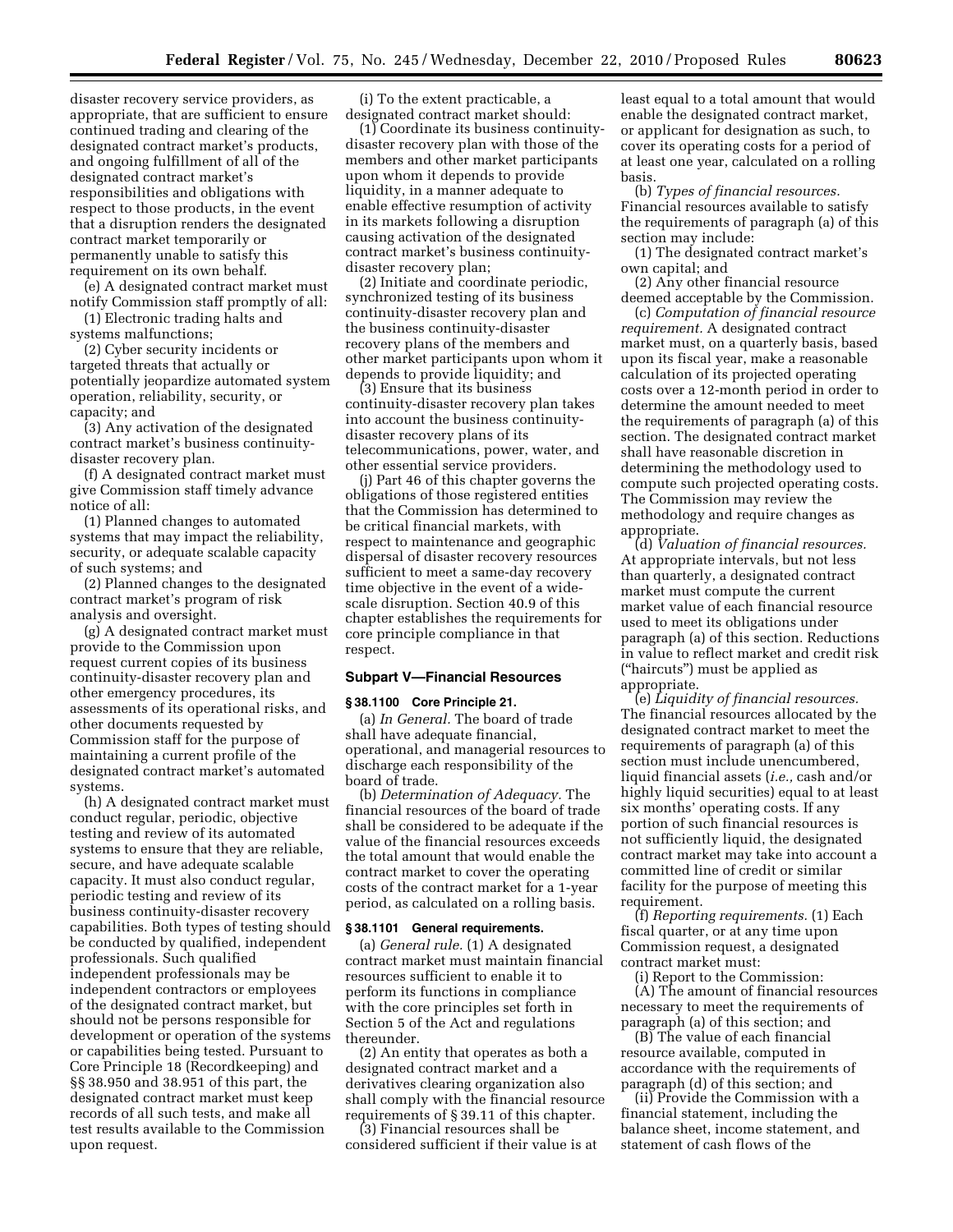designated contract market or of its parent company.

(2) The calculations required by this paragraph shall be made as of the last business day of the designated contract market's fiscal quarter.

(3) The designated contract market must provide the Commission with:

(i) Sufficient documentation explaining the methodology used to compute its financial requirements under paragraph (a) of this section,

(ii) Sufficient documentation explaining the basis for its determinations regarding the valuation and liquidity requirements set forth in paragraphs (d) and (e) of this section, and

(iii) Copies of any agreements establishing or amending a credit facility, insurance coverage, or other arrangement evidencing or otherwise supporting the designated contract market's conclusions.

(4) The report shall be filed not later than 17 business days after the end of the designated contract market's fiscal quarter, or at such later time as the Commission may permit, in its discretion, upon request by the designated contract market.

## **Subpart W—Diversity of Board of Directors**

#### **§ 38.1150 Core Principle 22.**

The board of trade, if a publicly traded company, shall endeavor to recruit individuals to serve on the board of directors and the other decisionmaking bodies (as determined by the Commission) of the board of trade from among, and to have the composition of the bodies reflect, a broad and culturally diverse pool of qualified candidates.

## **Subpart X—Securities and Exchange Commission**

## **§ 38.1200 Core Principle 23.**

The board of trade shall keep any such records relating to swaps defined in Section 1a(47)(A)(v) of the Act open to inspection and examination by the Securities and Exchange Commission.

## **§ 38.1201 Additional sources for compliance.**

Applicants and designated contract markets may refer to the guidance and/ or acceptable practices in Appendix B of this part to demonstrate to the Commission compliance with the requirements of § 38.1200 of this part.

19. Revise appendix A to part 38 to read as follows:

# **Appendix A—Form DCM lit]**

**COMMODITY FUTURES TRADING COMMISSION** 

*FORM DCM* 

## **CONTRACT MARKET**

## **APPLICATION OR AMENDMENT TO APPLICATION FOR DESIGNATION**

#### **DESIGNATION INSTRUCTIONS**

Intentional misstatements or material omissions of fact may constitute Federal criminal violations (7 U.S.C. 13 and 18 U.S.C. 1001) or grounds for disqualification from designation.

## **DEFINITIONS**

Unless the context requires otherwise, all terms used in the Form DCM have the same meaning as in the Commodity Exchange Act, as amended (''CEA'' or ''Act''), and in the General Rules and Regulations of the Commodity Futures Trading Commission (''Commission'') thereunder.

#### **GENERAL INSTRUCTIONS**

1. Application Form DCM and Exhibits thereto are to be filed with the Commission by applicants for designation as a contract market, or by a designated contract market amending such designation, pursuant to Section 5 of the CEA and the Commission's regulations thereunder. Applicants may prepare their own Form DCM but must follow the format prescribed herein. Upon the filing of an application for designation in accordance with the instructions provided herein, the Commission will publish notice of the filing and afford interested persons an opportunity to submit written data, views and arguments concerning such application. No application for designation shall be effective unless the Commission, by order, grants such designation.

2. Individuals' names, except the executing signature in Item 10, shall be given in full (Last Name, First Name, and Middle Name).

3. Signatures on all copies of the Form DCM filed with the Commission can be executed electronically. If the Form DCM is filed by a limited liability company, it must be signed in the name of the limited liability company by a member duly authorized to sign on the limited liability company's behalf; if filed by a partnership, it shall be signed in the name of the partnership by a general partner duly authorized; if filed by an unincorporated organization or association which is not a partnership, it shall be signed in the name of such organization or association by the managing agent—i.e., a duly authorized person who directs or manages or who participates in the directing or managing of its affairs; if filed by a corporation, it shall be signed in the name of the corporation by a principal officer duly authorized.

4. If Form DCM is being filed as an application for designation, all applicable items must be answered in full. If any item is not applicable, indicate by "none," "not applicable," or "N/A" as appropriate.

5. For the purposes of this Form DCM, the term "Applicant" shall include any applicant for designation as a contract market or any designated contract market that is amending Form DCM.

6. Under Section 5 of the CEA and the Commission's regulations thereunder, the Commission is authorized to solicit the information required to be supplied by this Form DCM from Applicants seeking designation as a contract market and from a designated contract market. Disclosure of the information specified on this Form DCM is mandatory prior to the start of processing of an application for designation as a contract market. The information provided with this Form DCM will be used for the principal purpose of determining whether the Commission should grant or deny designation to an Applicant. The Commission further may determine that other and additional information is required from the Applicant in order to process its application. Except in cases where confidential treatment is requested by the Applicant and granted by the Commission, pursuant to the Freedom of Information Act and the rules of the Commission thereunder, information supplied on this Form DCM will be included routinely in the public files of the Commission and will be available for inspection by any interested person. A Form DCM which is not prepared and executed in compliance with applicable requirements and instructions may be returned as not acceptable for filing. Acceptance of this Form DCM, however, shall not constitute a finding that the Form DCM has been filed as required or that the information submitted is true, current or complete.

## **UPDATING INFORMATION ON THE FORM DCM**

1. Part 38 of the Commission's regulations requires that if any information contained in this application, or any supplement or amendment thereto, is or becomes inaccurate for any reason, an amendment to Form DCM, or a submission under part 40 of the Commission's regulations, in either case correcting such information must be filed promptly with the Commission.

2. Designated Contract Markets filing Form DCM as an amendment need file only the facing page, the signature page (Item 10), and any pages on which an answer is being amended, together with any exhibits that are being amended. The submission of an amendment represents that the remaining items and exhibits remain true, current and complete as previously filed.

## **WHERE TO FILE**

The Application Form DCM and appropriate exhibits must be filed electronically with the Secretary of the Commission at its Washington DC headquarters at [submissions@cftc.gov](mailto:submissions@cftc.gov) and the Division of Market Oversight at *[DMOSubmissions@cftc.gov](mailto:DMOSubmissions@cftc.gov)*.

#### **BILLING CODE 6351–01–P**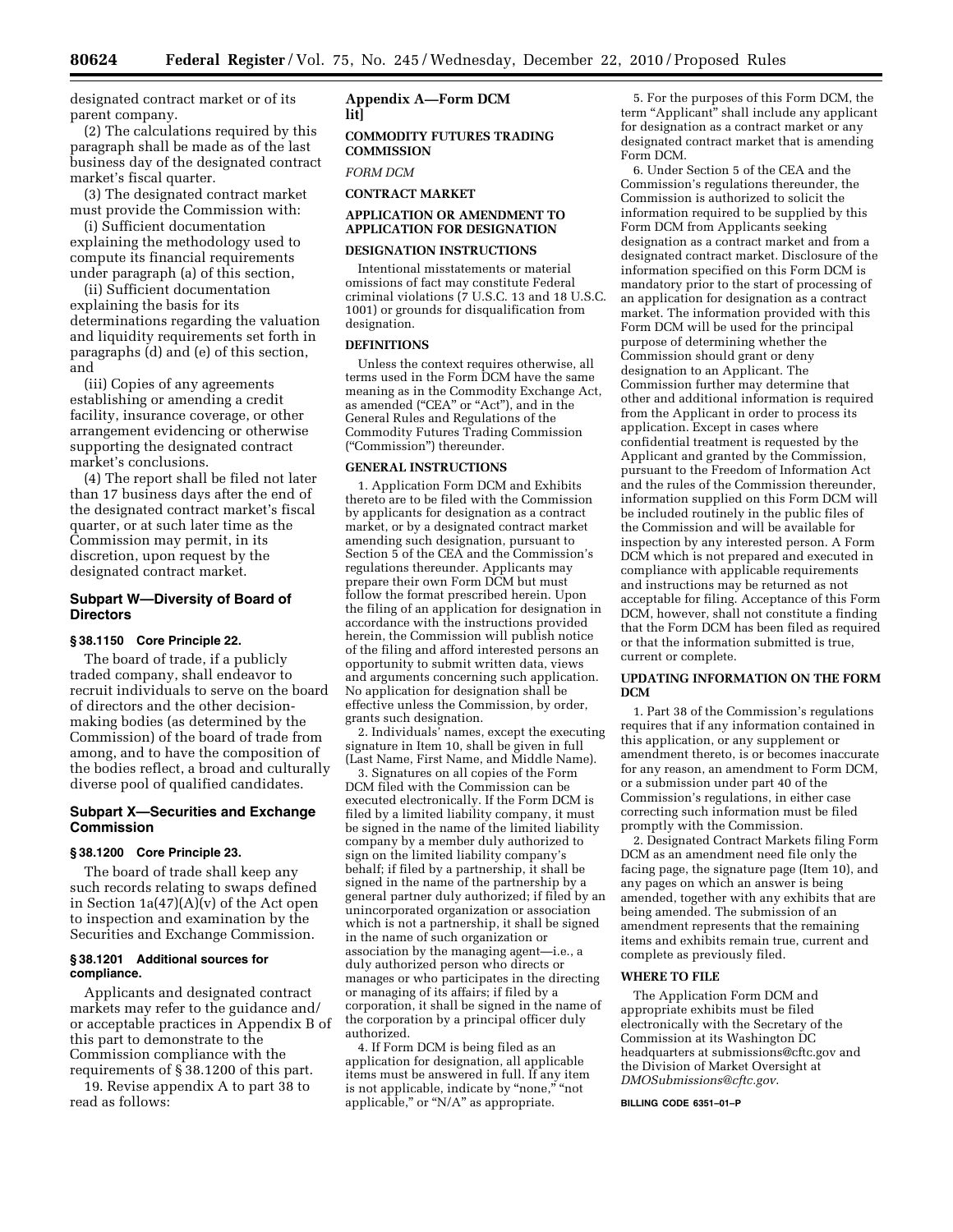# **COMMODITY FUTURES TRADING COMMISSION**

# **FORM DCM**

# **DESIGNATED CONTRACT MARKET** APPLICATION OR AMENDMENT TO APPLICATION FOR DESIGNATION

# Exact name of Applicant as specified in charter

# **Address of principal executive offices**

 $\Box$ If this is an APPLICATION for designation, complete in full and check here.

 $\Box$ If this is an AMENDMENT to an application, or to an existing designation, list all items that are amended and check here.

# **GENERAL INFORMATION**

1. Name under which the business of the designated contract market will be conducted. if different than name specified on facing sheet:

2. If name of designated contract market is hereby amended, state previous designated contract market name:

3. Mailing address, if different than address specified on facing sheet:

**Number and Street** 

City

**State** 

**Zip Code** 

3(a). Additional contact information:

Fax

**Phone** 

Website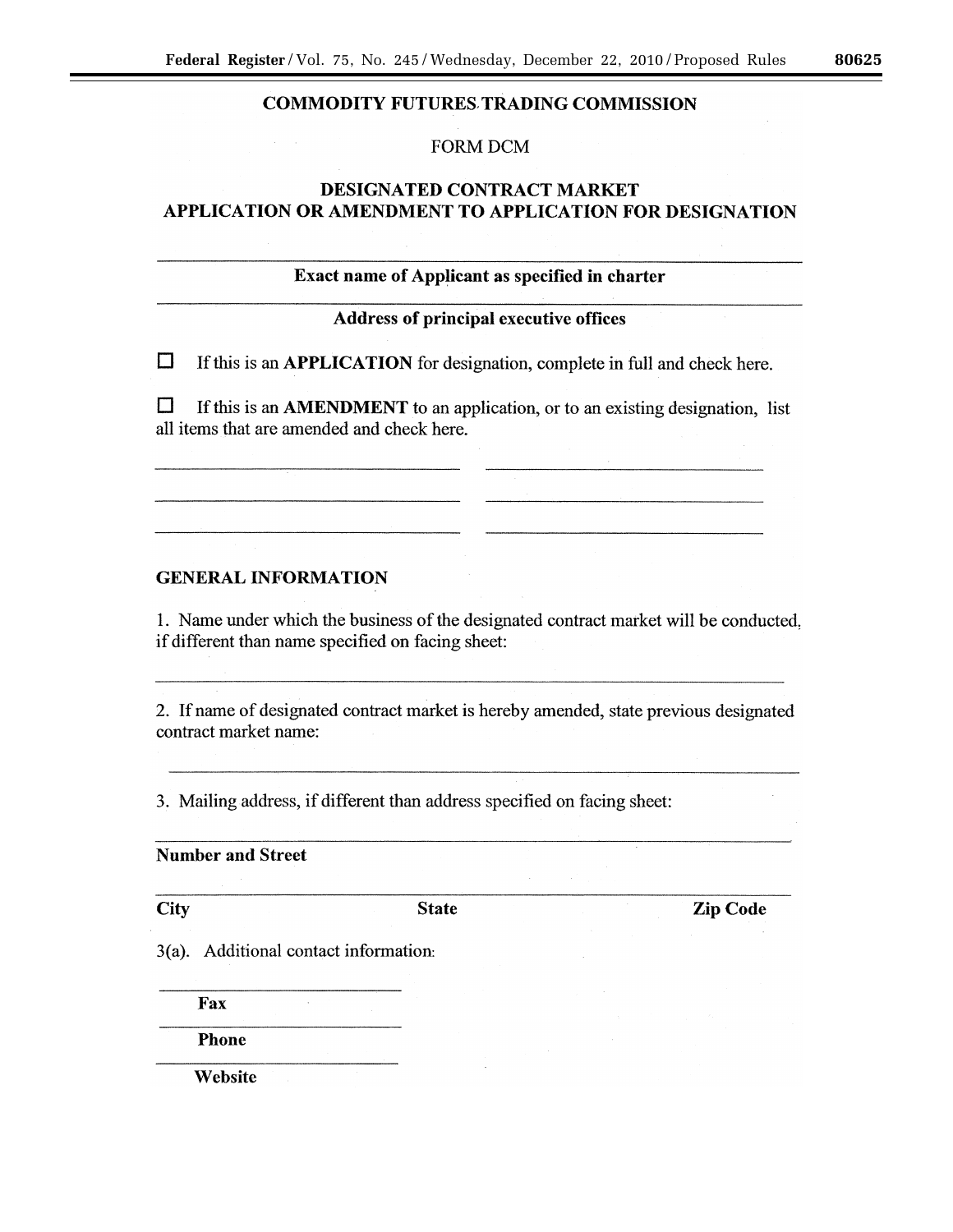4. List of principal office(s) and address(es) where designated contract market activities are/will be conducted: **Office Address** 

# **BUSINESS ORGANIZATION**

- 5. Applicant is a:
- $\Box$ Corporation
- $\Box$ Partnership
- $\Box$ Limited Liability Company
- $\Box$ Other form of organization (specify)
- 6. If Applicant is a corporation:
- Date of incorporation: a.

 $\mathbf b$ . State of incorporation:

- 7. If Applicant is a partnership:
- a. Date of filing of partnership articles:

 $\mathbf{b}$ . State in which filed:

8. If Applicant is a limited liability company:

Date of filing of Articles of Organization/Certificate of Formation: a.

 $\mathbf{b}$ . State in which filed:

9. Applicant agrees and consents that the notice of any proceeding before the Commission in connection with its application for designation as a contract market may be given by sending such notice by certified mail or confirmed telegram to the officer specified or person named below at the address given.

Name of person (if Applicant is a corporation, limited liability company or partnership, title of officer)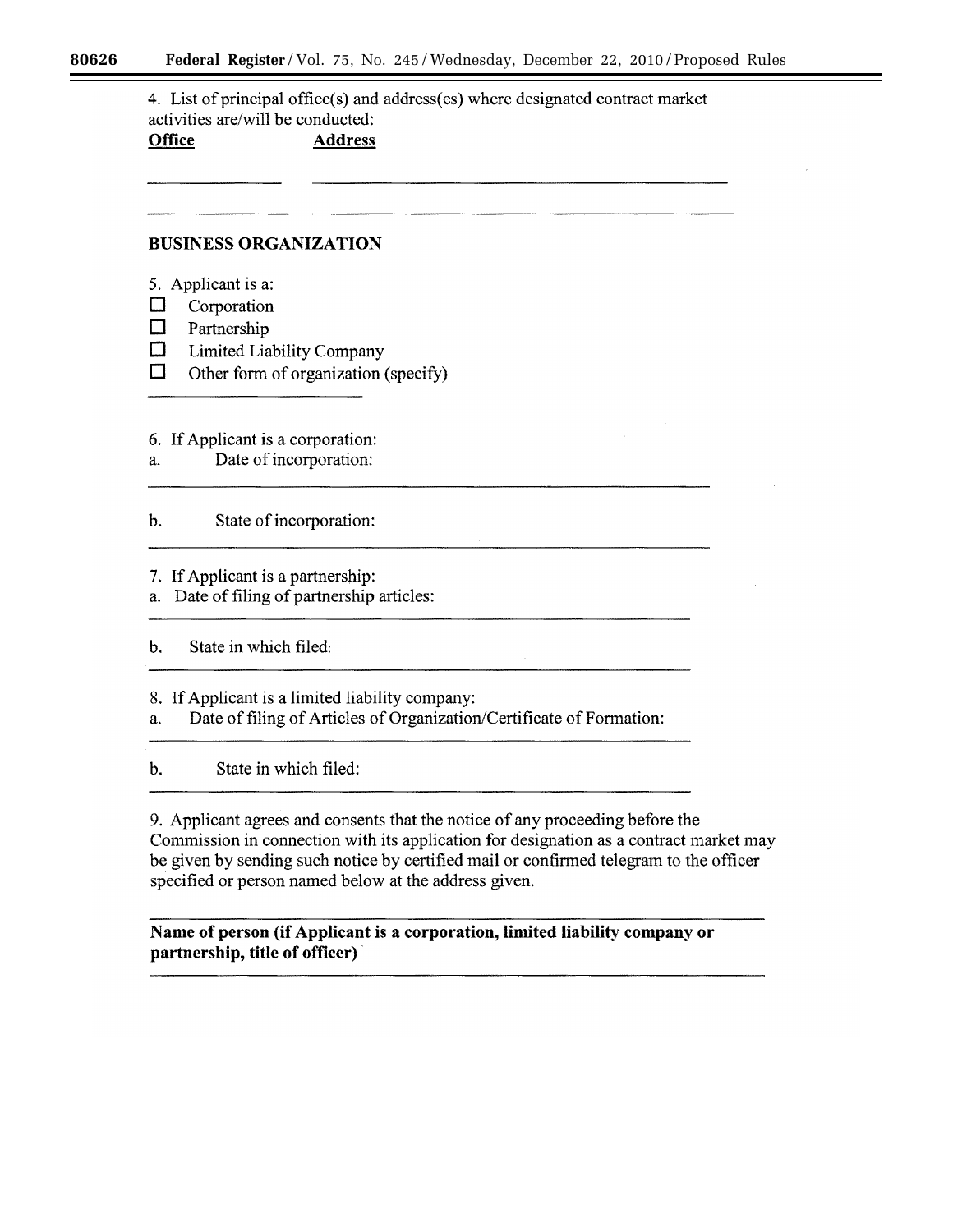# **Name of Applicant**

## **Number and Street**

**City** 

**State** 

**Zip Code** 

## **SIGNATURES**

10. The Applicant has duly caused this application or amendment to be signed on its behalf by the undersigned, hereunto duly authorized, this day of ., 20\_\_\_\_\_\_. The Applicant and the undersigned represent that all information contained herein is true, current and complete. It is understood that all required items and Exhibits are considered integral parts of this Form DCM and that the submission of any amendment represents that all unamended items and Exhibits remain true, current, and complete as previously filed.

# **Name of Applicant**

# Manual signature of Member, General Partner, Managing Agent, or Principal Agent

# **Title**

## **BILLING CODE 6351–01–C**

## **EXHIBITS INSTRUCTIONS**

The following exhibits must be filed with the Commission by Applicants seeking designation as a contract market, or by a designated contract market amending its designation, pursuant to Section 5 of the CEA and the Commission's regulations thereunder. The exhibits should be labeled according to the items specified in this Form DCM. If any exhibit is not applicable, please specify the exhibit letter and indicate by "none," "not applicable," or "N/A" as appropriate.

#### **EXHIBITS—BUSINESS ORGANIZATION**

1. Attach as **Exhibit A**, the name of any person(s) who owns ten percent (10%) or more of the Applicant's stock or who, either directly or indirectly, through agreement or otherwise, in any other manner, may control or direct the management or policies of Applicant.

Provide as part of Exhibit A the full name and address of each such person and attach a copy of the agreement or, if there is none written, describe the agreement or basis upon which such person exercises or may exercise such control or direction.

2. Attach as **Exhibit B**, a list of the present officers, directors, governors (and, in the case of an Applicant that is not a corporation, the members of all standing committees grouped by committee), or persons performing functions similar to any of the foregoing, of the designated contract market or of any entity that performs the regulatory activities of the Applicant, indicating for each:

a. Name

b. Title

c. Dates of commencement and termination of present term of office or position

d. Length of time each present officer, director, or governor has held the same office or position

e. Brief account of the business experience of each officer and director over the last five (5) years

f. Any other business affiliations in the derivatives and securities industry

g. For directors, list any committees on which they serve and any compensation received by virtue of their directorship h. A description of:

(1) Any order of the Commission with respect to such person pursuant to Section 5e of the CEA;

(2) Any conviction or injunction against such person within the past ten (10) years;

(3) Any disciplinary actions with respect to such person within the last five (5) years;

(4) Any disqualification under Sections 8b and 8d of the CEA;

(5) Any disciplinary action under Section 8c of the CEA; and

(6) Any violation pursuant to Section 9 of the CEA.

3. Attach as **Exhibit C**, a narrative that sets forth the fitness standards for the Board of Directors and its composition including the number and percentage of public directors.

4. Attach as Exhibit D, a narrative or graphic description of the organizational structure of the Applicant. Include a list of all affiliates of the Applicant and indicate the general nature of the affiliation. Note: If the designated contract market activities of the Applicant are or will be conducted primarily

by a division, subdivision, or other separate entity within the Applicant, corporation or organization, describe the relationship of such entity within the overall organizational structure and attach as Exhibit D a description only as it applies to the division, subdivision or separate entity, as applicable. Additionally, provide any relevant jurisdictional information, including any and all jurisdictions in which you or any affiliated entity are doing business, and registration status, including pending applications (e.g., country, regulator, registration category, date of registration). Provide the address for legal service of process for each jurisdiction, which cannot be a post office box.

5. Attach as **Exhibit E**, a description of the personnel qualifications for each category of professional employees employed by the Applicant or the division, subdivision, or other separate entity within the Applicant as described in Item 4.

6. Attach as **Exhibit F**, an analysis of staffing requirements necessary to carry out operations of the Applicant as a designated contract market and the name and qualifications of each key staff person.

7. Attach as **Exhibit G**, a copy of the constitution, articles of incorporation, formation or association with all amendments thereto, partnership or limited liability agreements, and existing by-laws, operating agreement, rules or instruments corresponding thereto, of the Applicant. Include any additional governance fitness information not included in Exhibit C. Provide a certificate of good standing dated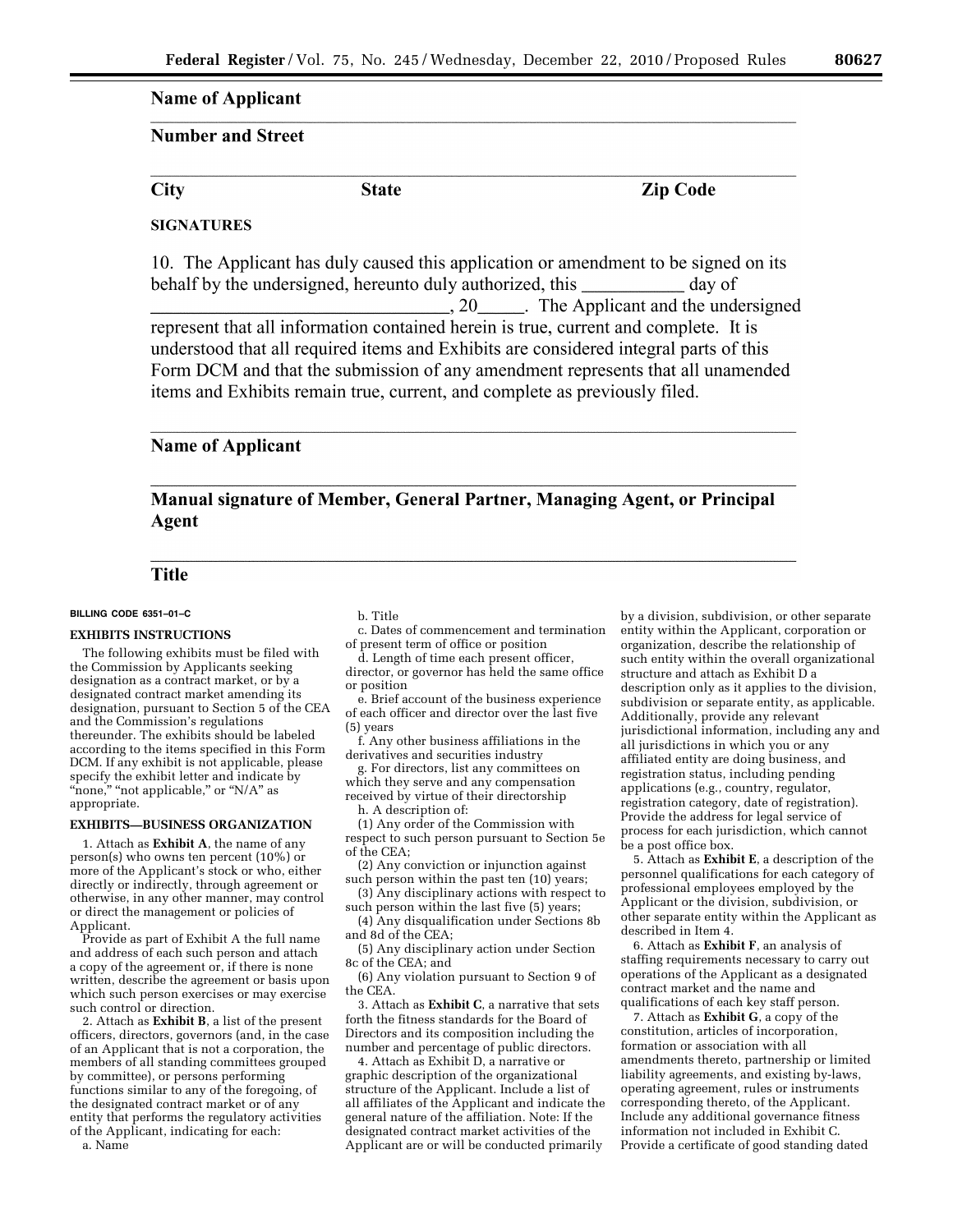within one week of the date of the Form DCM.

8. Attach as **Exhibit H**, a brief description of any pending legal proceeding(s), other than ordinary and routine litigation incidental to the business, to which the Applicant or any of its affiliates is a party or to which any of its or their property is the subject. Include the name of the court or agency where the proceeding(s) are pending, the date(s) instituted, the principal parties involved, a description of the factual basis alleged to underlie the proceeding(s), and the relief sought. Include similar information as to any proceeding(s) known to be contemplated by the governmental agencies.

#### **EXHIBITS—FINANCIAL INFORMATION**

9. Attach as **Exhibit I**:

a. (i) Balance sheet, (ii) Statement of income and expenses, (iii) Statement of cash flows, and (iv) Statement of sources and application of revenues and all notes or schedules thereto, as of the most recent fiscal year of the Applicant, or of its parent company, if applicable. If a balance sheet and any statements certified by an independent public accountant are available, such balance sheet and statement(s) should be submitted as Exhibit I.

b. Provide a narrative of how the value of the financial resources of the Applicant is at least equal to a total amount that would enable the Applicant to cover its operating costs for a period of at least one year, calculated on a rolling basis, and whether such financial resources include unencumbered, liquid financial assets (i.e. cash and/or highly liquid securities) equal to at least six months' operating costs.

c. Attach copies of any agreements establishing or amending a credit facility, insurance coverage, or other arrangement evidencing or otherwise supporting the Applicant's conclusions regarding the liquidity of its financial assets.

d. Representations regarding sources and estimates for future ongoing operational resources.

10. Attach as **Exhibit J,** a balance sheet and an income and expense statement for each affiliate of the designated contract market that also engages in designated contract market activities as of the end of the most recent fiscal year of each such affiliate, and each affiliate of the designated contract market that engages in swap execution facility activities.

11. Attach as **Exhibit K,** the following: a. A complete list of all dues, fees and other charges imposed, or to be imposed, by or on behalf of Applicant for its designated contract market services that are provided on an exclusive basis and identify the service or services provided for each such due, fee, or other charge.

b. A description of the basis and methods used in determining the level and structure of the dues, fees and other charges listed in paragraph (a.) of this item.

c. If the Applicant differentiates, or proposes to differentiate, among its customers, or classes of customers in the amount of any dues, fees, or other charges imposed for the same or similar exclusive services, so state and indicate the amount of each differential. In addition, identify and describe any differences in the cost of providing such services, and any other factors, that account for such differentiations.

## **EXHIBITS—COMPLIANCE**

12. Attach as **Exhibit L,** a narrative and supporting documents that may be provided under other Exhibits herein, that describe the manner in which the Applicant is able to comply with each core principle. The Applicant should include an explanation, and any other forms of documentation the Applicant thinks will be helpful to its explanation, demonstrating how the designated contract market will be able to comply with each core principle. To the extent that the application raises issues that are novel, or for which compliance with a core principle is not self-evident, include an explanation of how that item and the application satisfy the core principles.

13. Attach as **Exhibit M,** a copy of the Applicant's rules (as defined in § 40.1 of the Commission's regulations) and any technical manuals, other guides or instructions for users of, or participants in, the market, including minimum financial standards for members or market participants. Include rules citing applicable Federal position limits and aggregation standards in part 151 of the Commission's regulations and any exchange set position limit rules. Include rules on publication of daily trading information with regards to the requirements of part 16 of the Commission's regulations. The Applicant should include an explanation, and other forms of documentation the Applicant thinks will be helpful to its explanation, demonstrating how the designated contract market will be able to comply with each core principle and how its rules, technical manuals, other guides or instructions for users of, or participants in, the market, or minimum financial standards for members of market participants as provided in this Exhibit M help support the designated contract market's compliance with the core principles.

14. Attach as **Exhibit N,** executed or executable copies of any agreements or contracts entered into or to be entered into by the Applicant, including third party regulatory service provider or member or user agreements that enable or empower the Applicant to comply with applicable core principles. Identify: (1) The services that will be provided; and (2) The core principles addressed by such agreement.

15. Attach as **Exhibit O,** a copy of any compliance manual and any other documents that describe with specificity, the manner in which the Applicant will conduct trade practice, market and financial surveillance.

16. Attach as **Exhibit P,** a description of the Applicant's disciplinary and enforcement protocols, tools, and procedures and the arrangements for alternative dispute resolution.

17. Attach as **Exhibit Q,** a description of the Applicant's trade matching algorithm and examples of how that algorithm works in various trading scenarios involving various types of orders.

18. Attach as **Exhibit R,** a list of rules prohibiting specific trade practice violations.

19. Attach as **Exhibit S,** a discussion of how trading data will be maintained by the designated contract market.

20. Attach as **Exhibit T,** a list of the name of the clearing organization(s) that will be clearing the Applicant's trades, and a representation that clearing members of that organization will be guaranteeing such trades.

21. Attach as **Exhibit U,** any information (described with particularity) included in the application that will be subject to a request for confidential treatment pursuant to § 145.9 of the Commission's regulations.

#### **EXHIBITS—OPERATIONAL CAPABILITY**

22. Attach as **Exhibit V,** information responsive to the Technology Questionnaire (hyperlink to Web site). This questionnaire focuses on information pertaining to the Applicant's program of risk analysis and oversight. Main topic areas include: information security; business continuitydisaster recovery (''BC–DR'') planning and resources; capacity and performance planning; systems operations; systems development and quality assurance; and physical security and environmental controls.

20. Revise Appendix B to part 38 to read as follows:

## **Appendix B to Part 38—Guidance on, and Acceptable Practices in, Compliance With Core Principles**

1. This appendix provides guidance on complying with core principles, both initially and on an ongoing basis, to obtain and maintain designation under Section 5(d) of the Act and this part 38. Where provided, guidance is set forth in paragraph (a) following the relevant heading and can be used to demonstrate to the Commission compliance with the selected requirements of a core principle, under §§ 38.3 and 38.5 of this part. The guidance for the core principle is illustrative only of the types of matters a designated contract market may address, as applicable, and is not intended to be used as a mandatory checklist. Addressing the issues set forth in this appendix would help the Commission in its consideration of whether the designated contract market is in compliance with the selected requirements of a core principle; *provided however,* that the guidance is not intended to diminish or replace, in any event, the obligations and requirements of applicants and designated contract markets to comply with the regulations provided under this part.

2. Where provided, acceptable practices meeting selected requirements of core principles are set forth in paragraph (b) following guidance. Designated contract markets that follow specific practices outlined in the acceptable practices for a core principle in this appendix will meet the selected requirements of the applicable core principle; *provided however,* that the acceptable practice is not intended to diminish or replace, in any event, the obligations and requirements of applicants and designated contract markets to comply with the regulations provided under this part 38. The acceptable practices are for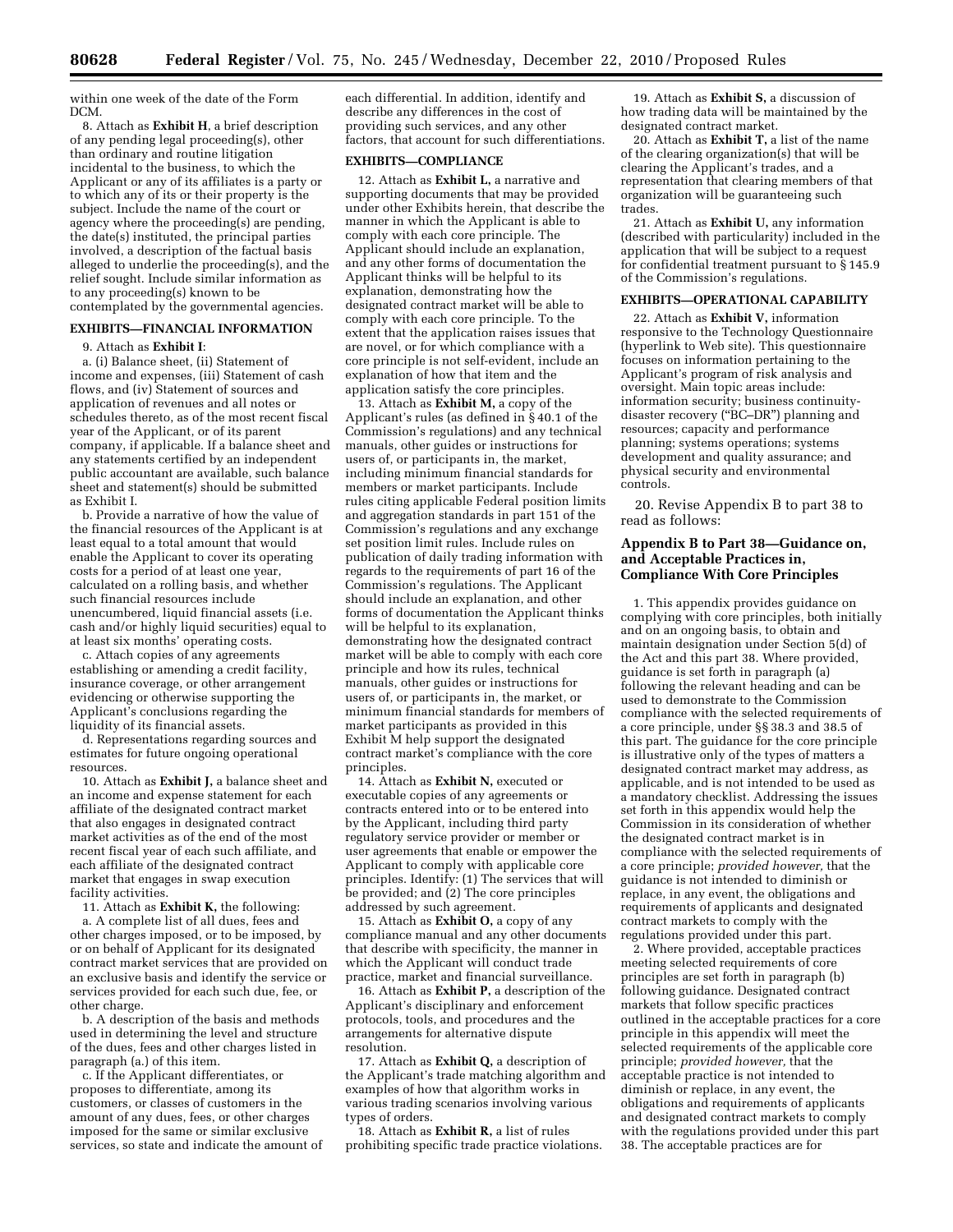illustrative purposes only and do not state the exclusive means for satisfying a core principle.

**Core Principle 1 of section 5(d) of the Act:**  DESIGNATION AS CONTRACT MARKET. (A) IN GENERAL—To be designated, and maintain a designation, as a contract market, a board of trade shall comply with—

(i) any core principle described in this subsection; and

(ii) any requirement that the Commission may impose by rule or regulation pursuant to section 8a(5).

(B) REASONABLE DISCRETION OF CONTRACT MARKET—Unless otherwise determined by the Commission by rule or regulation, a board of trade described in subparagraph (A) shall have reasonable discretion in establishing the manner in which the board of trade complies with the core principles described in this subsection.

(a) *Guidance.* [Reserved.]

(b) *Acceptable Practices.* [Reserved.] **Core Principle 2 of section 5(d) of the Act:**  COMPLIANCE WITH RULES—(A) IN GENERAL.—The board of trade shall establish, monitor, and enforce compliance with the rules of the contract market, including—

(i) access requirements;

(ii) the terms and conditions of any contracts to be traded on the contract market; and

(iii) rules prohibiting abusive trade practices on the contract market.

(B) CAPACITY OF CONTRACT MARKET.—The board of trade shall have the capacity to detect, investigate, and apply appropriate sanctions to any person that violates any rule of the contract market.

(C) REQUIREMENT OF RULES.—The rules of the contract market shall provide the board of trade with the ability and authority to obtain any necessary information to perform any function described in this subsection, including the capacity to carry out such international information-sharing agreements as the Commission may require.

(a) *Guidance.* [Reserved.]

(b) *Acceptable Practices.* [Reserved.] **Core Principle 3 of section 5(d) of the Act:**  CONTRACTS NOT READILY SUBJECT TO MANIPULATION—The board of trade shall list on the contract market only contracts that are not readily susceptible to manipulation.

(a) *Guidance.* (1) Designated contract markets may list new products for trading by self-certification under § 40.2 of this chapter or may submit products for Commission approval under § 40.3 of this chapter.

(2) Guidance in appendix C to this part may be used as guidance in meeting this core principle for both new products listings and existing listed contracts.

(b) *Acceptable Practices.* [Reserved.]

**Core Principle 4 of section 5(d) of the Act:**  PREVENTION OF MARKET DISRUPTION.— The board of trade shall have the capacity and responsibility to prevent manipulation, price distortion, and disruptions of the delivery or cash-settlement process through market surveillance, compliance, and enforcement practices and procedures, including—

(A) methods for conducting real-time monitoring of trading; and

(B) comprehensive and accurate trade reconstructions.

(a) *Guidance.* [Reserved.]

(b) *Acceptable Practices.* [Reserved.] **Core Principle 5 of section 5(d) of the Act:**  POSITION LIMITATIONS OR ACCOUNTABILITY—(A) IN GENERAL.—To reduce the potential threat of market manipulation or congestion (especially during trading in the delivery month), the board of trade shall adopt for each contract of the board of trade, as is necessary and appropriate, position limitations or position accountability for speculators.

(B) MAXIMUM ALLOWABLE POSITION LIMITATION.—For any contract that is subject to a position limitation established by the Commission pursuant to section 4a(a), the board of trade shall set the position limitation of the board of trade at a level not higher than the position limitation established by the Commission.

(a) *Guidance.* [Reserved.]

(b) *Acceptable Practices.* [Reserved.] **Core Principle 6 of section 5(d) of the Act:**  EMERGENCY AUTHORITY—The board of trade, in consultation or cooperation with the Commission, shall adopt rules to provide for the exercise of emergency authority, as is necessary and appropriate, including the authority—

(A) to liquidate or transfer open positions in any contract;

(B) to suspend or curtail trading in any contract; and

(C) to require market participants in any contract to meet special margin requirements.

(a) *Guidance.* In consultation and cooperation with the Commission, a designated contract market should have the authority to intervene as necessary to maintain markets with fair and orderly trading and to prevent or address manipulation or disruptive trading practices, whether the need for intervention arises exclusively from the DCM's market or as part of a coordinated, cross-market intervention. DCM rules should include procedures and guidelines to avoid conflicts of interest in accordance with the provisions of § 40.9 of this chapter, and include alternate lines of communication and approval procedures to address emergencies associated with real time events. To address perceived market threats, the designated contract market should have rules that allow it to take certain actions in the event of an emergency, as defined in § 40.1(h) of this chapter, including: imposing or modifying position limits, price limits, and intraday market restrictions; imposing special margin requirements; ordering the liquidation or transfer of open positions in any contract; ordering the fixing of a settlement price; extending or shortening the expiration date or the trading hours; suspending or curtailing trading in any contract; transferring customer contracts and the margin or altering any contract's settlement terms or conditions; and, where applicable, providing for the carrying out of such actions through its agreements with its third-party provider of clearing or regulatory services. In situations where a swap is traded on more than one platform, emergency action to liquidate or transfer open interest must be as directed, or

agreed to, by the Commission or the Commission's staff. The Commission should be notified promptly of the DCM's exercise of emergency action, explaining how conflicts of interest were minimized, including the extent to which the DCM considered the effect of its emergency action on the underlying markets and on markets that are linked or referenced to the contract market and similar markets on other trading venues. Information on all regulatory actions carried out pursuant to a DCM's emergency authority should be included in a timely submission of a certified rule pursuant to part 40 of this chapter.

(b) *Acceptable Practices.* A designated contract market must have procedures and guidelines for decision-making and implementation of emergency intervention in the market. At a minimum, the DCM must have the authority to liquidate or transfer open positions in the market, suspend or curtail trading in any contract, and require market participants in any contract to meet special margin requirements. In situations where a swap is traded on more than one platform, emergency action to liquidate or transfer open interest must be directed, or agreed to, by the Commission or the Commission's staff. The DCM must promptly notify the Commission of the exercise of its emergency authority, documenting its decision-making process, including how conflicts of interest were minimized, and the reasons for using its emergency authority. The DCM must also have rules that allow it to take such market actions as may be directed by the Commission.

**Core Principle 7 of section 5(d) of the Act:**  AVAILABILITY OF GENERAL INFORMATION.—The board of trade shall make available to market authorities, market participants, and the public accurate information concerning—

(A) the terms and conditions of the contracts of the contract market; and

(B)(i) the rules, regulations, and mechanisms for executing transactions on or through the facilities of the contract market; and

(ii) the rules and specifications describing the operation of the contract market's—

(I) electronic matching platform; or

- (II) trade execution facility.
- (a) *Guidance.* [Reserved.]

(b) *Acceptable Practices.* [Reserved.]

**Core Principle 8 of section 5(d) of the Act:**  DAILY PUBLICATION OF TRADING INFORMATION.—The board of trade shall make public daily information on settlement prices, volume, open interest, and opening and closing ranges for actively traded contracts on the contract market.

(a) *Guidance.* [Reserved.]

(b) *Acceptable Practices.* [Reserved.]

**Core Principle 9 of section 5(d) of the Act:**  EXECUTION OF TRANSACTIONS.—''(A) IN GENERAL.—The board of trade shall provide a competitive, open, and efficient market and mechanism for executing transactions that protects the price discovery process of trading in the centralized market of the board of trade.

(B) RULES.—The rules of the board of trade may authorize, for bona fide business purposes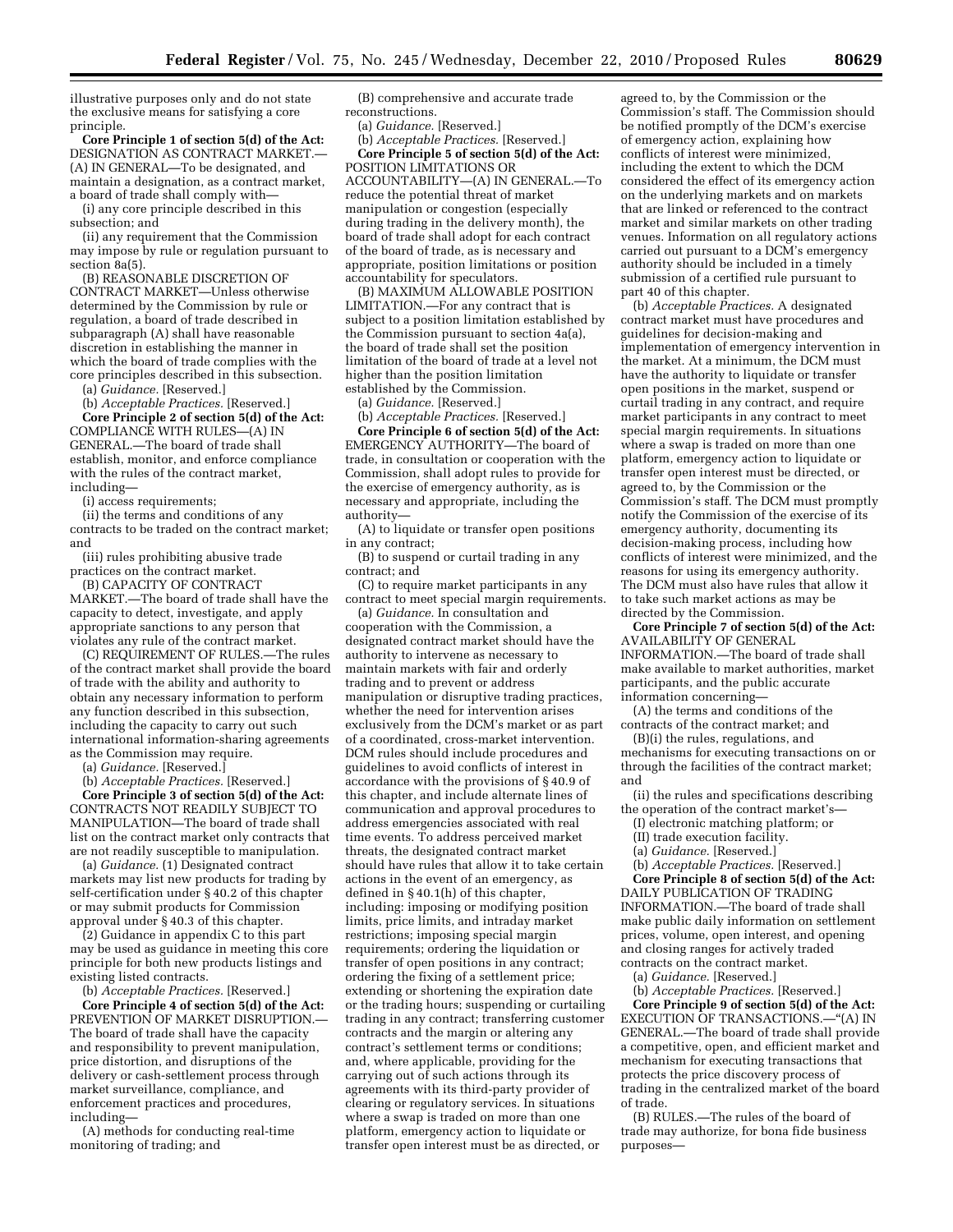(i) transfer trades or office trades;

(ii) an exchange of—

(I) futures in connection with a cash commodity transaction;

(II) futures for cash commodities; or

(III) futures for swaps; or

(iii) a futures commission merchant, acting as principal or agent, to enter into or confirm the execution of a contract for the purchase or sale of a commodity for future delivery if the contract is reported, recorded, or cleared in accordance with the rules of the contract market or a derivatives clearing organization.

(a) *Guidance.* [Reserved.]

(b) *Acceptable Practices.* (1) *Block size determination for existing contracts.* For any futures contract that has been trading for one calendar quarter or longer, the acceptable minimum block trade size should be a number larger than the size at which a single buy or sell order is customarily able to be filled in its entirety in that product's centralized market without incurring a substantial price concession. In specifying the minimum block, the designated contract market should consider, and the Commission will review, data related to factors including: the trading volume, open interest, liquidity and depth of the order book, typical trade and order sizes in the market, any input the designated contract market receives from brokers, floor traders and/or market users related to these factors, and the block sizes on comparable swap products.

(2) *Block size determination for new contracts.* For any futures contract that has been listed for trading for less than one calendar quarter, an acceptable minimum block trade size should be a number equal to the size of a trade that the exchange reasonably anticipates will not be able to be filled in its entirety in that product's centralized market without incurring a substantial price concession. In reviewing the block size for these products, the designated contract market should consider, and the Commission will review: centralized market data in a related futures contract, the same contract traded on another exchange, trading activity in the underlying cash market, and the block sizes on comparable swap products. For both existing and new contracts, the designated contract market may consider other relevant factors, but must present those factors to the Commission when it certifies or seeks approval of the block trade size.

(3) *Pricing of block trades.* (i) Block trades must be at a price that is fair and reasonable. In determining whether a block trade price is fair and reasonable, the DCM should consider: (A) the size of the block; (B) the price and size of other block trades in any relevant markets at the applicable time; and/ or (C) the circumstance of the market or the parties to the block trade. Relevant markets include the designated contract market itself, the underlying cash markets, and/or related futures or options markets. (ii) Block trades between affiliated parties are subject to the pricing requirements set forth in § 38.503(d) of this part.

(4) *Recordkeeping for block trades.* Records kept in accordance with the requirements of FASB Statement No. 133 (''Accounting for Derivative Instruments and Hedging

Activities''), as amended by FASB Statement No. 161 (''Disclosures about Derivative Instruments and Hedging Activities—an amendment of FASB Statement No. 133'') are acceptable records.

**Core Principle 10 of section 5(d) of the Act:**  TRADE INFORMATION.—The board of trade shall maintain rules and procedures to provide for the recording and safe storage of all identifying trade information in a manner that enables the contract market to use the information—

(A) to assist in the prevention of customer and market abuses; and

(B) to provide evidence of any violations of the rules of the contract market.

(a) *Guidance.* [Reserved.]

(b) *Acceptable Practices.* [Reserved.] **Core Principle 11 of section 5(d) of the Act:**  FINANCIAL INTEGRITY OF TRANSACTIONS.—The board of trade shall establish and enforce—

(A) rules and procedures for ensuring the financial integrity of transactions entered into on or through the facilities of the contract market (including the clearance and settlement of the transactions with a derivatives clearing organization); and

(B) rules to ensure—

(i) the financial integrity of any—

(I) futures commission merchant; and

(II) introducing broker; and

(ii) the protection of customer funds.

(a) *Guidance.* [Reserved.]

(b) *Acceptable Practices.* [Reserved.]

**Core Principle 12 of section 5(d) of the Act:**  PROTECTION OF MARKETS AND MARKET PARTICIPANTS— The board of trade shall establish and enforce rules—

(A) to protect markets and market participants from abusive practices committed by any party, including abusive practices committed by a party acting as an agent for a participant; and

(B) to promote fair and equitable trading on the contract market.

(a) *Guidance.* [Reserved.]

(b) *Acceptable Practices.* [Reserved.] **Core Principle 13 of section 5(d) of the Act:**  DISCIPLINARY PROCEDURES.—The board of trade shall establish and enforce disciplinary procedures that authorize the board of trade to discipline, suspend, or expel members or market participants that violate the rules of the board of trade, or similar methods for performing the same functions, including delegation of the functions to third parties.

(a) *Guidance.* [Reserved.]

(b) *Acceptable Practices.* [Reserved.] **Core Principle 14 of section 5(d) of the Act:**  DISPUTE RESOLUTION.—The board of trade shall establish and enforce rules regarding, and provide facilities for alternative dispute resolution as appropriate for, market participants and any market intermediaries.

(a) *Guidance.* A designated contract market should provide customer dispute resolution procedures that are: appropriate to the nature of the market; fair and equitable; and available on a voluntary basis, either directly or through another self-regulatory organization, to customers that are noneligible contract participants.

(b) *Acceptable Practices.* 

(1) *Fair and equitable procedure.* Every contract market shall provide customer

dispute resolution procedures that are fair and equitable. An acceptable customer dispute resolution mechanism would:

(i) Provide the customer with an opportunity to have his or her claim decided by an objective and impartial decision-maker;

(ii) Provide each party with the right to be represented by counsel at the commencement of the procedure, at the party's own expense;

(iii) Provide each party with adequate notice of the claims presented against such party, an opportunity to be heard on all claims, defenses and permitted counterclaims, and an opportunity for a prompt hearing;

(iv) Authorize prompt, written, final settlement awards that are not subject to appeal within the designated contract market; and

(v) Notify the parties of the fees and costs that may be assessed.

(2) *Voluntary Procedures.* The use of dispute settlement procedures shall be voluntary for customers other than eligible contract participants as defined in section 1a(18) of the Act, and may permit counterclaims as provided in § 166.5 of this chapter.

(3) *Member-to-Member Procedures.* If the designated contract market also provides procedures for the resolution of disputes that do not involve customers (i.e., member-tomember disputes), the procedures for resolving such disputes must be independent of and shall not interfere with or delay the resolution of customers' claims or grievances.

(4) *Delegation.* A designated contract market may delegate to another selfregulatory organization or to a registered futures association its responsibility to provide for customer dispute resolution mechanisms, provided, however, that in the event of such delegation, the designated contract market shall in all respects treat any decision issued by such other organization or association with respect to such dispute as if the decision were its own, including providing for the appropriate enforcement of any award issued against a delinquent member.

**Core Principle 15 of section 5(d) of the Act:**  GOVERNANCE FITNESS STANDARDS.— The board of trade shall establish and enforce appropriate fitness standards for directors, members of any disciplinary committee, members of the contract market, and any other person with direct access to the facility (including any party affiliated with any person described in this paragraph).

(a) *Guidance.* [Reserved.]

(b) *Applicable Practices.* [Reserved.] **Core Principle 16 of section 5(d) of the Act:** 

CONFLICTS OF INTEREST.—The board of trade shall establish and enforce rules— (A) to minimize conflicts of interest in the decision making process of the contract

market; and (B) to establish a process for resolving

conflicts of interest described in subparagraph (A).

(a) *Guidance.* [Reserved.]

(b) *Acceptable Practices.* [Reserved.] **Core Principle 17 of section 5(d) of the Act:**  COMPOSITION OF GOVERNING BOARDS OF CONTRACT MARKETS.—The governance arrangements of the board of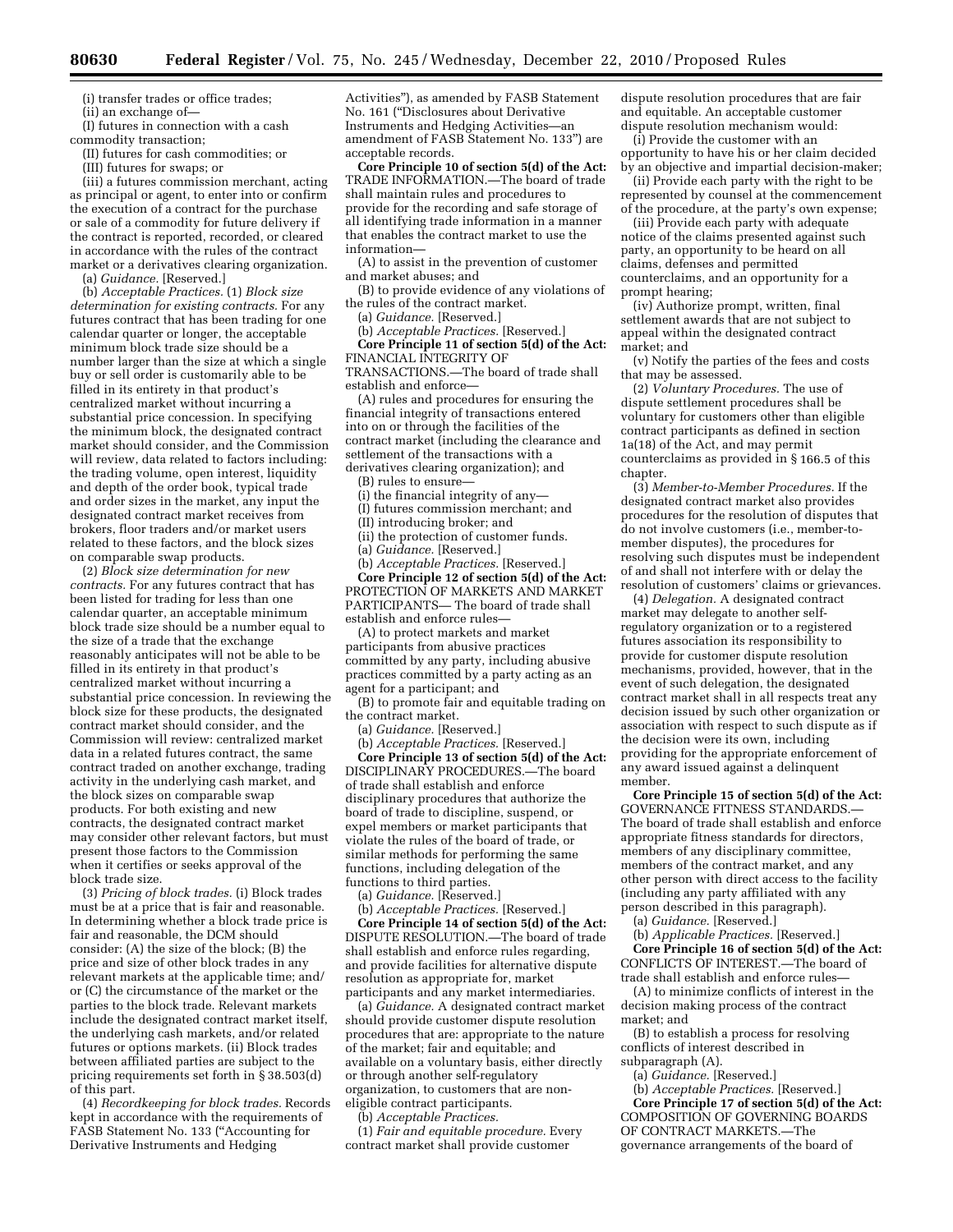trade shall be designed to permit consideration of the views of market participants.

(a) *Guidance.* [Reserved.]

(b) *Acceptable Practices.* [Reserved.] **Core Principle 18 of section 5(d) of the Act:** 

RECORDKEEPING.—The board of trade shall maintain records of all activities relating to the business of the contract market—

(A) in a form and manner that is acceptable to the Commission; and

(B) for a period of at least 5 years.

(a) *Guidance.* [Reserved.]

(b) *Acceptable Practices.* [Reserved.]

**Core Principle 19 of section 5(d) of the Act:**  ANTITRUST CONSIDERATIONS.—Unless necessary or appropriate to achieve the purposes of this Act, the board of trade shall not—

(A) adopt any rule or taking any action that results in any unreasonable restraint of trade; or

(B) impose any material anticompetitive burden on trading on the contract market.

(a) *Guidance.* An entity seeking designation as a contract market may request that the Commission consider under the provisions of section 15(b) of the Act, any of the entity's rules, including trading protocols or policies, and including both operational rules and the terms or conditions of products listed for trading, at the time of designation or thereafter. The Commission intends to apply section 15(b) of the Act to its consideration of issues under this core principle in a manner consistent with that previously applied to contract markets. (b) *Acceptable Practices.* [Reserved.]

**Core Principle 20 of section 5(d) of the Act:**  SYSTEM SAFEGUARDS.—The board of trade shall—

(A) establish and maintain a program of risk analysis and oversight to identify and minimize sources of operational risk, through the development of appropriate controls and procedures, and the development of automated systems, that are reliable, secure, and have adequate scalable capacity;

(B) establish and maintain emergency procedures, backup facilities, and a plan for disaster recovery that allow for the timely recovery and resumption of operations and the fulfillment of the responsibilities and obligations of the board of trade; and

(C) periodically conduct tests to verify that backup resources are sufficient to ensure continued order processing and trade matching, price reporting, market surveillance, and maintenance of a comprehensive and accurate audit trail.

(a) *Guidance.* [Reserved.]

(b) *Acceptable Practices.* [Reserved.] **Core Principle 21 of section 5(d) of the Act:**  FINANCIAL RESOURCES.—

(A) IN GENERAL.—The board of trade shall have adequate financial, operational, and managerial resources to discharge each responsibility of the board of trade.

(B) DETERMINATION OF ADEQUACY.— The financial resources of the board of trade shall be considered to be adequate if the value of the financial resources exceeds the total amount that would enable the contract market to cover the operating costs of the contract market for a 1-year period, as calculated on a rolling basis.

(a) *Guidance.* [Reserved.] (b) *Acceptable Practices.* [Reserved.]

**Core Principle 22 of section 5(d) of the Act:**  DIVERSITY OF BOARD OF DIRECTORS.— The board of trade, if a publicly traded company, shall endeavor to recruit individuals to serve on the board of directors and the other decision-making bodies (as determined by the Commission) of the board of trade from among, and to have the composition of the bodies reflect, a broad and culturally diverse pool of qualified candidates.

(a) *Guidance.* [Reserved.]

(b) *Acceptable Practices.* [Reserved.] **Core Principle 23 of section 5(d) of the Act:**  SECURITIES AND EXCHANGE COMMISSION.—The board of trade shall keep any such records relating to swaps defined in section  $1a(47)(A)(v)$  open to inspection and examination by the Securities and Exchange Commission.

(a) *Guidance.* A designated contract market should have arrangements and resources for collecting and maintaining accurate records pertaining to any swaps agreements defined in section  $1a(47)(A)(v)$  of the Act.

(b) *Acceptable Practices.* [Reserved.]

21. Add appendix C to part 38 to read as follows:

## **Appendix C—Demonstration of Compliance That a Contract is not Readily Susceptible to Manipulation**

(a) *Futures Contracts*—*General Information.* When a designated contract market certifies or submits for approval contract terms and conditions for a new futures contract, that submission must include the following information:

(1) A narrative describing the contract, including data and information to support the contract's terms and conditions, as set by the designated contract market. When designing a futures contract, the designated contract market should conduct market research so that the contract design meets the risk management needs of prospective users and promotes price discovery of the underlying commodity. The designated contract market should consult with market users to obtain their views and opinions during the contract design process to ensure the contract's term and conditions reflect the underlying cash market and that the futures contract will perform the intended risk management and/or price discovery functions. A designated contract market should provide a statement indicating that it took such steps to ensure the usefulness of the submitted contract.

(2) A detailed cash market description for physical and cash-settled contracts should be included. Such descriptions must be based on government and/or other publicallyavailable data whenever possible and be formulated for both the national and regional/local market relevant to the underlying commodity. For tangible commodities, the cash market descriptions for the relevant market (i.e., national and regional/local) must incorporate at least five full years of data that may include, among other factors, production, consumption, stocks, imports, exports, and prices. Each of

those cash market variables must be fully defined and the data sources must be fully specified and documented to permit Commission staff to replicate the estimates of deliverable supply (defined in paragraph (b)(1)(A) of this appendix C). Whenever possible, the Commission requests that monthly or daily prices (depending on the contract) underlying the cash settlement index be submitted for the most recent five full calendar years and for as many of the current year's months for which data are available. For contracts that are cash settled to an index, the index's methodology must be provided along with supporting information showing how the index is reflective of the underlying cash market, is not readily subject to manipulation or distortion, and is based on a cash price series that is reliable, acceptable, publicly available and timely (defined in paragraphs (c)(2) and (c)(3) of this appendix C). The Commission recognizes that the data necessary for accurate and cogent cash market analyses for an underlying commodity vary with the nature of the underlying commodity. The Commission may require that the designated contract market submit a detailed report on commodity definitions and uses.

(b) *Futures Contracts Settled by Physical Delivery.* (1) For listed contracts that are settled by physical delivery, the terms and conditions of the contract should conform to the most common commercial practices and conditions in the cash market for the commodity underlying the futures contract. The terms and conditions should be designed to avoid any impediments to the delivery of the commodity so as to promote convergence between the price of the futures contract and the cash market value of the commodity at the expiration of a futures contract.

(i) Estimating Deliverable Supplies. (A) *General definition.* The specified terms and conditions, considered as a whole, must result in a "deliverable supply" that is sufficient to ensure that the contract is not susceptible to price manipulation or distortion. In general, the term ''deliverable supply'' means the quantity of the commodity meeting the contract's delivery specifications that reasonably can be expected to be readily available to short traders and salable by long traders at its market value in normal cash marketing channels at the contract's delivery points during the specified delivery period, barring abnormal movement in interstate commerce. Typically, deliverable supply reflects the quantity of the commodity that potentially could be made available for sale on a spot basis at current prices at the contract's delivery points. For a non-financial physical-delivery commodity contract, this estimate might represent product which is in storage at the delivery point(s) specified in the futures contract or can be moved economically into or through such points consistent with the delivery procedures set forth in the contract and which is available for sale on a spot basis within the marketing channels that normally are tributary to the delivery point(s). Furthermore, an appropriate estimate of deliverable supply excludes commodity supplies that are committed to some commercial use. The size of commodity supplies that are committed to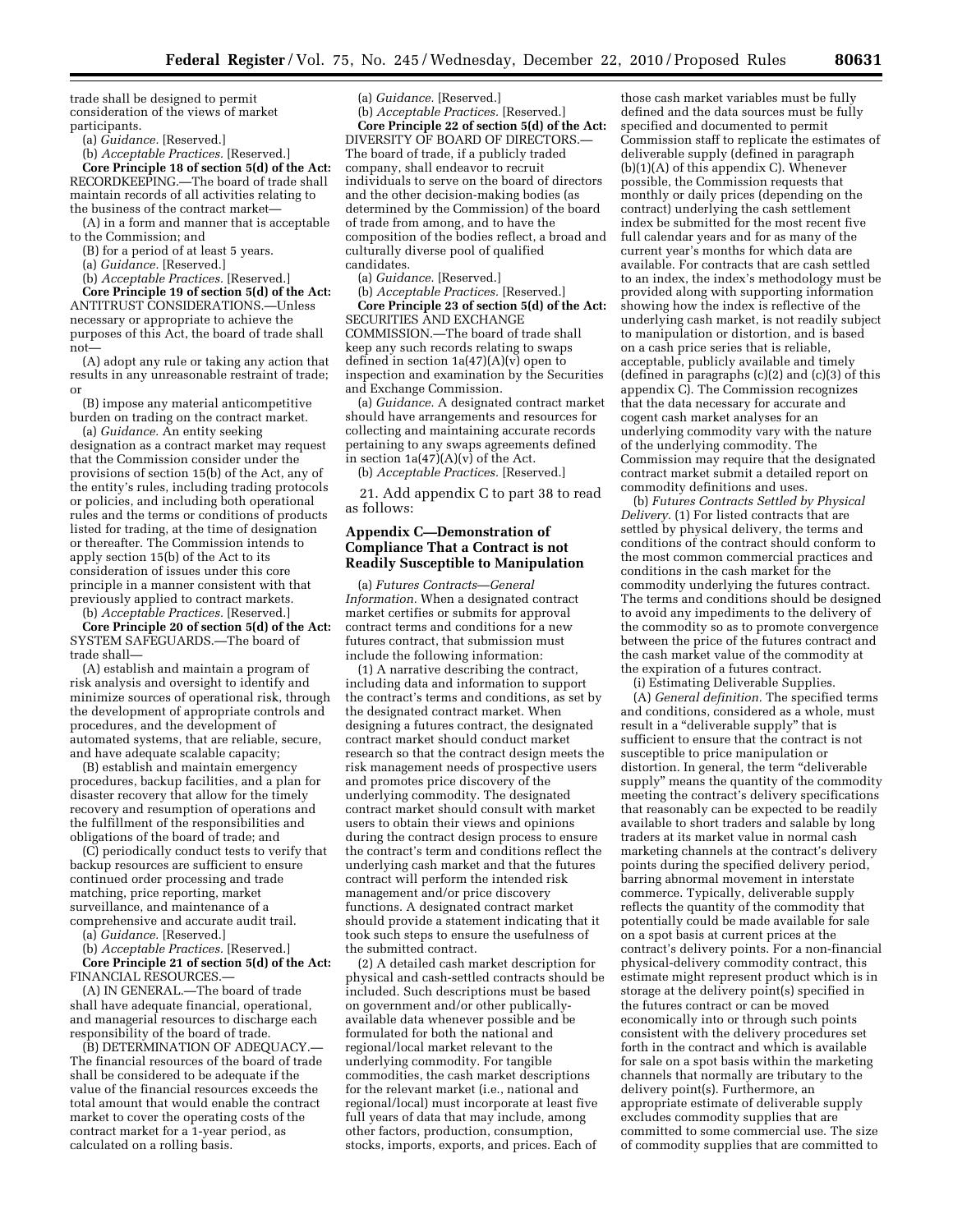some commercial use may be estimated by consulting with market participants. An adequate measure of deliverable supply would be an amount of the commodity that would meet the normal or expected range of delivery demand without causing futures prices to become distorted relative to cash market prices. Given the availability of acceptable data, deliverable supply should be estimated on a monthly basis for at least the most recent five years for which data are available. To the extent possible and that data resources permit, deliverable supply estimates should be constructed such that the data reflect, as close as possible, the market defined by the contract's terms and conditions, and should be formulated, whenever possible, with government or publically available data. All deliverable supply estimates must be fully defined, have all underlying assumptions explicitly stated, and have documentation of all data/ information sources in order to permit estimate replication by Commission staff.

(B) *Accounting for variations in deliverable supplies.* To assure the availability of adequate deliverable supplies and acceptable levels of commercial risk management utility, contract terms and conditions should account for variations in the patterns of production, consumption and supply over a period of years of sufficient length to assess adequately the potential range of deliverable supplies. This assessment also should consider seasonality, growth, and market concentration in the production/ consumption of the underlying cash commodity. Deliverable supply implications of seasonal effects are more straightforwardly delineated when deliverable supply estimates are calculated on a monthly basis and when such monthly estimates are provided for at least the most recent five years for which data resources permit. In addition, consideration should be given to the relative roles of producers, merchants, and consumers in the production, distribution, and consumption of the cash commodity and whether the underlying commodity exhibits a domestic or international export focus. Careful consideration also should be given to the quality of the cash commodity and to the movement or flow of the cash commodity in normal commercial channels and whether there exist external factors or regulatory controls that could affect the price or supply of the cash commodity.

(C) *Calculation of deliverable supplies.*  Designated contract markets should derive a quantitative estimate of the deliverable supplies for the delivery period specified in the proposed contract. For commodities with seasonal supply or demand characteristics, the deliverable supply analysis should include that period when potential supplies typically are at their lowest levels. The estimate should be based on statistical data, when reasonably available, covering a period of time that is representative of the underlying commodity's actual patterns of production, patterns of consumption, and patterns of seasonal effects (if relevant). Often, such a relevant time period should include at least five years of monthly deliverable supply estimates permitted by

available data resources. Deliverable supply estimates should also exclude the amount of the commodity that would not be otherwise deliverable on the futures contract. For example, deliverable supplies should exclude quantities that at current price levels are not economically obtainable or deliverable or were previously dedicated under contract for commercial use.

(2) Contract Terms and Conditions Requirements for Futures Contracts Settled by Physical Delivery.

(i) For physical delivery contracts, an acceptable specification of terms and conditions would include, but may not be limited to, rules that address, as appropriate, the following criteria and comply with the associated standards:

(A) *Quality Standards:* The terms and conditions of a commodity contract should describe or define all of the economically significant characteristics or attributes of the commodity underlying the contract. In particular, the quality standards should be described or defined so that such standards reflect those used in transactions in the commodity in normal cash marketing channels. Documentation establishing that the quality standards of the contract's underlying commodity comply with those accepted/established by the industry, by Government regulations, and/or by relevant laws should also be submitted. For any particular commodity contract, the specific attributes that must be enumerated depend upon the individual characteristics of the underlying commodity. These may include, for example, the following items: grade, quality, purity, weight, class, origin, growth, issuer, originator, maturity window, coupon rate, source, hours of trading, etc. If the terms of the contract provide for the delivery of multiple qualities of a specific attribute of the commodity having different cash market values, then a "par" quality should be specified with price differentials applicable to the ''non-par'' qualities that reflect discounts or premiums commonly observed or expected to occur in the cash market for that commodity.

(B) *Delivery Points and Facilities:* Delivery point/area specifications should provide for futures delivery at a single location or at multiple locations where the underlying cash commodity is normally transacted or stored and where there exists a viable cash market(s). If multiple delivery points are specified and the value of the commodity differs between these locations, contract terms should include price differentials that reflect usual differences in value between the different delivery locations. If the price relationships among the delivery points are unstable and a designated contract market chooses to adopt fixed locational price differentials, such differentials should fall within the range of commonly observed or expected commercial price differences. In this regard, any price differentials must be supported with cash price data for the delivery location(s). The terms and conditions of the contracts also should specify, as appropriate, any conditions the delivery facilities and/or delivery facility operators must meet in order to be eligible for delivery. Specification of any requirements

for delivery facilities also should consider the extent to which ownership of such facilities is concentrated and whether the level of concentration would be susceptible to manipulation of the futures contract's prices. Commodity contracts also should specify appropriately detailed delivery procedures that describe the responsibilities of deliverers, receivers and any required third parties in carrying out the delivery process. Such responsibilities could include allocation between buyer and seller of all associated costs such as load-out, document preparation, sampling, grading, weighing, storage, taxes, duties, fees, drayage, stevedoring, demurrage, dispatch, etc. Required accreditation for third-parties also should be detailed. These procedures should seek to minimize or eliminate any impediments to making or taking delivery by both deliverers and takers of delivery to help ensure convergence of cash and futures at the expiration of a futures delivery month.

(C) *Delivery Period and Last Trading Day:*  An acceptable specification of the delivery period would allow for sufficient time for deliverers to acquire the deliverable commodity and make it available for delivery, considering any restrictions or requirements imposed by the designated contract market. Specification of the last trading day for expiring contracts should consider whether adequate time remains after the last trading day to allow for delivery on the contract.

(D) *Contract Size and Trading Unit:* An acceptable specification of the delivery unit and/or trading unit would be a contract size that is consistent with customary transactions, transportation or storage amounts in the cash market (e.g., the contract size may be reflective of the amount of the commodity that represents a pipeline, truckload or railcar shipment). For purposes of increasing market liquidity, a designated contract market may elect to specify a contract size that is smaller than the typical commercial transaction size, storage unit or transportation size. In such cases, the commodity contract should include procedures that allow futures traders to easily take or make delivery on such a contract with a smaller size, or, alternatively, the designated contract market may adopt special provisions requiring that delivery be made only in multiple contracts to accommodate reselling the commodity in the cash market. If the latter provision is adopted, contract terms should be adopted to minimize the potential for default in the delivery process by ensuring that all contracts remaining open at the close of trading in expiring delivery months can be combined to meet the required delivery unit size. Generally, contract sizes and trading units must be determined after a careful analysis of relevant cash market trading practices, conditions and deliverable supply estimates, so as to ensure that the underlying market commodity market and available supply sources are able to support the contract sizes and trading units at all times.

(E) *Delivery Pack:* The term ''delivery pack'' refers to the packaging standards (e.g., product may be delivered in burlap or polyethylene bags stacked on wooden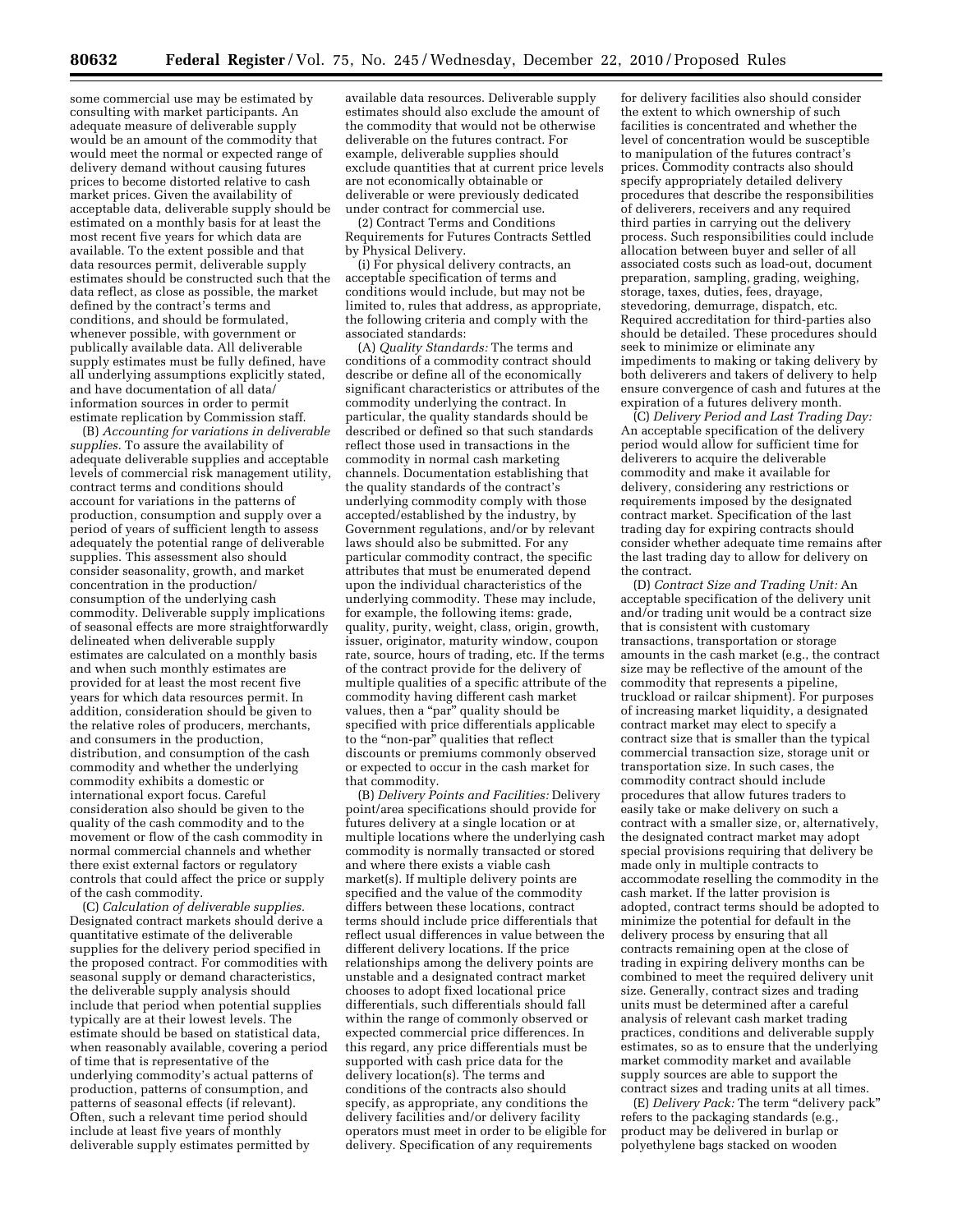pallets) or non-quality related standards regarding the composition of commodity within a delivery unit (e.g., product must all be imported from the same country or origin). An acceptable specification of the delivery pack or composition of a contract's delivery unit should reflect, to the extent possible, specifications commonly applied to the commodity traded or transacted in the cash market.

(F) *Delivery Instrument:* An acceptable specification of the delivery instrument (*e.g.,*  warehouse receipt, depository certificate or receipt, shipping certificate, bill of lading, inline transfer, book transfer of securities, etc.) would provide for its conversion into the cash commodity at a commerciallyreasonable cost. Transportation terms (*e.g.,*  FOB, CIF, freight prepaid to destination) as well as any limits on storage or certificate daily premium fees should be specified. These terms should reflect cash market practices and the customary provision for allocating delivery costs between buyer and seller.

(G) *Inspection Provisions:* Any inspection/ certification procedures for verifying compliance with quality requirements or any other related delivery requirements (*e.g.,*  discounts relating to the age of the commodity, etc.) should be specified in the contract rules. An acceptable specification of inspection procedures would include the establishment of formal procedures that are consistent with procedures used in the cash market. To the extent that formal inspection procedures are not used in the cash market, an acceptable specification would contain provisions that assure accuracy in assessing the commodity, that are available at a low cost, that do not pose an obstacle to delivery on the contract and that are performed by a reputable, disinterested third party or by qualified designated contract market employees. Inspection terms also should detail which party pays for the service, particularly in light of the possibility of varying inspection results.

(H) *Delivery (Trading) Months:* Delivery months should be established based on the risk management needs of commercial entities as well as the availability of deliverable supplies in the specified months.

(I) *Minimum Price Fluctuation (Minimum Tick):* The minimum price increment (tick) should be set at a level that is equal to, or less than, the minimum price increment commonly observed in cash market transactions for the underlying commodity. Specifying a futures' minimum tick that is greater than the minimum price increment in the cash market can undermine the risk management utility of the futures contract by preventing hedgers from efficiently establishing and liquidating futures positions that are used to hedge anticipated cash market transactions or cash market positions.

(J) *Maximum Price Fluctuation Limits:*  Designated contract markets may adopt price limits to: (*1*) Reduce or constrain price movements in a trading day that may not be reflective of true market conditions but might be caused by traders overreacting to news; (*2*) Allow additional time for the collection of margins in times of large price movements; and (*3*) Provide a ''cooling-off'' period for

futures market participants to respond to bona fide changes in market supply and demand fundamentals that would lead to large cash and futures price changes. If price limit provisions are adopted, the limits should be set at levels that are not overly restrictive in relation to price movements in the cash market for the commodity underlying the futures contract.

(K) *Speculative Limits:* Specific information regarding the establishment of speculative position limits are set forth in part 151 of the Commission's regulations.

(L) *Reportable Levels:* Refer to § 15.03 of the Commission's regulations.

(M) *Trading Hours:* Should be set by the designated contract market to delineate each trading day.

(c) *Futures Contracts Settled by Cash Settlement.* (1) Cash settlement is a method of settling certain futures or option contracts whereby, at contract expiration, the contract is settled by cash payment in lieu of physical delivery of the commodity or instrument underlying the contract. An acceptable specification of the cash settlement price for commodity futures and option contracts would include rules that fully describe the essential economic characteristics of the underlying commodity (e.g., grade, quality, weight, class, growth, issuer, maturity, source, rating, description of the underlying index and index's calculation methodology, etc.), as well as how the final settlement price is calculated. In addition, the rules should clearly specify the trading months and hours of trading, the last trading day, contract size, minimum price change (tick size) and any limitations on price movements (e.g., price limits or trading halts).

(2) Cash settled contracts may be susceptible to manipulation or price distortion. In evaluating the susceptibility of a cash-settled contract to manipulation, a designated contract market must consider the size and liquidity of the cash market that underlies the listed contract. In particular, situations susceptible to manipulation include those in which the volume of cash market transactions and/or the number of participants contacted in determining the cash-settlement price are very low. Cashsettled contracts may create an incentive to manipulate or artificially influence the data from which the cash-settlement price is derived or to exert undue influence on the cash-settlement price's computation in order to profit on a futures position in that commodity. The utility of a cash-settled contract for risk management and price discovery would be significantly impaired if the cash settlement price is not a reliable or robust indicator of the value of the underlying commodity or instrument. Accordingly, careful consideration should be given to the potential for manipulation or distortion of the cash settlement price, as well as the reliability of that price as an indicator of cash market values. Appropriate consideration also should be given to the commercial acceptability, public availability, and timeliness of the price series that is used to calculate the cash settlement price. Documentation demonstrating that the settlement price index is a reliable indicator of market values and conditions and is

commonly used as a reference index by industry/market agents should be provided. Such documentation may take on various forms, including carefully documented interview results with knowledgeable agents.

(3) Where an independent, private-sector third party calculates the cash settlement price series, a designated contract market must consider the need for a licensing agreement that will ensure the designated contract market's rights to the use of the price series to settle the listed contract.

(i) Where an independent, private-sector third party calculates the cash settlement price series, the designated contract market should verify that the third party utilizes business practices that minimize the opportunity or incentive to manipulate the cash-settlement price series. Such safeguards may include lock-downs, prohibitions against derivatives trading by employees, or public dissemination of the names of sources and the price quotes they provide. Because a cash-settled contract may create an incentive to manipulate or artificially influence the underlying market from which the cash-settlement price is derived or to exert undue influence on the cash-settlement computation in order to profit on a futures position in that commodity, a designated contract market should, whenever practicable, enter into an information-sharing agreement with the third-party provider which would enable the designated contract market to better detect and prevent manipulative behavior.

(ii) Where a designated contract market itself generates the cash settlement price series, the designated contract market should establish calculation procedures that safeguard against potential attempts to artificially influence the price. For example, if the cash settlement price is derived by the designated contract market based on a survey of cash market sources, the designated contract market should maintain a list of such entities which all should be reputable sources with knowledge of the cash market. In addition, the sample of sources polled should be representative of the cash market, and the poll should be conducted at a time when trading in the cash market is active. The cash-settlement survey should include a minimum of four independent entities if such sources do not take positions in the commodity (e.g., if the survey list is comprised exclusively of brokers) or at least eight independent entities if such sources trade for their own accounts (e.g., if the survey list is comprised of dealers or merchants).

(iii) The cash-settlement calculation should involve computational procedures that eliminate or reduce the impact of potentially unrepresentative data.

(iv) The cash settlement price should be an accurate and reliable indicator of prices in the underlying cash market. The cash settlement price also should be acceptable to commercial users of the commodity contract. The registered entity should fully document that the settlement price is accurate, reliable, highly regarded by industry/market agents, and fully reflects the economic and commercial conditions of the relevant designated contract market.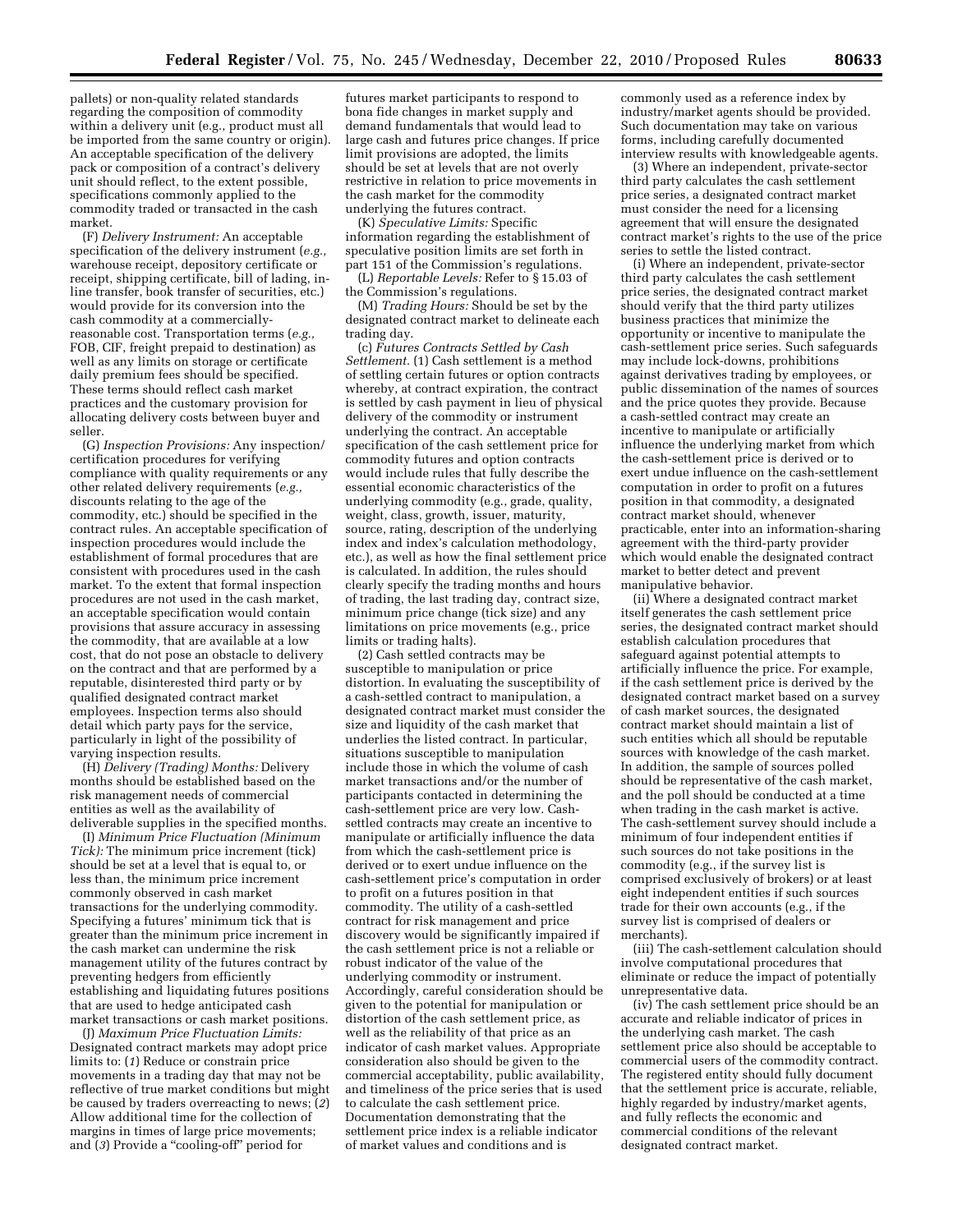(v) To the extent possible, the cash settlement price should be based on cash price series that are publicly available and available on a timely basis for purposes of calculating the cash settlement price at the expiration of a commodity contract. A designated contract market should make the final cash settlement price and any other supporting information that is appropriate for release to the public, available to the public when cash settlement is accomplished by the derivatives clearing organization. If the cash settlement price is based on cash prices that are obtained from non-public sources (e.g., cash market surveys conducted by the designated contract market or by third parties on behalf of the designated contract market), a designated contract market should make available to the public as soon as possible after a contract month's expiration the final cash settlement price as well as any other supporting information that is appropriate or feasible to make available to the public.

(4) Contract Terms and Conditions Requirements for Futures Contracts Settled by Cash Settlement

(i) An acceptable specification of the terms and conditions of a cash-settled commodity contract will also set forth the trading months, last trading day, contract size, minimum price change (tick size) and daily price limits, if any.

(A) *Commodity Characteristics:* The terms and conditions of a commodity contract should describe the commodity underlying the contract.

(B) *Contract Size and Trading Unit:* An acceptable specification of the trading unit would be a contract size that is consistent with customary transactions in the cash market. A designated contract market may opt to set the contract size smaller than that of standard cash market transactions.

(C) *Cash Settlement* Procedure: The cash settlement price should be reliable, acceptable, publicly available, and reported in a timely manner as described in paragraphs  $(c)(3)(iv)$  and  $(c)(3)(v)$  of this appendix C.

(D) *Pricing Basis and Minimum Price Fluctuation (Minimum Tick):* The minimum price increment (tick) should be set a level that is equal to, or less than, the minimum price increment commonly observed in cash market transactions for the underlying commodity. Specifying a futures' minimum tick that is greater than the minimum price increment in the cash *market* can undermine the risk management utility of the futures contract by preventing hedgers from efficiently establishing and liquidating futures positions that are used to hedge anticipated cash market transactions or cash market positions.

(E) *Maximum Price Fluctuation Limits:*  Designated contract markets may adopt price limits to: (*1*) Reduce or constrain price movements in a trading day that may not be reflective of true market conditions but might be caused by traders overreacting to news; (*2*) Allow additional time for the collection of margins in times of large price movements; and (*3*) Provide a ''cooling-off'' period for futures market participants to respond to bona fide changes in market supply and demand fundamentals that would lead to

large cash and futures price changes. If pricelimit provisions are adopted, the limits should be set at levels that are not overly restrictive in relation to price movements in the cash market for the commodity underlying the futures contract. For broadbased stock index futures contracts, rules should be adopted that coordinate with New York Stock Exchange ("NYSE") declared Circuit Breaker Trading Halts and would recommence trading in the futures contract only after trading in the majority of the stocks underlying the index has recommenced.

(F) *Last Trading Day:* Specification of the last trading day for expiring contracts should be established such that it occurs before publication of the underlying third-party price index or determination of the final settlement price. If the designated contract market chooses to allow trading to occur through the determination of the final settlement price, then the designated contract market should show that futures trading would not distort the final settlement price calculation.

(G) *Trading Months:* Trading months should be established based on the risk management needs of commercial entities as well as the availability of price and other data needed to calculate the cash settlement price in the specified months. Specification of the last trading day should take into consideration whether the volume of transactions underlying the cash settlement price would be unduly limited by occurrence of holidays or traditional holiday periods in the cash market. Moreover, a contract should not be listed past the date for which the designated contract market has access to use a proprietary price index for cash settlement.

(H) *Speculative Limits:* Specific rules and policies for speculative position limits are set forth in the part 151 of the Commission's regulations.

(I) *Reportable Levels:* Refer to § 15.03 of the Commission's regulations.

(J) *Trading Hours:* Should be set by the designated contract market to delineate each trading day.

(d) *Options on a Futures Contract.* (1) The Commission's experience with the oversight of trading in futures option contracts indicates that most of the terms and conditions associated with such trading do not raise any regulatory concerns or issues. The Commission has found that the following terms do not affect an option contract's susceptible to manipulation or its utility for risk management. Thus, the Commission believes that, in most cases, any specification of the following terms would be acceptable; the only requirement is that such terms be specified in an automatic and objective manner in the option contract's rules:

 $\circ$  Exercise method;

Æ Exercise procedure (if positions in the underlying futures contract are established via book entry);

 $\circ$  Strike price listing provisions, including provisions for listing strike prices on a discretionary basis;

- $\circ$  Strike price intervals;
- $\bigcirc$ Automatic exercise provisions;

 $\circ$  Contract size (unless not set equal to the size of the underlying futures contract); and

Option minimum tick should be equal to or smaller than that of the underlying futures contract.

(2) Option Expiration & Last Trading Day. For options on futures contracts, specification of expiration dates should consider the relationship of the option expiration date to the delivery period for the underlying futures contract. In particular, an assessment should be made of liquidity in the underlying futures market to assure that any futures contracts acquired through exercise can be liquidated without adversely affecting the orderly liquidation of futures positions or increasing the underlying futures contract's susceptibility to manipulation. When the underlying futures contract exhibits a very low trading activity during an expiring delivery month's final trading days or has a greater risk of price manipulation than other contracts, the last trading day and expiration day of the option should occur prior to the delivery period or the settlement date of the underlying future. For example, the last trading day and option expiration day might appropriately be established prior to first delivery notice day for option contracts with underlying futures contracts that have very limited deliverable supplies. Similarly, if the futures contract underlying an option contract is cash settled using cash prices from a very limited number of underlying cash market transactions, the last trading and option expiration days for the option contract might appropriately be established prior to the last trading day for the futures contract.

(3) Speculative Limits. In cases where the terms of an underlying futures contract specify a spot-month speculative position limit and the option contract expires during, or at the close of, the futures contract's delivery period, the option contract should include a spot-month speculative position limit provision that requires traders to combine their futures and option position and be subject to the limit established for the futures contract. Specific rules and policies for speculative position limits are set forth in part 151 of the Commission's regulations.

(4) Options on Physicals Contracts.

(i) Under the Commission's regulations, the term ''option on physicals'' refers to option contracts that do *not* provide for exercise into an underlying futures contract. Upon exercise, options on physicals can be settled via physical delivery of the underlying commodity or by a cash payment. Thus, options on physicals raise many of the same issues associated with trading in futures contracts regarding adequacy of deliverable supplies or acceptability of the cash settlement price series. In this regard, an option that is cash settled based on the settlement price of a futures contract would be considered an ''option on physicals'' and the futures settlement price would be considered the cash price series.

(ii) In view of the above, acceptable practices for the terms and conditions of options on physicals contracts include, as appropriate, those practices set forth above for physical-delivery or cash-settled futures contracts plus the practices set forth for options on futures contracts.

(e) *Security Futures Products.* (1) The listing of security futures products are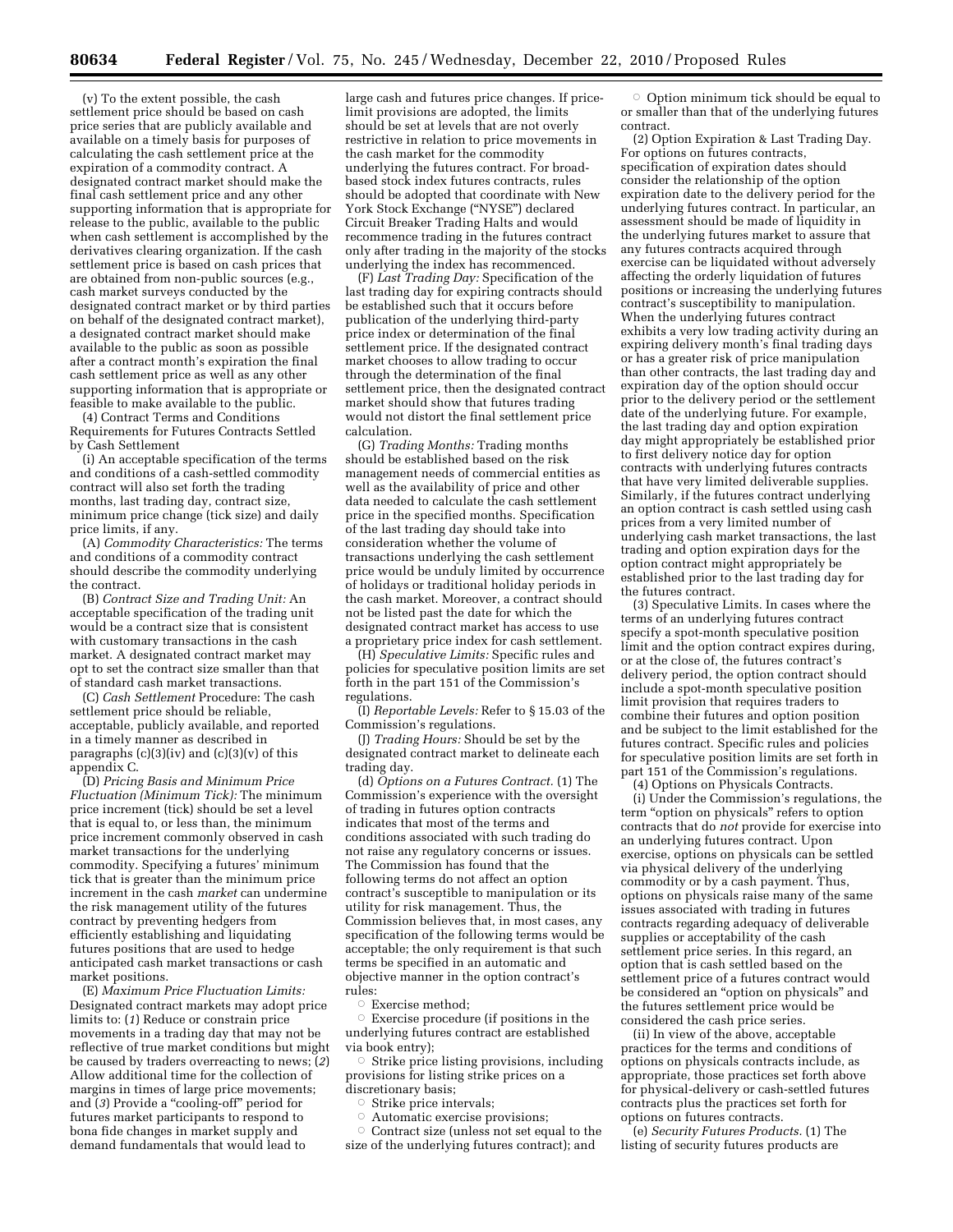governed by the special requirements of part 41 of the Commission's regulations. A designated contract market should follow the appropriate guidance regarding physically delivered security futures products that are settled through physical delivery or cash settlement.

(f) *Non-Price Based Futures Contracts.* (1) Non-price based contracts are typically construed as binary options, but also may be designed to function similar to traditional futures or option contracts.

(2) Where the contract is settled to a third party cash-settlement series, the designated contract market should consider the nature and sources of the data comprising the cashsettlement calculation, the computational procedures, and the mechanisms in place to ensure the accuracy and reliability of the index value. The evaluation also considers the extent to which the third party has, or will adopt, safeguards against unauthorized or premature release of the index value itself or any key data used in deriving the index value.

(3) The designated contract market should follow the guidance in paragraph (c)(4) (Contract Terms and Conditions Requirements for Futures Contracts Settled by Cash Settlement) of this appendix C to meet compliance.

(g) *Swap Contracts.* (1) In general, swap contracts are an agreement to exchange a series of cash flows over a period of time based on reference price indices. When listing a swap for trading, a swap execution facility or designated contract market must determine that the reference price indices used for its contracts are not readily susceptible to manipulation. Accordingly, careful consideration should be given to the potential for manipulation or distortion of the cash settlement price, as well as the reliability of that price as an indicator of cash market values. Appropriate consideration also should be given to the commercial acceptability, public availability, and timeliness of the price series that is used to calculate the cash settlement price. Documentation demonstrating that the settlement price index is a reliable indicator of market values and conditions and is highly regarded by industry/market agents should be provided. Such documentation may take on various forms, including carefully documented interviews with principal market trading agents, pricing experts, marketing agents, etc. Appropriate consideration also should be given to the commercial acceptability, public availability, and timeliness of the price series that is used to calculate the cash flows of the swap.

(i) Where an independent, private-sector third party calculates the referenced price index, the designated contract market should verify that the third party utilizes business practices that minimize the opportunity or incentive to manipulate the cash-settlement price series. Such safeguards may include lock-downs, prohibitions against derivatives trading by employees, or public dissemination of the names of sources and the price quotes they provide. Because a cash-settled contract may create an incentive to manipulate or artificially influence the underlying market from which the cashsettlement price is derived or to exert undue influence on the cash-settlement

computation in order to profit on a futures position in that commodity, a designated contract market should, whenever practicable, enter into an information-sharing agreement with the third-party provider which would enable the designated contract market to better detect and prevent manipulative behavior.

(ii) Where a designated contract market itself generates the cash settlement price series, the designated contract market should establish calculation procedures that safeguard against potential attempts to artificially influence the price. For example, if the cash settlement price is derived by the designated contract market based on a survey of cash market sources, the designated contract market should maintain a list of such entities which all should be reputable sources with knowledge of the cash market. In addition, the sample of sources polled should be representative of the cash market, and the poll should be conducted at a time when trading in the cash market is active. The cash-settlement survey should include a minimum of four independent entities if such sources do not take positions in the commodity (e.g., if the survey list is comprised exclusively of brokers) or eight independent entities if such sources trade for their own accounts (e.g., if the survey list is comprised of dealers or merchants).

(iii) The cash-settlement calculation should involve appropriate computational procedures that eliminate or reduce the impact of potentially unrepresentative data.

(2) Speculative Limits: Specific rules and policies for speculative position limits are set forth in part 151 of the Commission's regulations.

(3) Intraday Market Restrictions*:*  Designated contract markets or swap execution facilities must have in place intraday market restrictions that pause or halt trading in the event of extraordinary price moves that may result in distorted prices. Such restrictions need to be coordinated with other markets that may be a proxy or a substitute for the contracts traded on their facility. For example, coordination with NYSE rule 80.B Circuit Breaker Trading Halts. The designated contract market or swap execution facility must adopt rules to specifically address who is authorized to declare an emergency; how the designated contract market or swap execution facility will notify the Commission of its decision that an emergency exists; how it will address conflicts of interest in the exercise of emergency authority; and how it will coordinate trading halts with markets that trade the underlying price reference index or product.

(4) *Settlement Method.* The designated contract market or swap execution facility should follow the guidance in paragraph (c)(4) (Contract Terms and Conditions Requirements for Futures Contracts Settled by Cash Settlement) of this appendix C to meet compliance, or paragraph (b)(2) (Contract Terms and Conditions Requirements for Futures Contracts Settled by Physical Delivery) of this appendix C, as appropriate.

By the Commission.

Dated: December 1, 2010. **David A. Stawick,**  *Secretary.* 

## **Appendices to Core Principles and Other Requirements for Designated Contract Markets—Commission Voting Summary and Statements of Commissioners**

**Note:** The following appendices will not appear in the Code of Federal Regulations

## **Appendix 1—Commission Voting Summary**

On this matter, Chairman Gensler and Commissioners Dunn and Chilton voted in the affirmative; Commissioners Sommers and O'Malia voted in the negative.

## **Appendix 2—Statements of Commissioners**

#### *Statement of Chairman Gary Gensler*

I support the proposed rulemaking to update our rules and guidance with regard to designated contract markets (DCMs). The Dodd-Frank Act updated the statutory language for core principles for contract markets, increasing the number to 23 and modifying existing core principles. Thus, it is important to update our rules and guidance to reflect those changes. Further, the Dodd-Frank Act allows DCMs to—for the first time—offer swaps in addition to futures and commodity options, and this proposal addresses that broader scope. I believe it is also important to update the rules and guidance for DCMs in light of the fact that we will be promulgating rules and guidance for swap execution facilities, and many of the core principles are similar. This rule will help to promote transparency and market integrity.

#### *Dissent of Commissioner Jill E. Sommers and Commissioner Scott D. O'Malia*

We respectfully dissent from the action taken today by the Commission to issue proposed regulations relating to ''Core Principle and Other Requirements for Designated Contract Markets'' (DCMs). While we each dissent for a number of reasons, we join in writing to express our disagreement with the Commission's narrow interpretation of Core Principle 9—*Execution of Transactions,* and request comment on the implications of such a narrow interpretation of Core Principle 9 for markets and market participants.

In relevant part, Core Principle 9 states: ''The board of trade shall provide a competitive, open, and efficient market and mechanism for executing transactions that protects the price discovery process of trading in the centralized market of the board of trade.'' Core Principle 9 does not say that every contract listed for trading on the board of trade must trade in the centralized market. Nor does it require that every contract listed for trading serve a price discovery function. Rather, it requires a mechanism for protecting the price discovery function for those contracts that do trade in the centralized market. With these proposed regulations, the Commission is interpreting